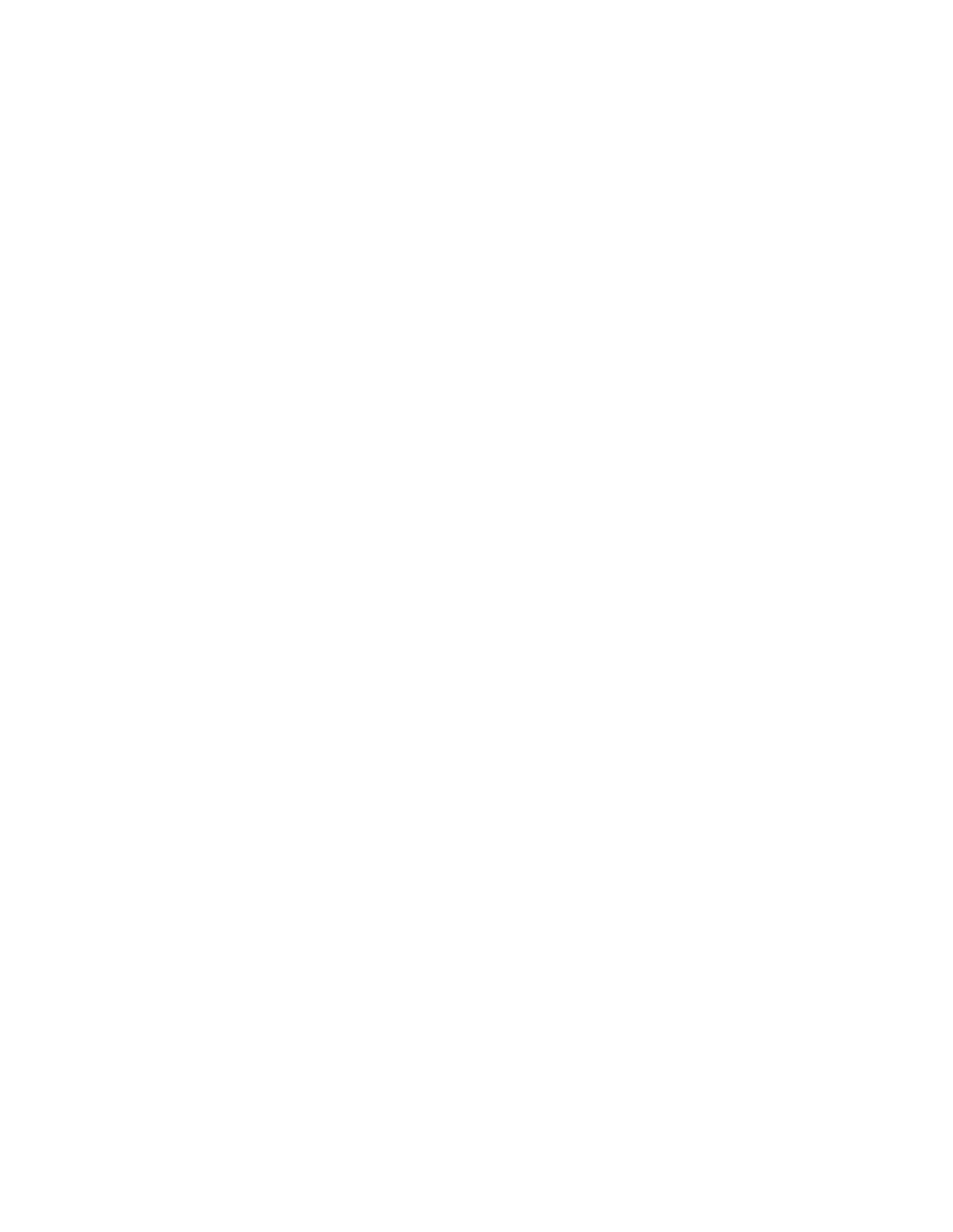### The dissertation of Nadezda Negovelova is approved.

Program Coordinator: Prof. Fabio Pammolli, IMT Institute for Advanced Studies

Supervisor: Prof. Carlo Cambini, Politecnico di Torino

Tutor: Prof. Carlo Cambini, Politecnico di Torino

IMT Institute for Advanced Studies, Lucca

2009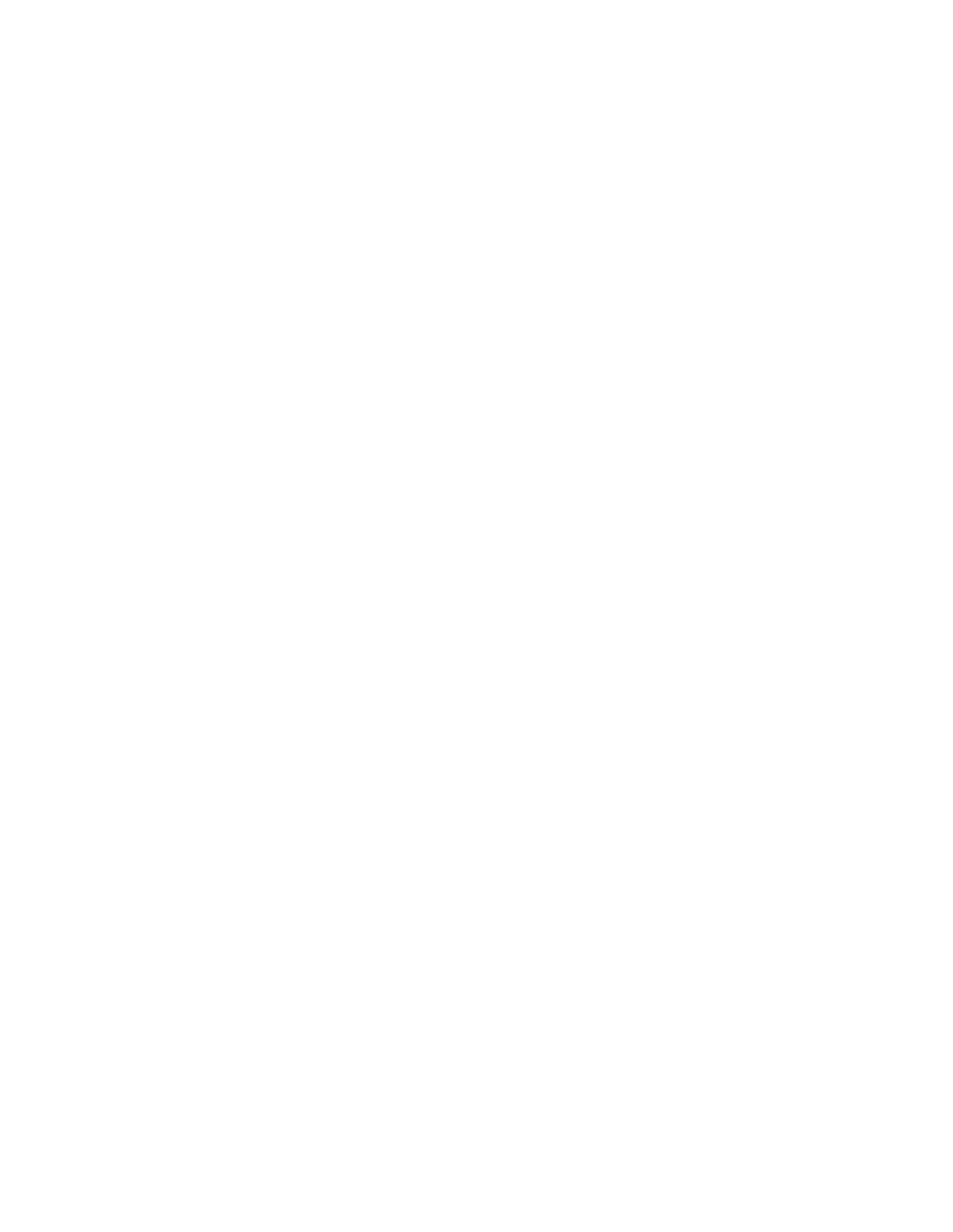## **Contents**

| <b>List of tables</b>                                                                          | vii          |
|------------------------------------------------------------------------------------------------|--------------|
| <b>Vita</b>                                                                                    | viii         |
| <b>Railways Reform in the Countries of the Former</b><br><b>USSR: An Extended Introduction</b> | 1            |
| Abstract                                                                                       | $\mathbf{1}$ |
| 1. Introduction                                                                                | $\mathbf{1}$ |
| 2. Review of literature                                                                        | 3            |
| 3. Common characteristics                                                                      | 14           |
| 4. Reform                                                                                      | 16           |
| 4.1. Public administration                                                                     | 19           |
| 4.2. Unitary public company                                                                    | 20           |
| 4.3. Corporation                                                                               | 21           |
| 4.4. Privatization                                                                             | 22           |
| 4.5. Concession                                                                                | 23           |
| 4.6. Horizontal separation of railways                                                         | 24           |
| 5. Case studies                                                                                | 25           |
| 5.1. Russia                                                                                    | 25           |
| 5.2. Ukraine                                                                                   | 31           |
| 5.3. Kazakhstan                                                                                | 33           |
| 5.4. Armenia                                                                                   | 35           |
| 5.5. Estonia                                                                                   | 37           |
| 6. Conclusions                                                                                 | 39           |
| Bibliography                                                                                   | 41           |
| <b>Estimation of Technical Efficiency of Eastern</b>                                           | 45           |
| <b>European and Former Soviet Railways Using</b>                                               |              |
| <b>Stochastic Frontier Approach</b>                                                            |              |
| Abstract                                                                                       | 45           |
| 1. Introduction                                                                                | 45           |
| 2. Review of literature                                                                        | 47           |
| 3. Model specification                                                                         | 53           |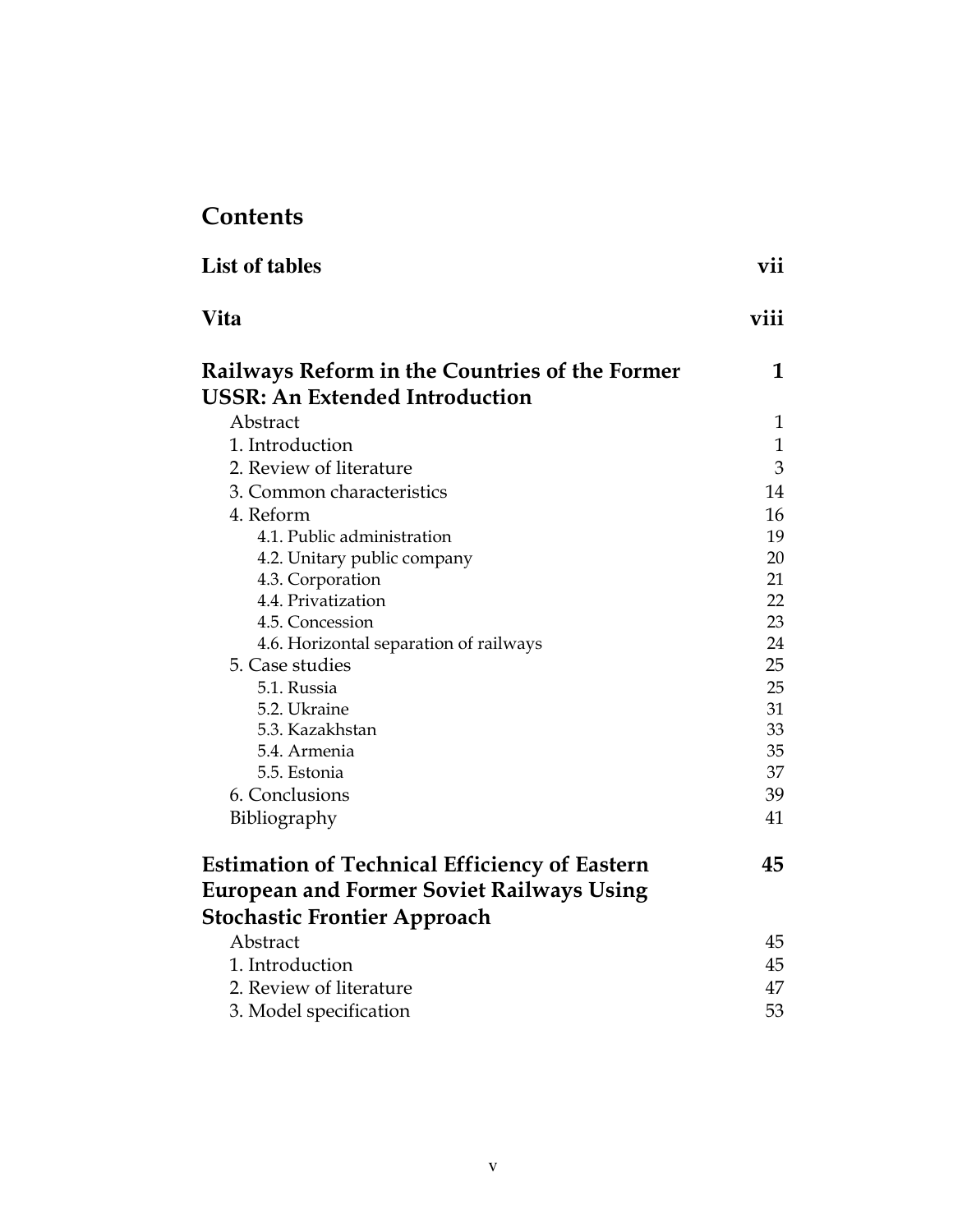| 4. Data and econometric specification<br>5. Estimation results<br>6. Statistical testing<br>7. Conclusions<br>Bibliography | 55<br>59<br>63<br>64<br>65 |
|----------------------------------------------------------------------------------------------------------------------------|----------------------------|
| Governance Choice in Railways: Applying Empirical<br><b>Transaction Costs Economics to the Railways of</b>                 | 69                         |
| <b>Easter Europe and Former USSR</b><br>Abstract                                                                           | 69                         |
| 1. Introduction                                                                                                            | 69                         |
| 2. Review of literature                                                                                                    | 70                         |
| 3. Theoretical background                                                                                                  | 73                         |
| 4. Methodological basis                                                                                                    | 75                         |
| 5. TCE in railways                                                                                                         | 82                         |
| 6. Empirical analysis                                                                                                      | 83                         |
| 6.1. Methodology                                                                                                           | 83                         |
| $6.2.$ Data                                                                                                                | 84                         |
| 6.3. Variables                                                                                                             | 87                         |
| 6.4. The model                                                                                                             | 93                         |
| 6.5. Results                                                                                                               | 93                         |
| 7. Conclusions                                                                                                             | 97                         |
| Bibliography                                                                                                               | 98                         |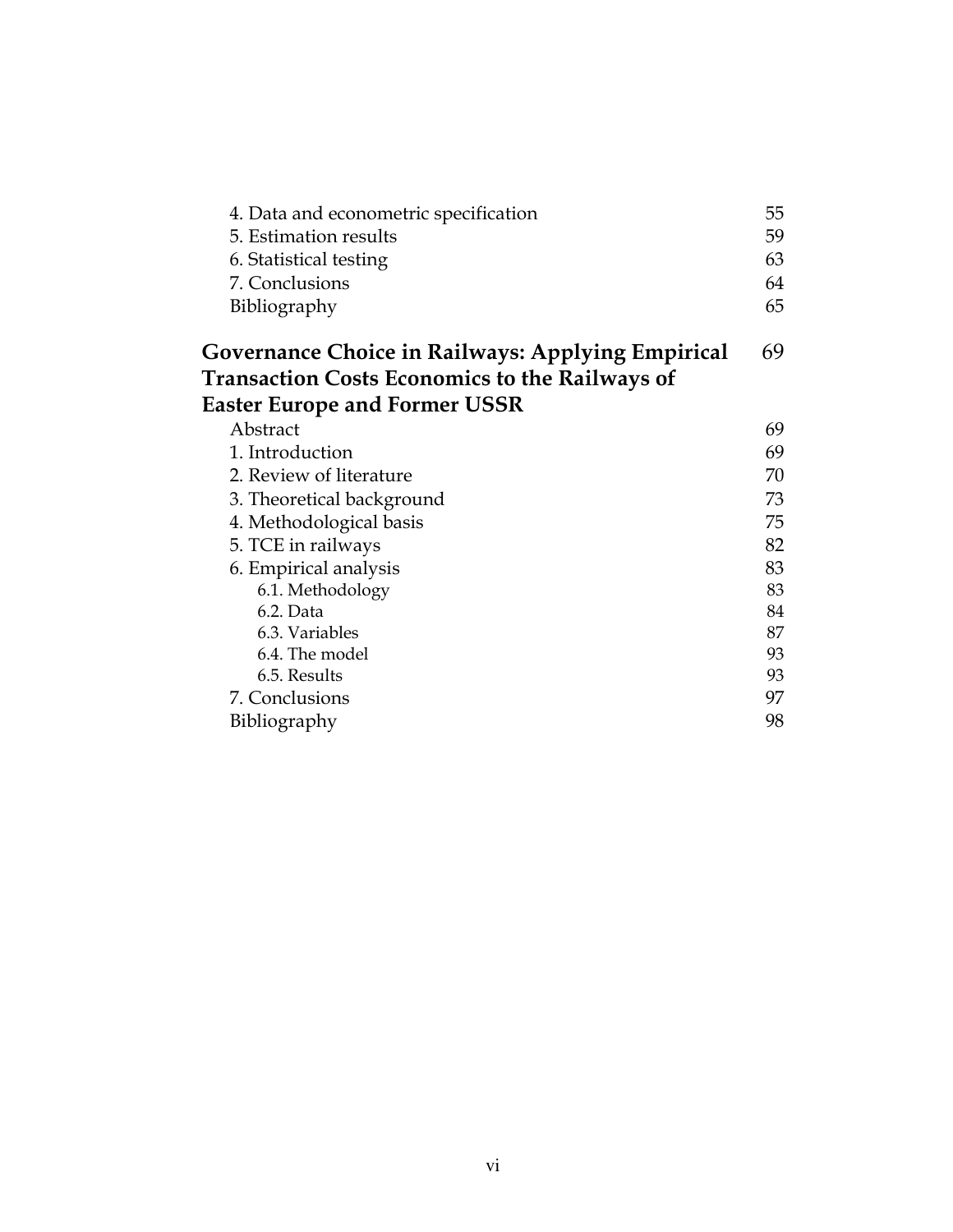## List of tables

### Railways Reform in the Countries of the Former USSR: An Extended Introduction

| Table 1: Some important studies of railways reforms worldwide          | 10 |
|------------------------------------------------------------------------|----|
| Table 2: Western European railways vs. North and South American        | 17 |
| railways                                                               |    |
| Table 3: How present is the private sector in railways? Share of       | 18 |
| countries in total number of countries (2004)                          |    |
| Table 4: Estimated share of private train operating companies in total | 18 |
| rail freight                                                           |    |

### Estimation of Technical Efficiency of Eastern European and Former Soviet Railways Using Stochastic Frontier Approach

| Table 1: Summary of the literature review                 | 51  |
|-----------------------------------------------------------|-----|
| Table 2: Sample descriptive statistics                    | 57  |
| Table 3: Econometric specification of the models employed | 59. |
| Table 4: Estimated coefficients (p-values in parentheses) | 60  |
| Table 5: Technical efficiency scores                      | 62  |
| Table 6: Average technical efficiency scores over time    | 62  |
| Table 7: Kruskal-Wallis test statistics                   | 64  |
|                                                           |     |

### Governance Choice in Railways: Applying Empirical Transaction Costs Economics to the Railways of Easter Europe and Former USSR

| Table 1: Sample descriptive statistics                        | 86. |
|---------------------------------------------------------------|-----|
| Table 2: Variables and their predicted signs                  | 87  |
| Table 3: Results of the first step (p-values in parentheses)  | 94  |
| Table 4: Results of the second step (p-values in parentheses) | 95. |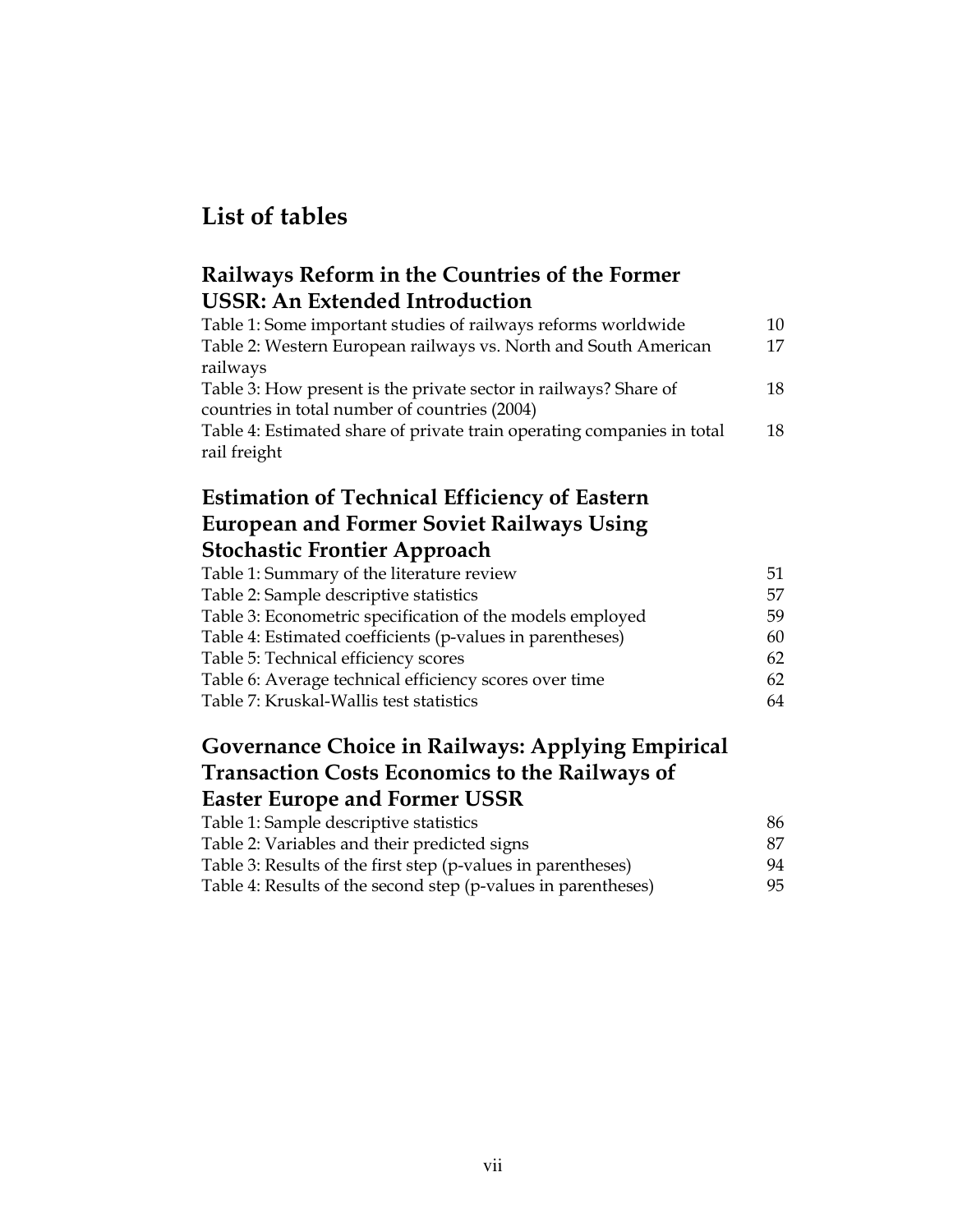## Vita

| September 24,<br>1981 | Born, Moscow, Russia                                                                                          |
|-----------------------|---------------------------------------------------------------------------------------------------------------|
| 2002                  | <b>Bachelor Degree in Economics</b><br>State University - Higher School of Economics<br>Moscow, Russia        |
| 2004                  | Master Degree in Economics<br>State University - Higher School of Economics<br>Moscow, Russia                 |
| 2004                  | DEA Décisions publiques, organisations, institutions<br>Université Paris-1 Panthéon-Sorbonne<br>Paris, France |
| 2004                  | Economic analyst<br><b>NIAC MPS Russia</b><br>Moscow, Russia                                                  |
| 2004-2005             | Consultant<br><b>Research Budgetary Center</b><br>Moscow, Russia                                              |
| 2007                  | Junior researcher<br>Uniontrasporti<br>Genoa, Italy                                                           |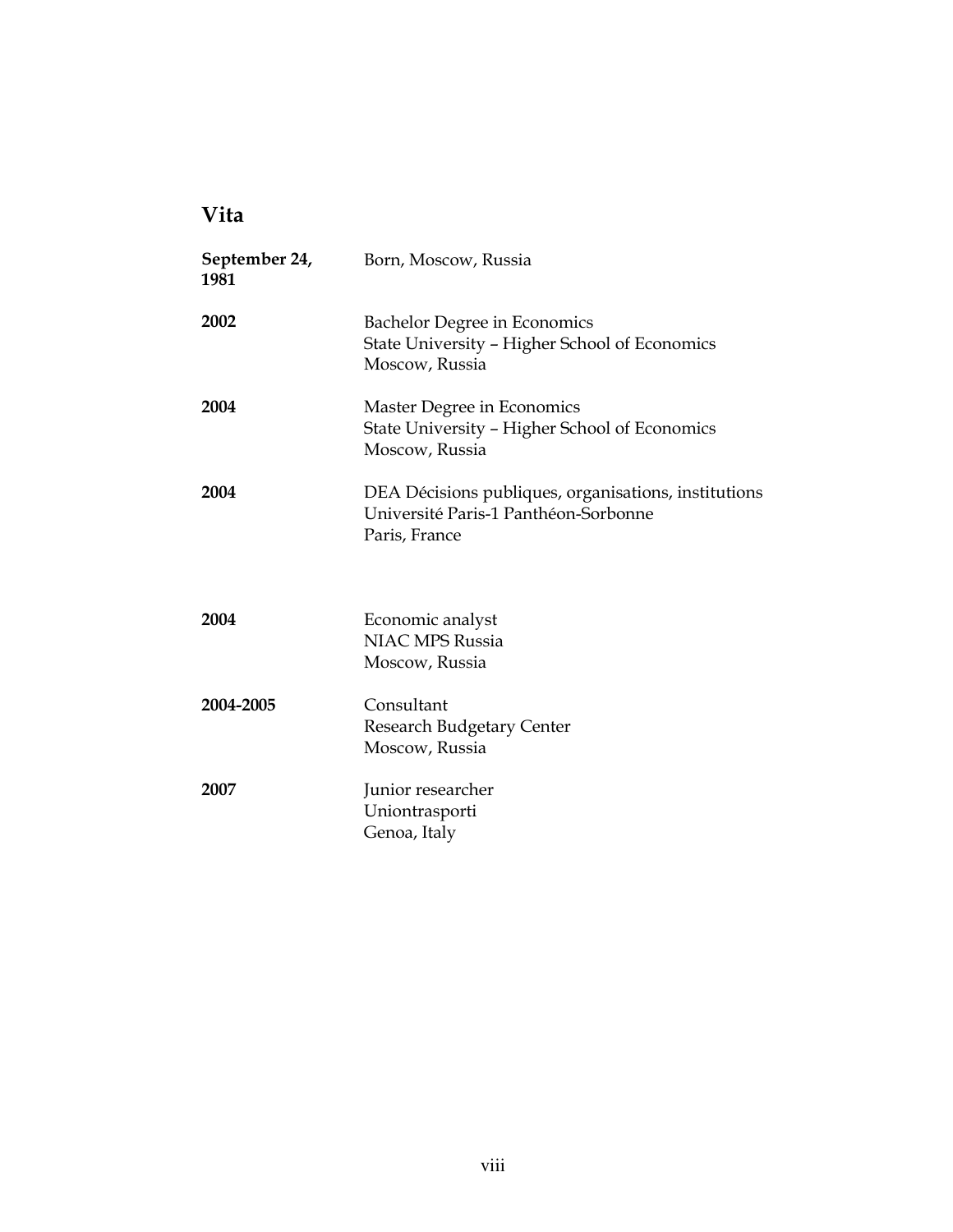#### Railways Reform in the Countries of the Former USSR: an Extended Introduction

Nadezda Negovelova

#### Abstract

Railways restructuring in the countries of the former USSR has practically never been studied before. Meanwhile most of these countries are implementing the same reforms as their western neighbours put in force some years earlier. In this paper, we analyse railway reform trends in these countries and discover a huge diversity of approaches and states of progress. Besides, we make an extended review of literature on railways reforms which covers empirical and institutional papers, theoretical descriptive analyses and, in particular, the reform of Russian railways. Finally, the present study gives the background necessary to learn the situation in the region in question and to understand better the two papers which follow.

#### 1. Introduction

The latter changes in the railway infrastructure and regulation on the former Soviet territory were caused more by the break of the USSR rather than by regulatory trends in Western Europe. There was a need to reorganize former regional departments of the unified Soviet railway, i.e. to decide on their organizational structures: whether it will be a unitary public enterprise, a public body, a corporation or some other form. Only later on, for countries – candidates to the EU (Baltic states), the need to adjust the rules of their operations to the European ones emerged.

The structure of industry and purposes of restructuring are very different in these countries, especially in Russia and Asian countries, from those of Western European railways. First, there is no tough competition between railroad and road carriers, while the desire for an increase of railroad's share in transportation markets is one of the most important goals of the reform in Europe. Second, in contrast to European railroads, Russian railroads and those of some of the countries in question are profitable. Third, freight operations are much more important than passenger operations in the countries – members of the former USSR (in Europe the share of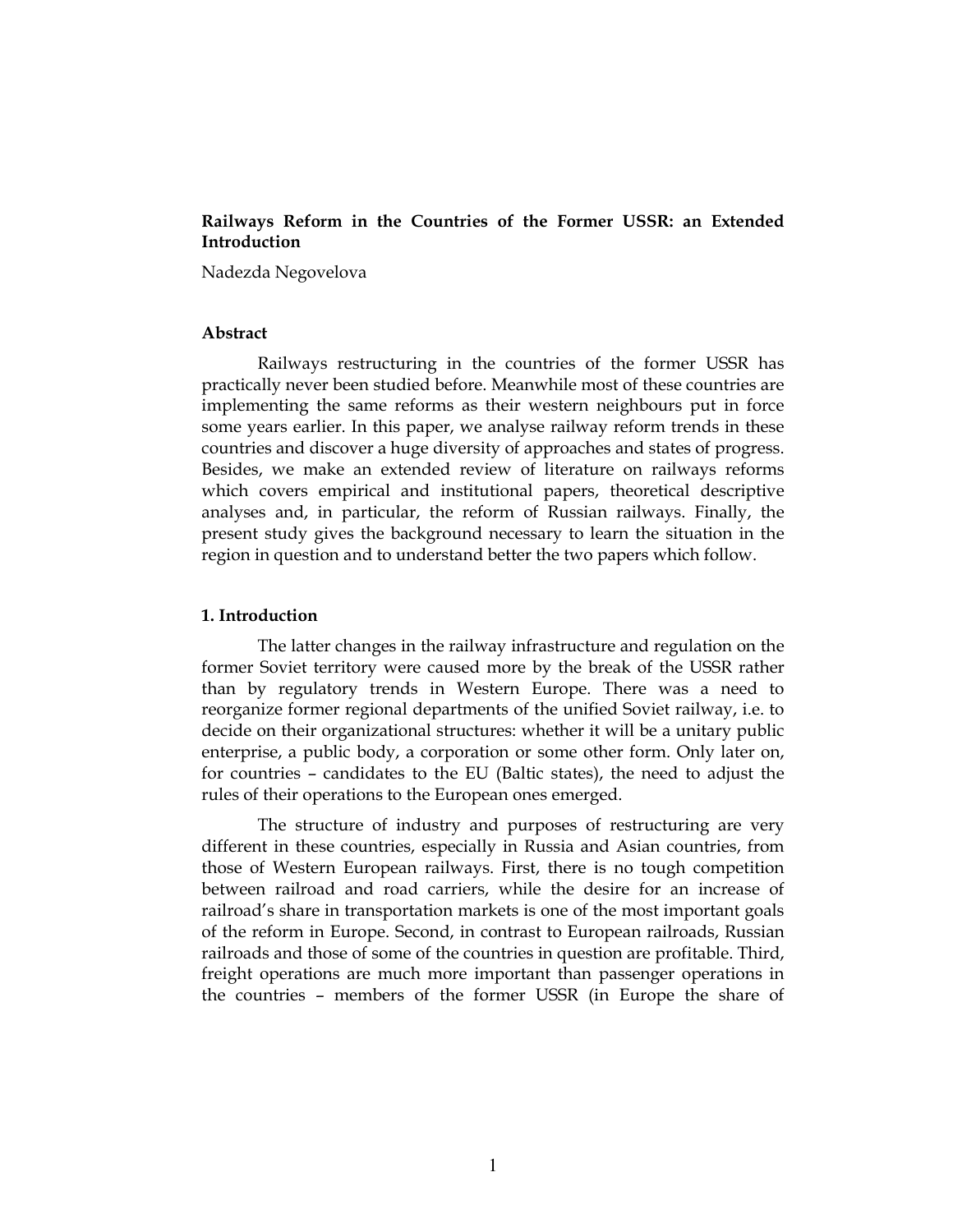passenger operations is about 50%) and the average distance of haul is much larger than in Europe (Guriev et al. (2003)).

The study covers the following countries:

- Russia:
- Eastern European countries: Ukraine, Belarus, Moldova;
- Baltic countries: Latvia, Lithuania, Estonia;
- Caucasus: Georgia, Armenia, Azerbaijan;
- Asian countries: Kazakhstan, Uzbekistan, Tajikistan, Turkmenistan, Kirgizstan.

The main objective of this paper is to describe the situation in the railway sector of former USSR members, put in evidence some trends common to all or some of the new railways and analyze particular reform cases. The purpose of the paper is to give a broad picture of the progress in railway reforms in the countries which were recently unified by a common railway system – with common management, planning and strategy. Besides, I will present an extended review of literature on railways reform as well, although there is very little research on former Soviet railways. While there are several papers on Eastern European railways reforms and some studies of Russian railways reform (e.g. OECD (2001)), they all, first, don't give a general picture of the situation on the territory of the former USSR; and second, they don't take into consideration the railways of Caucasian or Asian parts of the former country. That is, the actual study is motivated by the need to look at the region as a whole, to discover the main trends, or, probably, to observe a diversity of reform patterns. Another goal of the paper is to provide an extended introduction to the two papers which follow (on governance choice and efficiency estimation of Eastern European and former Soviet railways). The present paper is the first integral study of railway reform in the countries of the former USSR.

The paper is organized as follows. In the second chapter, a review of literature on railway reforms is presented. It covers empirical papers on European railway reforms, as well as some rare studies of railway reforms in transition economies. The third part describes common characteristics of the railways in questions such as share of railways in total country's transportations, transit position and so on. The fourth part is dedicated to reform approaches. The fifth part contains come case studies – the reform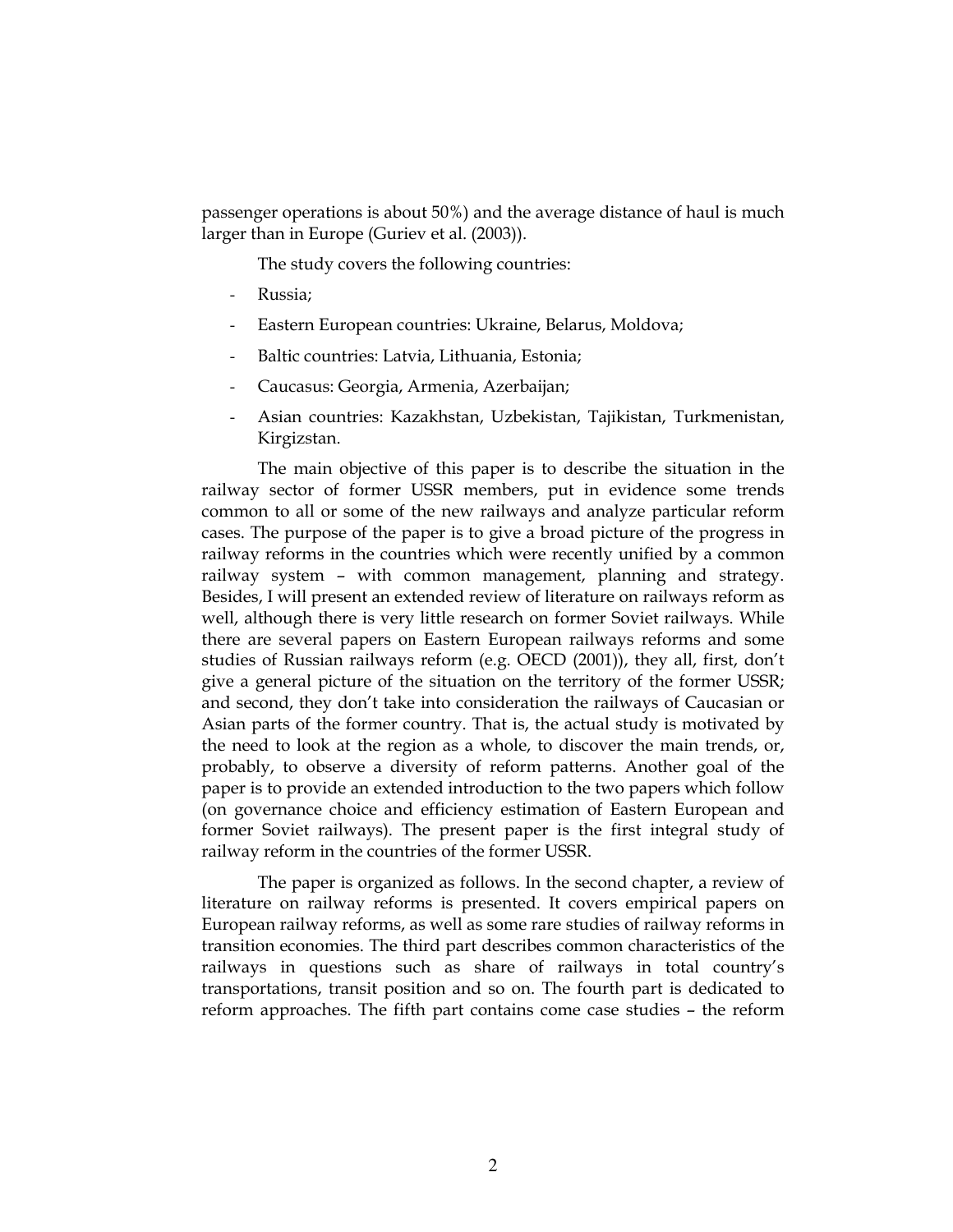experience of Russia, Ukraine, Kazakhstan, Armenia and Estonia. The sixth part concludes.

#### 2. Review of literature

Studies of the impact of rail restructuring can be roughly divided into two broad groups: formal econometric studies and case studies – policy reviews. The latter group includes numerous country-based case studies of reform experience and is not considered in the present paper. We make an overview of empirical works on railways which took into consideration railway reforms in Europe – from efficiency estimation prospective, mentioning, however, some rare works using the institutional approach (these two approaches are used in the two papers which follow). We also consider some non-empirical studies on railway reforms.

A general analysis of railway reform and an overview of European and American experience can be found in the book of Gomez-Ibanez and de Rus (2006). They distinguish different types of reform measures – vertical separation, privatization and deregulation. However, they don't cover railway reforms in transition economies and developing countries in Europe. The authors state that the econometric evidence doesn't prove completely the statement that the separation of infrastructure from operations increases railways performance. Nash and Rivera-Trujillo (2004) also find opposite opinions about the separation of infrastructure from operations: while some authors believe that the separation of infrastructure brings advantages in efficiency, transparency, neutrality and competition, others affirm that the separation of railway infrastructure and operations have been a fundamental mistake. Overall, they say, it seems that there have been benefits from the introduction of competition into rail markets but separation of infrastructure from operations has been more problematic.

As railways reforms in Europe started in the middle of 1980s, economists began to estimate their results empirically in the beginning of 1990s. Most of them use panel data. The first important paper evaluating the reform impact was the work of Gathon and Perelman (1992). Estimating factor requirement frontier using panel data on 19 European railways over a period of 28 years and paying a particular attention to managerial autonomy, they discovered autonomy to be positively correlated with technical efficiency.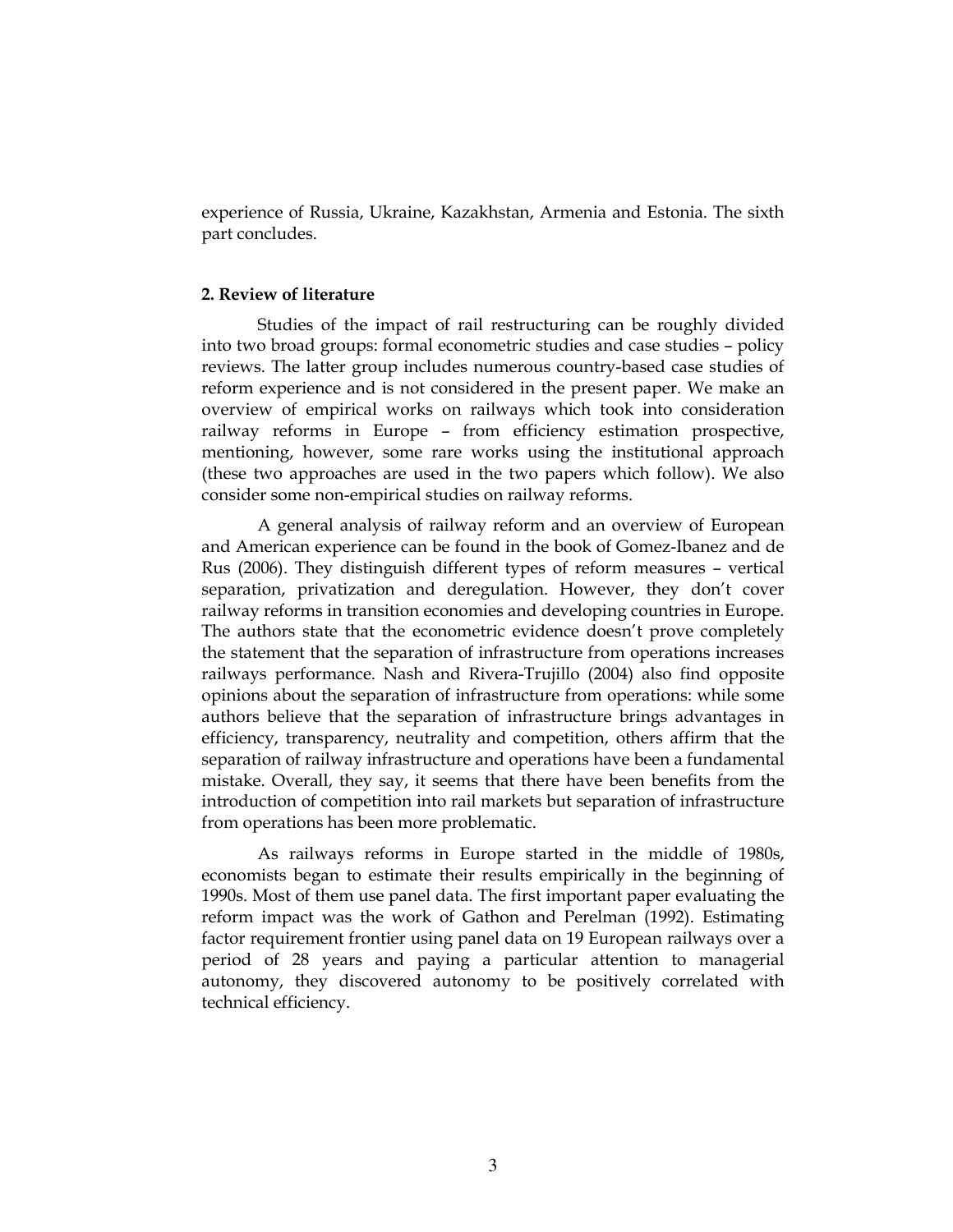Another early paper to analyze railway reforms in Europe was the one of Oum and Yu (1994). They estimated managerial autonomy as well (applying non-parametric DEA, then Tobit regression, to a panel of 19 railways over 12 years), but added one more aspect: implications of public subsidies. The main finding of the study is that increased competition via regulatory liberalization and deregulation has improved efficiency, which is in line with the reforms that began in the middle of the 1980s and were aimed at the separation of railway operations from infrastructure and the improvement of competition and performance in the sector. This result was discovered earlier for Canadian Railways (Caves and Christensen (1980)) and proven in other succeeding papers. Gathon and Pestieau (1995) and Cantos, Pastor and Serrano (1999) show, on the samples of European railways, that autonomy increases efficiency. However, both papers attribute the increase in efficiency mostly to technical change rather than reforms. Cantos and Maudos (2001) discover that a greater financial and managerial autonomy leads to higher levels of efficiency, while a higher level of subsidies would imply a lower efficiency. However, they state that, although regulation improved productivity, financial accounts got worsened due to a strong regulatory policy which leads to non-market behavior of the railway management due to the absence of competitive pressure.

Gathon and Pestieau (1995) aimed to decompose technical inefficiency into two main parts: management inefficiency and the regulatory environment. The effects of institutional factors on the efficiency of railway companies is obtained by including an institutional autonomy index. They conclude that a railway company with a low autonomy index may increase the level of efficiency by increasing the level of managerial autonomy and reducing the level of regulation.

Costs complementarity of different railways activities (passenger and freight transportations, infrastructure management) in the framework of vertical separation is analyzed by Cantos (2001). He uses a panel of 12 railway companies over a period of 18 years emphasizing the problem of vertical integration or separation. He discovers that costs of passenger and freight operations were independent, while costs of freight operations and infrastructure management are complementary. He concludes that railway costs complementarity should be taken into consideration when taking a decision about the organizational form (vertical separation or integration). Cost complementarities were discover as well for U.S. railways (Ivaldi and McCullough (2001, 2004), Bitzan (2003)). Taking costs complementarities into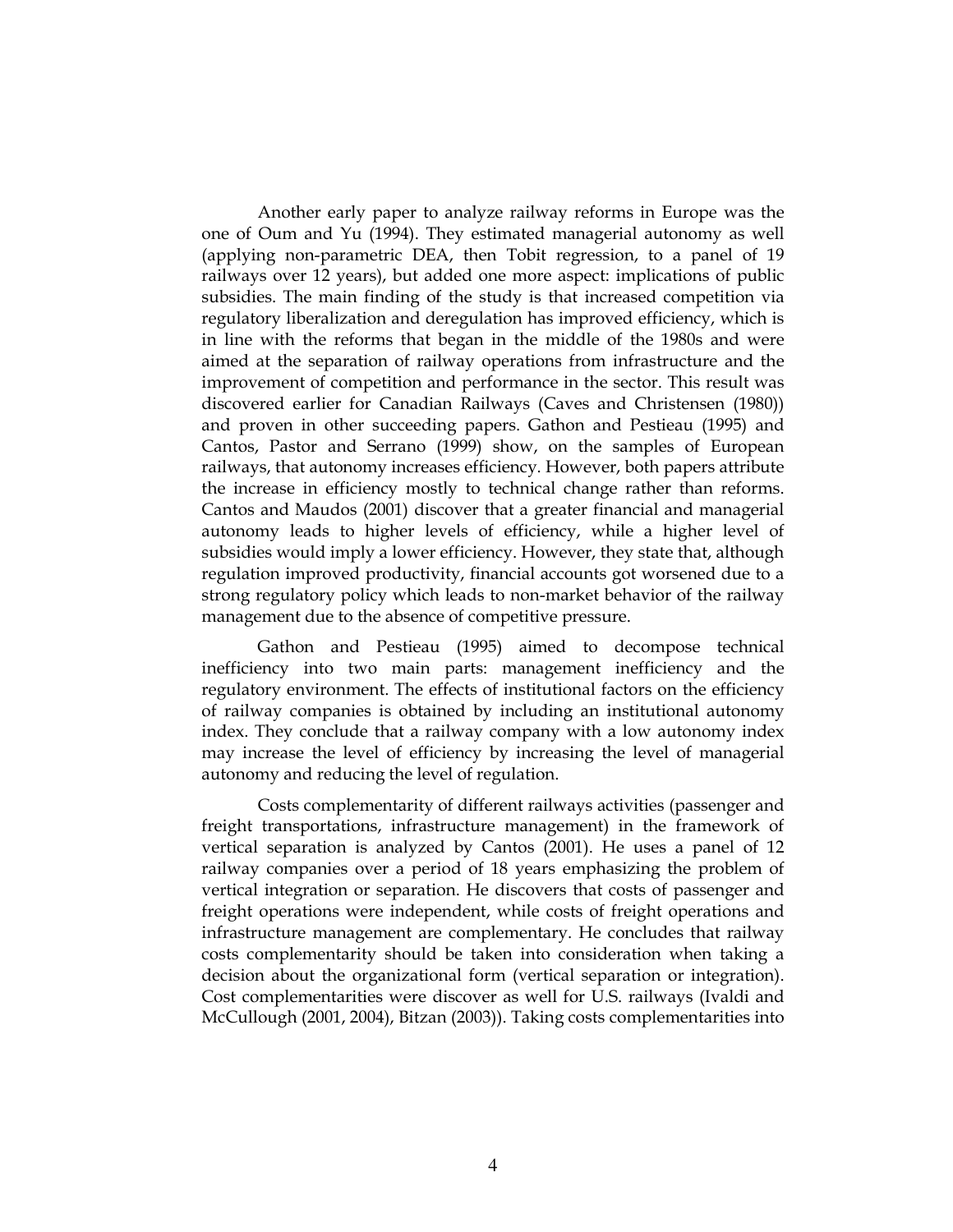account, Preston (1996) found that the optimal size for a vertically integrated railway was that of one of the medium sized European companies such as Norway or Belgium. It appeared that splitting the larger companies into several separate companies might be worthwhile; however, this result was based entirely on vertically integrated companies, so the implications for separate infrastructure and operating companies of such splits are unclear.

Economies of scope in European railways are analyzed by Growitsch and Wetzel (2006, 2007). They apply the DEA method to a multi-input and multi-output input distance function and discover that integrated companies are relatively more efficient than vertically separated.

The sequence of reform measures (third-party access, independent regulation and the separation of infrastructure from operations) was studied by Friebel, Ivaldi and Vibes (2004). They estimate a Cobb-Douglas production frontier model on the sample of 11 European railways over the period of 21 years. They state that deregulation increases efficiency, but this effect depends on the reform sequence. The results did not show any evidence that full separation of infrastructure from operations is a necessary condition for increasing railroad efficiency. It was also found that smaller railways improved efficiency more than larger ones.

The transaction costs economics literature on railway stays apart. While the methodology of empirical estimation of governance choices is quite developed, there are very few empirical works applying transaction costs economics to railways. Some references to Coase and Williamson approach can be found in Pittman (1991, 2007), but he doesn't provide any empirical prove of his statements.

Menard and Yvrande-Billon (2005) apply transaction costs economics approach to the British rail reform and they find that transaction costs have an impact on the organizational choice. The most significant results are found for assets specificity. Yvrande-Billon (2000) finds arguments in favor of vertical integration in the case of British railways. She reveals the problems of opportunistic behavior and, again, assets specificity. In Yvrande-Billon (2003), she states that British rail reformers didn't take into consideration transaction costs. She analyses the length of contracts and discovers that, taking into account assets specificity, the length of contracts is not optimal in sense that it doesn't minimize transaction costs.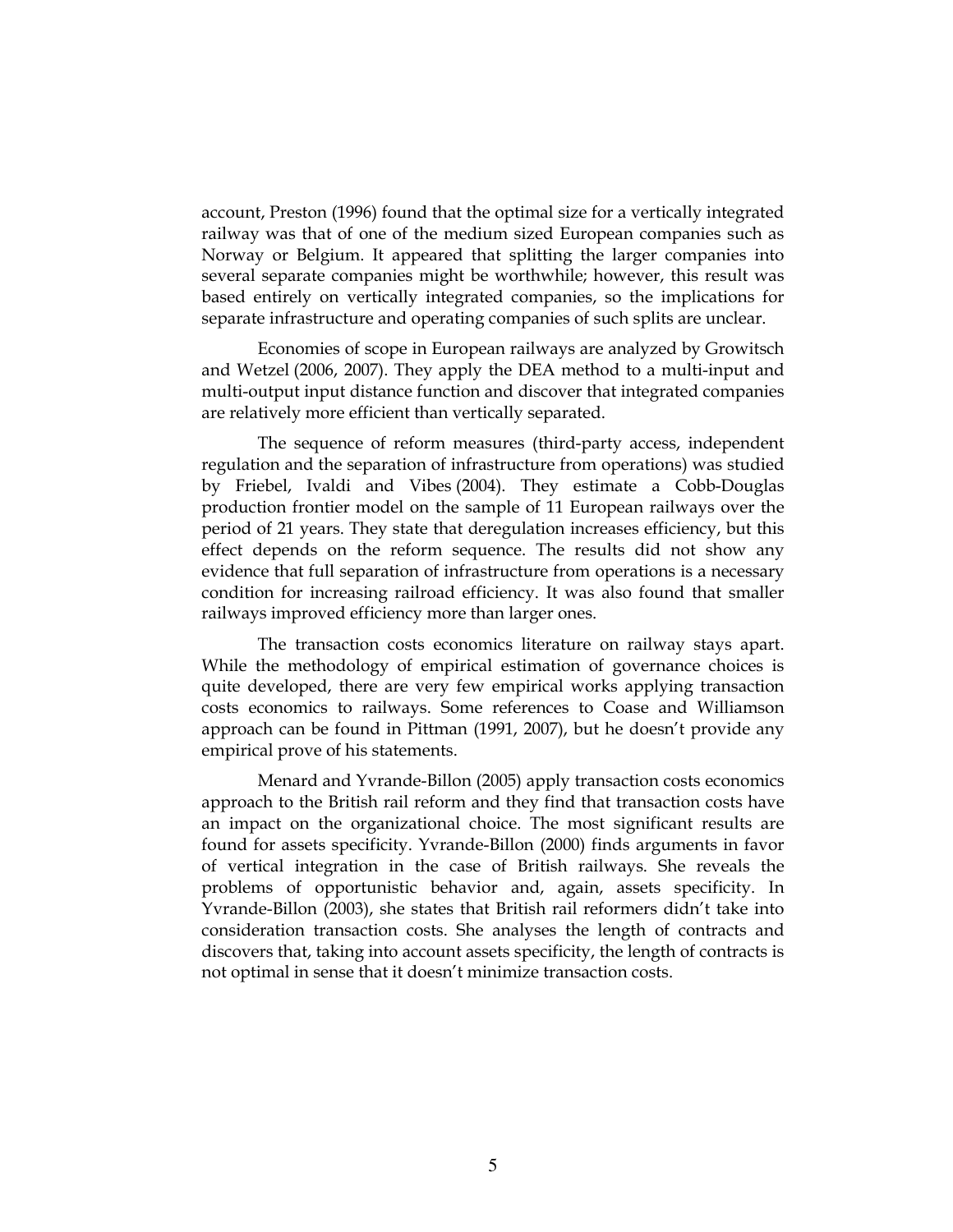Rail freight contracting was also analyzed by Palay (1984). He confirms the statement that asset specificity bring the parties to a more sophisticated institutional structure unique to the transaction.

A broad review of literature on the reform of network industries in developing and transition economies can be found in Estache, Perelman and Trujillo (2005). Their study covers mostly Latin-American and Sub-Saharian railways, though some of the papers reviewed include other railways worldwide. They didn't mention any considerable works on Eastern European or Soviet railways. They make an overview of studies of reforms and their implications to performance, taking into account different measures of performance – because efficiency concerns were included in the design of regulation. Technically, the papers reviewed are not very different from those on developed countries in terms of methodology.

Estache, Perelman and Trujillo (2005) discover some common features of papers on railway reforms in transition economies. First, most of these papers, like those on Western European railways too, deal with two main characteristics of the railways sector: multi-output production and natural monopoly. A second interesting characteristic of this literature is that because cost minimization assumptions tend to be difficult to measure due to lack of data, most performance studies deal exclusively with physical output (freight ton-km or train-km and passenger-km) and input (employment, length of tracks (electrified or not), rolling stock and energy consumption) quantities and most are interested in production efficiency measurement only.

Those of the reviewed papers which concern Africa reveal a strong impact of political disturbances on performance. Estache, Perelman and Trujillo underline the impact of such disturbances on the railway performance of the national companies of Congo-Brazzaville (CFCO), Democratic Republic of Congo (SNCC) and Kenya (KRC). The authors of these papers point out the dramatic increase in competition from the trucking industry resulting from improved road network coverage and the poor intermodal and inter-network coordination in Africa.

The literature on railways in transition economies also offers useful insights on the impact of reforms and in particular privatization of railways services. For example, the railways of Malawi and Cameroun managed to stay in a good position close to the efficiency frontier. But the improved performance of these railways is due to strong reductions in inputs (staff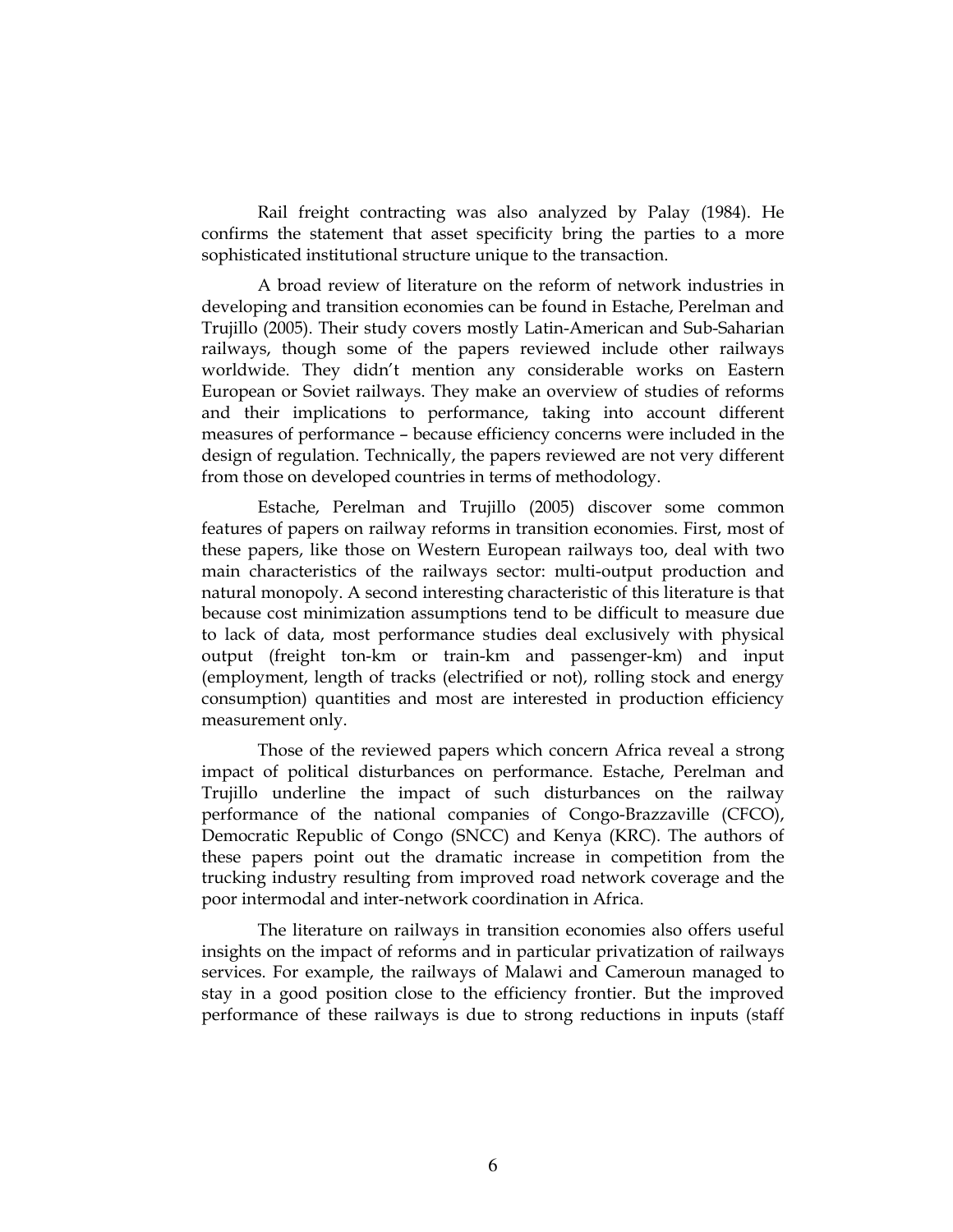and rolling stock) rather than improvements in outputs (passenger or tons kilometer). The main problems highlighted are: organizational and management issues, maintenance problems caused by the age of equipment (rolling stock and tracks).

For two special cases, Brazil and Argentina, where vertical separation didn't take place, in both freight and passenger transportation sectors, Estache, Perelman and Trujillo mention high rates of productivity growth after the reform, 5,3% in freight and 9,8% in passengers transportations on average. And, as in the case of Brazil's privatization, this increase is mainly concentrated on the output side. Moreover, as a result of the reform in Brazil, private operators have improved performance in terms of both quantity and quality.

There is a shortage of comprehensive specialized literature evaluating the economic impact of railway reforms in the member countries of the former USSR – from theoretical, empirical or institutional point of view. Russian railways reforms and those of Eastern European countries entering the EU (or candidates) are analyzed in some but rare studies, while railways of the former Soviet republics like those of Middle Asia or Caucasus are left aside. There is no clear study which would estimate the efficiency trends of Eastern European railways and discover any relationship between regulation (especially the transfer from the planning system to market) and efficiency.

Diaconu et al. (2007) study the reform experience of Eastern European countries – candidates to the EU. The future EU membership was an incentive to implement the reform; moreover, these countries have reformed their railways structures along lines "more catholic than the Pope": full vertical separation rather than simply third-party access. However, although the reform has been implemented successfully, the private participation is still very low in practically all these countries (see Table 3).

The theoretical analysis of Russian railways reform is provided by Dementiev (2005, 2006). He develops a model of access price and tariff setting and illustrates how this model works when applying to Russian railways. He also explains why there was a need to reform Russian railways and which regulatory measures, among those suggested by regulation theory, were imposed.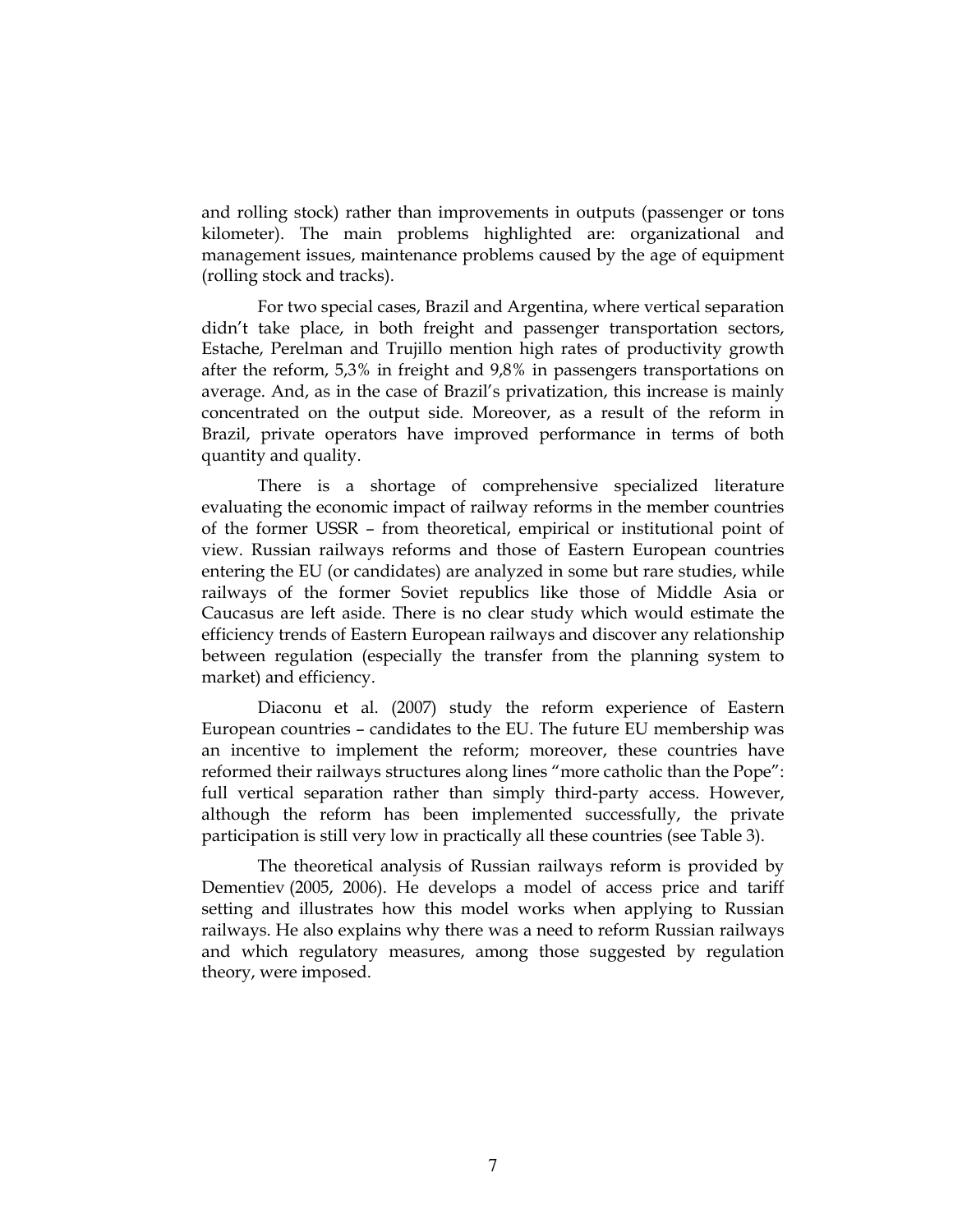One exiting detailed reform study is made in the book of Guryev (2008) "Iz tupika. Istoria odnoy reformy" (translation: "From the dead end. One reform story"). The author analyses the history of railway reform in Russia after the break of the USSR citing important persons of that period – public officers and top managers of emerging transport companies. He investigates a difficult transition to market oriented economy with which the railway reform had to be in line, while the old soviet planned mentality prevailed in minds of "reformers"; he demonstrates the development of railway legislation starting from the very early nineties.

Given the importance of railway transport in Russia, it is not surprising that railway top managers and public officers involved in regulation of the Russian railways take some attempts to develop "a railway science". The current president of RZD (since 2005) Vladimir Yakunin wrote a book called "Politologia transporta. Politicheskoe izmerenie transportnogo razvitia" (translation: "Political science of transport. Political dimension of transport development" // Moscow, 2006, 244 pages). He was convinced about the crucial role the transport plays in a country's economy, but also in its political development; he affirmed that the transport system represents an instrument of the realization of a country's geopolitical interests; especially it concerns the railway transport in Russia. The idea is that in order a country can benefit from its geopolitical position, a rational strategically oriented transport system planning is needed. Yakunin even pretended to found a scientific field, a branch of political science dedicated to the role of transport.

A considerable contribution to the analysis of Russian railways reform has been done by Pittman (Antitrust Division, US Department of Justice). He wonders whether vertical separation implemented in Western Europe is really the best reform option. He demonstrates that Russian railways are different from the European ones (reasons and goals of the reform, types of transportations, distances, institutional environment, legislative requirements, economic situation) and suggests them a model of horizontal separation taking the US or Latin American railways as an example. He states that the European wide experience didn't reveal any considerable increase of performance of separated railways in comparison to integrated; instead, some studies which he cites reveal economies of scale and scope, i.e. arguments in support of vertical integration.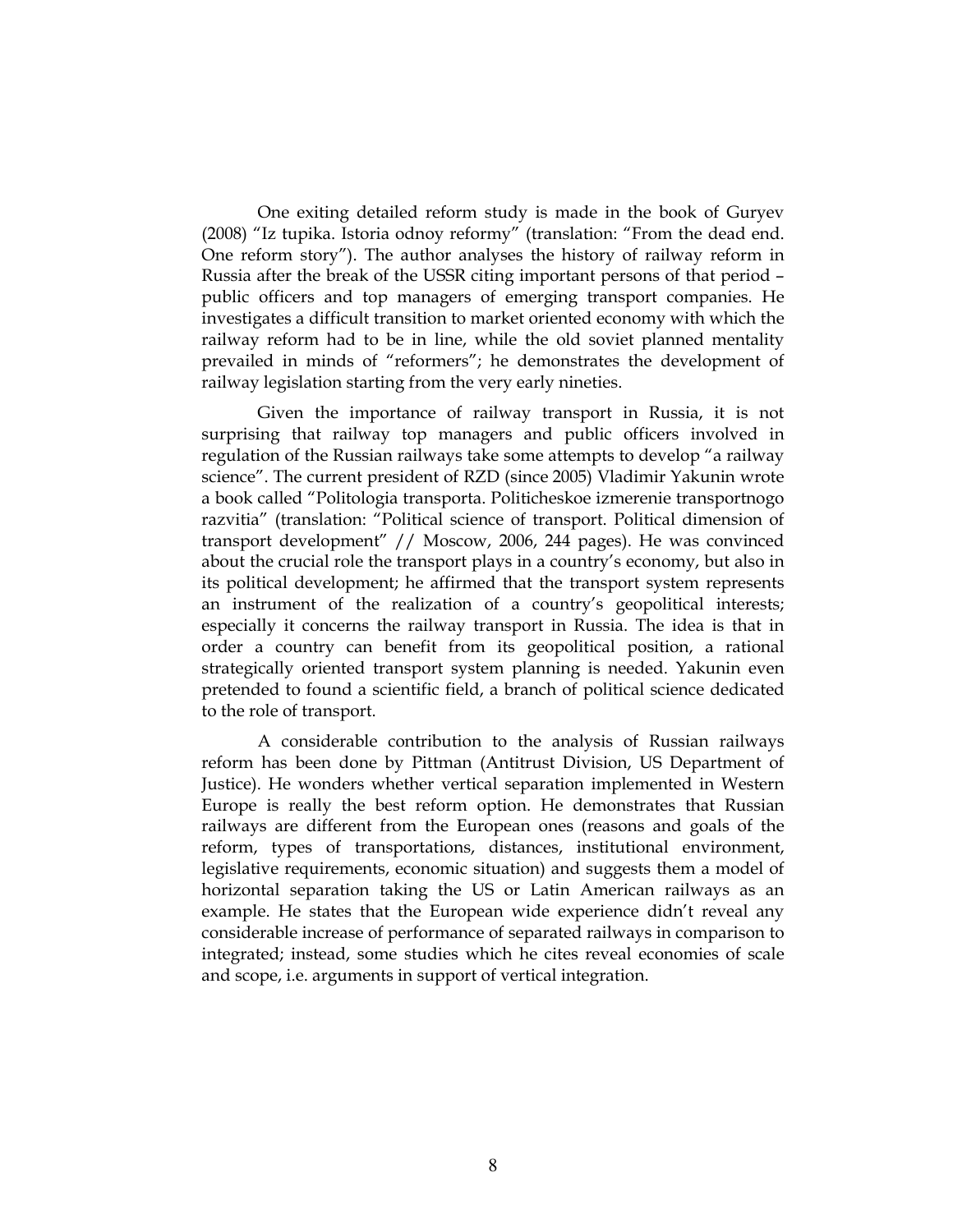The US railway model (competition between vertically integrated railway companies) and its advantages were also emphasized by Nash and Rivera-Trujillo (2004). In contrast to Western European countries, Northern American railways are oriented to the freight market rather than to the passenger one and different reasons can be given for this particular difference, partially because of long distances. For instance, in the cases of Canada and the United States, passenger airplane transportations are more convenient than railway transportations. Moreover, within a deregulated environment with high technological progress and significant competition, the air industry has been able to offer lower fares and lower travel time in comparison to rail transport. Therefore, railway passenger operations in the American continent have not been competitive. As a result, the air industry in the USA and Canada has been clearly dominant against the railways, taking the second place in the interurban transport passenger market.

Nash and Rivera-Trujillo (2004) state that in the case where there is a vertically integrated firm in each region (as in South America), there is a possibility to introduce competition, by introducing private sector participation by giving a concession which includes the infrastructure and the operations of a well-defined region for a certain period of time (as in Latin America). They state that there is competition for the market – competition for getting a concession. However, this kind of competition is very limited due to considerable sunk costs involved in each region, making necessary a significant investment. In fact, in some cases, the concessions are given for 30 or even 50 years practically eliminating the competition for the market.

Table 1 contains a summary of some important studies of railways regulation and reform in which we are interested in the context of the present paper: reform overviews, empirical works, institutional papers, studies of Russian railways reform.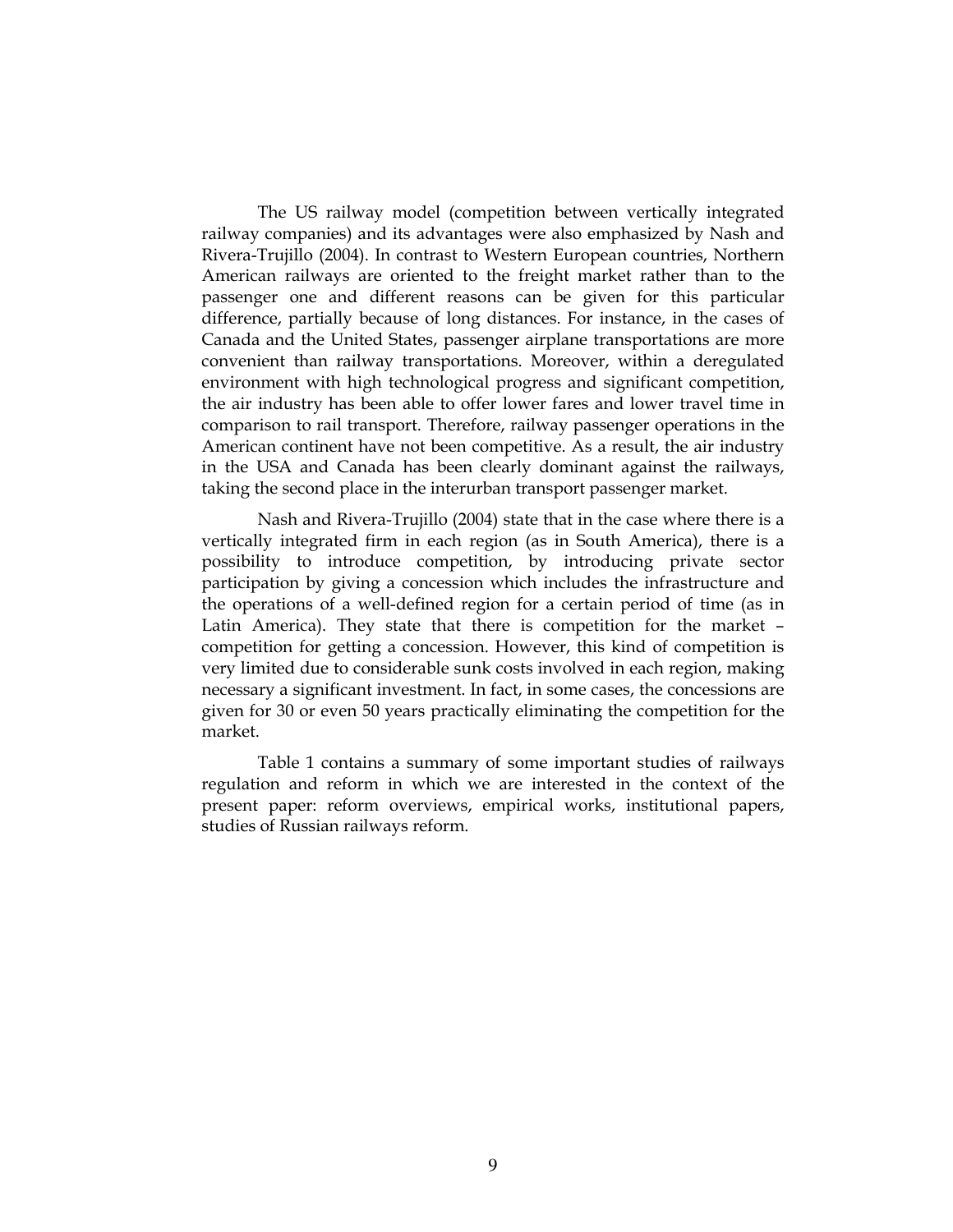|                                                           | Paper / book                      | Approach and/or                | Geographical       | Conclusions                              |
|-----------------------------------------------------------|-----------------------------------|--------------------------------|--------------------|------------------------------------------|
|                                                           |                                   | methodology                    | coverage           |                                          |
|                                                           | Estache, Perelman and             | Overview of empirical papers   | Sub-Saharan        | In transport, private operators have     |
|                                                           | Trujillo                          | on reforms and regulation in   | Africa, East Asia, | tended to perform better than public     |
|                                                           | <b>Infrastructure Performance</b> | network industries, including  | Eastern Europe,    | operators in developing countries.       |
|                                                           | and Reform in Developing          | railways, in developing and    | Latin America,     | There is a very strong case to push      |
|                                                           | and Transition Economies:         | transition economies           | Middle East and    | regulators in developing and transition  |
|                                                           | Evidence from a Survey of         |                                | South Asia         | economies toward a more systematic       |
| Reviews of reform experience and existing empirical works | <b>Productivity Measures</b>      |                                |                    | reliance on yardstick competition in a   |
|                                                           | 2005                              |                                |                    | sector in which residual monopoly        |
|                                                           |                                   |                                |                    | powers tend to be common.                |
|                                                           | Gomez-Ibanez and de Rus           | Descriptive theoretical        | Great Britain,     | The experience to date favours the       |
|                                                           | Competition in the                | overview of the reforms in     | France, Spain, the | introduction of competition with         |
|                                                           | Railway Industry: An              | application to some railways   | USA, Latin         | vertical integration rather than through |
|                                                           | <b>International Comparative</b>  | worldwide                      | America            | vertical unbundling; competition while   |
|                                                           | Analysis                          |                                |                    | maintaining vertical integration has     |
|                                                           | 2006                              |                                |                    | been very successful in improving        |
|                                                           |                                   |                                |                    | railway performance.                     |
|                                                           | Diaconu, Pittman, Sip,            | Overview of the reform         | Bulgaria, Czech    | EU membership is an incentive for        |
|                                                           | Tomova, Wronka                    | experience in some railways of | Republic, Slovak   | more liberal reforms.                    |
|                                                           | Competition in Freight            | Central and Eastern Europe     | Republic,          | New market entrants (independent         |
|                                                           | Railways: "Above-the-rail"        | and Russia                     | Hungary, Poland,   | operators), although their share is      |
|                                                           | Operators in Central              |                                | Romania, Russia    | rather low, manage to catch some         |
|                                                           | <b>Europe and Russia</b>          |                                |                    | market segments.                         |
|                                                           | 2007                              |                                |                    | "Russia will always be Russia" in the    |
|                                                           |                                   |                                |                    | sense of central control.                |
|                                                           |                                   |                                |                    |                                          |
|                                                           |                                   |                                |                    |                                          |

### Table 1: Some important studies of railways reforms worldwide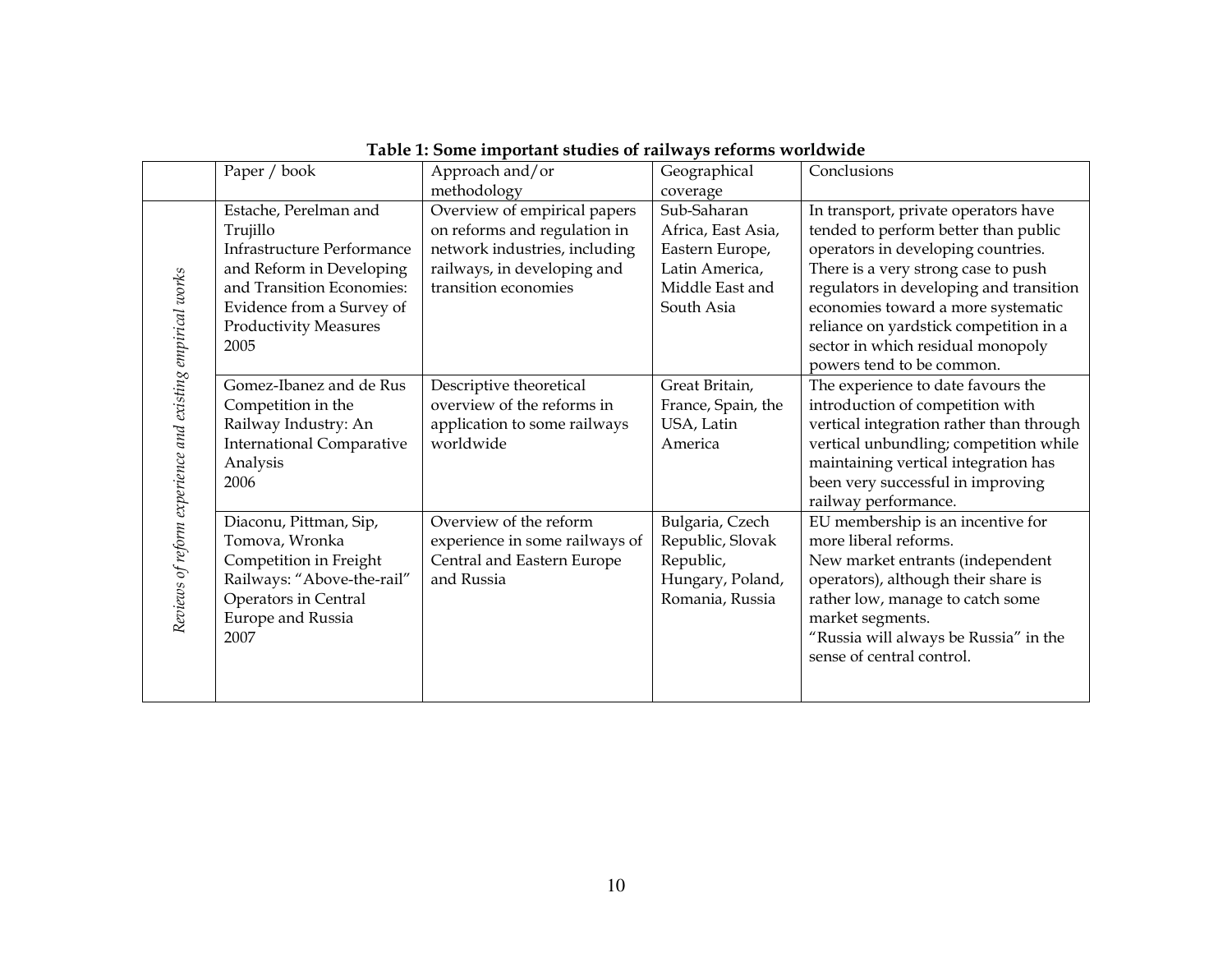|                                        | Gathon and Perelman             | Empirical study, panel data     | 19 European           | Institutional managerial autonomy is     |
|----------------------------------------|---------------------------------|---------------------------------|-----------------------|------------------------------------------|
|                                        | Measuring Technical             | Factor requirement frontier     | railways              | positively correlated with technical     |
|                                        | Efficiency in European          | estimation of technical         | 1961-1988             | efficiency.                              |
|                                        | Railways: A Panel Data          | efficiency                      |                       |                                          |
|                                        | Approach                        |                                 |                       |                                          |
|                                        | 1992                            |                                 |                       |                                          |
|                                        | Oum and Yu                      | Empirical study, panel data     | 19 railways in        | Regulatory liberalization and            |
|                                        | Economic Efficiency of          | DEA estimation of productive    | <b>OECD</b> countries | deregulation has improved                |
|                                        | Railways and Implications       | efficiency and Tobit regression | 1978-1989             | competition in the railway sector and,   |
|                                        | for Public Policy: A            | as the second step              |                       | as a result, railways efficiency.        |
|                                        | Comparative Study of the        |                                 |                       |                                          |
|                                        | <b>OECD Countries' Railways</b> |                                 |                       |                                          |
|                                        | 1994                            |                                 |                       |                                          |
|                                        | Gathon and Pestieau             | Empirical study, panel data     | 19 European           | A railway company with a low             |
|                                        | Decomposing Efficiency          | DOLS, two-stage approach        | railways              | autonomy index may increase the level    |
|                                        | into its Managerial and its     |                                 | 1961-1988             | of efficiency by increasing the level of |
|                                        | <b>Regulatory Components:</b>   |                                 |                       | managerial autonomy and reducing         |
|                                        | The Case of European            |                                 |                       | the level of regulation.                 |
| Empirical studies on European railways | railways                        |                                 |                       |                                          |
|                                        | 1995                            |                                 |                       |                                          |
|                                        | Cantos, Pastor and Serrano      | Empirical study, panel data     | 17 European           | Most increases in productivity have      |
|                                        | Productivity, efficiency        | Malmquist productivity index,   | railways              | occurred thanks to improvements in       |
|                                        | and technical change in the     | <b>DEA</b>                      | 1970-1995             | technology and not due to more           |
|                                        | European railways: A non-       | Estimation of productivity by   |                       | efficient behaviour of railway           |
|                                        | parametric approach             | breaking down its growth        |                       | companies.                               |
|                                        | 1999                            | into changes in efficiency and  |                       | The degree of autonomy and               |
|                                        |                                 | technical change                |                       | professionalism in management is a       |
|                                        |                                 |                                 |                       | key element in explaining companies'     |
|                                        |                                 |                                 |                       | levels of efficiency.                    |
|                                        | Friebel, Ivaldi and Vibes       | Empirical paper, panel data     | 11 European           | Deregulation increases efficiency, but   |
|                                        | Railway (De)Regulation: A       | <b>LISREL</b>                   | railways              | this effect depends on the reform        |
|                                        | European Efficiency             | Production efficiency frontier  | 1980-2000             | sequence. Full separation is not a       |
|                                        | Comparison                      |                                 |                       | necessary condition for improving the    |
|                                        | 2004                            |                                 |                       | efficiency.                              |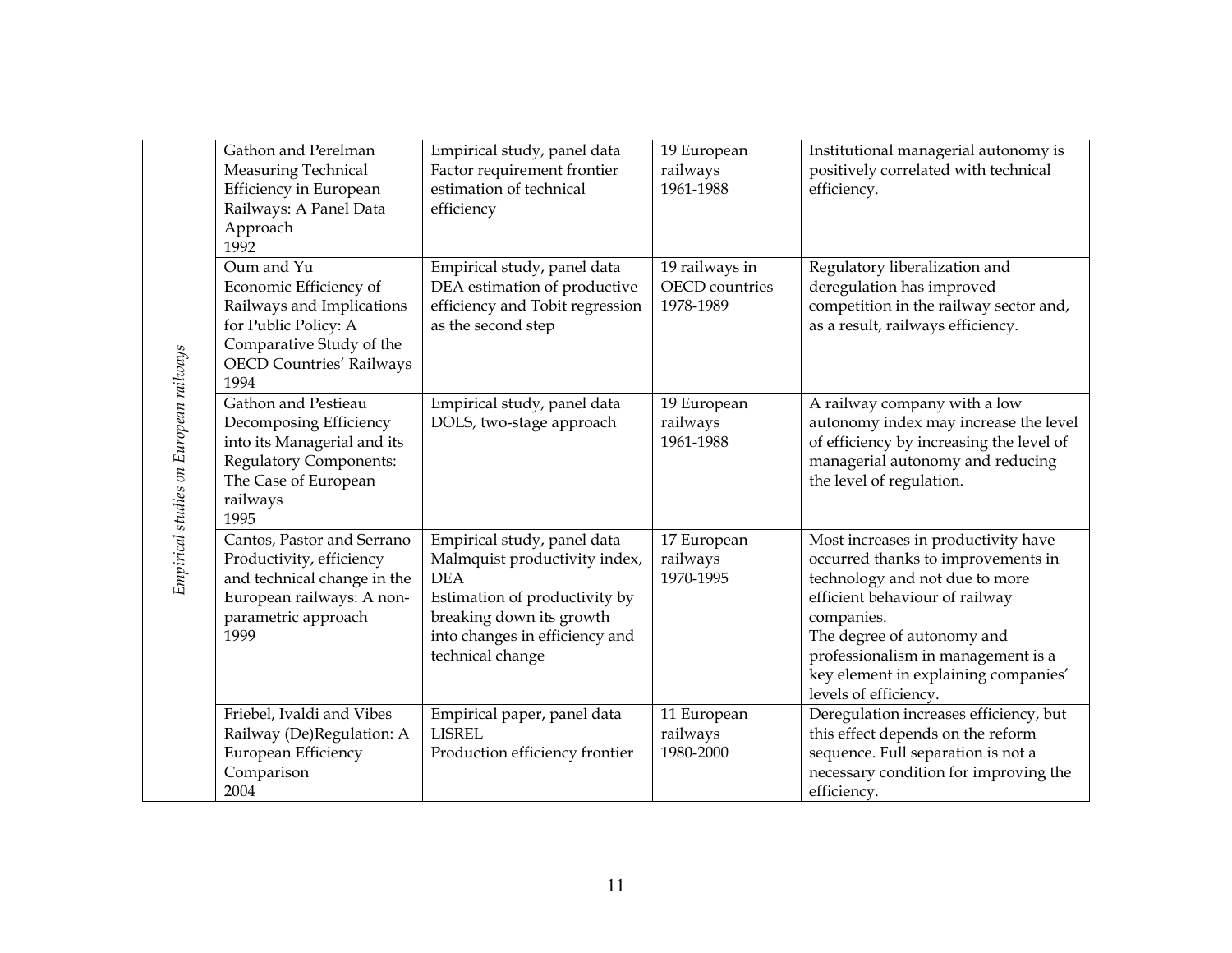|                                                  | Growitsch and Wetzel<br>Testing for Economies of<br>Scope in European<br>Railways: An Efficiency<br>Analysis<br>2007<br>Ivaldi and McCullough                 | Empirical study, panel data<br>DEA super-efficiency<br>bootstrapping model<br>Construction of a set of<br>virtually integrated firms<br>Empirical study, panel data | 54 European<br>railways<br>2000-2004<br>22 U.S. railways           | Integrated railway companies are<br>relatively more efficient than<br>"virtually" integrated companies (i.e.<br>separated) and the majority of railway<br>companies indicate economies of<br>scope.<br>Vertical and horizontal economies of                                                                      |
|--------------------------------------------------|---------------------------------------------------------------------------------------------------------------------------------------------------------------|---------------------------------------------------------------------------------------------------------------------------------------------------------------------|--------------------------------------------------------------------|------------------------------------------------------------------------------------------------------------------------------------------------------------------------------------------------------------------------------------------------------------------------------------------------------------------|
|                                                  | Subadditivity Tests for<br>Network Separation with<br>an Application to U.S.<br>Railroads<br>2004                                                             | Generalized McFadden cost<br>function, Baumol's test of costs<br>subadditivity and operational<br>separation test                                                   | 1978-2001                                                          | scope are discovered.                                                                                                                                                                                                                                                                                            |
| Empirical studies on North-<br>American railways | Caves and Christensen<br>The Relative Efficiency of<br>Public and Private Firms in<br>a Competitive<br>Environment: the Case of<br>Canadian Railroads<br>1980 | Empirical study<br>Total factor productivity index                                                                                                                  | 2 Canadian<br>railways<br>1956, 1963, 1974                         | No evidence of relatively higher<br>performance of private railways (vs.<br>publicly owned) is found. Competition<br>has a positive impact on performance.                                                                                                                                                       |
| Institutional approach                           | Pittman<br>Specific Investments,<br>Contracts, and<br>Opportunism: The<br><b>Evolution of Railroad</b><br><b>Sidetrack Agreements</b><br>1991                 | Institutional approach                                                                                                                                              | U.S. freight rail<br>contracts between<br>carriers and<br>shippers | In the presence of sunk, relationship-<br>specific investments, the form of the<br>contractual relationship between the<br>parties makes a difference in terms of<br>future behavior; the problem of hold-<br>up (opportunistic behaviour) is crucial<br>in contracting between shippers and<br>rail forwarders. |
|                                                  | Pittman<br>Make or buy on the<br>Russian railway? Coase,<br>Williamson, and Tsar<br>Nicholas II<br>2007                                                       | Institutional approach;<br>regulation of network<br>industries                                                                                                      | Russia                                                             | When taking transaction costs into<br>account, horizontal separation may be<br>preferred. Transactions costs analysis<br>may<br>support the preservation of vertical<br>integration to create competition where<br>that is feasible.                                                                             |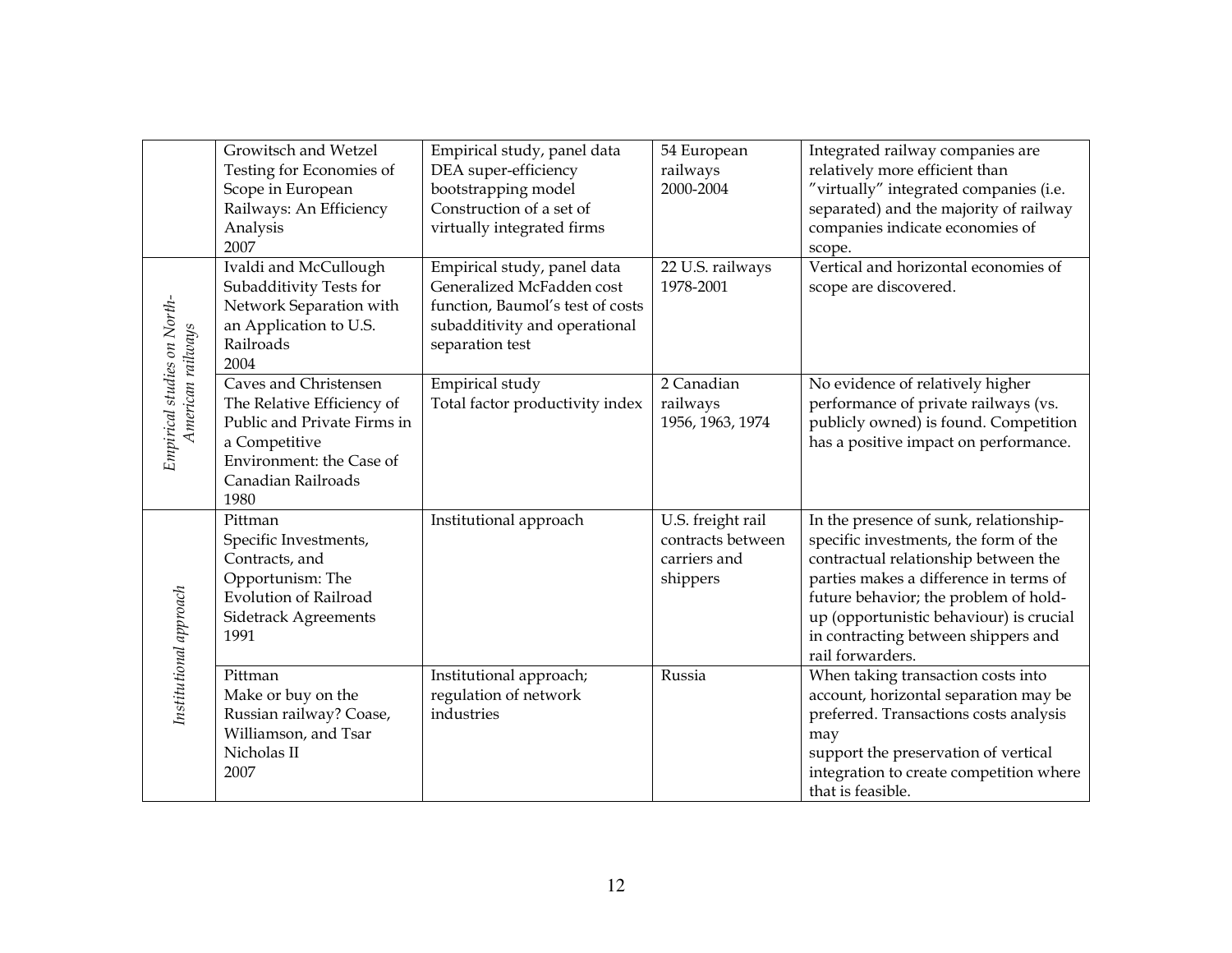|                  | Menard and Yvrande-<br><b>Billon</b><br><b>Institutional Constraints</b><br>and Organizational<br>Changes: The Case of the<br><b>British Rail Reform</b><br>2005 | Institutional approach,<br>transaction costs economics                                         | Rail contracts in<br>Great Britain<br>accompanying the<br>creation<br>of the train<br>operating<br>companies | Transaction costs influence the<br>organizational choice. If the degree of<br>specificity of assets has a direct impact<br>on the choice of a governance<br>structure, the choice of an<br>organizational arrangement<br>reciprocally influences the nature and<br>characteristics of investments made.                                                             |
|------------------|------------------------------------------------------------------------------------------------------------------------------------------------------------------|------------------------------------------------------------------------------------------------|--------------------------------------------------------------------------------------------------------------|---------------------------------------------------------------------------------------------------------------------------------------------------------------------------------------------------------------------------------------------------------------------------------------------------------------------------------------------------------------------|
|                  | Guriev, Pittman,<br>Shevyakhova<br>Competition vs. regulation:<br>a proposal for railroad<br>restructuring in Russia in<br>2006-2010<br>2003                     | Regulation of network<br>industries on the example of<br>Russian railways                      | Russia, the UK,<br>Sweden, Mexico,<br>the USA, Canada                                                        | The paper contains some proposal of<br>Russian railways restructuring<br>preserving a vertically integrated<br>structure.                                                                                                                                                                                                                                           |
| Russian railways | Guryev<br>Iz tupika. Istoria odnoy<br>reformy<br>2008                                                                                                            | Overview of the Russian<br>railways reform                                                     | Russia                                                                                                       | The reform (introduction of<br>competition, separation of business<br>activities from administrative<br>functions) is slowed because of the<br>resistance of old-mentality public<br>officers.                                                                                                                                                                      |
|                  | Dementiev<br>Reforming Russian<br>Railways. Introduction of<br>Competition and New<br><b>Regulatory Challenges</b><br>2005                                       | Overview of the Russian<br>railways reform and a simple<br>theoretical model of<br>competition | Russia                                                                                                       | Russian railways are implementing the<br>most "regulatory intensive" reform<br>pattern, i.e. introduction of<br>competition with railway incumbent<br>present both in infrastructure services<br>and operations.<br>Russian railways faced "oil-induced<br>internal competition" stimulated by<br>the limited capacity of pipelines and<br>high price of crude oil. |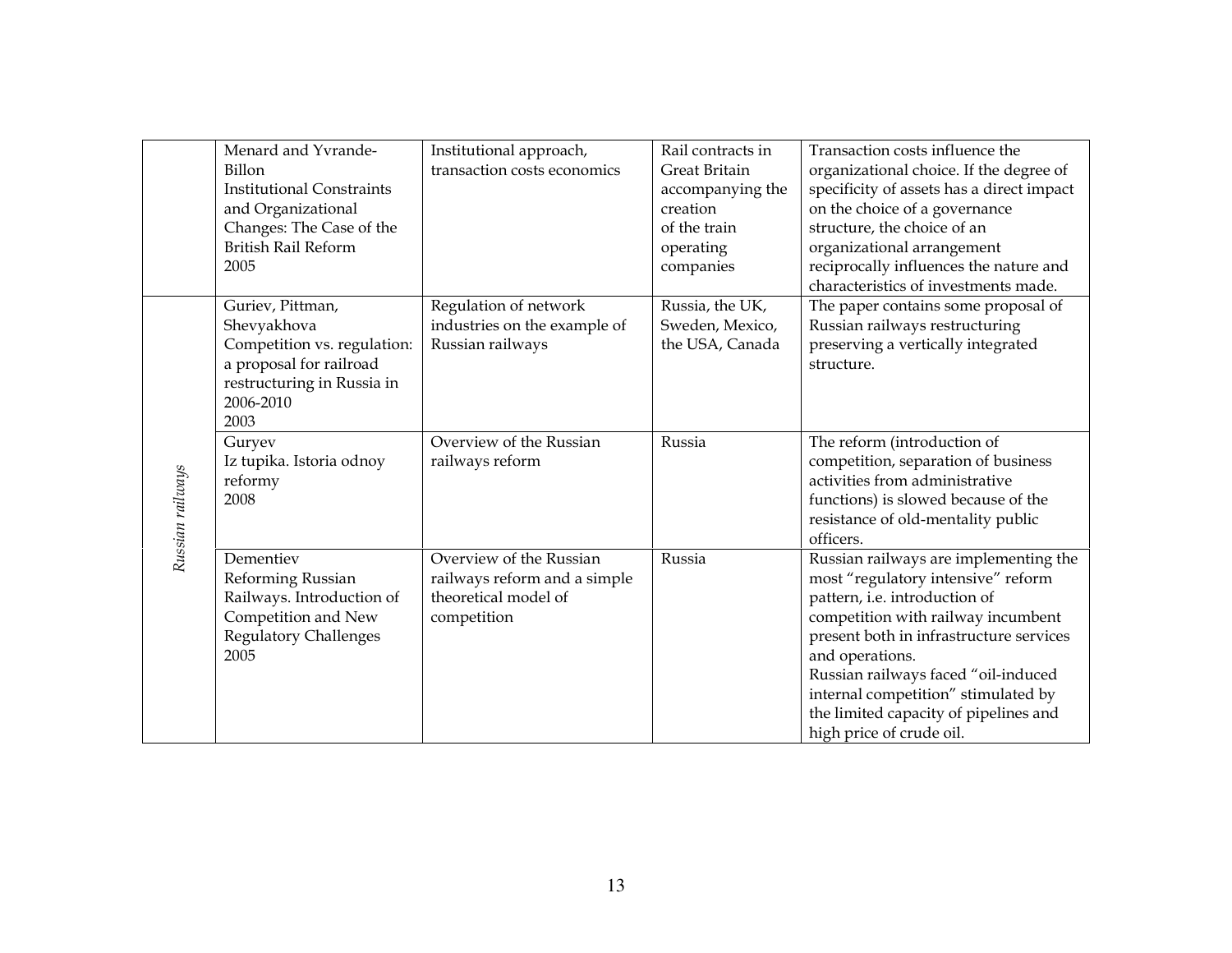#### 3. Common characteristics

This chapter contains an overview of some characteristics which are common to all railways in the countries – members of the former USSR. It is important to understand, from one side, their similarities and from the other side, the diversity of the reforms they implemented.

First, given very high volumes of raw materials transported (especially coal and oil) and relatively long distances, the crucial role of railways in the countries of the former USSR is not surprising. A high share of railways in total transportations (especially freight transportations) is a common characteristic of these railways. In Russia, the share of freight railway transportations in total freight transportations is 40-45% (in tkm), more than 50% in Ukraine, 87% in Belarus. This share is relatively low in countries isolated from international transport corridors: in Armenia this share is about 30% (RZD-Partner).

For comparison, in Western European countries (not USSR members), the share of railway transport is less than 10% both in freight and passenger transportations (Nash and Rivera-Trujillo (2004)).

Second, the countries whose railways make part of an international transport corridor have a higher share of railways due to their transit position. This means that the share of transit in total transportations of these railways is relatively high. In Ukraine, for example, in 2007, the share of transit was about 14% of total freight railway transportations. It gave 50% of total Ukrainian budget incomes. It is constantly growing (mainly railway transit to ports), but for the moment, the infrastructure is not sufficient. In Georgia, again, due to its transit sea-side position, the share of transit is even higher: 65% of total freight transportations. In Estonia, another maritime country, before recent political conflicts with Russia, railway transit accounted for 75% total freight railway transportation, but considerably decreased in 2007. Lithuanian ports are smaller and the share of railway transit is lower: about 35% (RZD-Partner). The railways of Middle Asia, realizing their geographic position, are still planning to increase their transit transportations. Turkmenistan is working on the construction of the railway which will connect Russia, Kazakhstan, Turkmenistan and Iran and open (to Turkmenistan) access to Middle-Asian and South-European ports. Tajikistan is working on the railway project from Afghanistan to China via Kirgizstan and Tajikistan.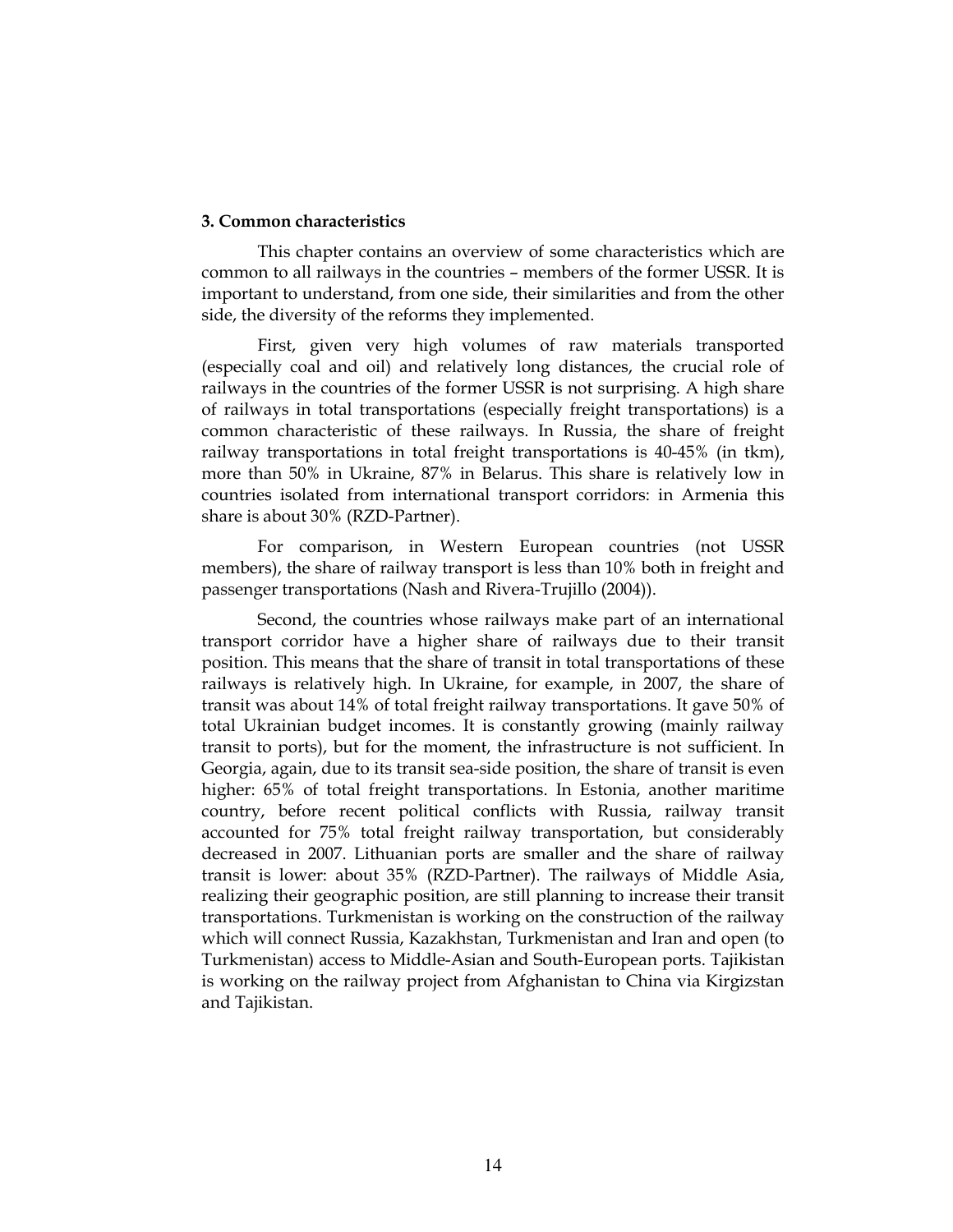Third, the freights transported by railways are mainly raw materials and natural resources: oil, coal and metals, although Russian railways and the railways of countries with access to the sea are diversifying freight patterns and, in particular, increasing container transportations.

As a general rule, the rail mode has a competitive advantage over road transport in carrying large quantities of goods which have a low value per unit weight – so-called "bulk" goods: grain, coal, oil, minerals and chemicals. For almost all other freight services, rail faces strong competition from the road mode. In countries which are substantial producers of bulk commodities such as Russia (as well as China and the US), the rail mode tends to have a substantially higher share of the overall freight transport market (OECD (2005)).

 In Russia, coal accounts for about 20% of total freight transportations, oil for 15%. In Estonia, before political conflicts with Russia, oil transportations accounted for more than 60% of total Estonian railway freight transportations (oil transit was bringing about 6% of Estonian budget incomes), but they have to find ways of freight diversification because Russia intends to transfer all the oil transportations to Russian ports by 2015 (until 2008, about 80% of Russian exports of oil and oil products were passing by Baltic ports), which will hurt Baltic railways very much. In Latvia, the share of oil transportations is 50% (RZD-Partner).

The fourth common characteristic of the railways of the former USSR is the obsolescence of rolling stock. In Russia, 75-85% of fleet units are used after their expiry term. In 2007, the average age of freight wagons was 21,4 years old. In Ukraine, the share of obsolete rolling stock is 60-90% (RZD-Partner).

Fifth, the railways of the former USSR member countries still constitute a unique economic space, especially those of the CIS. These countries work on eliminating custom and other bureaucratic barriers to movements of freights and passengers.

Russia, Belarus and Kazakhstan are creating the Custom Union which was expected to start operating in 2008-2010. Ukrainian and Russian railways have signed some agreements on the mutual help and elimination of competition between 2 enterprises. This concerns the purchases of rails and other materials, as well as rolling stock. Ukrainian railways, together with Russian and Kazakh railways, have a common tariff system as well.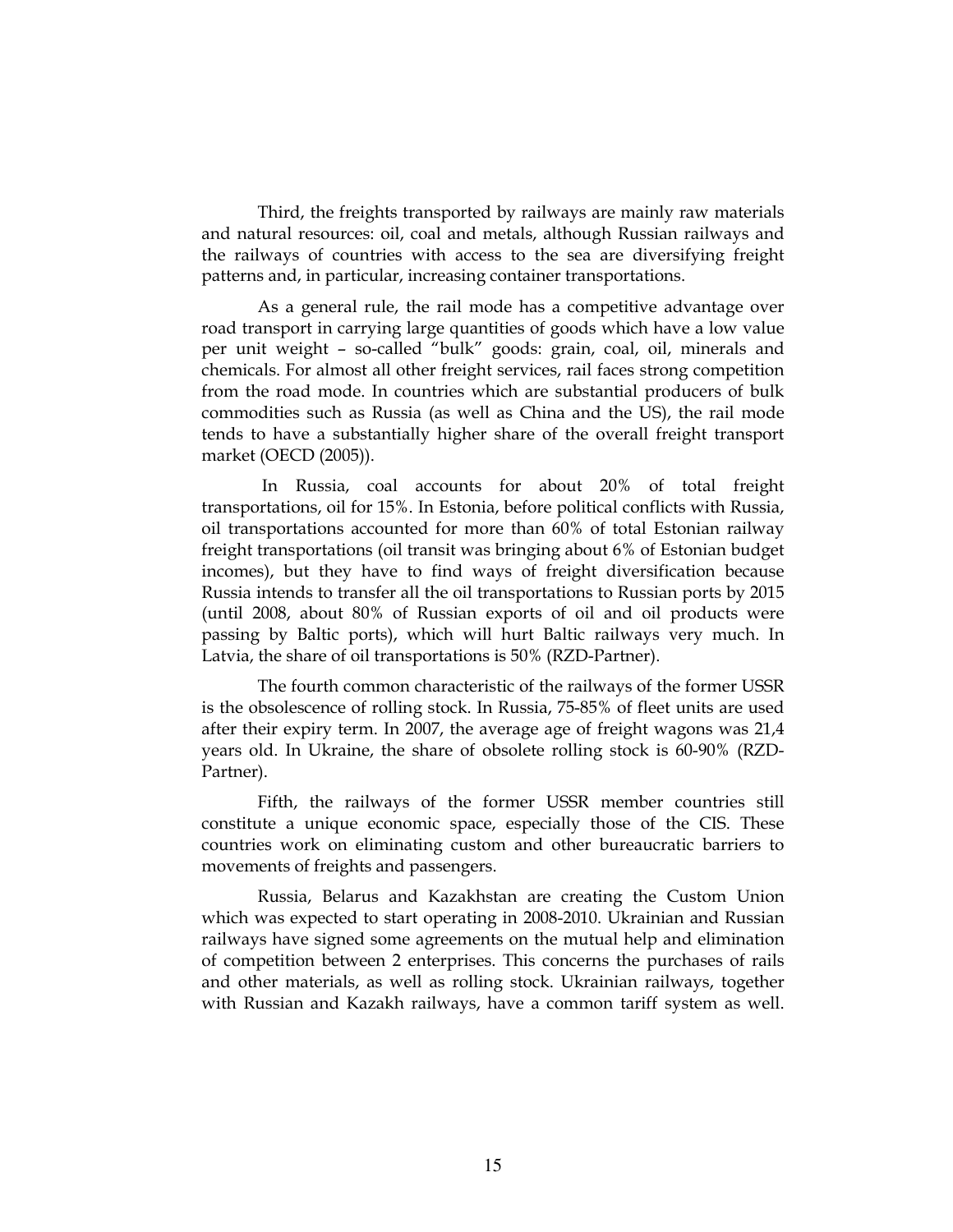They have some agreements of the common use of rolling stock, for optimization purposes. Armenia is also working on facilitation of custom regulations with Russia.

The CIS has the Council of railways transport whose main goal is the coordination of common operation, elaboration of principles, organization of common use of rolling stock.

#### 4. Reform

Many countries, especially developed ones, have attempted to improve the performance of their railways since 1980 by introducing or strengthening competitive or market forces. Three distinct methods have been used: vertical unbundling, privatization and deregulation. The main difference between these approaches is that unbundling requires important government involvement in the industry while deregulation and privatization reduce it considerably. If the intense competition that the railways face makes vertical unbundling less attractive, it also increases the appeal of privatization and deregulation (Gomez-Ibanez and de Rus (2006)).

In Western Europe, the general reform trend is to separate the monopolistic segment from the competitive ones. As noted by Laffont (in Pittman (2007)), vertical separation is taken to be the mainstream restructuring form of industrial structure, by default. The EU reform strategy thus is based on three pillars: a) unbundling infrastructure from operations, b) creating independent regulatory institutions for railways, and c) opening access to national railway markets for competitors ("third party access"). There is a firm belief among many policy-makers, on both EU and national levels, that these reforms ought to increase efficiency (Pittman (2007)).

Table 2 contains a comparison of reform measures in Europe and North and South America. Eastern European countries tend to implement the same reform measures as their Western neighbors.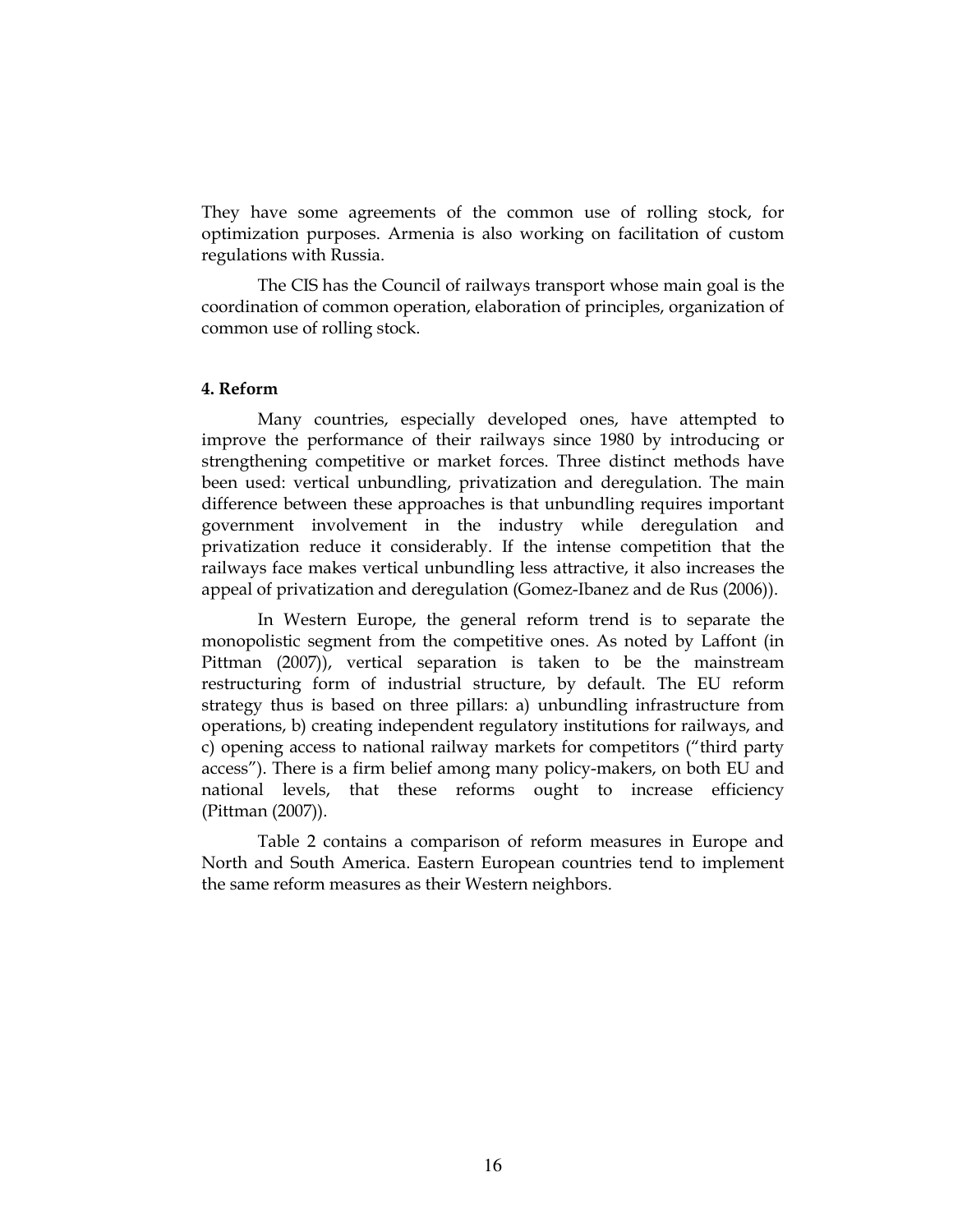|                  | 1 aii wa vo                                                                                |                                                                                                  |
|------------------|--------------------------------------------------------------------------------------------|--------------------------------------------------------------------------------------------------|
|                  | Western Europe                                                                             | North and South America (USA,<br>Canada, Mexico, Brazil,<br>Argentina, Chile)                    |
| Organisation     | Separation of infrastructure<br>from operations (at least for<br>accountancy purposes)     | Regional separated<br>(private companies and<br>concessions of vertical integrated<br>companies) |
| Market focus     | Passenger oriented                                                                         | Freight oriented                                                                                 |
| Ownership        | Mainly public with a few<br>exceptions (e.g. UK)                                           | Private and concessions                                                                          |
| <b>Distances</b> | Short                                                                                      | Long, Medium                                                                                     |
|                  | $\mathbf{r}$ and $\mathbf{r}$ and $\mathbf{r}$ and $\mathbf{r}$<br>$\mathbf{r}$<br>(0.001) |                                                                                                  |

Table 2: Western European railways vs. North and South American railways

Source: Nash and Rivera-Trujillo (2004)

The principal early reformers among Central and Eastern European countries – Hungary, Poland, the Czech and Slovak Republics, then Bulgaria and Romania – have adopted economic restructuring plans designed to convince the EU of the seriousness of their liberal reform strategies and hence their suitability as EU candidates. In these countries the vertically integrated state-owned incumbent monopoly railway has been separated into independent companies, including the infrastructure company, the freight train operator, and the passenger train operator. In addition, most of the governments have set up regulatory bodies, with varying degrees of formal independence. The market power of the incumbent operator is also controlled and regulated by competition authorities.

As a result of the reforms, in Romania, the share of private train operating companies is reached 20-25% on a ton-km basis (many of these companies either large shippers integrating upstream or former freight forwarders), more than 15% in Poland. In Czech and Slovak Republics there are few private train operating companies capturing small market shares, in Bulgaria and Hungary (and Russia) the share of such companies is even smaller (Diaconu et al. (2007)).

Tables 3 and 4 contain evaluations of private sector participation in railways. Estache, Perelman and Trujillo (2005) calculate the percentage of countries where private sector is presented, in a total of countries in the corresponding region. Diaconu et al. (2007) don't explain the methodology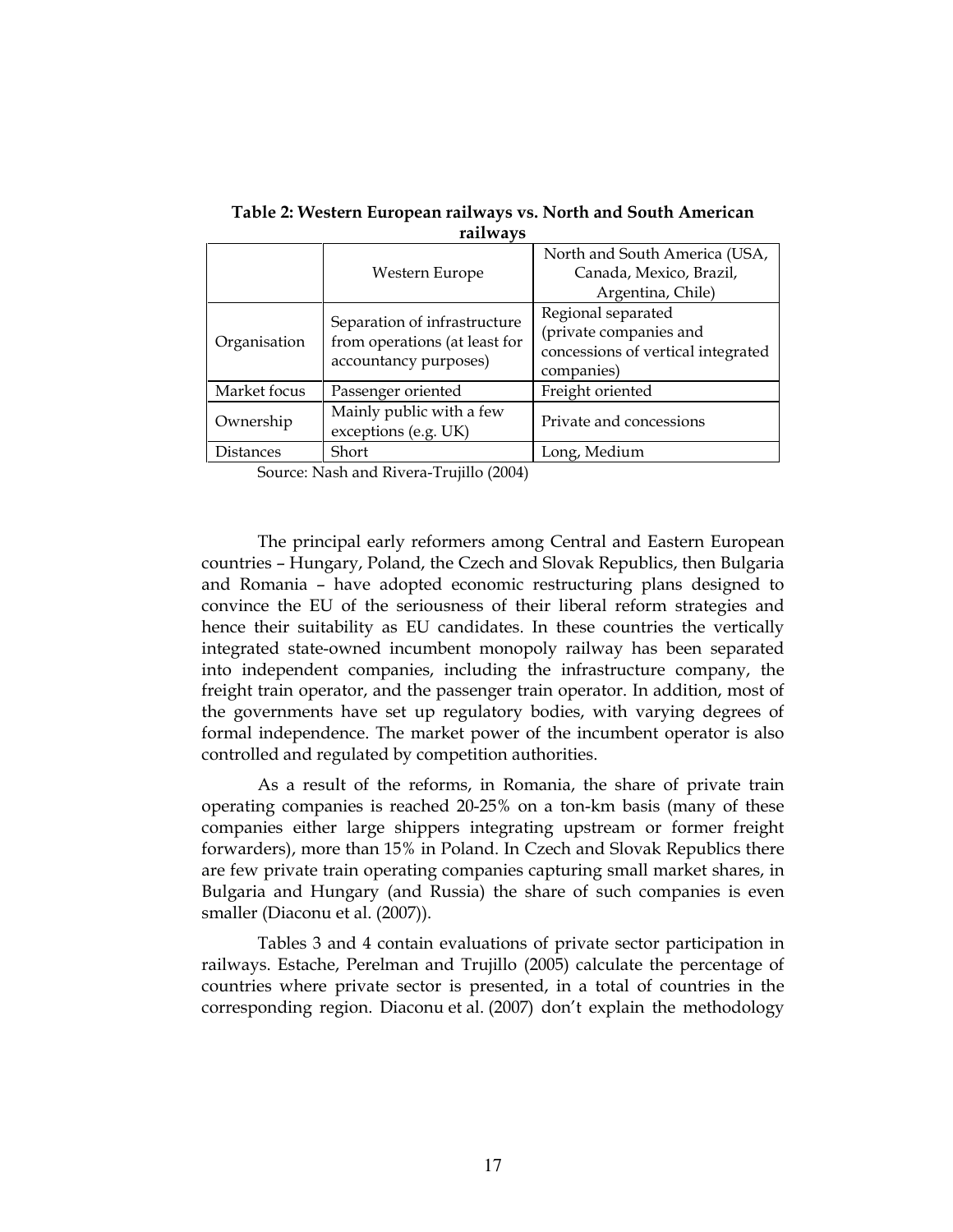of their calculations, subjectively evaluating the share of private operators in a total of freight turnover.

| 111 voimi 11 <i>m</i> 1110 C1 O1 com11v11c0 |     |  |  |
|---------------------------------------------|-----|--|--|
| Developed countries                         | 65% |  |  |
| Developing countries                        | 37% |  |  |
| Sub-Saharan Africa                          | 47% |  |  |
| East Asia                                   | 43% |  |  |
| Eastern Europe                              | 20% |  |  |
| Latin America                               | 56% |  |  |
| Middle East                                 | 20% |  |  |
| South Africa                                | 17% |  |  |

| Table 3: How present is the private sector in railways? Share of countries |
|----------------------------------------------------------------------------|
| in total number of countries (2004)                                        |

Source: Estache, Perelman, Trujillo (2005)

#### Table 4: Estimated share of private train operating companies in total rail freight

| ********        |                         |
|-----------------|-------------------------|
| Country         | Percentage of total tkm |
| Bulgaria        | 0                       |
| Hungary         |                         |
| Russia          | Near <sub>0</sub>       |
| Slovak Republic | Less than $5%$          |
| Czech Republic  | Less than 5%            |
| Poland          | 15%                     |
| Romania         | 25%                     |

Source: Diaconu et al. (2007)

If we now look at the reform / regulation patters of the countries – members of the former USSR, we can observe a considerable diversity of reforms implemented as well as the level of their progress. We can schematically derive 5 types of the reform measures:

- The absence or initial stage of the reform, the railway is still operating as a public administration;
- The railway is operated by a public company a unitary state enterprise (not a joint stock company);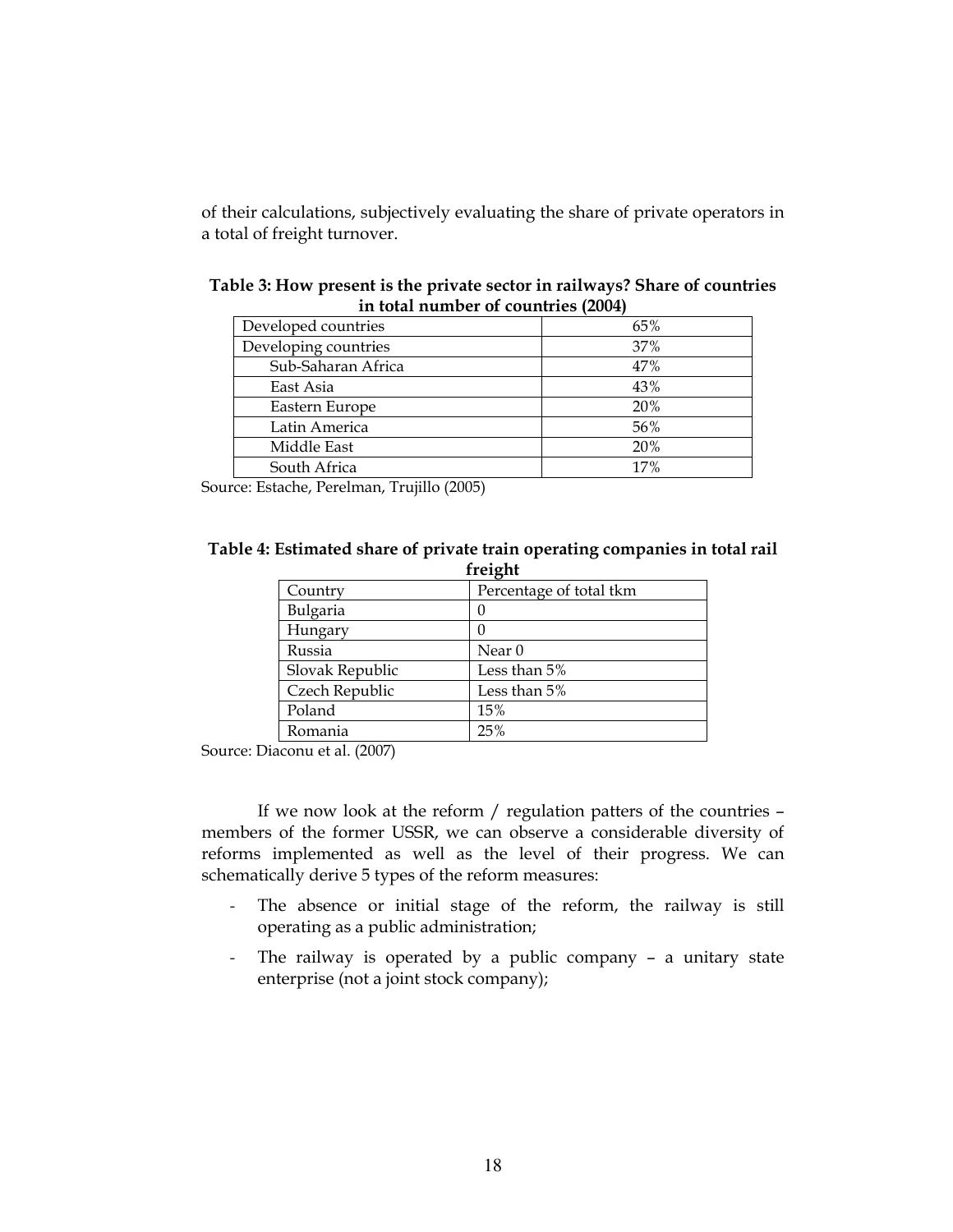- The railway is commercialized (corporatized), the sale of some nonprofile business or daughter companies is going on or expected;
- The railway was privatized;
- The railway is operating under concession;
- Horizontal separation of railways.

Almost in all the cases, the access to track is open for independent operators (although, in most cases, they emerge exclusively for transportation needs of some large, mainly resource-based, corporations and not for commercial operating purposes); this measure doesn't correspond exclusively to some reform models. The same is true about independent regulator: formally, railway activity is regulated by several bodies like ministries of transport, antitrust agencies and other. Actually, they are not always "independent": the decisions are still imposed by political forces and sometimes can not be justified economically.

Among economists and policy makers there is no consensus about the best reform model. Gomez-Ibanez and de Rus (2006) state that "the evidence is arguably slightly stronger for integration than for unbundling, but the jury is still out". Pittman also have serious doubts about the necessity of vertical separation, but suggest another solution: competition between vertically integrated companies (see below).

This last case, horizontal separation of railways, stays apart. It was implemented neither in the EU nor on non-EU post-soviet railways, but actively suggested by Pittman affirming that successful American (Latin American and North American) experience can suit well Russian railway realities. The European vertical separation experience, instead, didn't reveal any clear proofs that efficiency has been increased after separation (Guriev et al. (2003)).

In this section, a brief description of reform models is presented. More details can be found in case studies (section 5).

#### 4.1. Public administration

Gomez-Ibanez and de Rus (2006) mention that the transformation of public bodies departments into commercial entities increases their productivity. In Western Europe, this process of transformation took place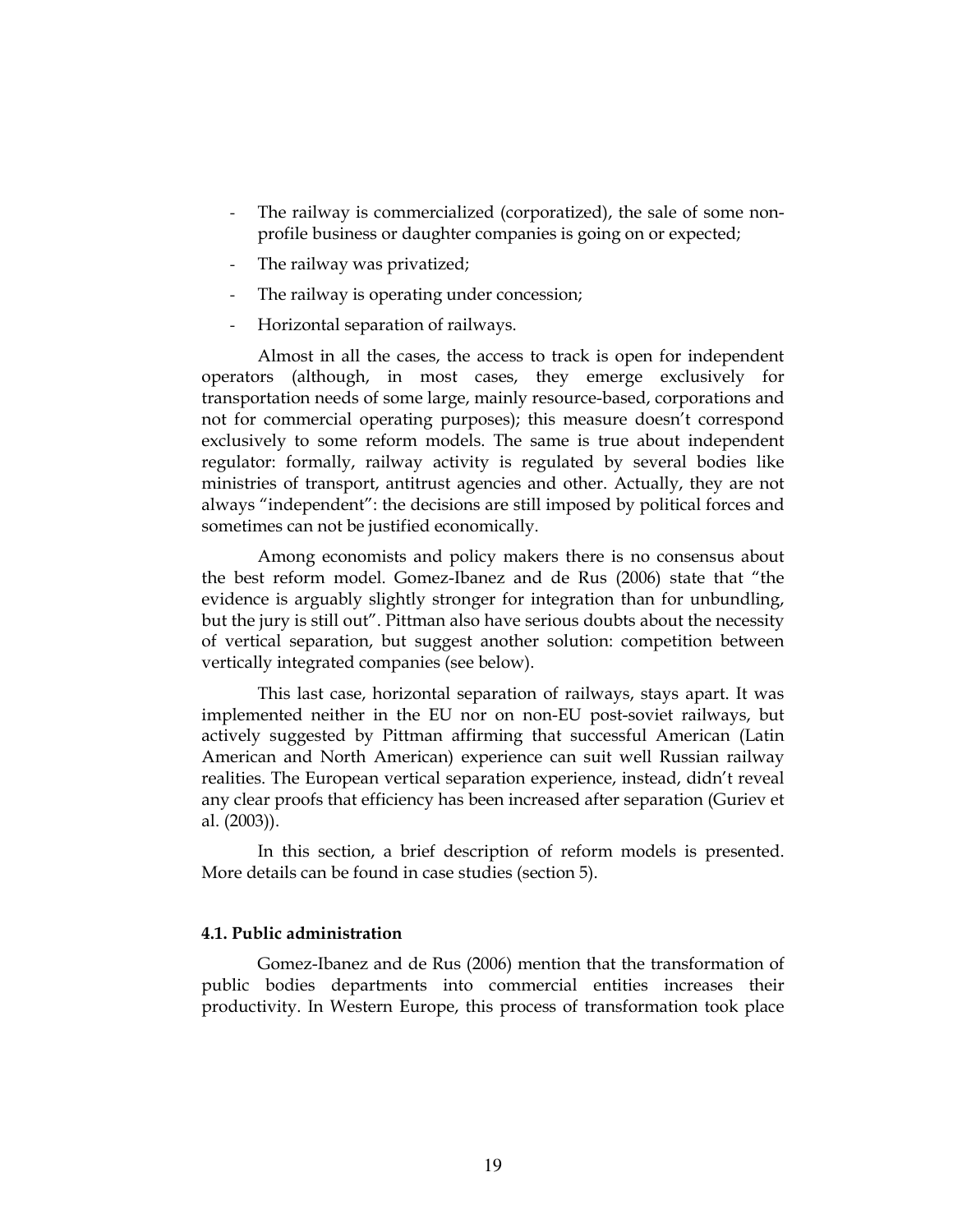much earlier and was practically completed by the beginning of the reform (separation of operations from infrastructure, open access, implementation of an independent regulatory body etc) in the late 1980s. The process is going well also in the countries of Eastern Europe: most of them operate as corporations. Newly created railway entities after the break of Yugoslavia were organized in the form of commercial enterprises. In the majority of countries of the former USSR, instead, it was not the case.

After the break of the USSR, each of new countries created its own railway administration. The first were Lithuanian, Latvian and Estonian railways in 1991 which were transformed from public administration into public enterprises in 1992. They were followed by Ukraine which created the State administration of railway transport which existed at least until the end of 2008. Middle-Asian railway were divided into separate railway administrations later, some of them were transformed into state-owned companies, some remained public administrations (Tajikistan; Azerbaijan in the Caucasus). Some were transformed in public enterprises rather late (e.g. Kirgizstan in 2005).

The largest among the former Soviet railways, the Russian railways company RZD, was created only in 2003. Before, it had been operating as a Ministry of railway transport (MPS).

#### 4.2. Unitary public company

This is one of the two most common forms implemented in the countries – members of the former USSR. In this case, the railway is managed as a commercial entity, but represents a unitary undividable body 100% owned by the State. The railways which have adopted this model are those of Belarus, Moldova, since recently the railway of Azerbaijan, Turkmenistan, Tajikistan; probably, the Ukrainian railways will be transformed into such a unitary public company.

This form allows, from one side, to comply with reform trends (commercialization of railway public authorities), and from the other side, to protect the railway from the dissipation of shares, i.e. to protect the state from the lost of control over this strategically important capital.

This form doesn't exclude the open access for independent operators, like in Belarus and Azerbaijan.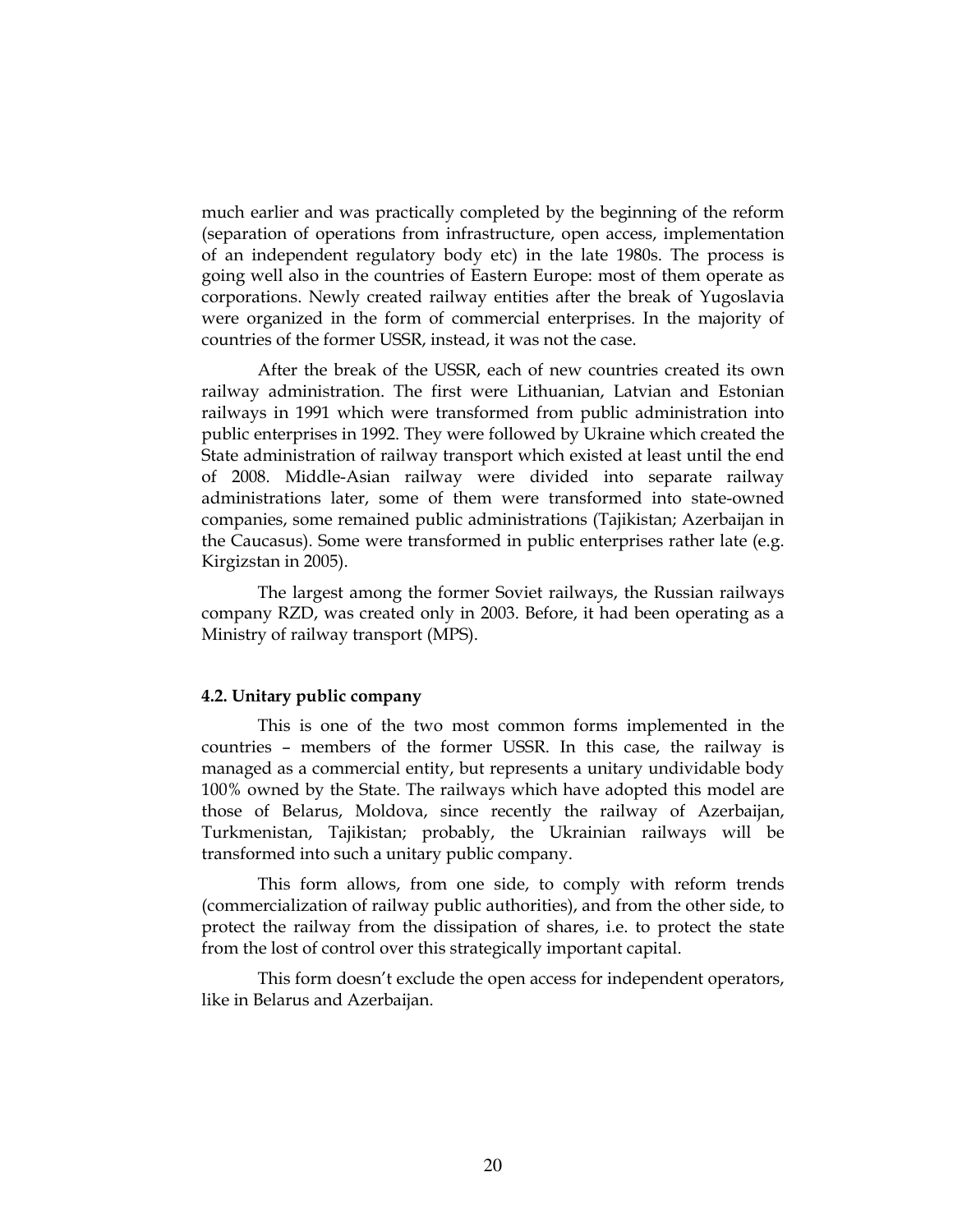#### 4.3. Corporation

This is another form which is very common when implementing the railway reform. This is also the most frequently used model in European railways – Western European as well as Eastern European ones. It often assumes vertical separation. This approach, in the case of Western Europe, assumes further accounting separation of railway infrastructure from operations, probable privatization of some businesses, and open access of independent operators to the infrastructure.

Full vertical separation has the potential to enhance the resulting level of competition because it eliminates the incentive of the infrastructure owner to restrict access to certain operators. On the other hand, such vertical separation may increase the costs of production (through the loss of economies of scope) and also lead to underinvestment in infrastructure.

Many countries have accompanied mandated access to the track infrastructure with various forms of separation of the infrastructure from train operations. For most Western European countries, this takes the form of accounting separation or corporate separation. EU Directives require at least accounting separation between infrastructure and train services and the complete separation of certain key regulatory tasks (such as train path allocation) from an existing railway undertaking. Only a few countries (including the UK and Sweden) have prevented the infrastructure provider from providing all train services (OECD (2005)).

The first case of vertical separation was given by the Swedish railways, when in 1988 the infrastructure management was separated from the traffic operations (Nash and Rivera-Trujillo (2004)).

Corporatization took place in Russia, Kazakhstan, Latvia, Lithuania, Georgia and Uzbekistan. The railways are working on separation of operations and non-profile businesses in daughter companies which are usually 100% owned by the mother company. Non-profile businesses, however, will be probably sold (partially or completely) on the stock market or are listed there even now.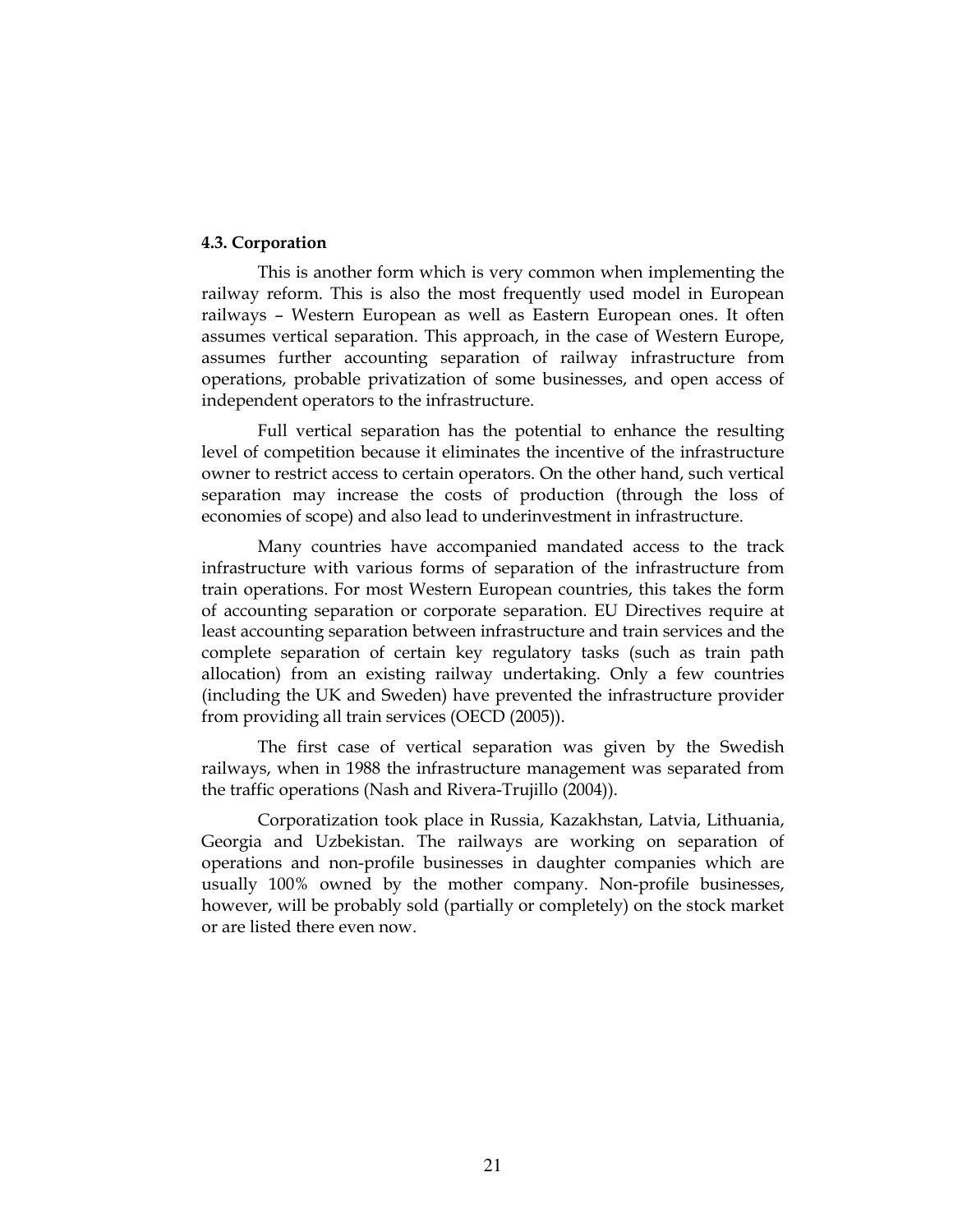#### 4.4. Privatization

Gomez-Ibanez and de Rus (2006) provide pros and contras of the privatization. Without privatization, the train-on-train competition is very slow to emerge in Europe or Australia and is unnecessary given the intense competition from other modes. Vertical separation, in the absence of privatization, complicates the coordination of train operations and infrastructure maintenance. Proponents of unbundling insist that private railways performe reasonably well outside of Britain. Privatization has sometimes proven difficult in developing countries where private railway operators and governments have become embroiled in disputes over tariffs and conditions of services (Gomez-Ibanez and de Rus (2006)).

The British experience of privatization is the best known in Europe. The original intention was to privatize the train operating companies but to leave the infrastructure company, called Railtrack, in public hands at least for 'the medium term'. In 1994, Railtrack was established as an internal division of British Rail and in 1995 it became a separate government-owned company. The idea was to establish a track authority or company to own infrastructure with separate private companies operating the train services (Gomez-Ibanez and de Rus (2006)). The main problem turned to be the underinvestment in infrastructure. Following a serious accident caused by poor infrastructure maintenance, the private infrastructure company, Railtrack, was placed in the hands of receivers and a new non-profit company, Network Rail, took its place (Nash and Rivera-Trujillo (2004)).

As there is a lack of privatization experience in Europe, few empirical works can be found studying performance of private vs. public railways, but those which exist put in evidence a positive impact of privatization on railways performance. Cowie (1999) analyzed Swiss railways and found that private railways had a significantly higher level of technical, managerial and organizational efficiency. Politt and Smith (2002) found that a privatized structure of British railways lead to significant improvements in operating efficiency, and industry outputs have risen after privatization.

Among the railways of the former USSR, only one was privatized: the Estonian railway. It was privatized in 2001: 66% of the share capital of Eesti Raudtee AS were sold to an external investor, Baltic Rail Services (BRS), in August 2001. This was the first privatization of a vertically integrated national railway in Europe. The proportion of private sector participation in the Estonian railway industry was not only the highest in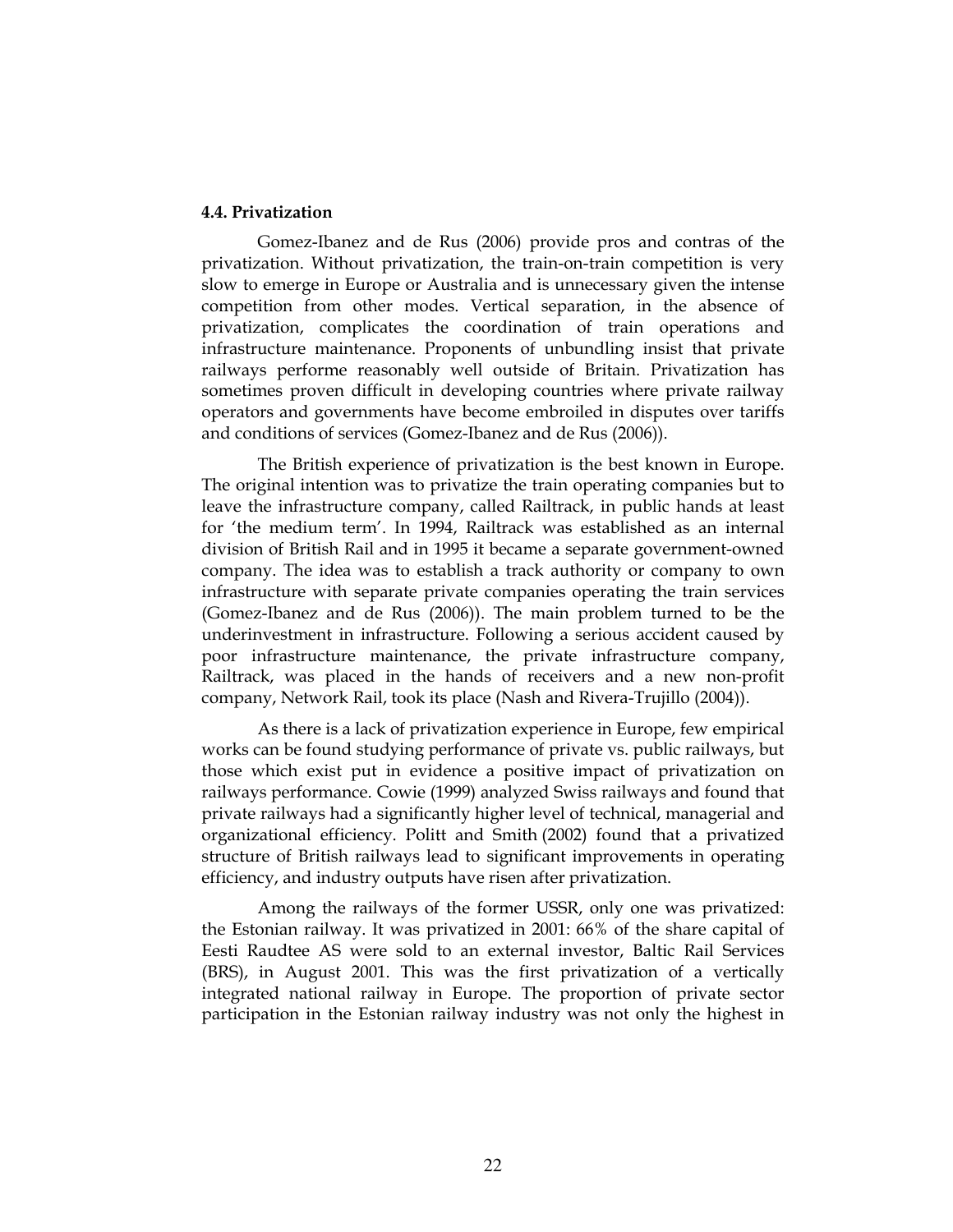the region, but arguably the highest in Europe as a whole, even including the UK. In 2006, the Estonian railway was deprivatized. Further details are presented in the next part of the paper.

The privatization of Georgian railways is also under discussion, but there are still no formal projects.

#### 4.5. Concession

A textbook concession example is the Latin American concession experience. The move to private provision of railway services was motivated by fiscal goals (governments were in economic difficulties), as well as by the desire to stop the decline of railways. Most railways were offered as a concession or lease of limited duration (usually 30 years for freight with 10- 20 years possible extensions, passenger concessions were shorter), with the infrastructure reverting to the state at the end. Under concessions, the railways remained vertically integrated: the new concessionaires were responsible for both infrastructure and train operation in their service (or geographical) areas. The grants of access were typically selective so that the concessionaire had exclusive rights to most of his system. In Latin America, the reforms appear to have significantly improved railway performance (Gomez-Ibanez and de Rus (2006)).

Concession management is a rare case among the former Soviet railways. The only railway operating under concession is the Armenian railway. It is managed by a 100% daughter company of the Russian Railways company created especially for this purpose. The concession period covers 30 years with the possibility of extension.

The Armenian case is presented in details below.

Another railway considering the possibility of concession is the Georgian railway company. It operates in the form of Limited responsibility company. The reform would implement accounting separation, open access and even privatization of some parts of business. The concession plans assumed the management period of 89 years, the main concessionaire candidate was the British company Parkfield Investment. Finally the plans failed, and Georgian railway authorities are still considering other reform approaches.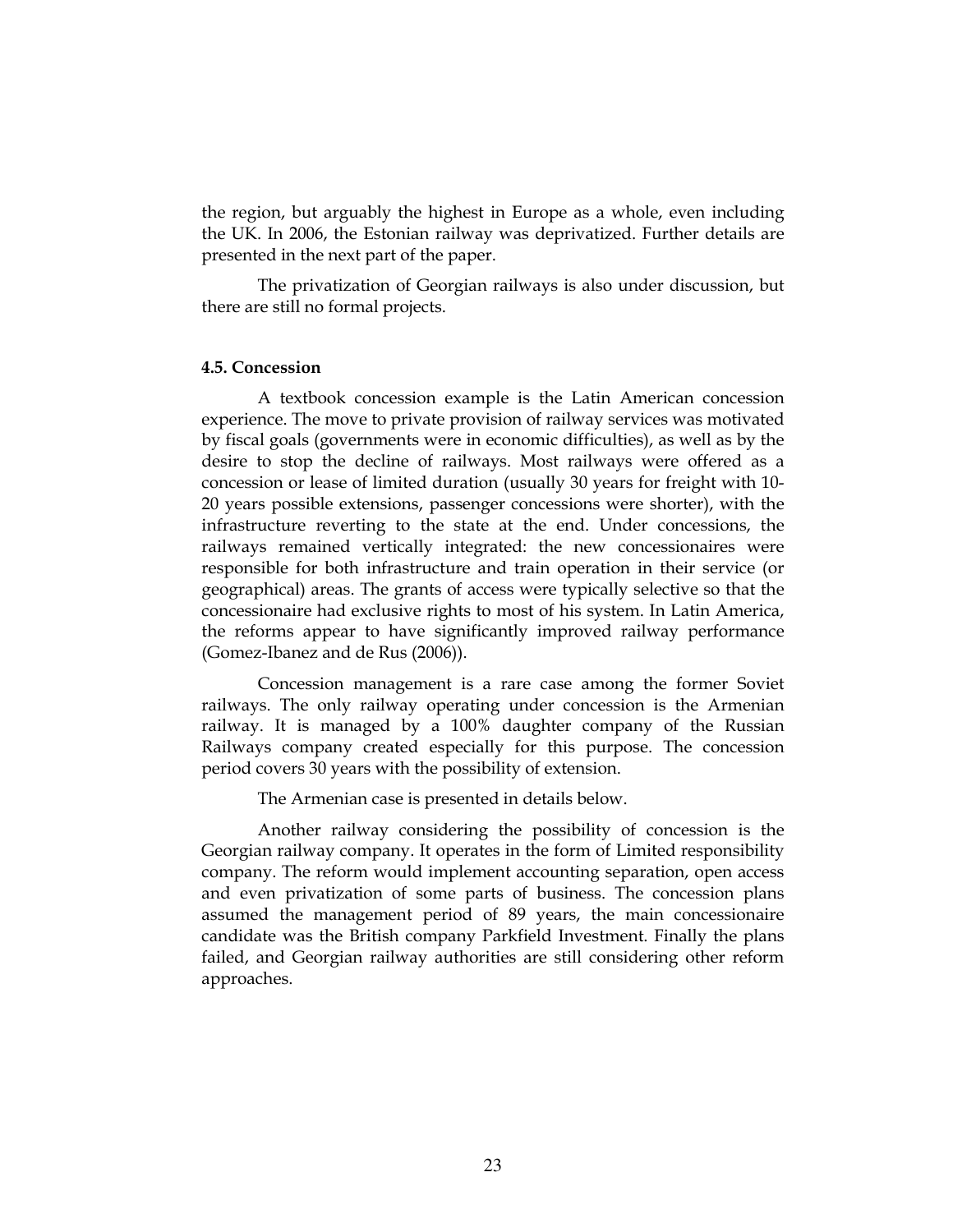#### 4.6. Horizontal separation of railways

This reform model was applied in Central and South America – and especially in the largest countries, including Brazil, Mexico and Argentina. It has left in place vertically integrated companies – typically private concessionaires – that control both infrastructure and operations. In maintaining vertically integrated companies, these countries have followed the examples of the United States and Canada, both of which have systems of vertically integrated railway companies that compete with each other to carry cargoes. The main difference between US model and Latin American model is that in the first case, railways compete parallel, while in Latin America they have some regional monopoly power, it is "geographic" or "source" competition. It is clear that geographic competition is in principle inferior to parallel competition as protection from the monopoly power of a railway line. However, this competition is sufficient to force the railway companies to offer lower rates and better service to get the customer's business.

Restructuring into competing vertically-integrated companies would be a challenge in Europe where railway companies have historically served not different routes but different national territories. The EU is seeking to develop trans-European freight routes. In one possible future development, different international freight routes (either East-West routes or North-South routes) would be owned and operated by different railway companies. One study for the European Union briefly raises the possibility of a similar structure for passenger railways (Steer Davies Gleave (2004) in OECD  $(2005)$ ).

Careful restructuring of an existing rail network into separate rail companies operating separate rail paths may create effective competition, especially for freight services. This form of competition appears to be most attractive in those countries with a dense rail network which could be separated to form a number of competing operators and for which there is limited public sector expertise or experience in sophisticated regulatory arrangements required for mandated access to the track infrastructure. For these reasons the OECD recommends this approach for Russia and China (OECD (2005)).

Moreover, the model will work in cases of hinterland exportations via ports and there is a choice which port to use. If there is, instead, a need to provide internal transportations from a precise point A to a precise point B,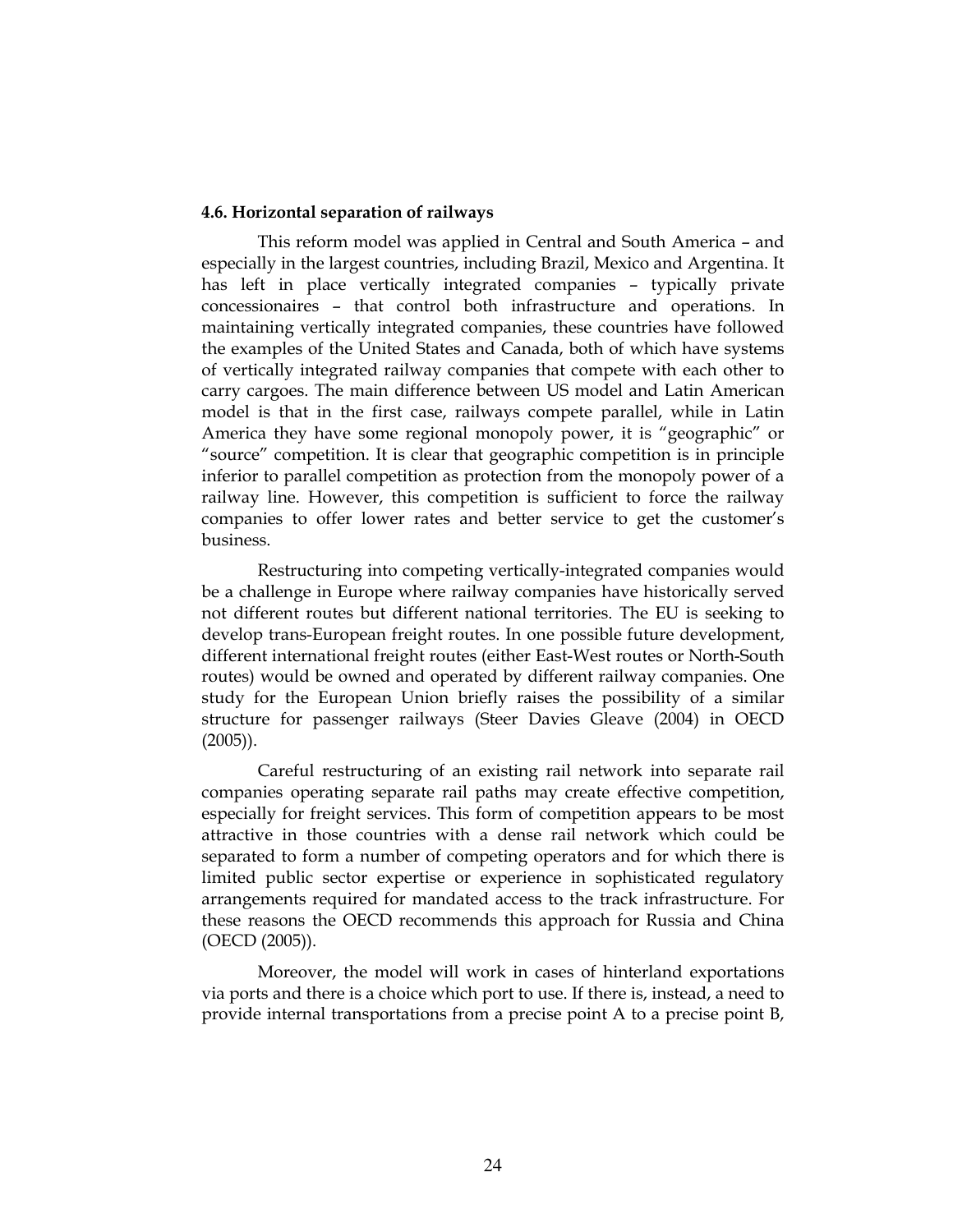the model of geographical competition doesn't work in sense that it doesn't bring competition to the railway sector.

Pittman (2001) suggests that a variant of the Latin American rail reorganization system may be appropriate for Russia: the creation of a number of vertically integrated regional monopolists, connected at cities and/or large production centers to provide source competition at those points. "It is extremely doubtful that the regulatory system and the rule of law are of sufficiently high quality to enforce the option of vertical restructuring with competition, and the unlikelihood of much train competition renders the vertical separation option unattractive. A system of regional integrated monopolists seems the best outcome for the time being" (Pittman (2001)).

Long-term concessions on vertically integrated railways may help to achieve three goals simultaneously: to promote competition, to increase investments and to keep state ownership of infrastructure. Competition between concessions will be possible if there are enough "parallel" tracks. Though in the Eastern part of Russia the geographic structure of railroads makes such scheme hardly possible to implement, the Western part of the railroad network, instead, is dense enough to organize "parallel" competition (Guriev et al. (2003)).

However, in application to Russian railways, this model was rejected by ex-vice railway minister Anna Belova: "We could accept holding structure, if an isolated railway were a profit center. But our business peculiarity is that it is a network business. Some of railways are mostly loading freight, other are unloading it, some serve for transit and so on, i.e. the profit is formed across the whole network rather than on an isolated railway. This is the reason why we decided to preserve a unified commercial entity which encompasses different business divisions according to different types of activity" (Belova in Guryev (2008)).

#### 5. Case studies

#### 5.1. Russia

#### General picture

In Russia, in the end of nineties, the railways accounted for 5% of Federal Government budget and contributed 3,7% to GDP (less than 3% in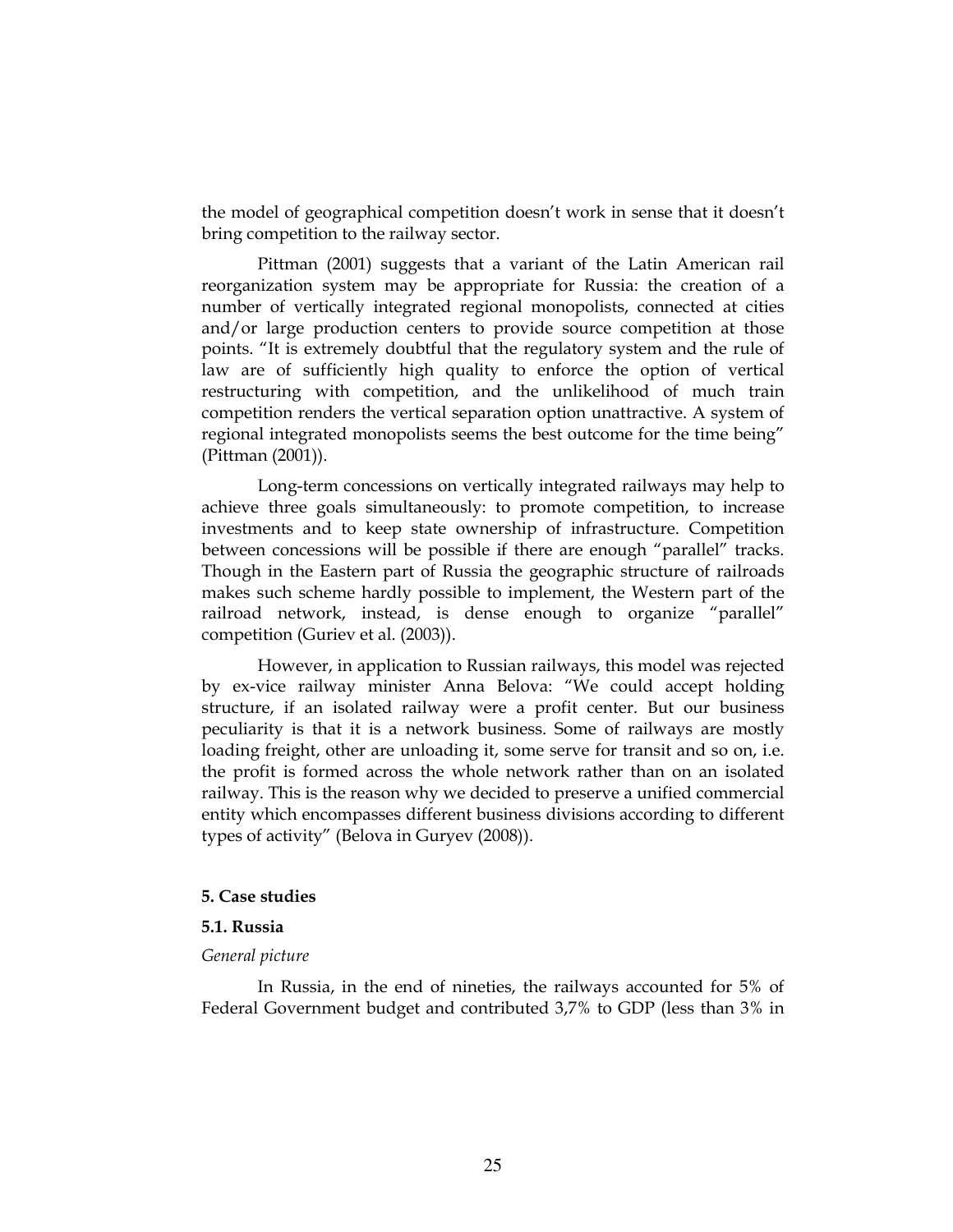2008). The national railway company RZD is the largest state-owned monopoly in Russia with 1,3 million employees and assets amounting to 5- 15% of all assets in the economy.

The Russian rail system is the second after the US Class I railroads in network size and average length of freight movement, and third in ton-km (after the USA and China). Russian railway transport accounts for 21,6% of the world railway freight ton-kilometers and 7,6% of railway passengerkilometers (correspondingly, 71,4% and 26,4% of European railways).

Rail accounts for more than 40% (in tkm) in the freight transport market. Road haulage accounts for six times the tonnage of the railways, however, the distance is generally short. In the European Russia road haulage accounts for 40% of tkm and that share is predicted to increase in line with improvement of quality of road. However, in the Eastern part of the country, railways has almost monopolistic position in transport area (Dementiev (2005)).

The main freight commodities carried by the railway are the following. Coal accounts for the largest part of traffic (21,8% of tones carried), followed by crude oil and oil products (17,1% of tones carried). Construction materials account for 16,3%.

The average distance of transportation by railroads exceeds 1300 km (Guriev et al. (2003)).

#### Reform

Although first suggestions about commercialization and corporatization appeared in 1991 and were reflected in a president's order in 1992, the real Russian railways reform can date back to the year 1997 when the first regulatory document appeared – President's order №426 "Concept of structural reforms of natural monopolies". It encompassed 3 stages and assumed the completion of the reform by 2000. Even in that first document some progressive ideas could be found, such as: elimination of crosssubsidies, introduction of competition, privatization of non-core businesses, open access to infrastructure and maintenance facilities, creation of independent regulator.

The second attempt to formalize the reform was undertaken in 2000. It was the project of Conception of the structural reform on Russian railway transport, which also included 3 stages. At that time, it became clear that the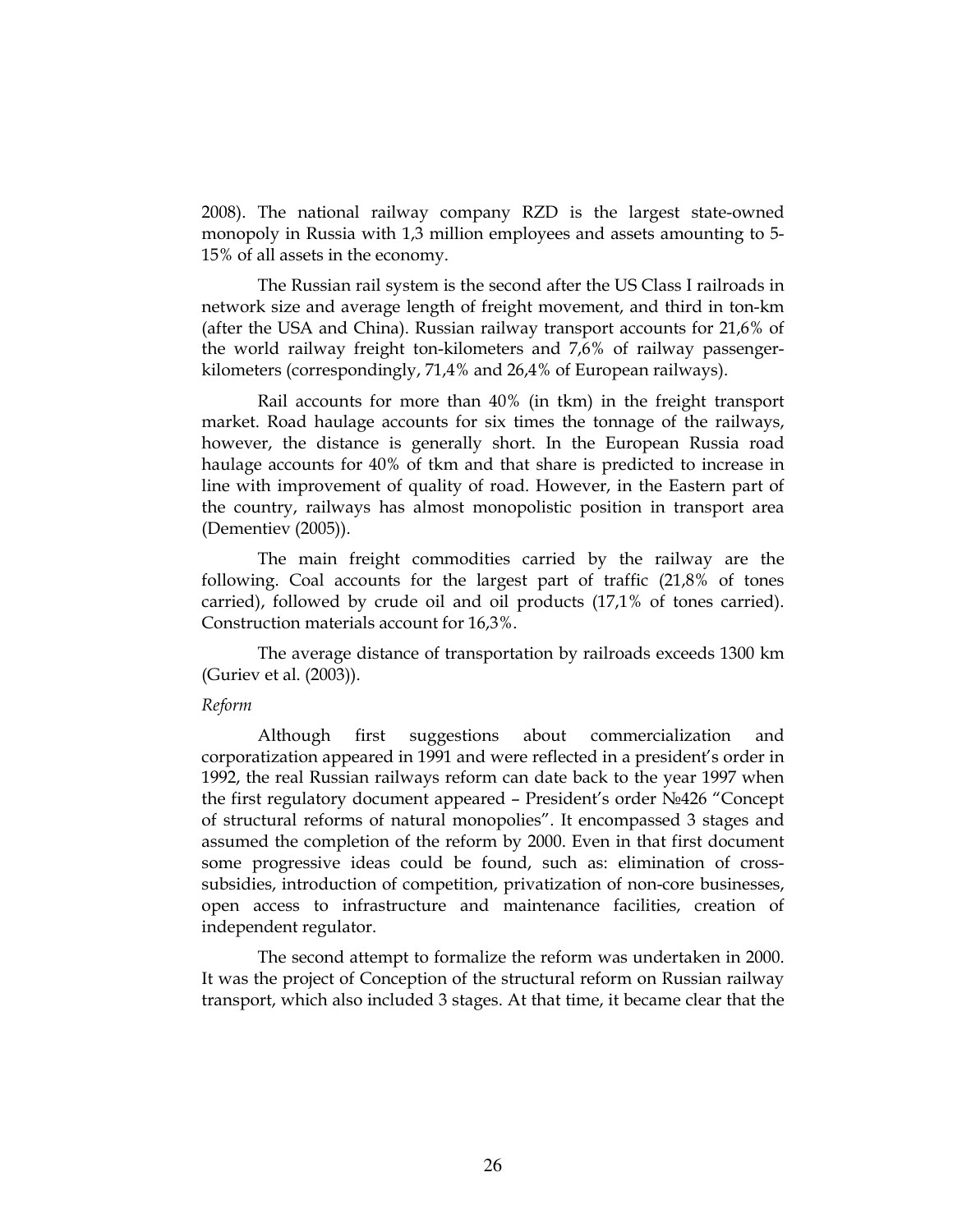main reform measure must be the separation between administrative and commercial duties. Such issues as demonopolization, open and nondiscriminatory access to infrastructure, separation between competitive and monopoly businesses were accentuated.

Having been modified, the document was approved in 2001 and also covered 3 stages, but the term of the reform completion was extended to 2010. The main goal of the reform was "to improve the efficiency of railways by means of the creation of competitive environment, increase of financial transparency and attraction of investment".

In the first phase (2001-2002), the railways were split into two separate entities, responsible for regulation and commercial operation. RZD was created in the form of corporation in July 2003, the old Ministry of railways (MPS) was dismantled in 2004 transferring its regulatory functions to the Ministry of transport; this brought a lot of confusion to the administrative functions. At the same time, in 2001, first independent operators officially got permissions to operate. In the second phase (2003- 2005) daughter companies had to be created (separated from RZD), but this process went slower as supposed. Some of daughter companies were supposed to be sold out later – completely or partially. The goal of the third phase (2006-2010) was the "creation of a developed competitive railway market": newly created daughter companies had to compete with private operators on some market segments.

In general, the main trends of Russian railways reform may be summarized in the following way:

- separation between administrative and commercial functions;
- separation of businesses in the form of commercial entities;
- promotion of competition on the railway market;
- tariff deregulation.

However, complete vertical (infrastructure vs. operations) or horizontal (regional or other division) separation is still not a decided issue; the advantages of such step still have to be evaluated on the third stage of the reform (2006-2010).

That is, important measures which were undertaken are: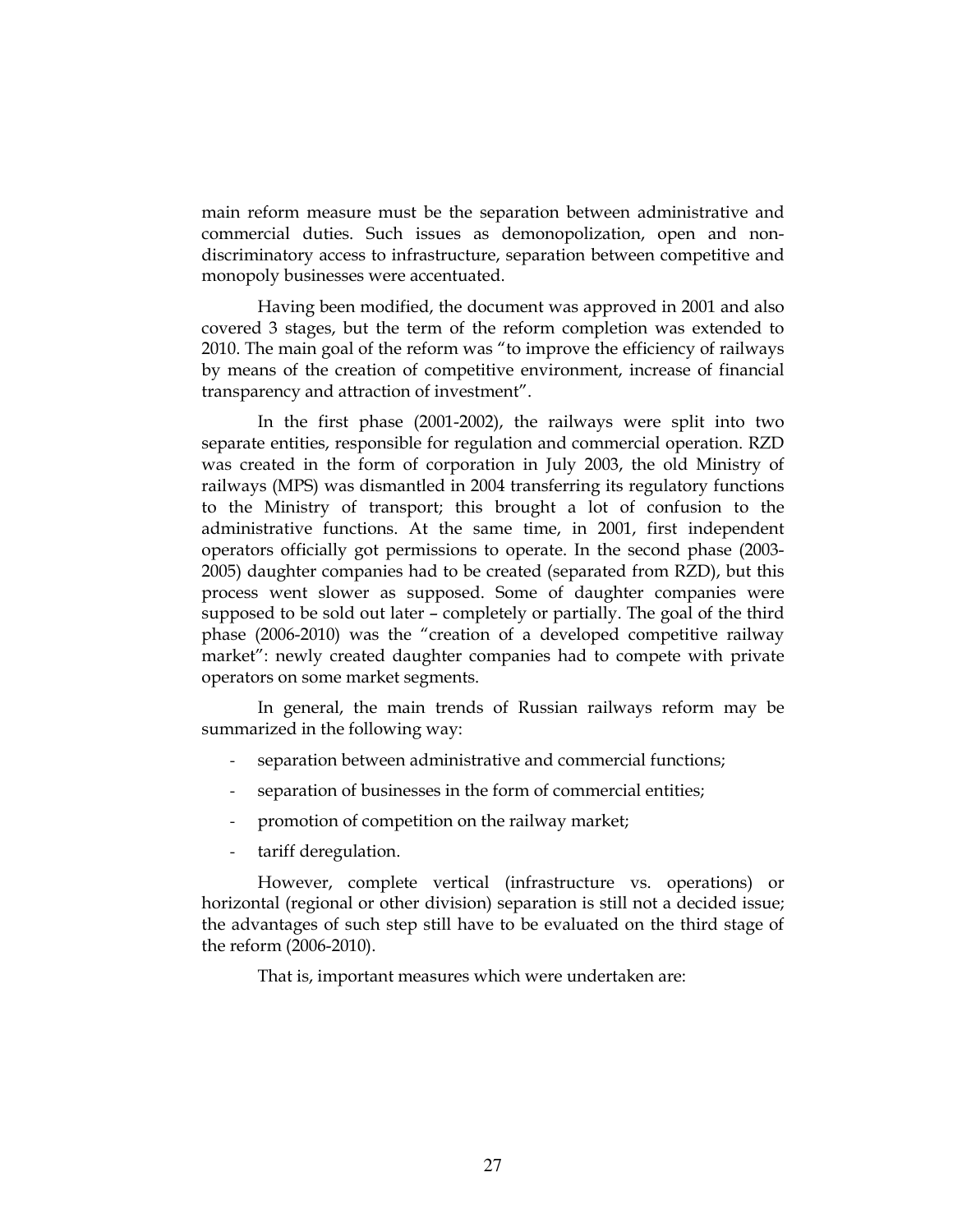- Separation between administrative and commercial functions: it was done in the framework of administrative reform which assumed 3 levels of executive power: ministry – service – agency. Some of regulatory functions were moved to the Ministry of transport, other were taken by the Railway agency.
- Creation and partial selling of daughter companies in freight transportations (in passenger sector, the Federal passenger company, by the end of 2008, was approved but not created yet).
- Non-core businesses were separated.
- Several private operators appeared (or got the status of railway operating companies) and are working in passenger and freight railway segments.
- In some market segments, tariffs (wagon part of tariffs) got deregulated. Actually, in freight transportations, 15% of tariffs are deregulated (this share is planned to be brought up to 50% within next years).

However, in the new railway strategy (2008-2030) the restructuring is not among the main goals; instead, the main issue is the modernization of rolling stock and infrastructure as well as improvement of railway services.

One of the most important innovations was to delegate some activities to newly created daughter companies and thus to keep control over transportations within a holding structure which contradicts to competitive intentions of the reform.

In 2007, 15 daughter companies were created, the biggest of them is the First Freight Company (PGK), and others include 7 maintenance and repair companies, research centers and so on. Before 2007, other daughter companies were created, such as is OAO Transcontainer, OAO Refservice and OAO Transles. The total number of daughter companies in the middle of 2008 was 52. In 2007, total revenues from daughter companies were 156 milliards of roubles, which equals to 16% of RZD's revenues from its main activities. These companies got the most profitable segments, rolling stock, clients of RZD, but at the same time, they are not subject to tariff regulation. They still have some preferences in the access to infrastructure and bureaucratic procedures. It is then clear that they grow faster and have more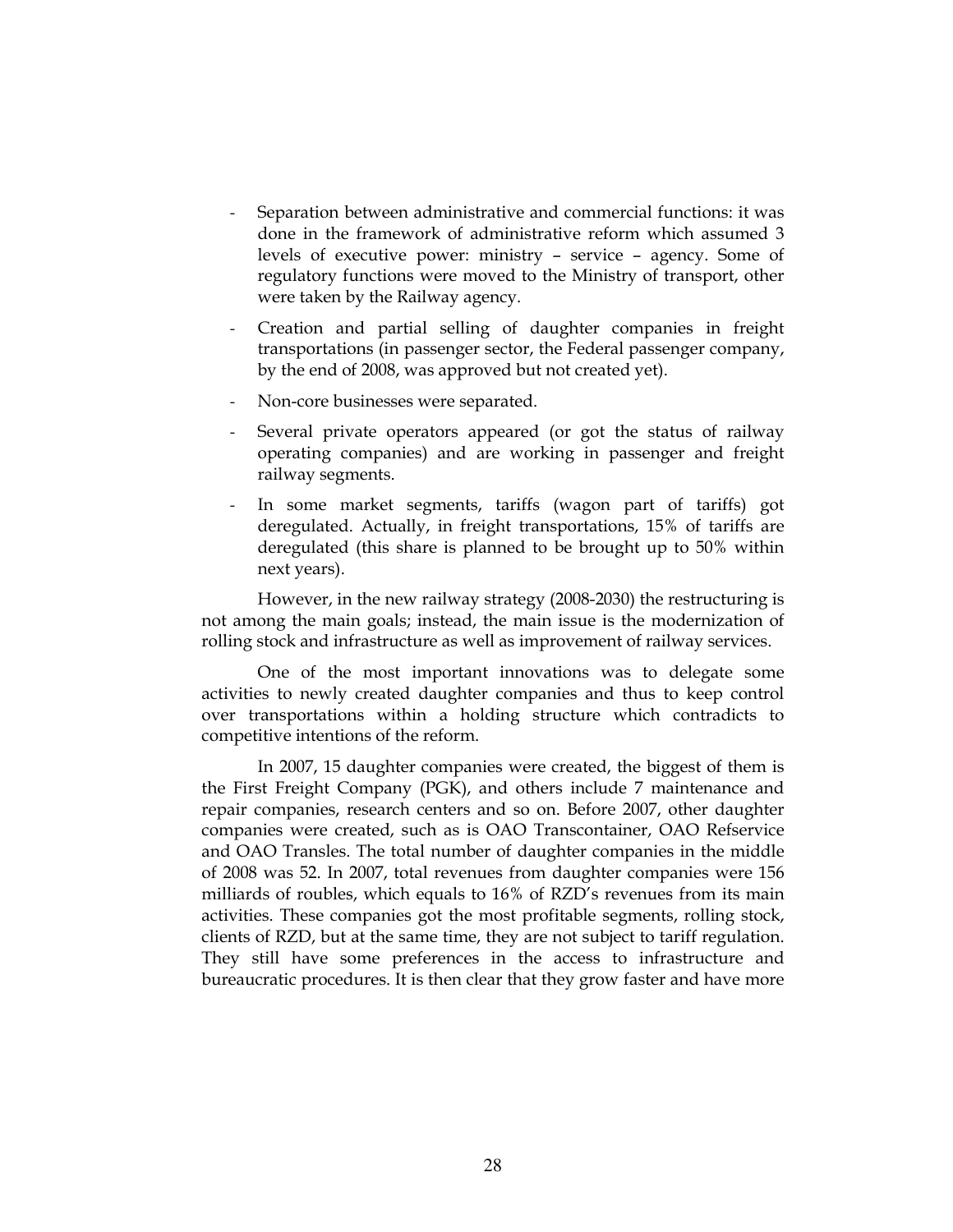power than independent operators. Probably 100% of these companies will be sold off.

OAO Transcontainer was created in 2006 in the segment of container transportations. It got more than 21 thousand of fitting platforms, 47 container terminals (slightly more than 5% of total RZD terminals, but they serve more than 80% of total container turnover) and other assets. In 2007, the market share of Transcontainer (on the market of container transportations) was more than 60%. The company operates not only on the Russian market. In 2007, 15% of Transcontainer shares were sold.

The First Freight Company (PGK) was created in 2007 and operates on the market of transportation of oil and oil products (35% of its total tonnage), coal (more than 30%), cement (14%), construction materials, ferrous metals and other freights. It has agreements with leading industrial producers. In 2008, it transported 100 mln tones, which is about 7% of total freight transported on the RZD network. When created, PGK received from RZD more than 200 thousand of freight wagons which is 21% of total railway freight wagons in Russia and which is six times more that the number of wagons of its follower (N-Trans company with 35 thousand of wagons). 49% minus 2 shares are supposed to be sold.

The Second Freight Company will be created as well.

OAO Refservice was created in 2005 and began operating in 2006. It got about 6 thousand wagons. It operates on a very profitable market segment – transportations in refrigerators. Its market share in this segment is 60% and it often abuses its dominant position. 25% of its shares are planned to be sold.

On the freight transportations market, the share of RZD together with its daughter companies is now slightly more than 50% and is permanently decreasing.

Actually, more than 2000 small companies operate on the freight market (32 companies on the passenger market). In 2007, freight transported in private rolling stock accounted for 527 million tones and its share increased from 32,2% of total railway transportations in 2006 up to 35,3%. By 2010, the market share of independent operators is expected to stabilize on the level of 28%. Private operators have in total about 325 thousand freight wagons. In private wagons more than 70% of total oil products are transported, more than 60% of fertilizers, more than 50% of ferrous metals.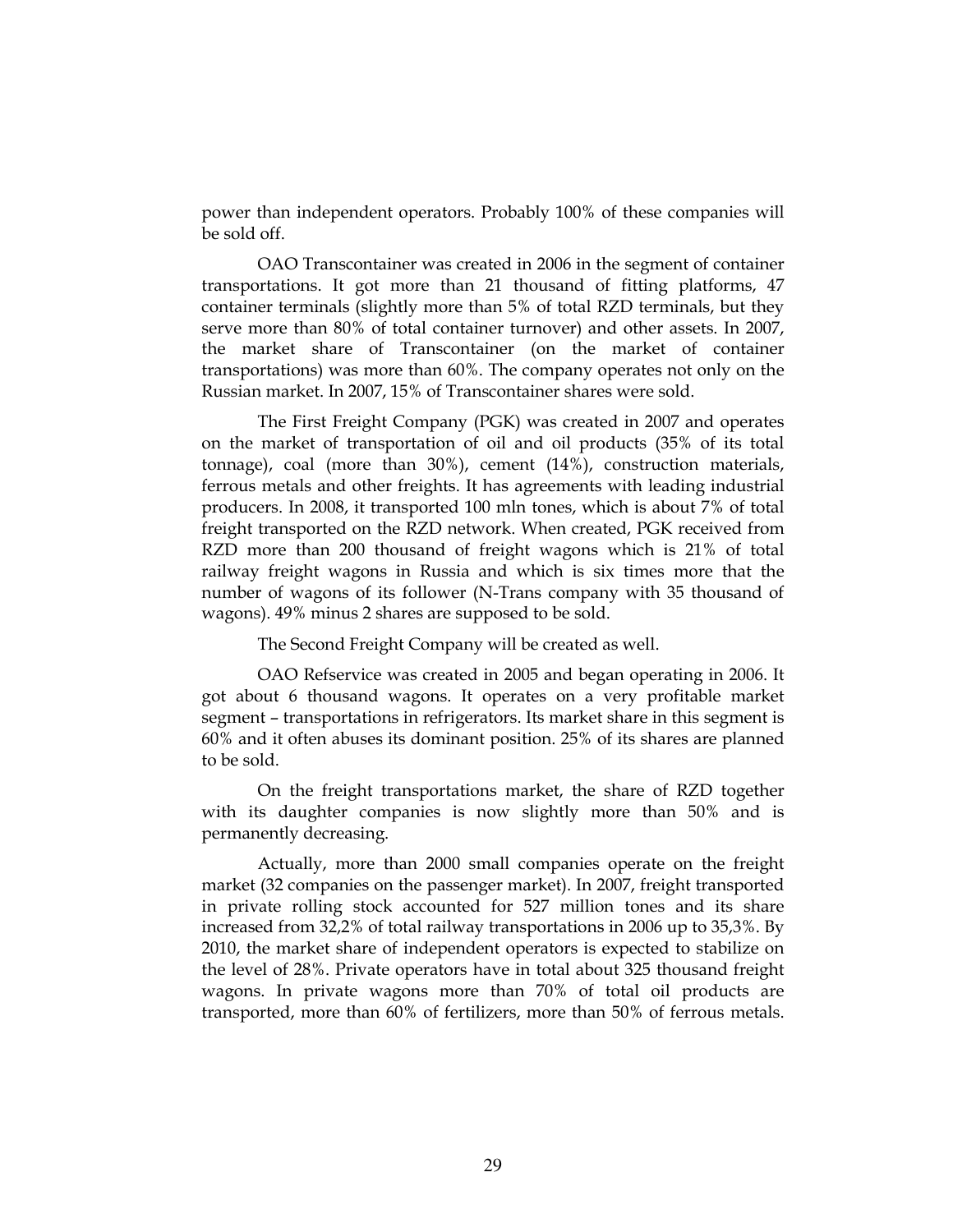That is, they work in the most profitable market segments. Mostly they are companies affiliated to industrial producers transporting their freights.

The first was OOO Link Oil Spb created in 1997. In 2001, the legislation provided these companies with the status of operators. By the middle of 2002, there were 54 operating companies transporting 10% of the total freight volume. Their tariffs are out of regulation.

As for passenger transportations, soon after the creation of OAO RZD, Federal passenger direction was created and it will be transformed to the Federal passenger company later on. It will get from RZD 46 wagon depots, 332 railway stations, more than 25 thousand passenger carriages and other assets. At the end of 2008, the Ministry of transport approved the creation of the Federal passenger company in the form of RZD daughter company. Probably there will be tenders for operation franchises.

The main problem is the loss from passenger transportations. In 2004, revenues from passenger transportations covered only 2/3 of their costs. The deficit was about \$1 billion. However, RZD affirms that the deficit is not very high – only 0,8 eurocent of subsidies per 1 pass-km, while in the USA it is equal to 12 eurocent, almost 14 in Canada, 2,5 in France, 6 in Germany and 4,5 in Great Britain (Guryev (2008)).

The problem to solve was whether passenger transportations should be financed by cross-subsidies from freight incomes or these should be the expenses of federal, regional or local budgets. Since 2007, federal budget compensates RZD losses in long distance passenger transportations due to regulated tariffs (10,9 billions of rubles in 2007, 16,4 in 2008, 22,6 in 2009, 24,7 in 2010). As for short-distance commuter trains, in 2009 regional budgets will compensate 50% of losses which are due to regulated tariffs, 75% in 2010 and 100% in 2011. Tariff regulation will not be abolished because of universal service obligations, as declared by Russia prime-minister V. Putin.

In passenger transportations, the first independent operator is ZAO Okdail created in 1991. In 2002, another company, ZAO TK Grand Service Express, appeared which was a challenge in passenger transportations: its main activities concerned high-class modernization of passenger carriages and VIP passenger transportations – in Russia as well as in other post-soviet countries. That is, like in freight transportations sector, in passenger transportations, independent operators caught the most profitable market segments.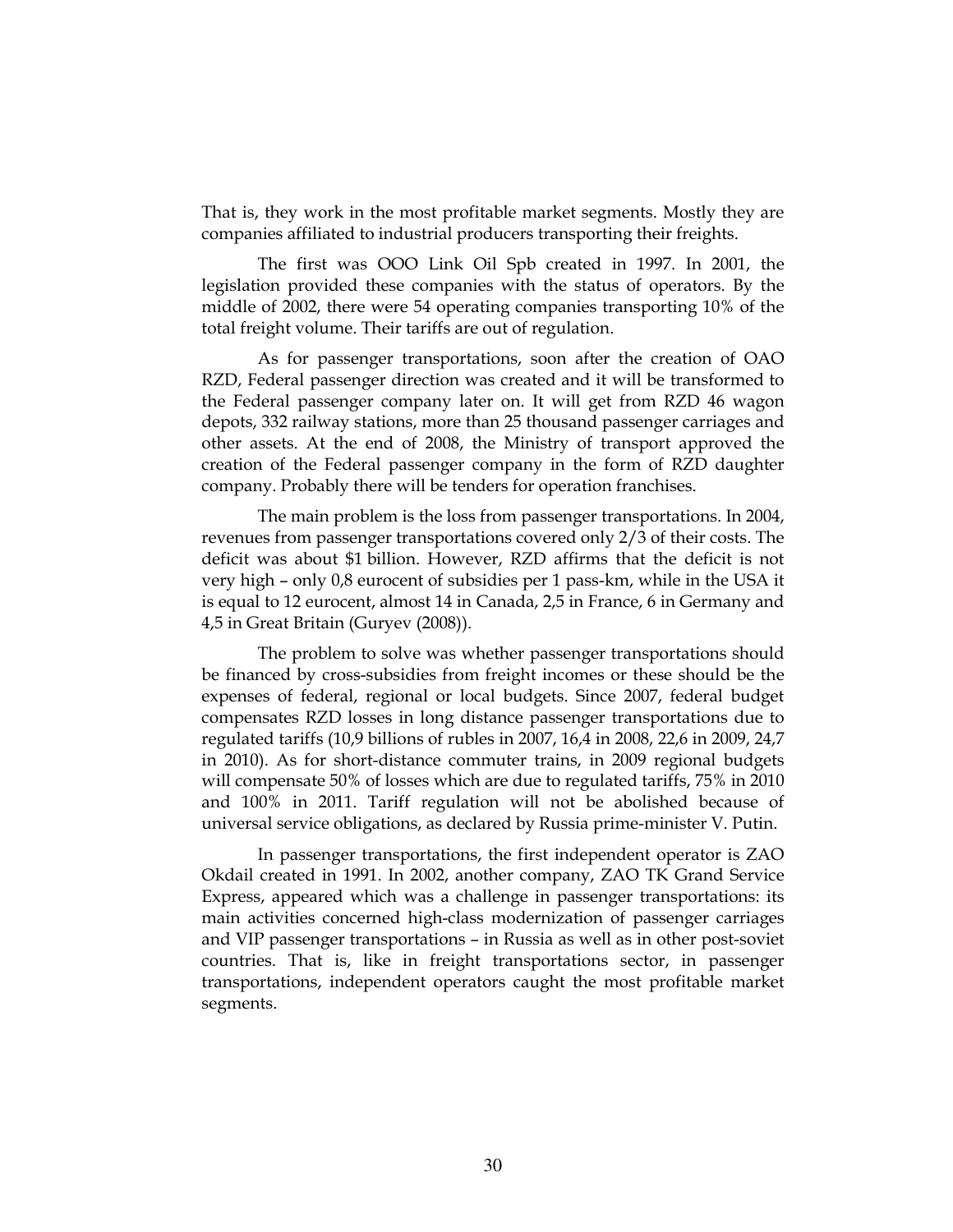### 5.2. Ukraine

# General picture

Ukrainian railways are the second largest railways after Russia among the former USSR member countries – according to the length of track as well as to the amount of virtual tone-km transported. The share of railways in total freight turnover (without pipelines) is more than 80%, in passenger transportations they have more than 60%. Ukrainian railways have a high share of freight transportations (about 70%) due to their transit position: huge amounts of Russian freight pass by Ukrainian ports. Transit freight transportations are constantly growing and in 2007 accounted for about 20% of total freight railway transportations. Ukrainian railways are still the donor of the state budget.

However, one of the main problems to solve is the loss in passenger transportations which constantly grows (+33% in 2007, +27% in 2006, +22% in 2005). Revenues from passenger transportations cover less than 40% of costs, in local passenger transportations – not more than 15%. The main reasons of losses in passenger transportations is the obsolescence of the rolling stock and reduced tariffs for several categories of passengers (according to the communication of the Ukrainian transport minister Iosif Vinskiy, passenger tariffs in Ukraine are 5 times lower than in Poland and 2 times lower than in Russia), i.e. lower incomes don't allow to collect enough money to invest in the renewal of the rolling stock.

In 2008-2020, 19,4 mlrd euro will be invested in the renewal of the rolling stock. Its obsolescence is about 60-90%. In 2008, the investment in the modernization of the rolling stock is planned to reach 2,2 milliards Euro.

Another problem are relatively low freight tariffs: they are lower than in Russia and Belarus; tariffs in ports are 2-3 times lower than in Baltic and Russian ports as well.

#### Reform

By the end of 2008, Ukrainian railways have still been operating as a public body called Administration of railway transport of Ukraine. There were 2 reform projects: to transfer the administration into an integrated unitary publicly owned enterprise or to a corporation with future intention to privatize some parts of business (complete privatization is excluded, but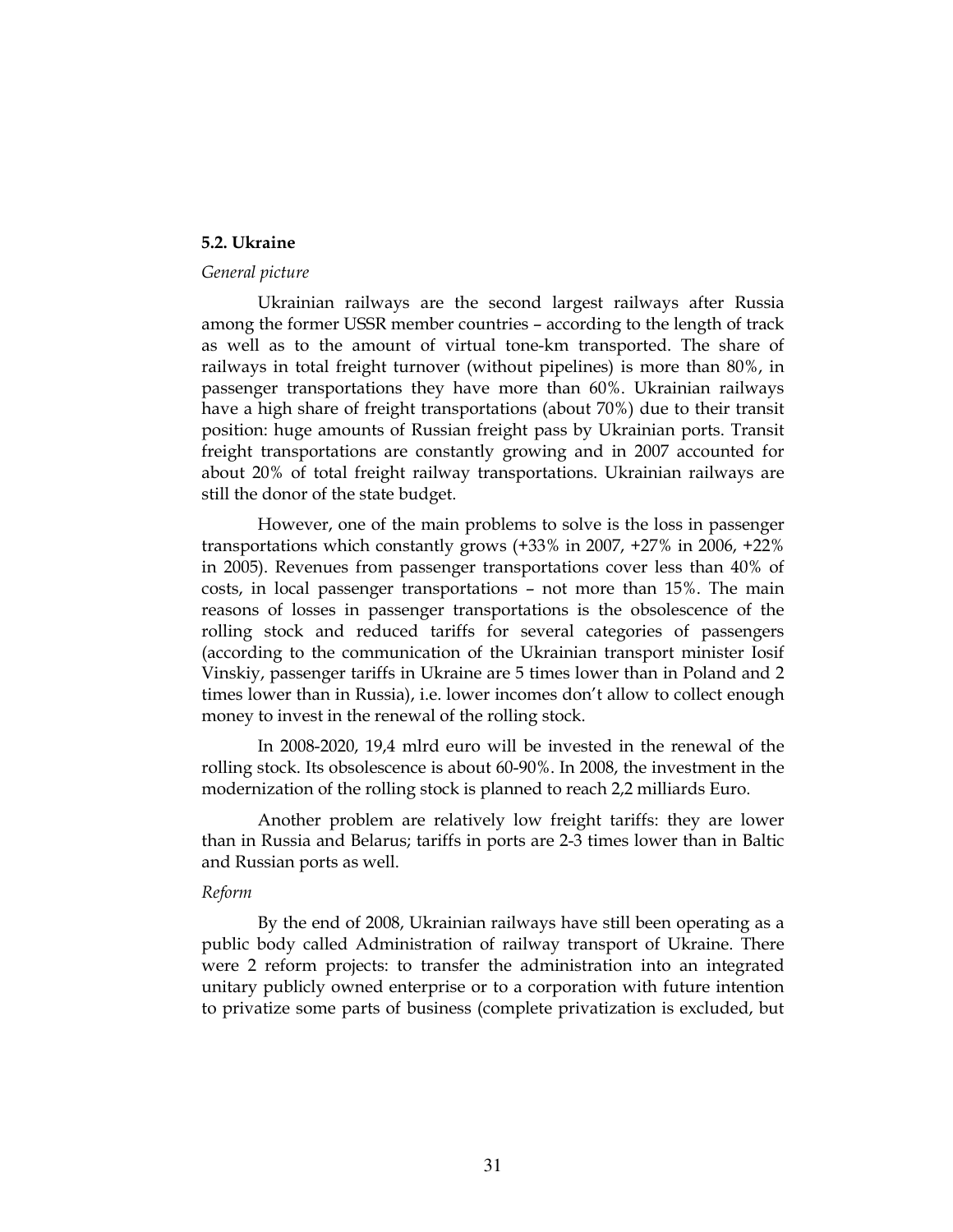some businesses are expected to be sold out). The concession model is also considered possible as a form of public-private partnership in order to attract investment. However, concession legislation lacks.

In 2006, the "Conception of the state reform program for railway transport" was issued. It was aimed at corporatization and separation of operations from infrastructure. But 2 years later it was rejected. Even if the corporatization is assumed to be the most suitable reform model, it was not the right time because of the lack of corresponding circumstances (legislation, regulation etc).

In 2008, the Ministry of transport and communication announced a new reform agenda. Within the period 2008-2015, it will encompass 2 stages and will finally lead to a corporate structure.

1. On the first stage (2008-2009), the 6 Ukrainian railways and other affiliated bodies will be organized as a unitary public enterprise "Ukrainian railways" managed by the Ministry of transport and communications. The locomotive fleet will be transferred to another (unitary) division: this will be the first step to the principles of vertical structure management (holding company). The newly created enterprise will also be the owner of infrastructure.

The Railway transport authority will be created in order to separate the duties on the regulation and economic activity. The Authority will be financed from the state budget and will act within the structure of the Ministry of transport and communication.

2. The second stage (2009-2015) assumes corporatization of the unitary public enterprise and creation of daughter companies. Daughter companies will own infrastructure, locomotives and about 50% of total freight fleet.

At this stage, independent operators should appear – in freight (will own about 50% of total freight fleet) as well as passenger transportations (will own about 10-15% of total passenger fleet). In 2008, in Ukraine, the share of private wagons is about 28%.

Tariff regulation will remain in the duty of the Ministry of transport and communications.

Starting from 2009, a new Price list is in force. Its main innovation is the division of the tariff in three parts: infrastructural, locomotive and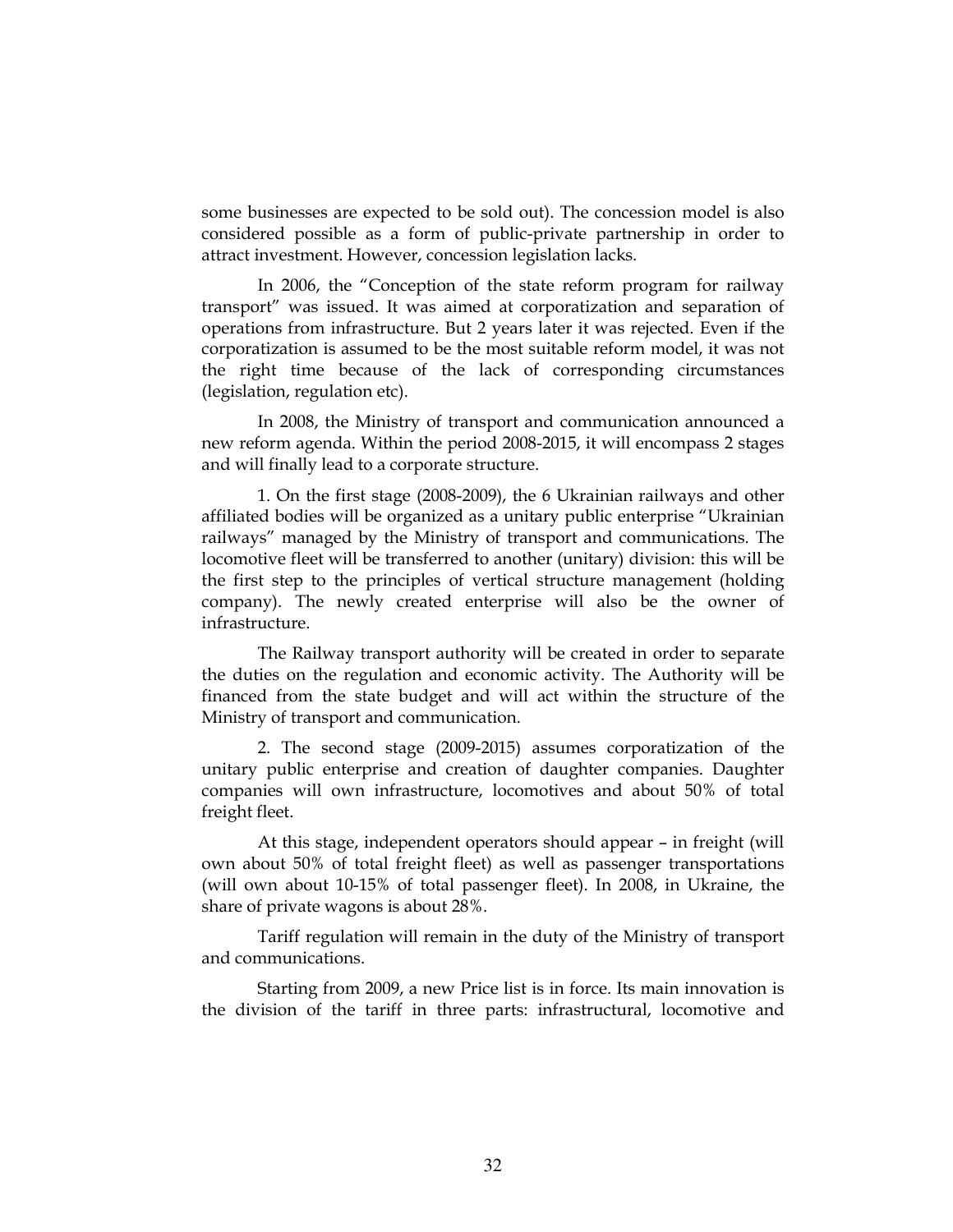wagon part. The first two remain subject to regulation. The wagon part is regulated only for the incumbent Ukrainian railways company, while private operators set this part by themselves.

# 5.3. Kazakhstan

# General picture

Kazakh railways are the third largest railways after Russia and Ukraine among the former USSR member countries – according to the length of track as well as to the amount of virtual tone-km transported. The share of railways in total freight turnover (without pipelines) is more than 60%, in passenger transportations they have about 60%, too.

During the Soviet period the Kazakh railway system was operated by three regional divisions of the Soviet Ministry of railways. Because of the predominance of bulk raw materials carried over long distances, these railways were always among the most profitable in the Soviet system. Economic transition, and the disruption of trading relationships with the break of the Soviet Union, meant that by 1999 traffic had dropped to a quarter of its level in 1989. However, since then the resource boom has seen strong growth of about 40% in traffic between 1999 and 2002. Now, the share of freight in total (virtual) railway tone-km is 85%.

Resource transit is the most important type of Kazakh railways transportations. 50% of the total transit freights are Russian goods. Among them, there is Russian oil transported to Tajikistan and Kyrgyzstan, Russian wood transported to Central Asia and China, Russian metals transported to Uzbekistan. Almost 100% of wheat which passes in transit by Russia is from Kazakhstan. It is tranported to Germany, Azerbaijan, Tunisia, Turkey and Egypt. In 2007, transportations between Russia and Kazakhstan accounted for 104 million tones.

The axis Russia – Central Asia – China is a strategic axis in Kazakhstan's railway transportations. Trade turnover between Kazakhstan and China in 2007 accounted for \$13,8 mlrd (+66% to 2006), but is expected to reach \$15 mlrd yearly soon. China is the fourth biggest trade partner of Kazakhstan.

As practically all railways of the former USSR, Kazakh railways are obsolete. Obsolescence of rolling stock is about 75%. A 5-year investment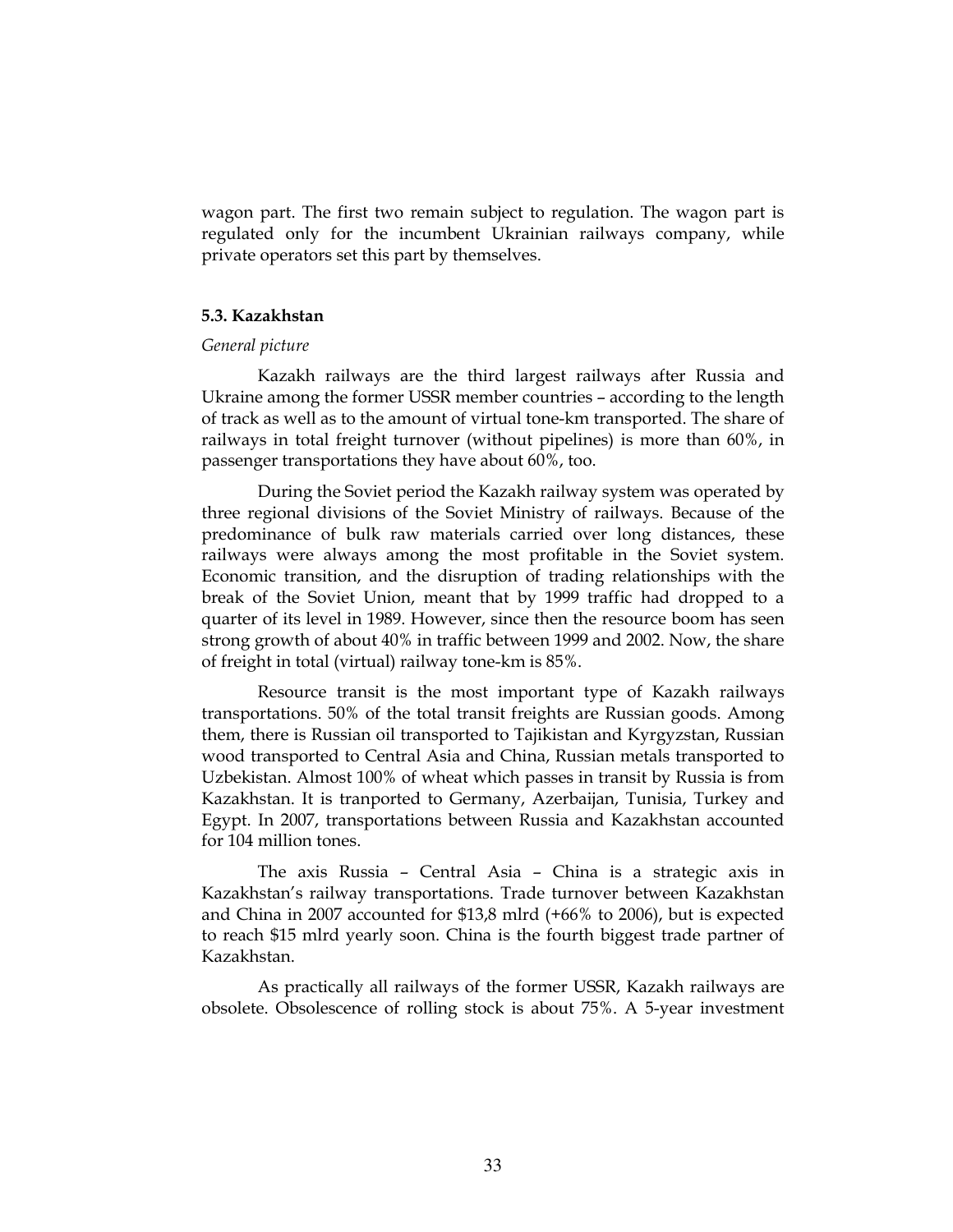program which started in 2008 has a goal to reduce this share to 12-15%. In 2007-2011, \$4,7 billion will be invested in the modernization of the railway network. In total, about 80 investment projects are planned until 2015 for the total cost of \$30 billion which will come from different sources, public and private.

# Reform

Kazakhstan is the pioneer, among former soviet railways, in the implementation of railways reform. The main objective of the reform was the creation of competition in railway operations and attraction of private investment. It's important to notice that a complete (legal) separation within a holding structure was assumed by the reform from the very beginning.

In 1991, the Ministry of transport and communications was created, while all the railway assets remained owned and operated by 3 regional railways. This important step of separation between administrative and commercial functions was done in Russia only in 2003. In January 1997, all Kazakh railways were put together within the same structure: unitary publicly owned enterprise Kazakh railways, which in March 2002 was transformed in a 100% Close Joint-Stock Company. This was the completion of the first stage of the railway reform adopted one year before with a new Railway Law. The reform assumed 3 phases:

- Phase 1 (2001-2002): commercialization and divestment of social and non-core activities;
- Phase 2 (2002-2004): competition and institutional changes;
- Phase 3 (2004-2006): privatization (partial); this phase was suspended.

There was a significant progress in implementing the first phase of the plan. All social and cultural activities had been divested by the end of 2003 and all supporting activities (for example, track and rolling stock repair workshops, telecommunications, security systems etc.) have been transformed to separate companies. Passenger operations were set up as a separate company under the Ministry of Transport and Communications in 2003. In January 2004, the freight train operations and 60 000 freight wagons were transferred to the newly-created State-owned freight operator (JSC Kazzheldortrans, in 2007 renamed into Kaztemirtrans). In 2003, the locomotives were transferred to a separate company (JSC Locomotiv).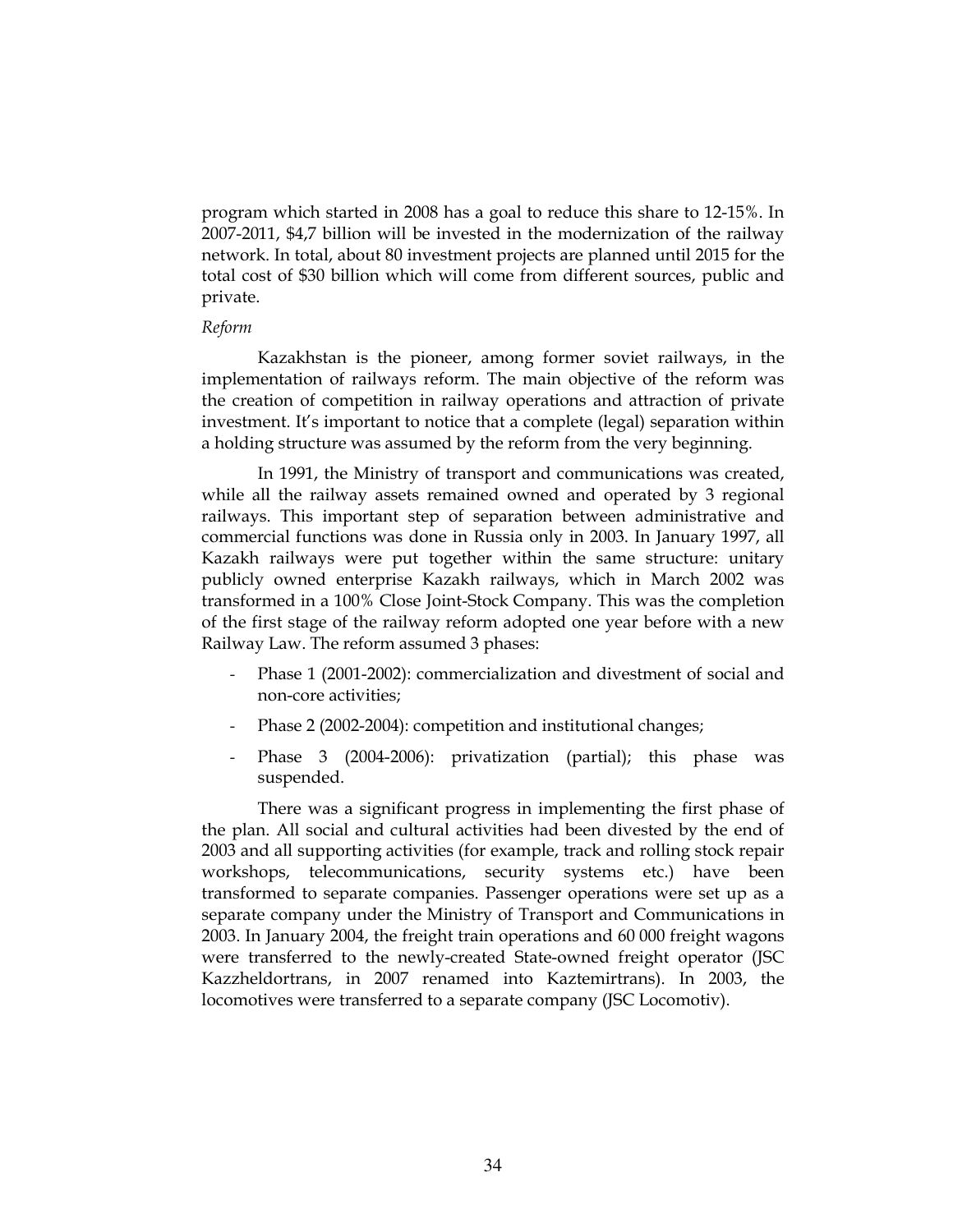The reforms established separate roles between:

- Ministry of Transport and Communications (MOTC) which determines railway industry policy and approves access for private Train Operating Companies (TOCs) wishing to use railway infrastructure;
- KTZ which will in future remain a publicly-owned railway infrastructure company; since October it's a part of the newly created "AO National welfare foundation Samruk-Kazyn"
- KTZ's passenger business (JSC Passenger Transportations) and freight business (JSC Kaztemirtrans) which will be commercially autonomous (though publicly owned) TOCs;
- JSC Locomotiv which is assumed to provide tracking stock to independent operators on the commercial basis;
- The Regulator (the Anti-Monopoly Committee) which will approve the track access regime and track charges on the basis of nondiscrimination between TOCs (whether public or private). The Anti-Monopoly Committee reports directly to the President of the country.

The market of freight transportations is competitive. In 2007, the share of privately owned fleet was 35% (more than 30 000 wagons). It is planned to increase this share up to 60% by 2010. In 2007, 180 companies had their own private wagons. The market share of private operators is about 40- 50%. The operation component of the freight tariff (locomotive component and wagon component) is deregulated, while the infrastructure component will remain under state regulation.

Given that passenger transportations are not profitable, they will be subsidized. The final price (for consumers) will remain regulated. Passenger transportations were put in franchise tenders: operators requiring the least subsidies are the winners. As a result, in 2005, the firs independent private operators appeared on the market.

# 5.4. Armenia

#### General picture

Armenia has the third shortest network length among the former USSR members (after Tajikistan and Kirgizstan). Between 1989 and 1999,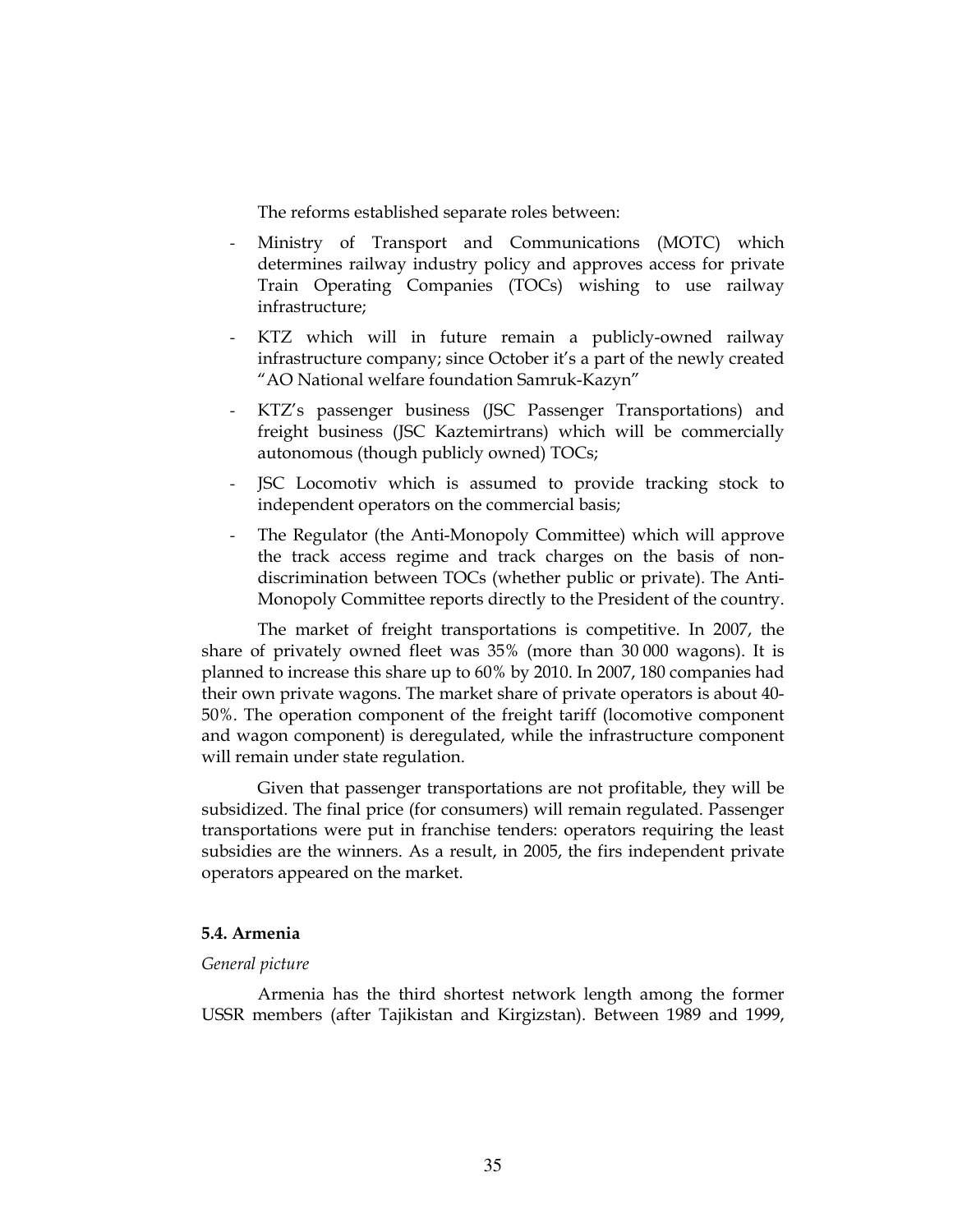Armenian railways lost about 93% in its traffic volume, and now they have the second smallest (after Kirgizstan) volume of virtual tone-km. In 2006, only 2,70 million tones of freight were transported which is 10 times less than in the soviet époque (in 2007 already 2,98 million of tones demonstrating the growth of 9,7%). It's expected to increase freight transportations up to 50 million tones of freight yearly by railways, i.e. the main goal of the reform is to give back the importance which the railway had before the break of the USSR.

The share of railways in total freight transportations is about 30%. The railways are strategically important: freight can be delivered to Armenia only by railways from Georgian ports (80% of cargoes cross Georgia reaching sea ports, then, they are transported to Russia and Ukraine). There is no other connection to European-wide railway network. International transportations account for about a third of total transportations. More than 30% of freight is ore freight.

Armenian geographical position is the weakest point. The country is isolated from international transport corridors which pass by Armenian neighbors, Turkey, Georgia and Iran. The situation will get even worse when a new railway project will be completed: Georgia, Turkey and Azerbaijan plan to build a railway excluding Armenia: Kars – Ahalkalaki – Tbilisi – Baku. As a result, Armenian railways will loose some freight transportations. The construction had to start in 2008, but was suspended because of the war. On the other hand, the projects of railway lines connecting Armenia to Iran are under discussion. The works had to start in 2009 and last up to 5 years. The line will be a strategically important in the context of Armenian isolation from the main transport corridors.

# Reform

The railway operates in the form of closed joint-stock venture. But it has the unique, among the railways of the former USSR, experience of concession. The concession was found to be a solution in order to attract large investment needed for the renewal of infrastructure and rolling stock and for the recovery of railway activity, bringing railway volumes to the level of Soviet époque.

In October 2007, Armenia announced the intention to give its railway to a concessionaire for 30 years with a possibility of extension for 20 years more after the first 20 years of operation. Among the candidates to manage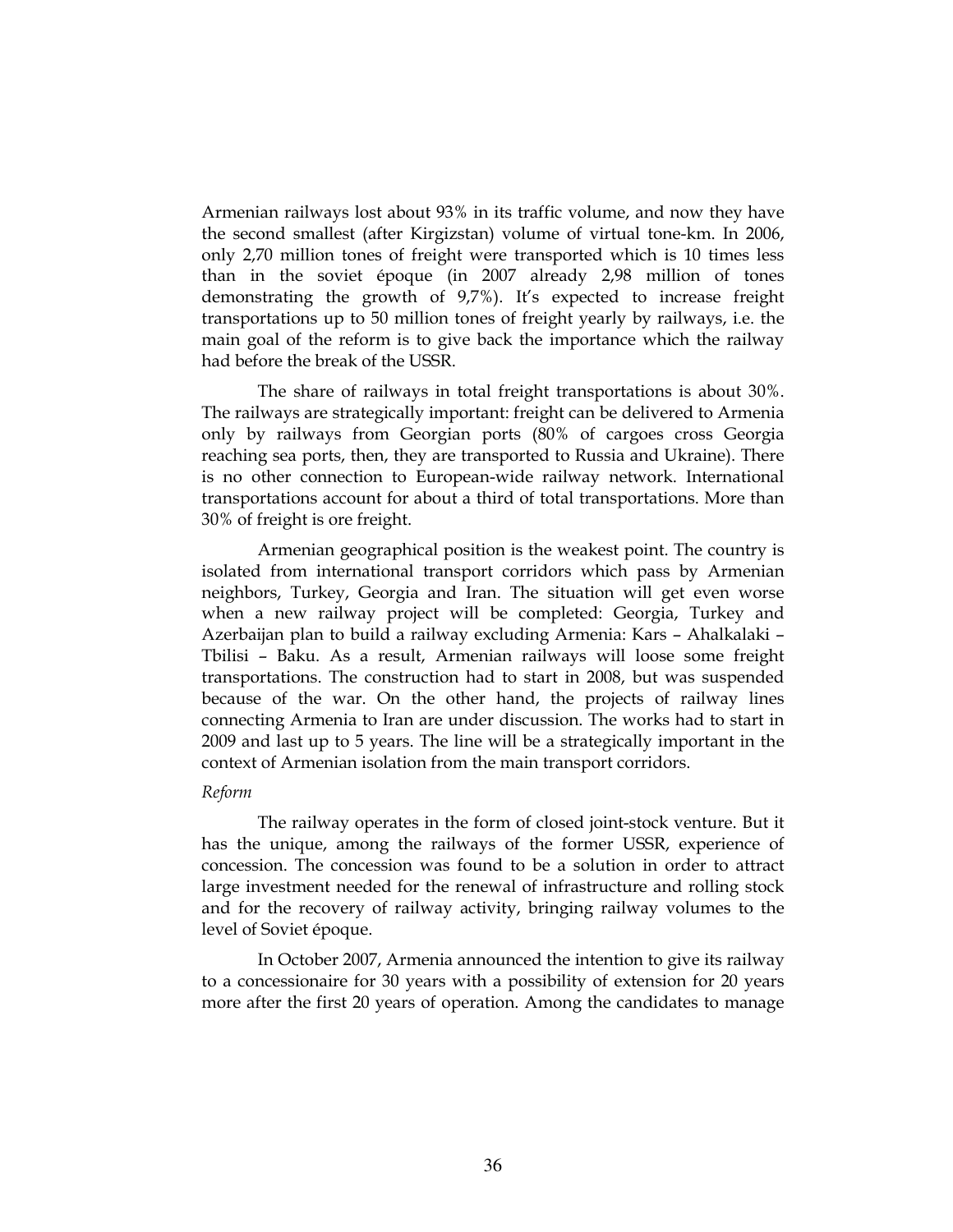the Armenian railways were some foreign railway companies, including the Russian RZD which in January 2008 was announced to be the winner.

For concession purposes, RZD created a 100% daughter company named South-Caucasian railway. Officially it began operating in June 2008. As supposed, the concession will last 30 years with a possibility of extension for extra 20 years after first 20 years. RZD will invest \$400 million in infrastructure and \$170 million in the rolling stock, a total of \$570 million including \$230 million within the first 5 years. The employees of the Armenian railways will be formally transferred to South-Caucasian railway with an increase of salary by 20%. It's expected to increase freight transportations up to 30 million tones yearly.

The goals of the concession will be not only to increase railway transportations, but also to modernize the infrastructure and to develop the collaboration with neighboring states.

### 5.5. Estonia

### General picture

Estonian railways have productive characteristics (traffic, network length, network density etc) around average. The share of railways in total freight transportations is about 50-60%. The share of freight in total virtual tone-km is very high – more than 90%: probably because automobile passenger transport is more competitive on such short distances.

Estonian transport system is very dependent on transit transportations, especially those from Russia. Prioritized freight types are oil (more than 60% of total Estonian freight transportations) and freight in containers. About 80% of Russian oil exports pass by Baltic ports. Before political conflicts, Russia transported about 25 million tones of oil and oil products yearly through the port of Tallinn, the largest of Estonian ports. The transit of Russian oil gave to the Estonian budget about 6% of its revenues. The incomes from all types of transit on the Estonian territory give 20-25% of its GDP. Transit transportations are 75% of all transportations (- 24,5% in 2007; domestic transportations increased in 2007 by 50%).

But Russia plans to cancel oil and coal transportations via Baltic ports and transfer them to Russian ports by 2015. This will particularly hurt Estonian railway: while ports have some chances to survive (container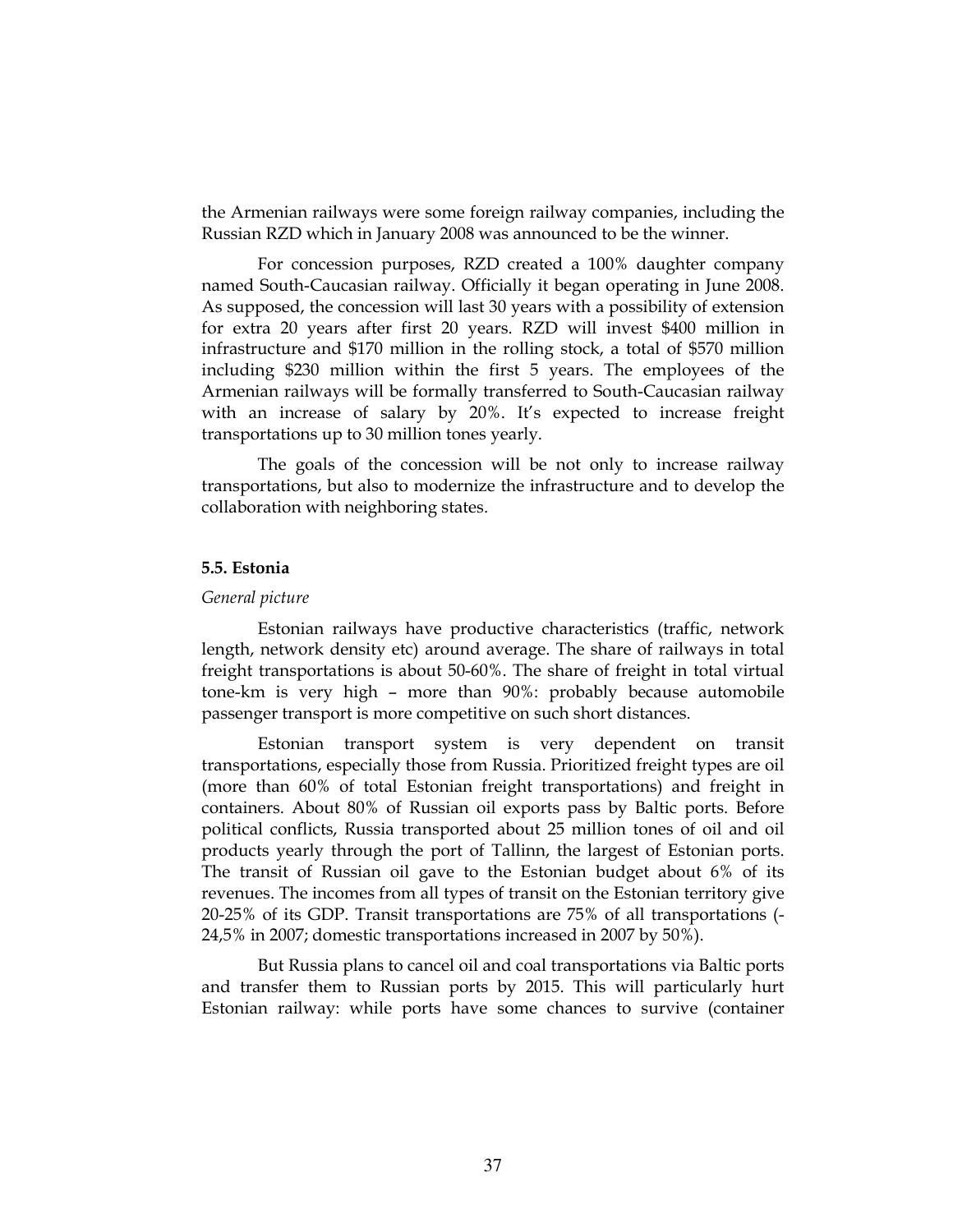transportations from China), the Estonian railway, which is dependent on transit, will suffer a lot.

### Reform

In 1997 the state-owned enterprise Eesti Raudtee was split into a number of new entities:

- the main company became a vertically integrated joint-stock company Eesti Raudtee AS responsible for the main international lines and freight services using them, as well as for managing the infrastructure;
- predominantly domestic passenger lines in the south and east of the country were vested in a new passenger company, Edeleraudtee Ltd, which was then privatized: Edelaraudtee even now offers some passenger services on Eesti Raudtee's network under a service contract with government for which it pays track access fees to Eesti Raudtee;
- international passenger services (to/from St Petersburg and Moscow) were transferred to a train operating company, EVR Express; 51% of shares were sold to investors and 49% were retained by EVR;
- commuter trains in the Tallinn area were also transferred to a suburban train operating company, Electriraudtee Ltd., still publicly owned.

In April 2000, the Estonian privatization agency announced the sale of 66% of the share capital of Eesti Raudtee AS to a strategic investor through an international competition. Following a rather vexed competition in which an initial preferred bidder was unable to complete the transaction, majority ownership was sold to the second preferred bidder, Baltic Rail Services (BRS), in August 2001. This was the first privatization of a vertically integrated national railway in Europe. The proportion of private sector participation in the Estonian railway industry was not only the highest in the ECA region but arguably the highest in Europe as a whole, even including the UK.

However, in 2006, after several court deals, the Estonian government bought back these 66% of the Estonian railway at the price of 150 million euro (lower than the company's value). The decision was explained by the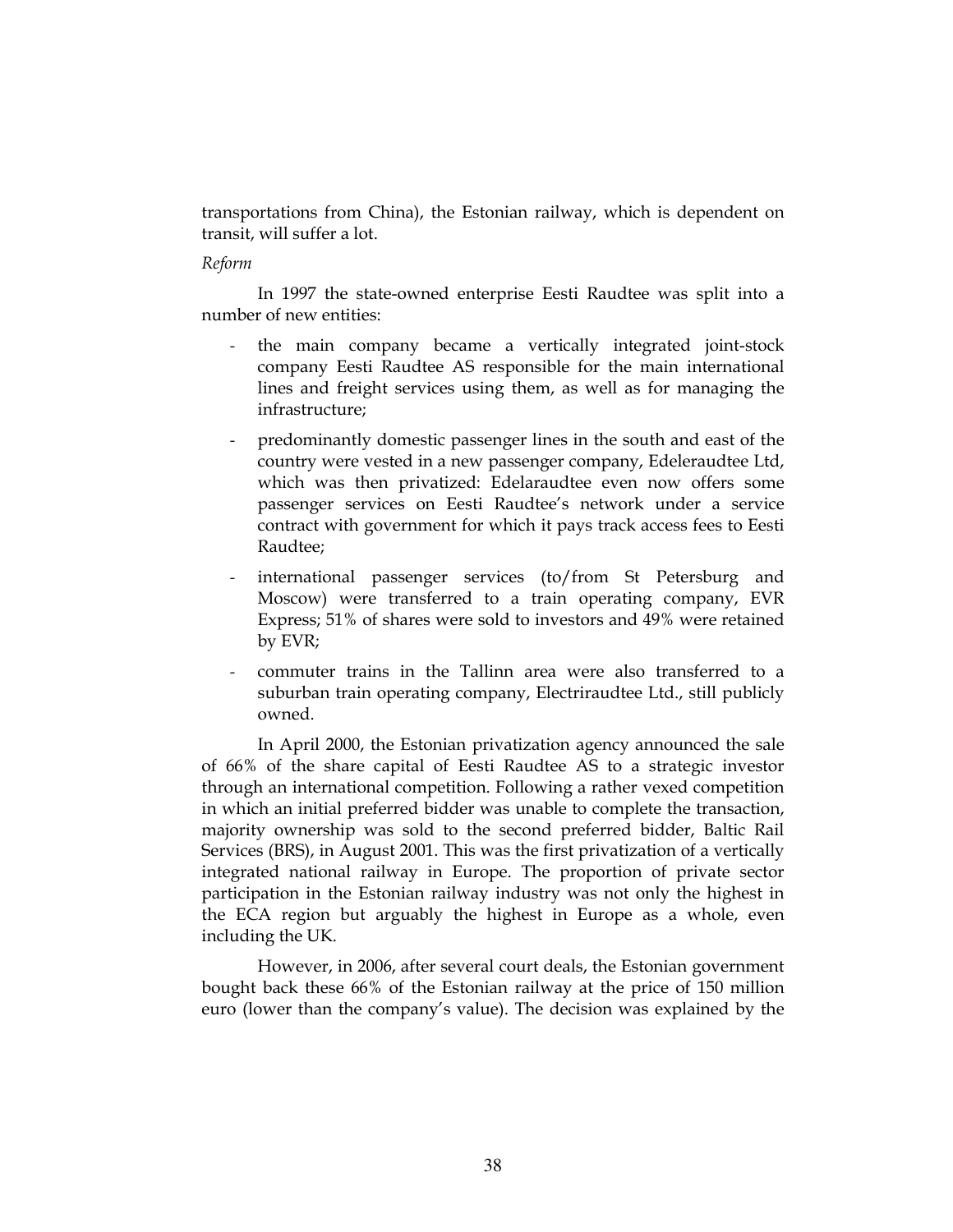need in a more intensive development and renewal of the railway which was not achievable under the management of BRS. Neither the state nor the private owners of Estonian Railways were happy with the piling of disputes and the non-cooperative atmosphere; the differences were mostly fueled by disagreement on infrastructure access charges and other provisions covering open access operators.

In October 2007, the minister of Economic Affairs and Communications suggested to split Eestii Raudtee vertically into 3 companies: one for infrastructure, one for operations and one for their coordination, encompassing the other two. The intension was to give more transparency to the rail sector. By January 2009, the restructuring was complete. 2 new daughter companies were created: AS EVR Infra and AS EVR Cargo.

The tariff policy is being elaborated by the Ministry of economy and communications.

As for market shares, there are 3 main railway companies on the market: Eestii Raudtee – 62,8% of market, Westgate Transport – 23,4%, Spacecom – 13,8%. There is a passenger operator Corail which, however, is not very successful: from September 2008, it closed the line Tallinn – St. Petersburg because the tariffs of using the infrastructure were too high for it. Other independent operating companies are Navirail (created in 2007) and Baltic Rail AS (created in 2008).

### 6. Conclusions

Worldwide experience demonstrates that vertically integrated companies tend to perform better. However, this option (to remain integrated or introduce competition between vertically integrated companies) is almost never taken into consideration by reformers – either in Western Europe or in the former USSR. The "default" trend is vertical separation – accounting or complete legal separation, although it doesn't necessary lead to higher performance.

The analysis of the former Soviet railways shows that only one of them, the Kazakh railways, has implemented the reform at the same level and dimension as it has been implemented in Western European countries. Estonian railways could also be considered as an avant-garde example due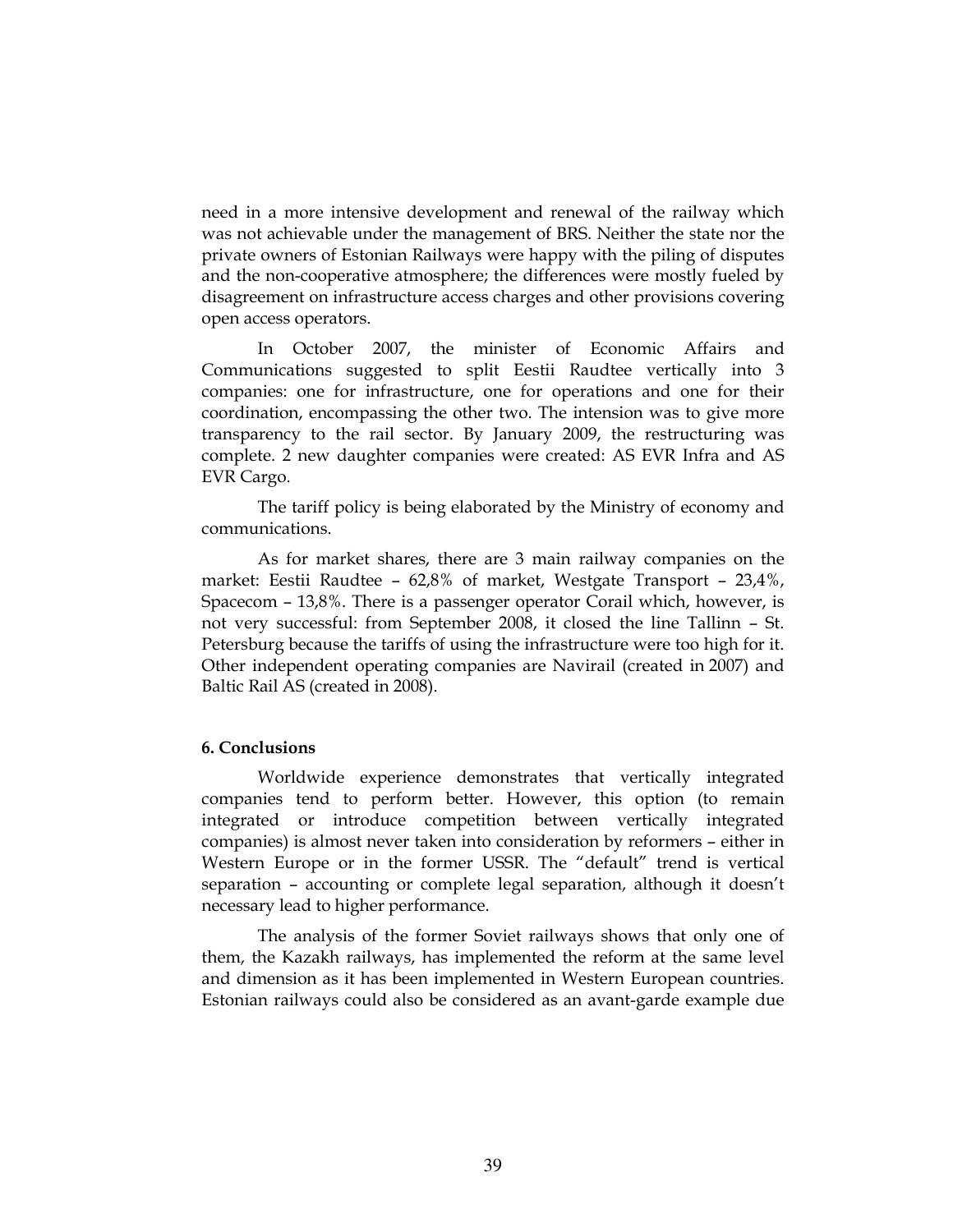to their privatization, but the experience turned to be not successful, and now they are implementing "traditional", evolutional measures such as vertical (accounting) separation within one publicly owned holding company. Moreover, the development of Estonian railways is very problematic for political reasons: a huge part of their transportations depend on Russian freight, which is planned to be transferred to Russian ports in near future.

There is no common trend in the reform progress among the railways in question. Instead, a great diversity can be observed: operation as a government body, unitary public company, corporation with vertical separation of infrastructure and operations, concession and, in past, even a privatization experience (however, non-core businesses are being privatized or are planned to be privatized by most railways). Horizontal separation has been discussed only at academic level, but never taken into consideration by railway policy makers.

What is common is the understanding of the need to reform: in order to modernize railways, to make them more competitive, to catch back the volumes of freight transportations of the Soviet époque (to maintain the important role of railways is the goal of most former Soviet railways), finally, to adjust to market-oriented economy.

Probably the reform is not going fast because, due to high volumes of profitable freight transportations, the railways managers have an illusion that everything is working well and don't feel the necessity to reform. A good example is the Russian railway company RZD, which until 2003 had been operating as a railway ministry.

Summarizing, we can state that the reform is being executed and the recovery of railways is going on.

The two papers which follow are dedicated to empirical estimations. First, railways performance is estimated using the SFA approach; the first step of the reform, the transformation of public bodies to commercial entities, is taken into consideration. The second paper applies transaction costs economics approach to railways and investigates the impact of governance choice, in terms of vertical separation or integration, on railways performance.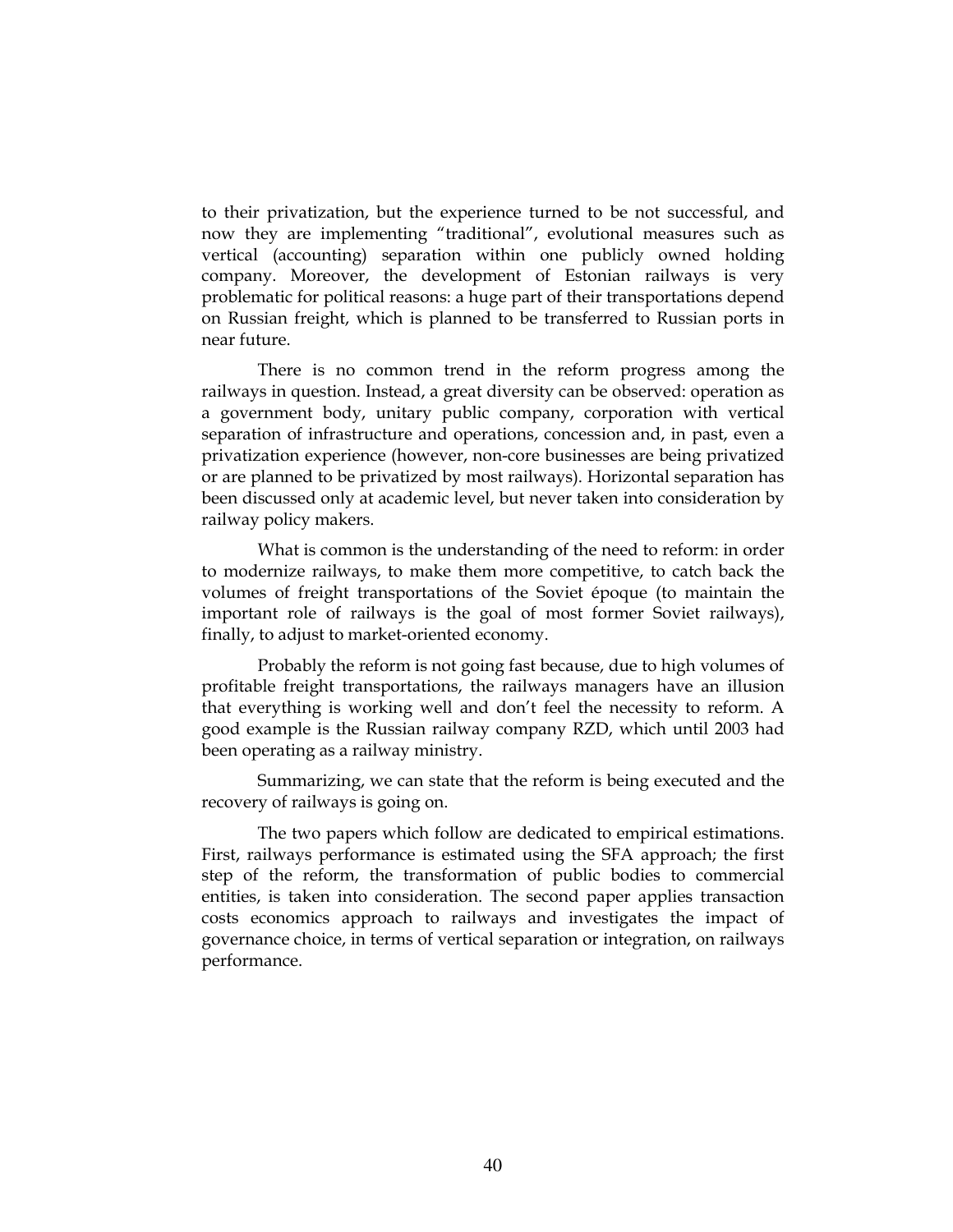# Bibliography

- 1. Bitzan, J.D. (2003), Railroad Costs and Competition: The Implications of Introducing Competition to Railroad Networks // Journal of Transport Economics and Policy, 37(2), pp. 201-225
- 2. Cantos, P. (2001), Vertical Relationships for the European Railway Industry // Transport Policy, Vol 8, No. 2, pp. 77-83
- 3. Cantos, P., Maudos, J. (2001), Regulation and Efficiency: the Case of European Railways // Transportation Research, Part A, Volume 35, pp. 459-472
- 4. Cantos, P., Pastor, J.M., and Serrano, L. (1999), Productivity, Efficiency and Technical Change in the European Railways: a Nonparametric Approach // Transportation, vol. 26, pp. 337-357
- 5. Caves, D.W., Christensen, L.R. (1980), The Relative Efficiency of Public and Private Firms in a Competitive Environment: the Case of Canadian Railroads // Journal of Political Economy, 80, pp. 958-976
- 6. Cheviakova, E., Friebel, G., Guriev, S., Pittman, R., Tomova, A. (2004, the same 2007), Railroad Restructuring in Russia and Central and Eastern Europe: One Solution for All Problems? // Transport Review 27, pp. 251–271
- 7. Cowie, J. (1999), The Technical Efficiency of Public and Private Ownership in the Railway Industry // Journal of Transport Economics and Policy, 33, pp. 241-252
- 8. Dementiev, A. (2005), Reforming Russian Railways. Introduction of Competition and New Regulatory Challenges // ICEF Working Paper
- 9. Dementiev, Vertical Divestiture as a Competitive Strategy: the Case of Russian Railways Reform (2006) // Paper presented on the 4th Annual Conference on "Railroad Industry Structure, Competition and Investment", Universidad Carlos III de Madrid, Spain
- 10. Diaconu, O., Pittman, R., Sip, E., Tomova, A., Wronka, J. (2007), Competition in Freight Railways: "Above-the-rail" Operators in Central Europe and Russia // Journal of Competition Law and Economics, 3(4), pp. 673–687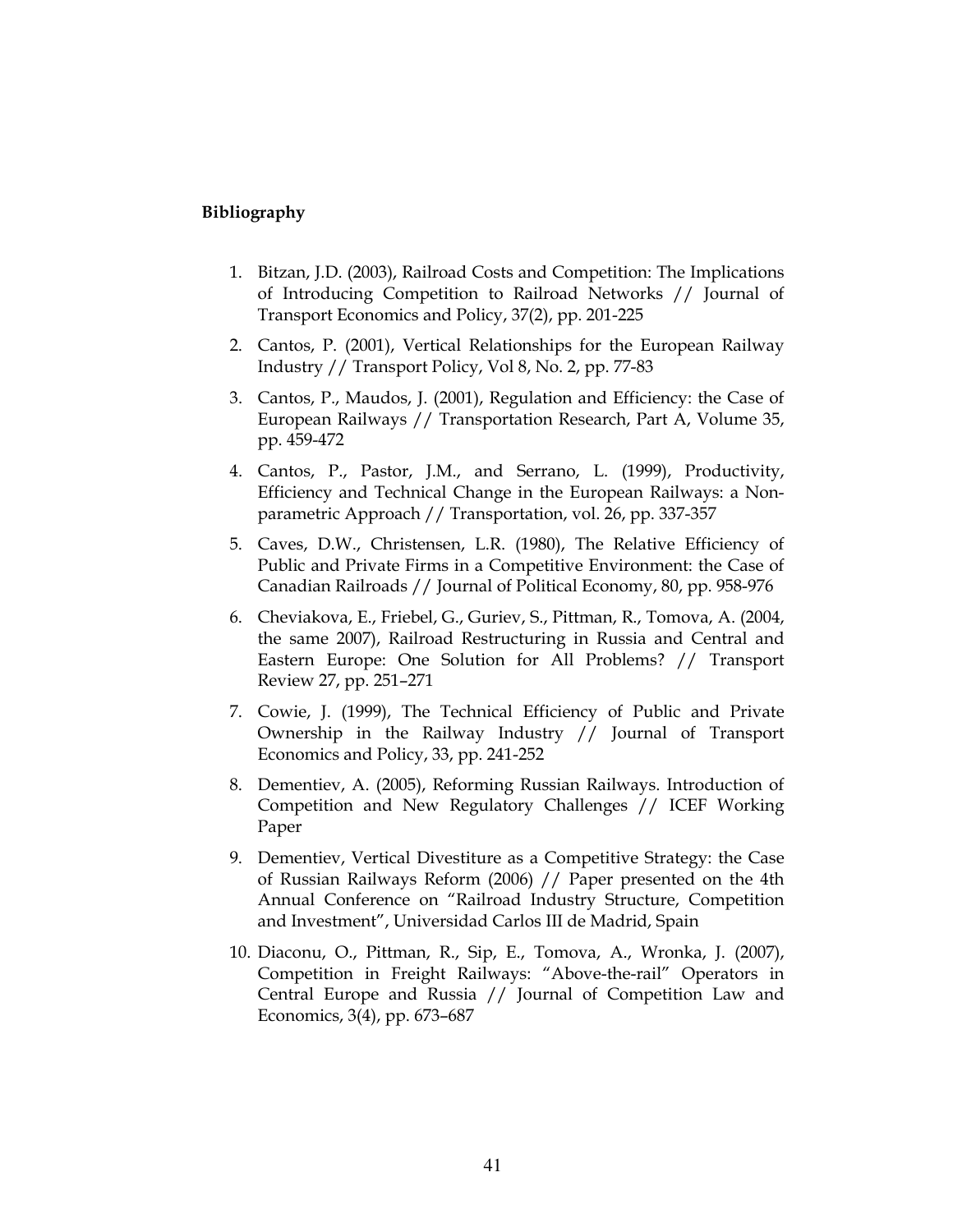- 11. Estache, A., Perelman, S., Trujillo, L. (2005), Infrastructure Performance and Reform in Developing and Transition Economies: Evidence from a Survey of Productivity Measures // World Bank Policy Research Working Paper 3514
- 12. Friebel, G.D., Ivaldi, M., Vibes, C. (2004), Railway (De)Regulation: A European Efficiency Comparison // CEPR Discussion Paper No. 4319, London, Centre for Economic Policy Research
- 13. Gathon, H. J., Pestieau P. (1995), Decomposing Efficiency Into Its Managerial and Its Regulatory Components: The Case of European Railways // European Journal of Operational Research, 80, 500-507.
- 14. Gathon, H.J., Perelman, S. (1992), Measuring Technical Efficiency in European Railways: A Panel Data Approach // Journal of Productivity Analysis, 3:1/2 (June), pp. 135-151
- 15. Gomez-Ibanez, J.A, de Rus, G. (2006), Competition in the Railway Industry. An International Comparative Analysis // Edward Elgar Publishing Inc.
- 16. Growitsch, C., Wetzel, H. (2006), Economies of Scope in European Railways: An Efficiency Analysis // University of Lüneburg, Working Paper No. 29, July 2006
- 17. Growitsch, C., Wetzel, H. (2007), Testing for Economies of Scope in European Railways: An Efficiency Analysis // University of Lüneburg, Working Paper No. 72, December 2007
- 18. Guriev, S., Pittman, R., Shevyakhova, E. (2003), Competition vs. regulation: a proposal for railroad restructuring in Russia in 2006- 2010 // Moscow, Centre for Economic and Financial Research
- 19. Guryev, A. (2008), Iz tupika. Istoria odnoy reformy // RZD-Partner, St.Petersburg, 800 p.
- 20. Ivaldi, M., McCullough. G.J. (2001), Density and Integration Effects on Class I U.S. Freight Railroads // Journal of Regulatory Economics, 19:2, pp. 161-182
- 21. Ivaldi, M., McCullough, G.J. (2004), Subadditivity Tests for Network Separation with an Application to U.S. Railroads (May 2004) // CEPR Discussion Paper No. 4392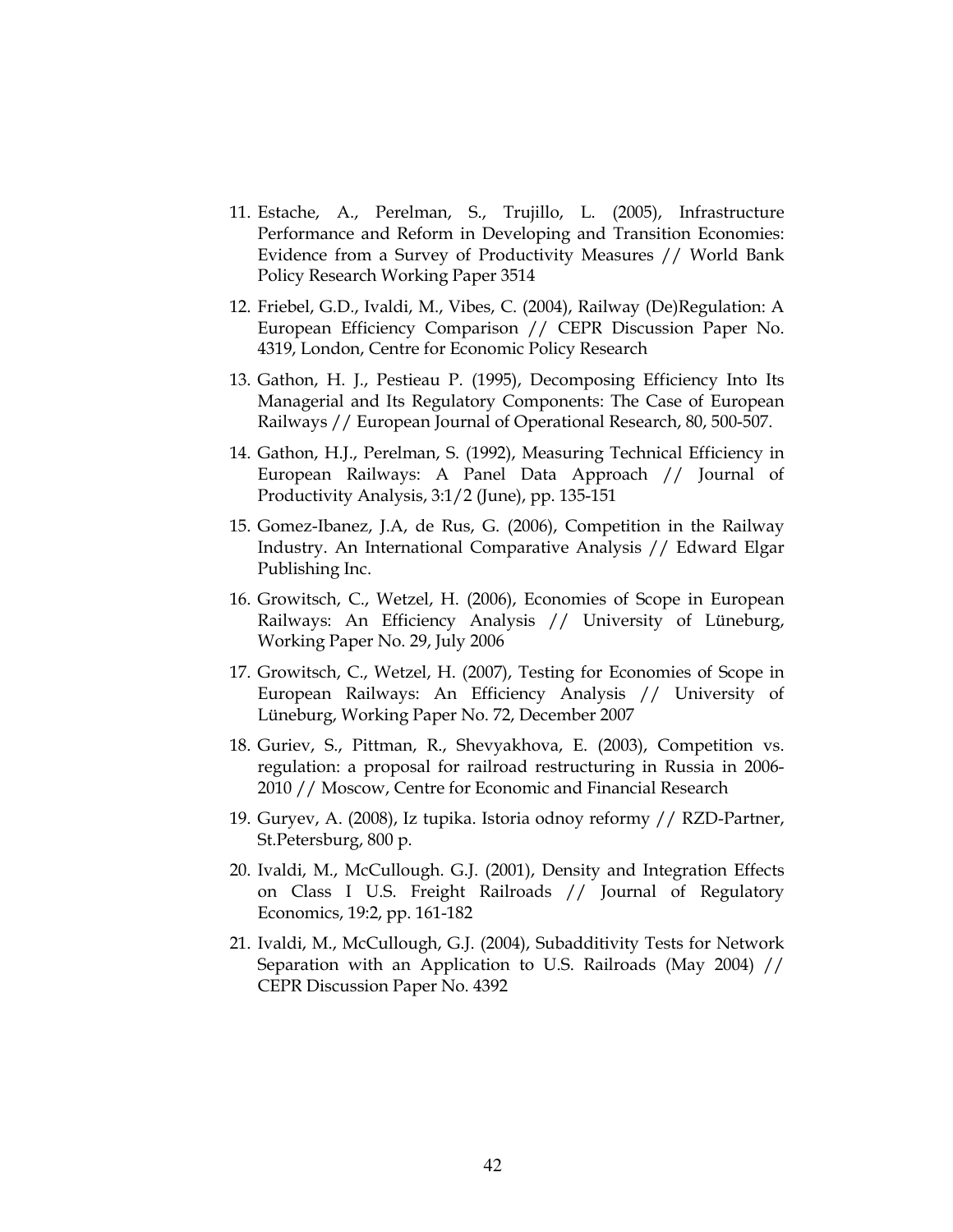- 22. Nash, C., and Rivera-Trujillo, C. (2004), Rail regulatory reform in Europe – principles and practice // Institute for Transport Studies, University of Leeds, Paper presented at the STELLA Focus Group 5 synthesis meeting, Athens, June 2004
- 23. OECD (2001), European Conference of Ministers of Transport, What role for the railways in Eastern Europe? // Paper presented on Round Table 120, Paris
- 24. OECD (2005), Structural Reform in the Rail Industry // DAF/COMP(2005)46
- 25. Oum, T.H., Yu, C. (1994), Economic Efficiency of Railways and Implications for Public Policy: A Comparative Study of the OECD Countries' Railways // Journal of Transport Economics and Policy 28(2), pp. 121-138
- 26. Palay, T.M. (1984), Comparative Institutional Economics: The Governance of Rail-Freight Contracting // Journal of Legal Studies 13, pp. 265-287
- 27. Pittman, R. (1991), Specific Investments, Contracts, and Opportunism: The Evolution of Railroad Sidetrack Agreements // Journal of Law and Economics, Vol. 34, No. 2, Part 2, Contracts and the Activities of Firms: A Conference Sponsored by the John M. Olin Foundation and the Lynde and Harry Bradley Foundation (Oct., 1991), pp. 565-589
- 28. Pittman, R. (2001), Vertical restructuring of the infrastructure sectors of transition economies // Background paper, World Development Report 2002: Building Institutions for Markets. World Bank, Washington
- 29. Pittman, R. (2002), Railway Competition: Options for Russian Federation // CEFIR Working Paper No. 14, Moscow
- 30. Pittman, R. (2004), Russian Railways Reform and the Problem of Non-Discriminatory Access to Infrastructure // Annals of Public and Cooperative Economics 75, pp. 167-192
- 31. Pittman, R. (2007), Make or buy on the Russian railway? Coase, Williamson, and Tsar Nicholas II // Economic Change, 40, pp. 207– 221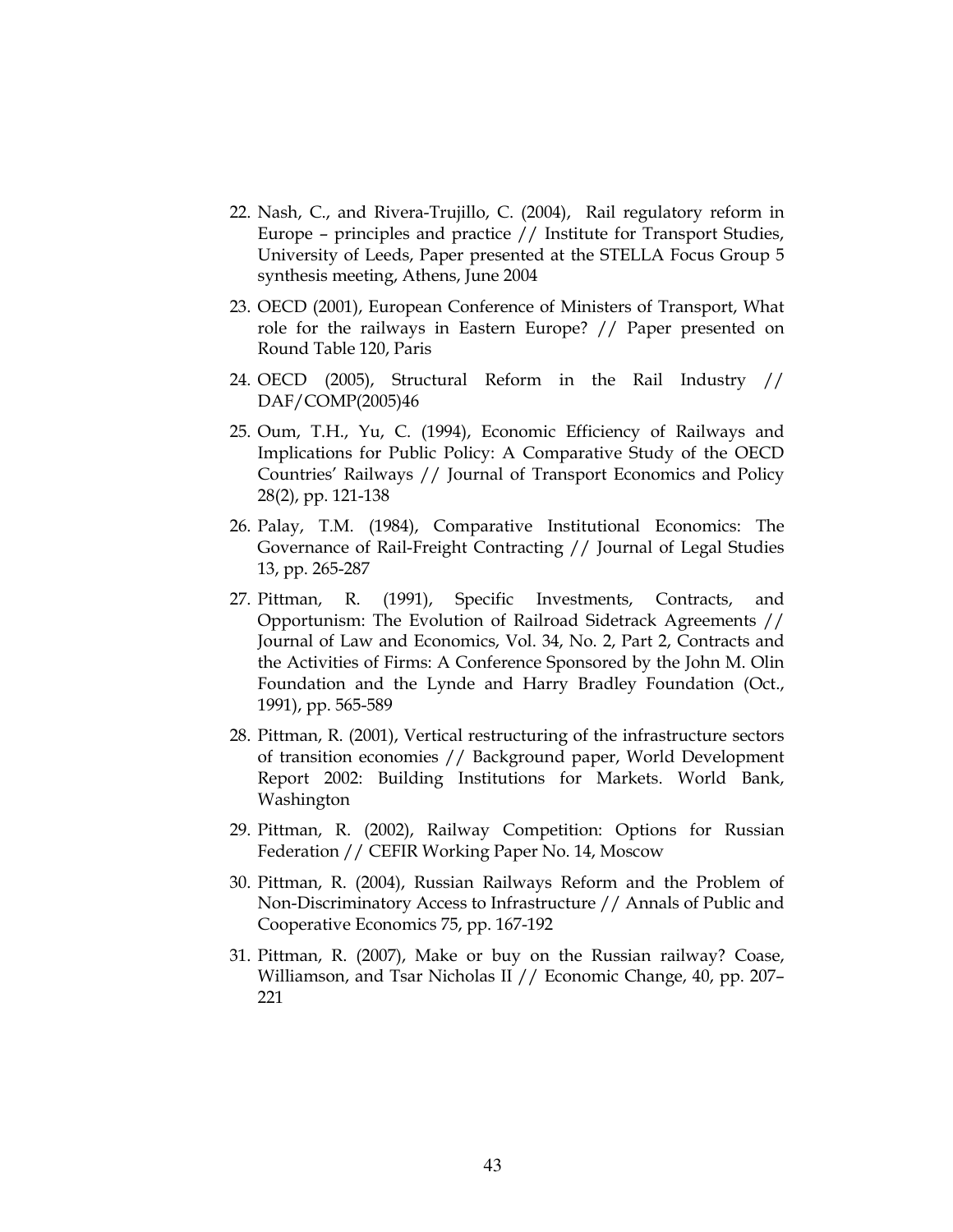- 32. Pollitt, M.G., Smith, A.S.J. (2002), The Restructuring and Privatisation of British Rail: Was It Really That Bad? // Fiscal Studies (2002) vol. 23, no. 4, pp. 463–502
- 33. Preston, J. (1996), The Economics of British Rail Privatisation: An Assessment // Transport Reviews, vol. 16 no. 1
- 34. Steer Davies Gleave (2004), "EU Passenger Rail Liberalisation: Extended Impact Assessment", Report prepared for the European Commission, March 2004, full study available at http://europa.eu.int/comm/transport/rail/research/studies\_en.ht m
- 35. Yakunin, V. (2006), Politologia transporta. Politicheskoe izmerenie transportnogo razvitia // Moscow, 244 p.
- 36. Yvrande-Billon, A., Menard, C. (2005), Institutional Constraints and Organizational Changes: The Case of the British Rail Reform // Journal of Economic Behavior & Organization Vol. 56, pp. 675–699
- 37. Yvrande-Billon, A. (2000), The New British Railways Structure: A Transaction Cost Economics Analysis // DRUID Working Paper No 00-5
- 38. Yvrande-Billon, A. (2003), Les Déterminants du Choix de la Durée des Contrats dans la Nouvelle Structure Ferroviare Britannique // Les Cahiers Scientifiques du Transport, Université Paris-1 Panthéon-Sorbonne, N° 43/2003, pp. 147-163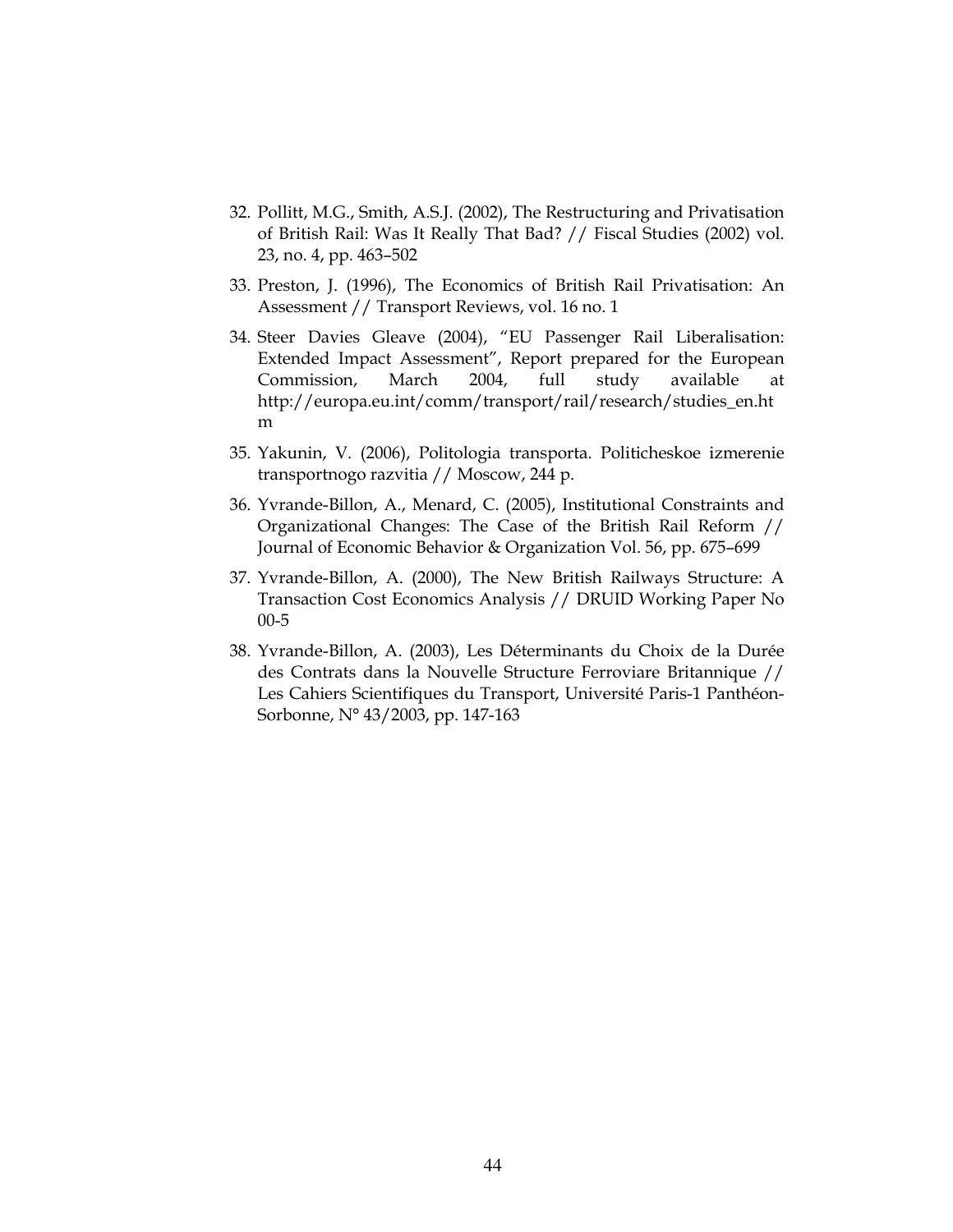# Estimation of Technical Efficiency of Eastern European and Former Soviet Railways Using Stochastic Frontier Approach

Massimo Filippini, Nadezda Negovelova

### Abstract

This paper examines the issue of technical efficiency of Eastern European and former Soviet Railways, an issue of concern to policy makers because of the change in the organization of the railway transportation sector introduced during the last decades in these countries. The fact that railway companies exist in different institutional forms, as independent state-owned public companies and as units of the public administration, raises the issue of their relative technical efficiency.

The study is based on a panel data set for a sample of railway companies operating in Eastern Europe and in the former Soviet Republics over the period from 1991-2007. The empirical analysis is performed using a parametric input distance function with an unbalanced panel data set composed of 28 railway companies observed over 17 years, with a total of 368 observations. We apply two different models within the stochastic frontier efficiency measurement. The first model is the classical stochastic frontier model proposed by Aigner et al. (1977), whereas the second is a random coefficient stochastic frontier model. This model proposed by Greene (2005a, 2005b) is able to capture in different ways the unobserved heterogeneity of the companies.

The results of a Kruskal-Wallis test for the differences in inefficiency scores do not indicate any significant difference in the level of efficiency between companies operating with varying institutional forms. Further, no significant difference between companies operating in different geopolitical regions has been found.

# 1. Introduction

After the breakdown of the Soviet Union at the beginning of the 1990s several Eastern European countries and several former Soviet Republics have introduced important economic and political reforms in order to transform the old command economic system into a more market-oriented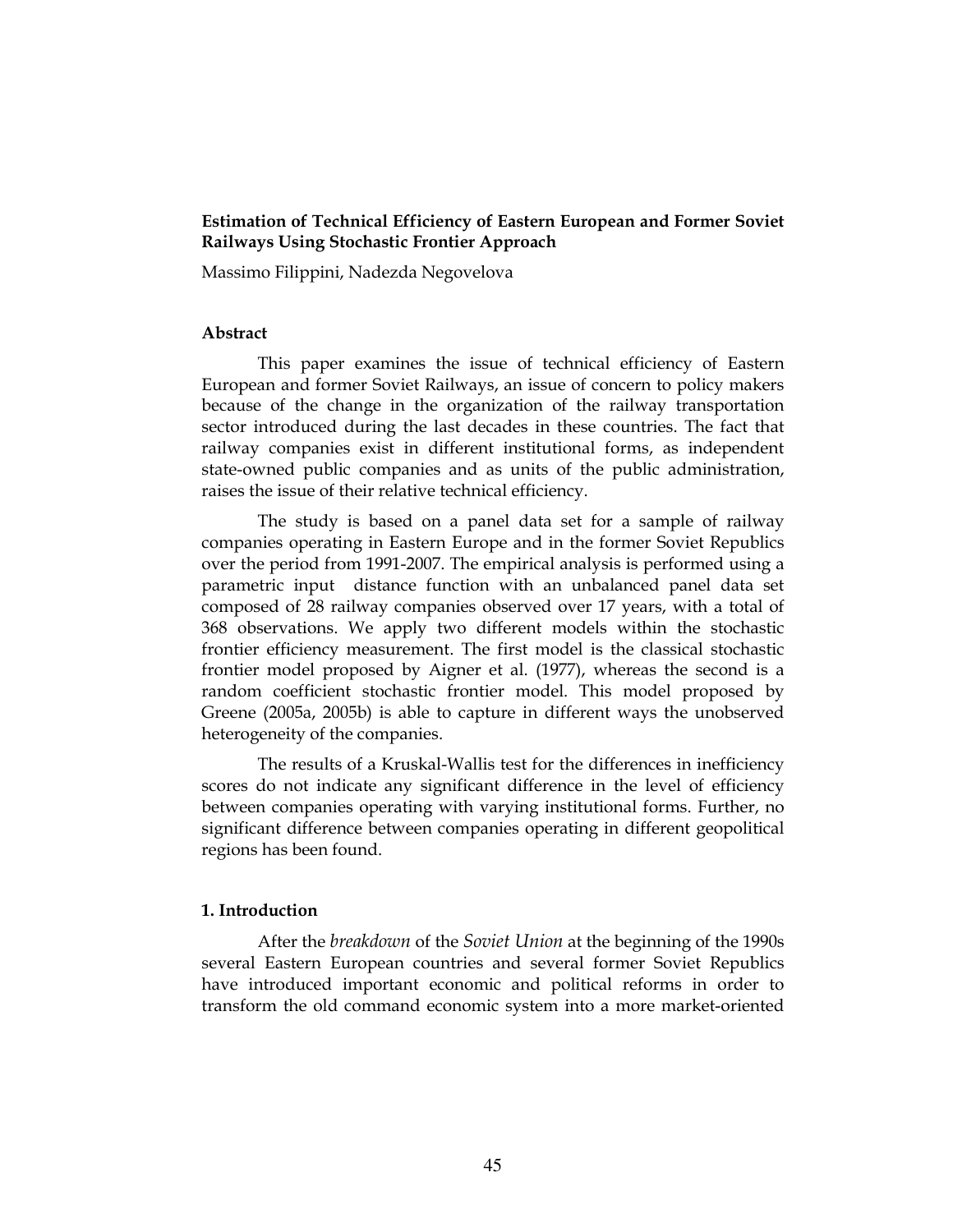system. During this period these countries have also introduced a reform of the organization and regulation of the railway sector with the goal to improve the efficiency and the quality of its services. Most of these reforms have introduced new regulation instruments and new institutional forms for the companies in order to provide incentive and managerial instruments for the improvement of productive efficiency. These railway reforms, either being designed or implemented, include the following elements: transformation of the institutional forms of the railway companies, tariff reform, horizontal unbundling (separating freight and passenger business lines), vertical unbundling (separating infrastructure management and operation services), competitive access of independent operators to the tracks, and improved sector regulation (setting up an independent regulator).

The majority of the railway companies operating in these countries has not been privatized and, therefore, are public. Moreover, from the institutional point of view, some of these companies are still administrative units, e.g. firms without legal status integrated directly in the public administration, whereas others have their own legal status, e.g. corporations or independent state-owned public companies with a special status. These types of public railway companies are generally more independent of political and public administration processes than companies directly included in the public administration. This mixed economy raises the interesting issue of the effects of different institutional forms on costs. Little empirical analysis has been done in the comparison of technical efficiency of these two types of institutional forms in transition countries.

In this paper we test the hypothesis that railway companies integrated directly in the public administration are less efficient than those managed as corporations or as independent state-owned public companies. This hypothesis is based on the fact that the managers of the railways integrated in the public administration are faced with more bureaucratic constraints than those in public corporations. Moreover, agency problems in the public administration are more frequent than in public corporations. This hypothesis is tested using a two-stage methodology. In the first stage the railway companies' efficiency scores are estimated using an inputdistance frontier function. The estimated results are analyzed in a second stage to test for a significant difference between the two types of institutional forms.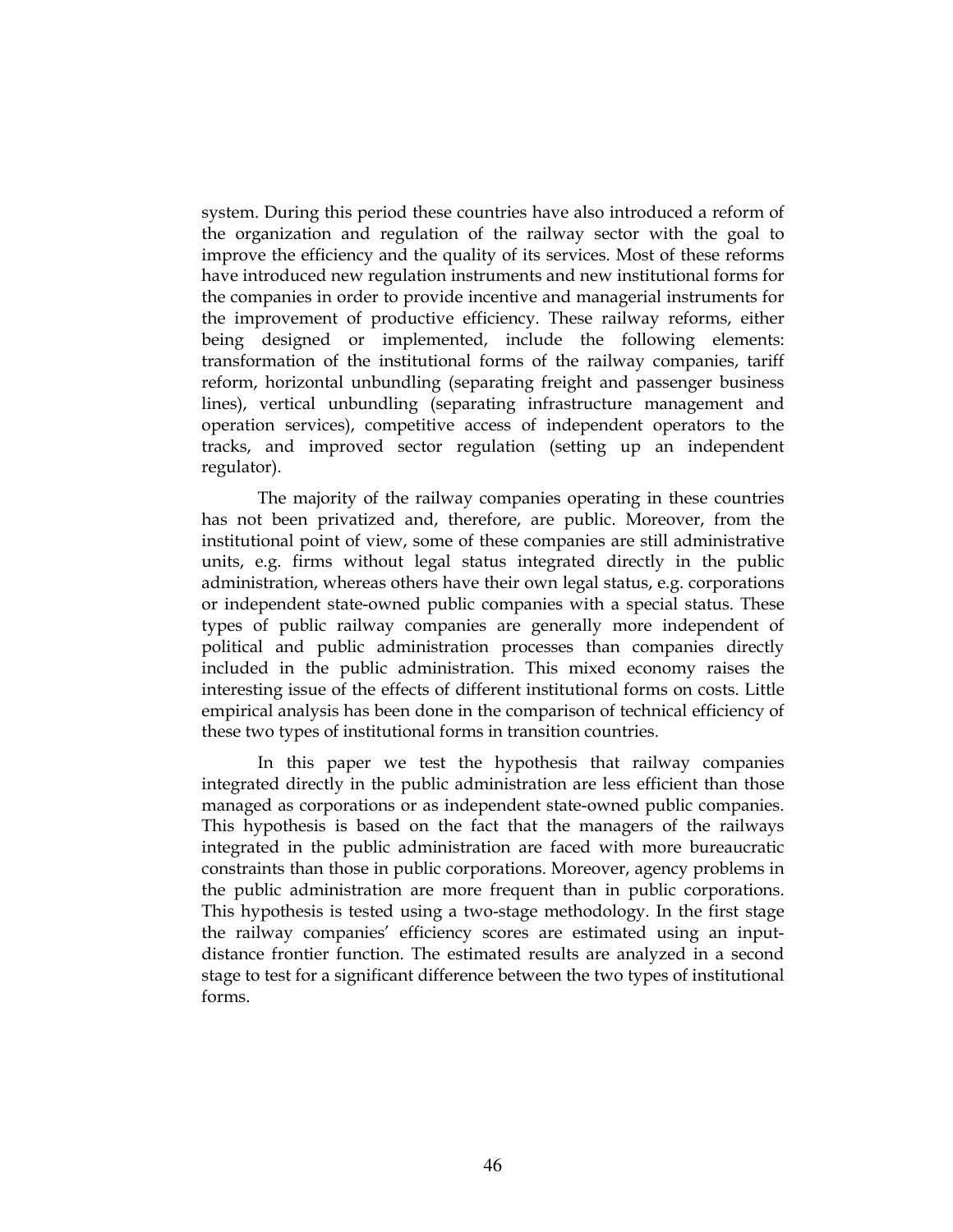Of course, we are aware that comparing the productive efficiency of different railway companies usually assumes that they operate under the same technology. However, there might be unobserved characteristics such as network and technological differences between the railways which influence the production process which in consequence might be labelled as inefficient. It seems obvious that this problem is even more relevant and important when it comes to comparisons of railway companies which operate in different transition countries with different political and economic systems. That is why the special focus of this paper is on the application of a stochastic input distance frontier model based on panel data which is able to capture in different ways unobserved heterogeneity. Using a random coefficients frontier model proposed by Greene (2005a, 2005b) enables us to identify firm-specific effects and, moreover, to distinguish between the heterogeneity captured by firm-specific effects and inefficiency.

The remaining part of the paper is organized in the following way: section 2 contains a brief review of literature on the efficiency estimation in the railway sector. Section 3 is dedicated to the model specification. Section 4 describes the data and econometric models used in the empirical analysis. The results are presented in section 5. Section 6 contains a statistical analysis on the impact of the institutional form on the efficiency. Conclusions are summarized in section 7.

### 2. Review of literature

There is a wide range of literature on the efficiency estimation in railways. We have concentrated on those papers which use a frontier function approach and/or take into account institutional environments in which railways operate. We also tried to follow chronologically the trend in railways efficiency analysis which evoked the idea of efficiency estimation of countries in transition. The summary of literature review is presented in the Table 1.

The first study using a frontier technique to analyze efficiency in the railway sector was done by Perelman and Pestieau (1988). They applied the deterministic COLS method to estimate the efficiency of public enterprises on the sample of 19 European plus Japanese National railroads over the period of 14 years (another part of analysis is devoted to postal services). They built a translog frontier production function with 2 outputs (for freight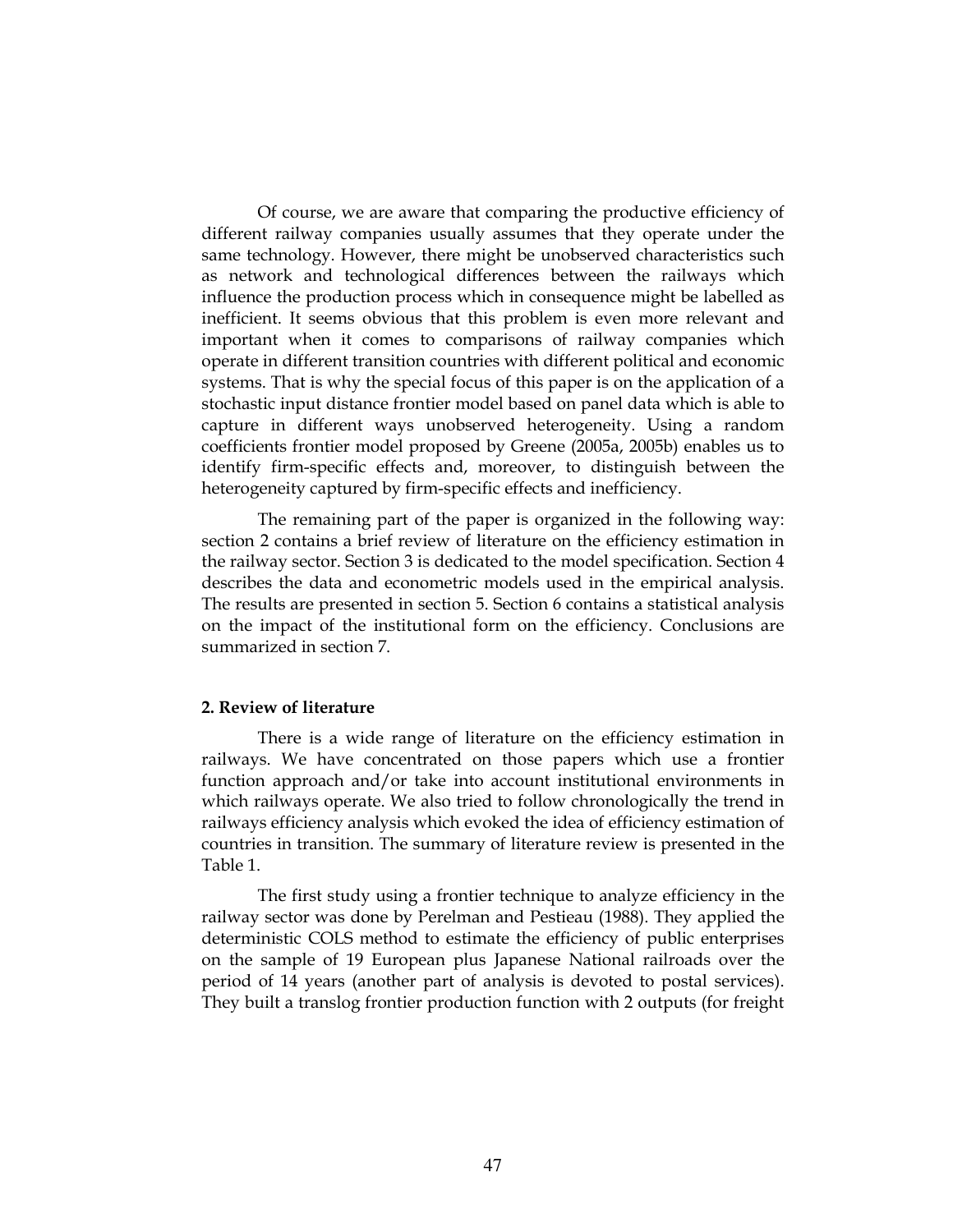and passenger transportations) and 4 inputs (labour, energy, rolling and fixed stock). Exogeneous factors directly incorporated in the production are: line-km per square km, percentage of electrified lines, track-km per line-km, average passenger journey and average length of haul ton.

A step forward was the introduction of public policy in the analysis. Oum and Yu (1994), besides estimating the efficiency with the DEA method on the sample of 19 OECD countries over the period of 12 years, evaluate its dependence on subsidies and managerial autonomy. Two alternative output measures are used: 1) revenue-output measures (passenger-/ton-km) and 2) available output measures (passenger/freight train-km). In order to estimate the effects of policy and other variables beyond the control of management, a Tobit regression model is applied. The main result is that increased competition via regulatory liberalization and deregulation has improved efficiency, which is in line with the reforms that began in the middle of the 1980s and were aimed at the separation of railway operations from infrastructure and the improvement of competition and performance in the sector. This result was discovered earlier for Canadian Railways (Caves and Christensen (1980)) and also proven in other succeeding papers. The impact of managerial autonomy was also analyzed by Gathon and Perelman (1992).

There are relatively few studies which extend efficiency analysis to the impact of rail restructuring. On the sample of 16 European railways over the 21-year period, Cantos and Maudos (2001) estimate cost and revenue frontier functions. They use a 2-output (passenger-km and freight-km and corresponding revenues derived from freight and passenger transportations), 3-input (operating costs for energy, labour and materials and external services) specification and discover that different measures of efficiency give different results: for most railways cost efficiency generally increased, while revenue efficiency dropped. One of the reasons may be a strong regulatory policy which leads to non-market behavior of the railway management due to the absence of competitive pressure.

Different aspects of deregulation and the sequence of the reforms were studied by Friebel, Ivaldi and Vibes (2004). They built a Cobb-Douglas production frontier model including individual fixed effects through the introduction of time and time multiplied by the deregulation dummy variable. The analysis encompasses 3 reform components: third-party access, independent regulation and separation of operations from infrastructure. The sample covers 11 European countries over the period of 21 years. The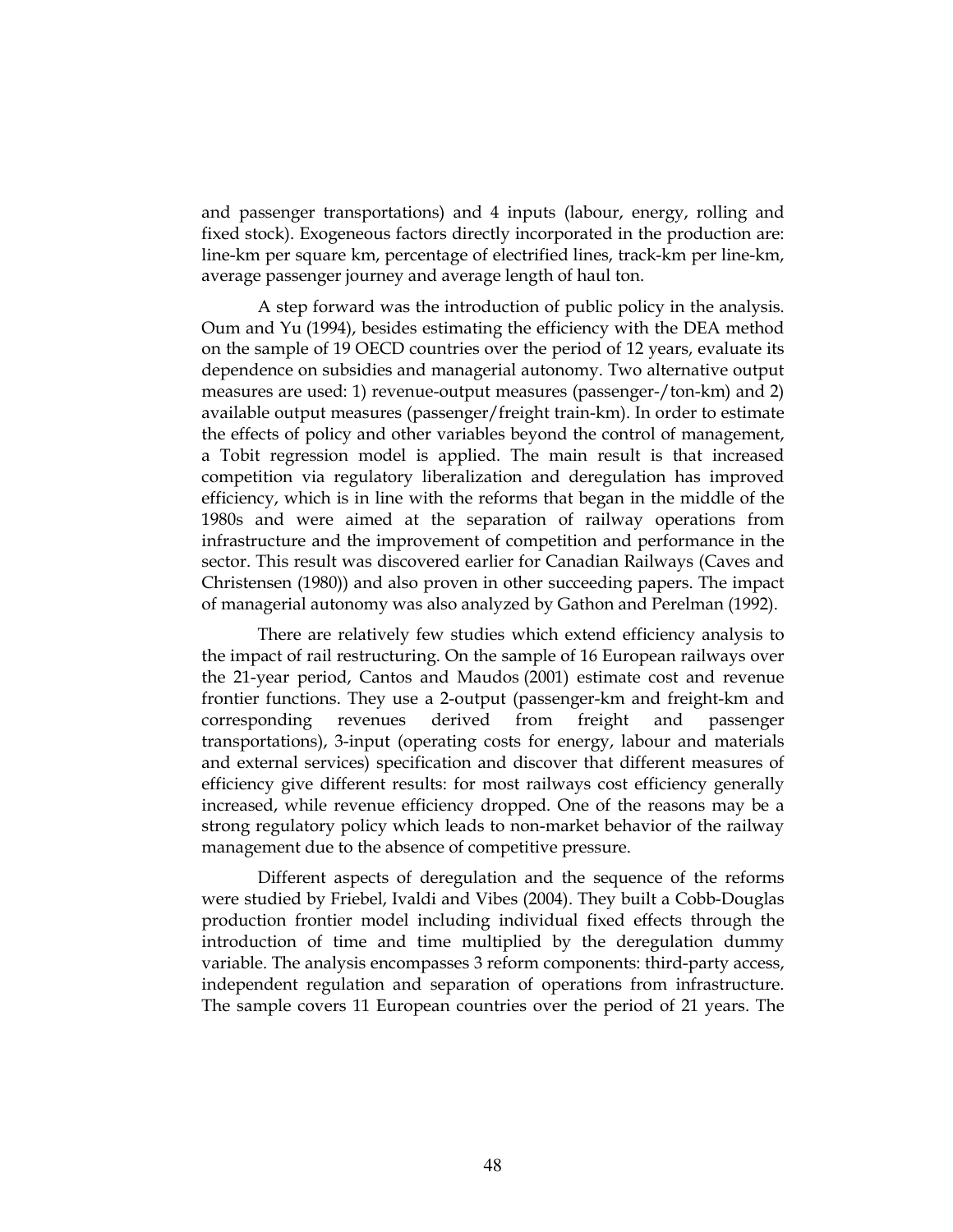authors also prove the statement that deregulation increases efficiency, but this effect depends on the reform sequence and full separation is not a necessary condition for improving the efficiency.

In sum, the reform (the goal of which is to induce more competition) is found to have a positive effect on the efficiency, but the econometric evidence does not completely prove the statement that the separation of infrastructure from operations increases efficiency (Gomez-Ibanez and de Rus (2006)). In recent studies, there is a trend of non-inclusion regulatory and institutional dummies into the estimated production function.

A recent study by Lan and Lin (2005) proposes various stochastic distance function models to carry out a two-stage performance evaluation for 39 railways by distinguishing the technical efficiency from the service effectiveness over the period from 1995-2002. The results show that the percentage of electrified lines, population density, per capita gross national income and line density are the main factors affecting railway technical efficiency; while per capita gross national income, population density, ratio of passenger train-kilometers to total train-kilometers and line density are the main factors affecting service effectiveness.

In recent papers, "new" econometric techniques are used. Methods called True Random Effects and True Fixed Effects were developed by Greene (2005a, 2005b) in order to resolve the problem of firm-specific heterogeneity and separate inefficiency from heterogeneity.

Farsi, Filippini and Greene (2005) apply the standard SFA models and the True Random Effects model to the estimation of a panel of 50 Swiss railway companies operating over a period of 13 years. They estimate a 2 output (passenger-km and freight ton-km, the length of network is included as an output characteristic) and 3-input (costs of labour, capital and energy) Cobb-Douglas cost frontier function. They also compare the results of different models (correlation between efficiency scores) and discover that the inefficiency estimates are substantially lower when the unobserved network effects are taken into account.

Another interesting recent study (Growitsch, Wetzel (2007)) is dedicated to the estimation of economies of scope: if integrated railways are found to be more efficient, this means that they realize the economies of scope. Based on the sample of 54 European railways (time period covers 5 years), the authors construct a set of virtually integrated firms and compare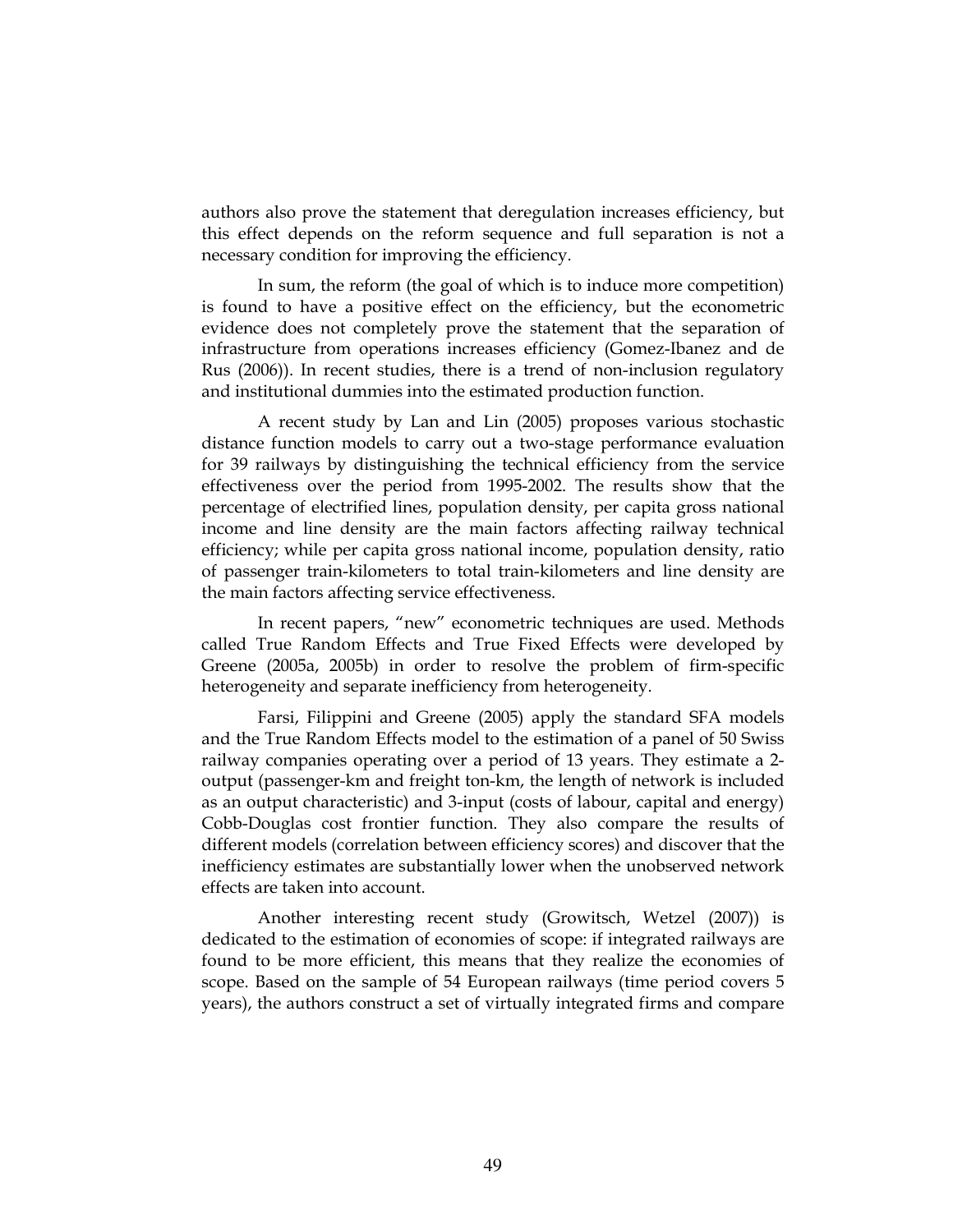them with those actually integrated. They apply the DEA method to a multiinput and multi-output input distance function, both for physical and monetary data. The main result is that integrated companies are slightly more efficient, which may lead to ambiguous policy implications.

There is practically no literature on Russia or Eastern European countries. Some brief reviews show that Eastern European countries are reforming their railways which still have very low productivity, are in very poor technical condition and are based on non-market principles (OECD (2001)). Besides, Lan and Lin (2004, 2005) incorporate into their studies some countries of the former USSR and of Eastern Europe, but without paying special attention to the institutional and regulatory circumstances. There is no clear study which would estimate the efficiency trends of Eastern European railways and discover any relationship between regulation (especially the transfer from the planning system to the market system) and efficiency.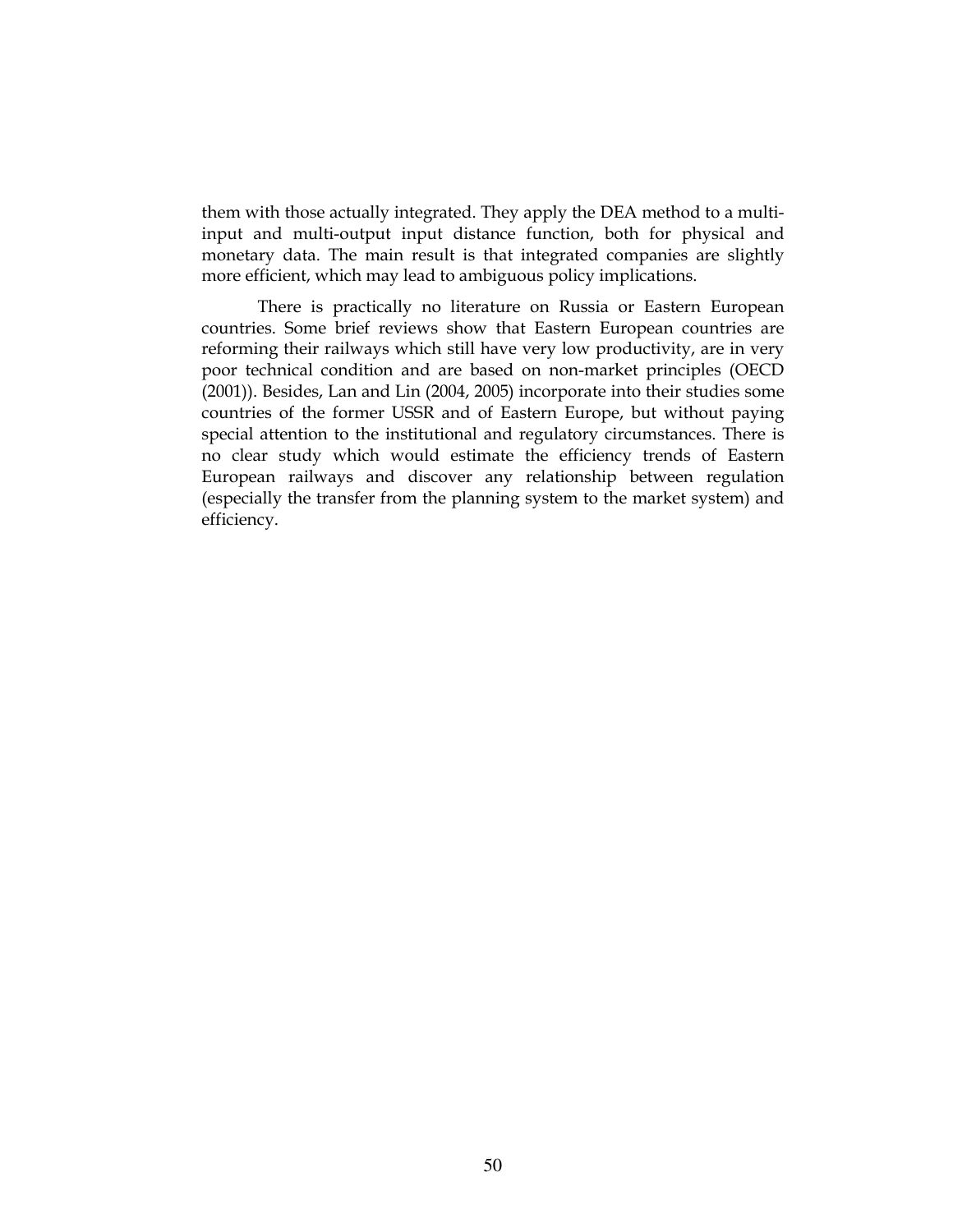| Paper                                      | Data                                                                                  | Model and functional<br>form                                                                                       | Methodology                         | Exogenous / environmental<br>factors                                                                                                                                                                                                                                              | Regulatory / institutional aspects                                                                                                                    |
|--------------------------------------------|---------------------------------------------------------------------------------------|--------------------------------------------------------------------------------------------------------------------|-------------------------------------|-----------------------------------------------------------------------------------------------------------------------------------------------------------------------------------------------------------------------------------------------------------------------------------|-------------------------------------------------------------------------------------------------------------------------------------------------------|
| Perelman,<br>Pestieau<br>(1988)            | 19 European plus<br>Japanese National<br>railways, postal<br>services, 14 year-period | Translog frontier<br>production function<br>with 2 outputs and 4<br>inputs                                         | COLS                                | Line-km per square km,<br>percentage of electrified lines,<br>track-km per line-km, average<br>passenger journey and average<br>length of haul ton                                                                                                                                | $\rm No$                                                                                                                                              |
| Oum, Yu<br>(1994)                          | 19 OECD railways, 12<br>year-period                                                   | 2 outputs, 7 inputs                                                                                                | DEA, Tobit at<br>the second<br>step | Passenger-km per route-km,<br>freight km per route-km,<br>passenger train density, freight<br>train density, average length of<br>passenger trip, average freight<br>haul, average passengers load<br>per train, average freight load<br>per train, share of electrified<br>lines | Managerial autonomy, ratio of subsidies<br>to operating costs                                                                                         |
| Cantos,<br>Maudos<br>(2001)                | 16 European railways,<br>21-year period                                               | Cost and revenue<br>translog frontier<br>function, 2 outputs, 3<br>inputs                                          | <b>SFA</b>                          | No                                                                                                                                                                                                                                                                                | Strong regulatory policy and a<br>corresponding lower revenue efficiency;<br>correlation of financial indicators with<br>efficiency scores            |
| Friebel, Ivaldi,<br><b>Vibes</b><br>(2004) | 11 European railways,<br>21-year period                                               | Cobb-Douglas<br>production frontier<br>function, 1 output, 2<br>inputs plus individual<br>effects and deregulation | <b>LISREL</b>                       | No                                                                                                                                                                                                                                                                                | Deregulation dummy covering 3 reform<br>components: third-party access,<br>independent regulation and separation of<br>operations from infrastructure |
| Lan, Lin<br>(2005)                         | 39 worldwide railways,<br>8-year period                                               | (1) Input distance<br>function, (2)<br>consumption distance<br>function; (in both cases)                           | <b>SFA</b>                          | Gross national income per capita,<br>population density, percentage<br>of electrified lines, line density                                                                                                                                                                         | N <sub>o</sub>                                                                                                                                        |

# Table 1: Summary of the literature review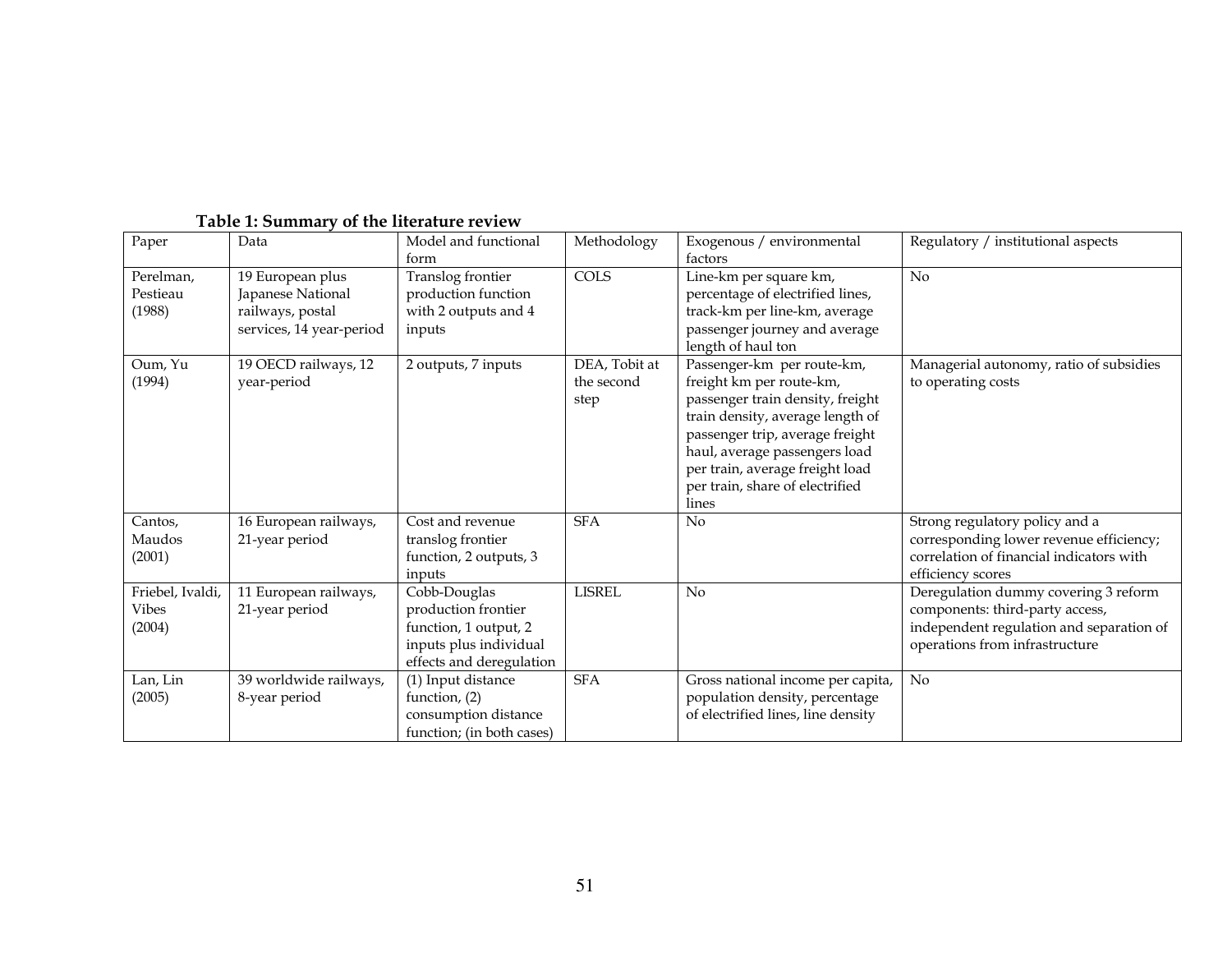|            |                       | 2 outputs and 3 inputs    |     |    |                                    |
|------------|-----------------------|---------------------------|-----|----|------------------------------------|
| Farsi,     | 50 Swiss railway      | Cost frontier function, 2 | SFA | No | No                                 |
| Filippini, | companies, 13-year    | outputs, 3 inputs         |     |    |                                    |
| Greene     | period                |                           |     |    |                                    |
| (2005)     |                       |                           |     |    |                                    |
| Growitsch, | 54 European railways, | Input distance function,  | DEA | No | Estimation of economies of scope   |
| Wetzel     | 5-year period         | 1 to 3 outputs            |     |    | comparing integrated vs. virtually |
| (2007)     |                       | (depending on the firm    |     |    | integrated railways                |
|            |                       | type), 3 inputs           |     |    |                                    |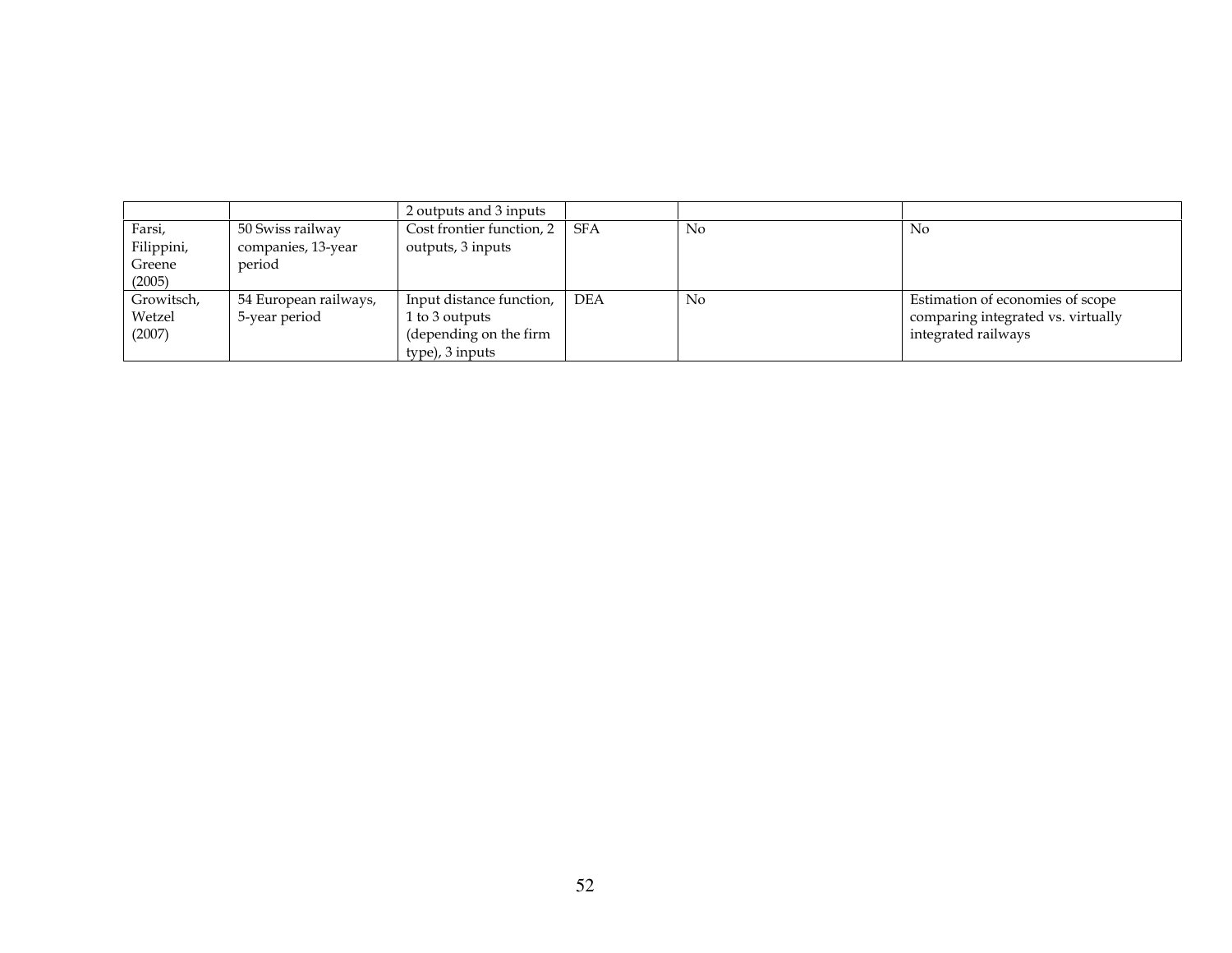# 3. Model specification

-

To measure the efficiency level of a sample of multi-output railways operating in Eastern Europe and in some former Soviet republics we decided to apply a parametric frontier input distance function.1 Of course, another possibility would have been, as in previous studies, to estimate a multi-output cost frontier function. However, for the majority of the railway companies data on cost and input prices are not available.<sup>2</sup>

Measuring efficiency with an input distance function implies that the level of efficiency is improved by reducing the quantity of inputs used to produce a given exogenous level of outputs. In the railway sector the exogeneity assumption of the outputs is supported by the fact that the level of the output quantity is more or less narrowly determined by the regulator. This argument particularly applies to several incumbent railway firms which still provide almost 100 percent of the rail transport services (Growitsch, Wetzel (2007)).

The input distance function is defined for the input set as

$$
d_i(x, y) = \max\{\rho : (x/\rho) \in L(y)\}\tag{1}
$$

and considers by how much the input vector may be proportionally contracted with the output vector held fixed (see Coelli, 2002)<sup>3</sup>;  $d(x, y)$ will take a value which is greater than or equal to one if the input vector *x* is an element of the feasible input set  $L(y)$ . In addition,  $d_i(x, y) = 1$  if *x* is located on the inner boundary of the input set.

As in most empirical studies, we specify a translog functional form for the input distance function.4 For the case of *M* outputs and *K* inputs it is specified for the  $i<sub>th</sub>$  firm as

 $3\sigma$  p represents the scalar distance, so the amount by which the input vector can be deflated. It is assumed that the technology satisfies the standard axioms:  $d_i(x, y)$  is non-decreasing, positively linearly homogeneous and concave in *x* and increasing in *y* (see the properties listed in Coelli (2002) and Färe and Primont (1995)).

<sup>1</sup> For the use of parametric distance functions in the transport sector see Coelli and Perelman 2000.

<sup>2</sup> For a discussion on advantages and disadvantages of the use of distance functions see Coelli (2002) and Coelli and Perelman (2000).

<sup>4</sup> The Cobb Douglas form in contrast is too restrictive with regard to the elasticity of substitution and scale properties.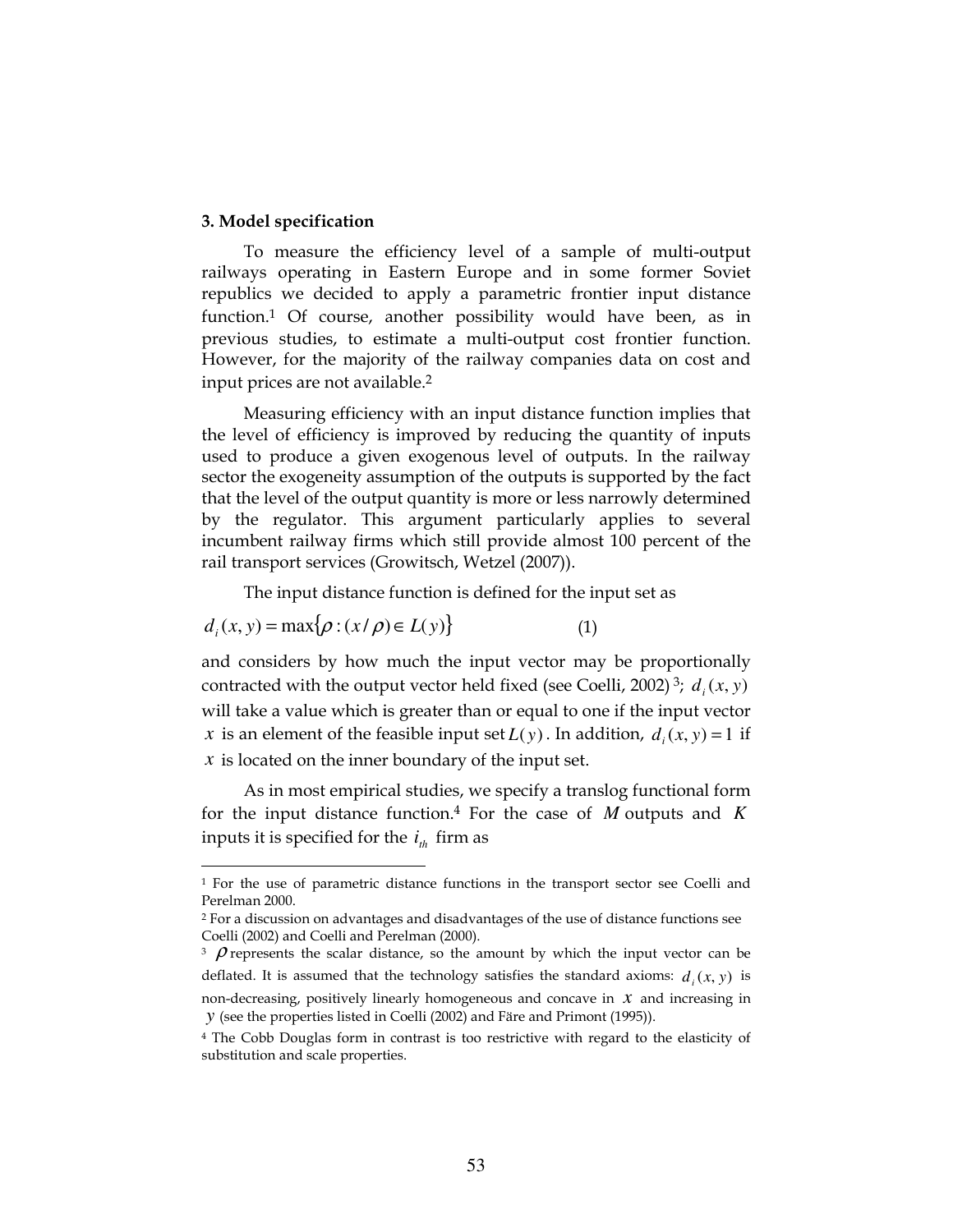$$
\ln D_{Ii} = \alpha_0 + \sum_{m=1}^{M} \alpha_m \ln y_{mi} + \frac{1}{2} \sum_{m=1}^{M} \sum_{n=1}^{M} \alpha_{mn} \ln y_{mi} \ln y_{ni} +
$$
  
+ 
$$
\sum_{k=1}^{K} \beta_k \ln x_{ki} + \frac{1}{2} \sum_{k=1}^{K} \sum_{l=1}^{K} \beta_{kl} \ln x_{ki} \ln x_{li} +
$$
  
+ 
$$
\sum_{k=1}^{K} \sum_{m=1}^{M} \delta_{km} \ln x_{ki} \ln y_{mi}
$$
 (2)

To obtain the frontier surface (the transformation function) one would set  $D_{Ii} = 1$ , so the left hand side equals zero  $\ln D_{Ii} = 0$  (see Coelli and Perelman (2000)). The restrictions for homogeneity of degree +1 in inputs and for symmetry are

$$
\sum_{k=1}^{K} \beta_k = 1, \ \sum_{l=1}^{K} \beta_{kl} = 0 \ \text{ and } \ \sum_{k=1}^{K} \delta_{km} = 0 \tag{3}
$$

The restriction for separability between inputs and outputs is fulfilled when  $\delta_{km} = 0$ . A convenient approach of imposing homogeneity constraints is to follow Coelli and Perelman (2000) considering that homogeneity implies that for any *w* > 0

$$
d_i(wx, y) = wd_i(x, y)
$$
\n<sup>(4)</sup>

Therefore, one of the inputs might be arbitrarily chosen, such as the  $K_{th}$  input and set  $w = 1/X_K$ . Then one obtains

$$
d_i(x/X_K, y) = d_i(x, y)/X_K
$$
 (5)

For the specification of the model used in this study we considered railway companies characterized by a production process with three inputs - labor, network length and number of wagons - and two outputs - ton-kilometers and passenger-kilometers provided.

 By dividing the equation (2) by an input and rearranging we defined the following input frontier translog distance function: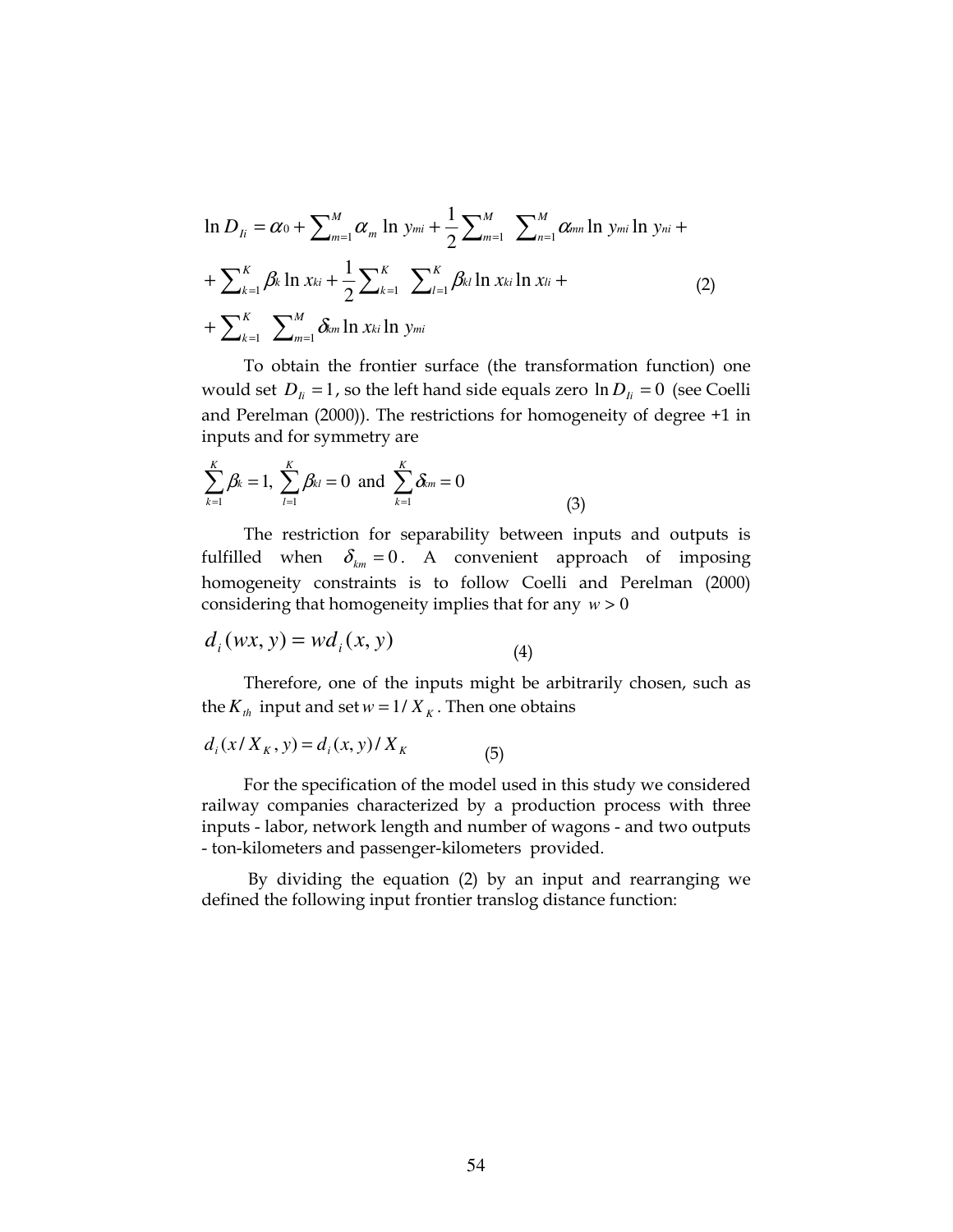$$
- \ln(x_w) = \alpha_0 + \alpha_r \ln y_r + \alpha_p \ln y_p + \frac{1}{2} \alpha_{rr} (\ln y_r)^2 + \frac{1}{2} \alpha_{pp} (\ln y_p)^2 +
$$
  
+  $\alpha_{PT} (\ln y_p) (\ln y_r) + \alpha_{PN} (\ln y_p) (\ln \frac{x_N}{x_W}) + \alpha_{PL} (\ln y_p) (\ln \frac{x_L}{x_W}) +$   
+  $\alpha_{TN} (\ln y_r) (\ln \frac{x_N}{x_W}) + \alpha_{TL} (\ln y_r) (\ln \frac{x_L}{x_W}) + \alpha_N \ln \frac{x_N}{x_W} + \alpha_L \ln \frac{x_L}{x_W} +$   
+  $\frac{1}{2} \alpha_{NN} (\ln \frac{x_N}{x_W})^2 + \frac{1}{2} \alpha_{LL} (\ln \frac{x_L}{x_W})^2 + \alpha_{NL} (\ln \frac{x_L}{x_W}) (\ln \frac{x_N}{x_W}) + \alpha_l t - \ln Dt$  (9)

Where  $x_W$  is the wagon measure;  $y_P$  and  $y_T$  are the numbers of passenger-kilometers and ton-kilometers respectively provided by the companies. Following the methodology attributed to Oum and Yu (1994), we decided to assume two pure supply oriented measures of the output.  $x_L$  is the indicator of labor input,  $x_N$  is the indicator of the capital input (network length in kilometers). T is a time variable which captures the shift in technology representing change in technical efficiency. Replacing the distance term  $-\ln D_I$  with a composed error term  $v_{it}$  -  $u_{it}$  we obtain the standard stochastic frontier approach proposed by Aigner et al.  $(1977)^5$ . The standard random error term vit is assumed to be distributed independent of  $u_{it}$  as i.i.d  $N(0, \sigma^2 v)$ , whereas for the non-negative technical inefficiency term  $u_{it}$ , we assume a half-normal distribution  $N^*(0, \sigma^2)$ . A radial input-oriented measure

of technical efficiency is than obtained by  $TE = \frac{1}{\mu} = \exp(-u_{\mu})$  $I^{\prime}$   $-\alpha_{H}$   $\alpha_{H}$ *i u d*  $TE = \frac{1}{t} = \exp(-u_{it}).$ 

# 4. Data and econometric specification

-

The study is based on a panel data set for a sample of railway companies operating in Eastern Europe and in the former Soviet republics over the period from 1991-2007. Due to lack of data we were obliged to exclude from the sample some small railway companies recently created in several countries.<sup>6</sup>

<sup>&</sup>lt;sup>5</sup> For estimation purposes, the negative sign on the dependent variable can be ignored. This results in the signs of the estimated coefficient being reversed.

<sup>6</sup> For instance, in Poland in 2007, the independent freight operators transported only 5% of total tons of freight. In Russia in 2007, the recently created freight company, First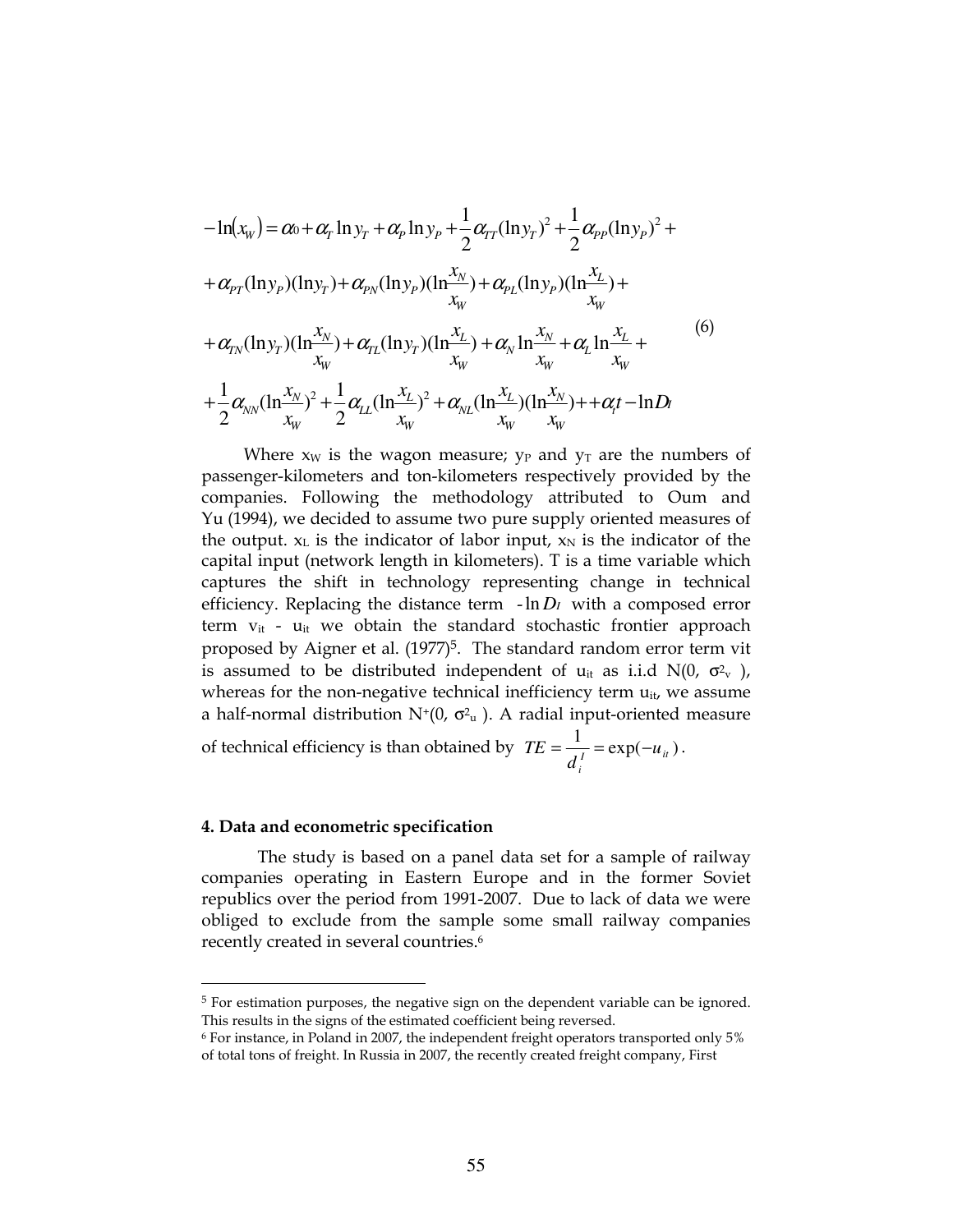The data set used in the empirical part of this study includes 28 railways operating in the following 26 countries: Russia, Ukraine, Belarus, Moldova, Georgia, Armenia, Azerbaijan, Uzbekistan, Tajikistan, Turkmenistan, Kazakhstan, Kirghizstan, Latvia, Lithuania, Estonia, Czech Republic, Slovak Republic, Hungary (2 companies), Poland, Bulgaria, Romania, Albania, Macedonia, Croatia, Slovenia, Bosnia-Herzegovina (2 companies). The empirical analysis is performed with an unbalanced panel data set composed of 28 railway companies observed over 17 years, with a total number of observations of 368.

In most cases, the railway companies are historically preserved natural monopolies. In some countries, as already mentioned, there are small independent operators. For two countries we included in the data set 2 major railway companies. In the case of Bosnia and Herzegovina, the railway system is dominated by two companies, the Railways of Federation of Bosnia and Herzegovina (ZFBiH) and the Republika Srpska Railways (ZRS). In the case of Hungary, the railway system is characterized by two main companies, MAV and GYSEV. However, MAV is larger and more important than GYSEV which covers only a limited territory.

The railway companies considered in this study are quite heterogeneous. This heterogeneity is due to different environmental, topographical, technological and regulatory factors as well as different institutional frameworks. Nevertheless, the common characteristic of these companies is that they operate in countries that were under Soviet influence or control. The use of the panel data stochastic frontier approach, should, however, help to reduce the problems related to unobserved heterogeneity.

All companies included in the sample are multi-output companies which provide two services: freight and passenger transportations. Of course, the share of freight transport is generally higher than the share of the passenger transport because most of the railways under investigation are dependent on high volumes of bulk freight such as oil, coal and metals.

The data are taken from the annual reports of the UIC (Union Internationale des Chemins de Fer), from the data published by the World Bank Railways Database and from the web site of Eurostat.

-

Freight Company, was responsible for the transport of only 1,5% of total freight volumes.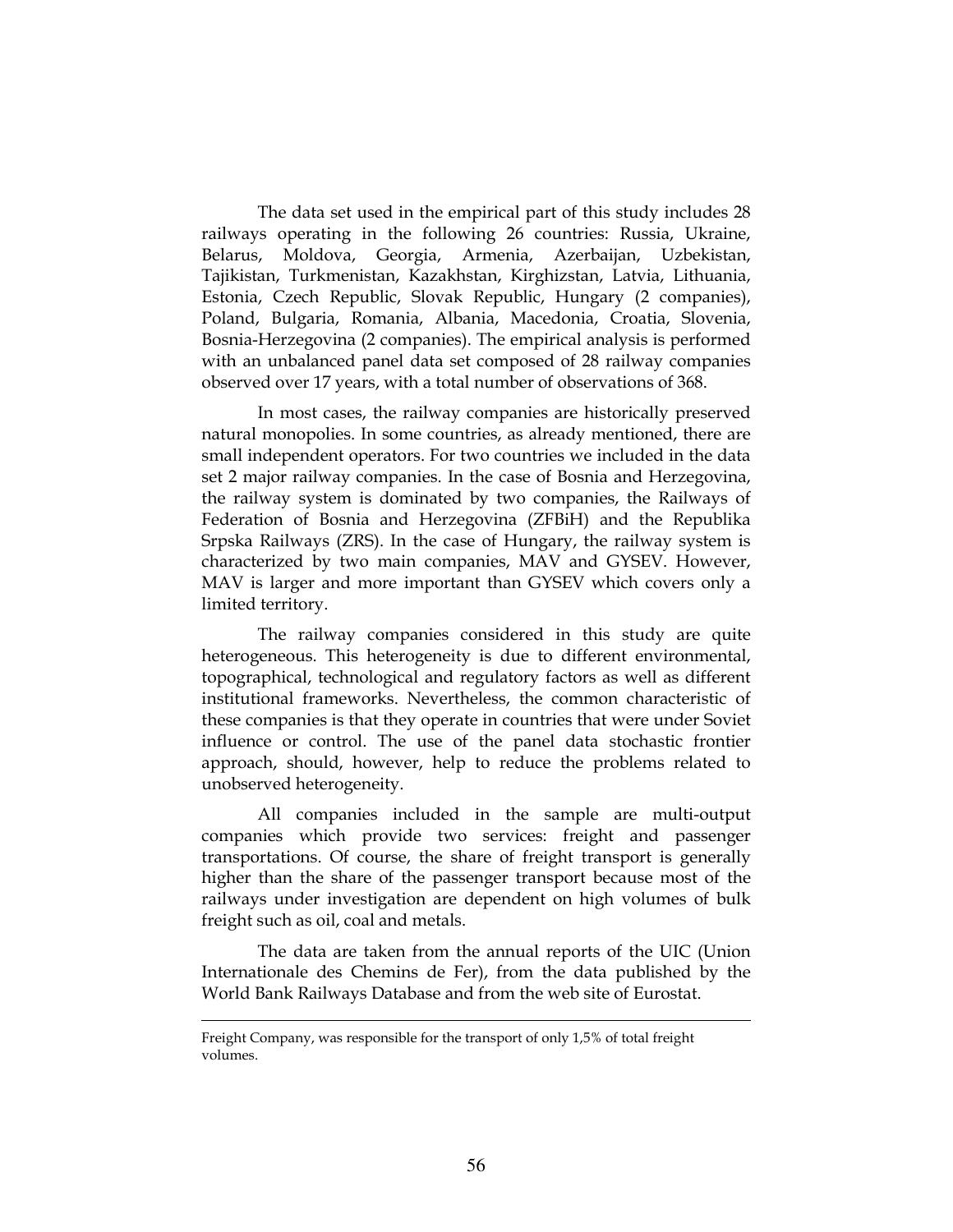|             | Network length | Number of locomotives | Number of passenger<br>carriages | Number of freight<br>wagons | Staff     | Passenger-km   | Freight tkm | Share of electrified lines | Network density |
|-------------|----------------|-----------------------|----------------------------------|-----------------------------|-----------|----------------|-------------|----------------------------|-----------------|
|             | 220            | 27                    | 17                               | 95                          | 1687      | $\overline{4}$ | 23          | $\theta$                   | 2.10            |
|             | 86660          | 18066                 | 44869                            | 630734                      | 1436300   | 172217         | 1858100     | $\mathbf{1}$               | 120.45          |
| MeanMaxMin  | 7352.24        | 1444.69               | 3181.22                          | 49004.71                    | 91131.90  | 9823.93        | 59195.14    | 0.36                       | 36.99           |
| Median      | 2313           | 330.5                 | 757.5                            | 13137                       | 19599.5   | 988            | 7010        | 0.35                       | 31.62           |
| dev.<br>st. | 14700.34       | 2787.5                | 6881.97                          | 101432.4                    | 218123.05 | 25505.31       | 233152.22   | 0.27                       | 28.75           |

Table 2: Sample descriptive statistics

From the econometric specification point of view, we should consider using stochastic frontier models for panel data. The first use of panel data models in stochastic frontier models goes back to Pitt and Lee (1981) who interpreted the panel data random effects as inefficiency rather than heterogeneity. Pitt and Lee (1981)'s model is different from the conventional RE model in that the individual specific effects are assumed to follow a half-normal distribution<sup>7</sup>. A major shortcoming of these models is that any unobserved, time-invariant, firm-specific heterogeneity is considered as inefficiency. In order to solve this problem using panel data, Greene (2005a,b) proposed to extend the SFA model in its original form (Aigner, Lovell and Schmidt (1977)) by adding a fixed or random individual effect in the model and/or by allowing some coefficients to be random.<sup>8</sup> The main model used in this paper is the random parameters (RP) stochastic frontier model proposed

-

<sup>7</sup> Schmidt and Sickles (1984) and Battese and Coelli (1992) presented variations of this model.

<sup>8</sup> For a successful application of these models in network industries see Farsi, Filippini and Kuenzle (2006) and Farsi, Filippini and Greene (2005).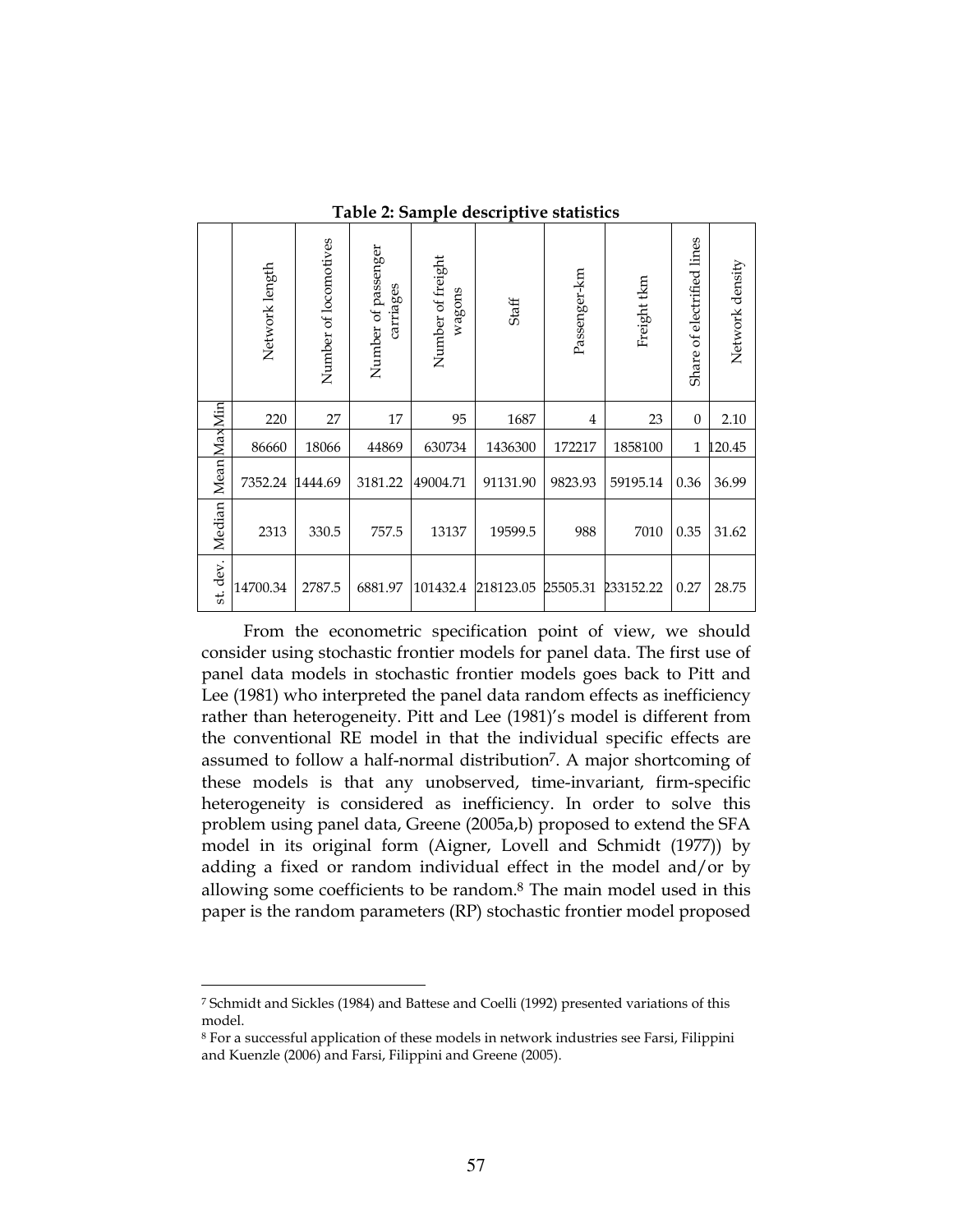Greene (2005b)9. In this model the two output coefficients and the intercept are assumed to be random variables.

The translog model is formulated in the following way:

$$
- \ln(x_{w}) = \alpha_{i} + \alpha_{ri} \ln y_{r} + \alpha_{pi} \ln y_{p} + \frac{1}{2} \alpha_{rr} (\ln y_{r})^{2} + \frac{1}{2} \alpha_{pp} (\ln y_{p})^{2} + \alpha_{pr} (\ln y_{p}) (\ln y_{r})
$$
  
+  $\alpha_{p_{N}} (\ln y_{p}) (\ln \frac{x_{N}}{x_{W}}) + \alpha_{p_{L}} (\ln y_{p}) (\ln \frac{x_{L}}{x_{W}}) + \alpha_{r_{N}} (\ln y_{r}) (\ln \frac{x_{N}}{x_{W}}) + \alpha_{r_{L}} (\ln y_{r}) (\ln \frac{x_{L}}{x_{W}})$   
+  $\alpha_{N} \ln \frac{x_{N}}{x_{W}} + \alpha_{L} \ln \frac{x_{L}}{x_{W}} + \frac{1}{2} \alpha_{NN} (\ln \frac{x_{N}}{x_{W}})^{2} + \frac{1}{2} \alpha_{LL} (\ln \frac{x_{L}}{x_{W}})^{2} + \alpha_{NL} (\ln \frac{x_{L}}{x_{W}}) (\ln \frac{x_{N}}{x_{W}})$   
+  $\alpha_{i} t + v_{i} - u_{i}$  (7)

This model treats firm-specific random effects  $(\alpha_i)$  and timevarying inefficiency  $(u_{it})$  separately and is therefore able to distinguish between the unobserved heterogeneity and inefficiency. In this way it tries to overcome some limitations of the conventional panel data models. Moreover, in model (7) the first-order coefficients of the outputs are considered random. Therefore, in this model the two output coefficients and the intercept are assumed to be random variables with a normal distribution across companies.

The variation of the two output coefficients should capture part of the correlation of the random intercept with the corresponding variables. Therefore, within this framework we first allow firms to have different underlying production technologies with different scale economies, caused by unobserved differences in technological conditions and sizes.

For comparison purposes, we also estimated another model based on the original cost frontier model proposed by Aigner et al. (1977). A summary of the two models used in the paper is given in Table 3. Model I is a pooled frontier model in that the sample is considered a cross-section and its panel aspect is neglected. The random error term is divided into two components: a normal error term  $v_{it}$  capturing the noise and a half-normal random term  $u_{it}$  representing the inefficiency as a one-sided non-negative disturbance. The firm's inefficiency is

-

<sup>9</sup> Although similar extensions have been proposed by several previous authors, Greene (2005a, b) provides effective numerical solutions. For similar models see in particular Kumbhakar (1991) and Polachek and Yoon (1996).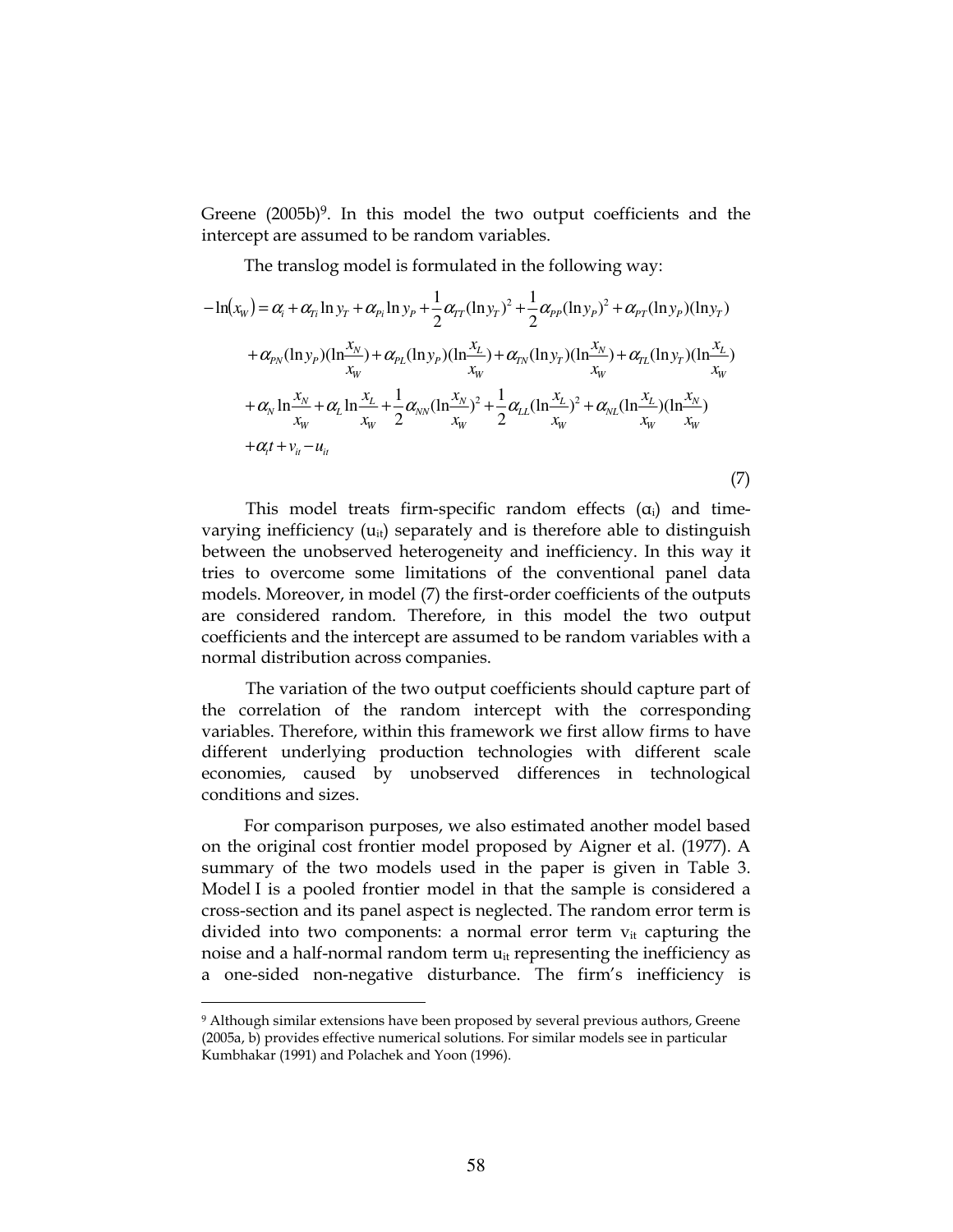estimated using the conditional mean of the inefficiency term  $\mathbb{E}\big[ u_{it} \big| u_{it} + v_{it} \big]$  , proposed by Jondrow et al. (1982).

Model II is the extension of model I that include an additional firm-specific effect  $(\alpha_i)$  to represent the unobserved heterogeneity among firms and the two first-order coefficients of the outputs are random. In this model which is a random coefficients (RC) version of the true random effects (TRE) frontier model, it is assumed that the unobserved cost differences across firms that remain constant over time, are driven by network-related unobserved characteristics rather than inefficiency. Given the relatively long period covered in the data (up to 17 years), this is a realistic assumption. The inefficiency term is assumed to be an iid random variable with half-normal distribution.

| Model                                     | Firm-specific                         | Random error                                                                                                           | Inefficiency                 |
|-------------------------------------------|---------------------------------------|------------------------------------------------------------------------------------------------------------------------|------------------------------|
|                                           | component                             | $\epsilon$ <sub>it</sub>                                                                                               | $\mathbf{u}_{it}$            |
| Model I<br>Pooled (ML)                    | None                                  | $\mathcal{E}_{it} = v_{it} + u_{it}$<br>$u_{it} \sim$ iid $N^+(0, \sigma_u^2)$<br>$v_{it} \sim$ iid $N(0, \sigma_v^2)$ | $E(u_{it} \varepsilon_{it})$ |
| Model II<br>RC version of<br>the TRE (ML) | Random (group<br>dummies $\alpha i$ ) | $\mathcal{E}_{it} = v_{it} + u_{it}$<br>$u_{it} \sim$ iid $N^+(0, \sigma_u^2)$<br>$v_{it} \sim$ iid $N(0, \sigma_v^2)$ | $E(u_{it} \varepsilon_{it})$ |

Table 3: Econometric specification of the models employed

# 5. Estimation results

The estimation results of the translog distance function frontier obtained by the two different models are given in Table 4. Given that all the variables are in logarithmic form, these coefficients can be directly interpreted as elasticities. For the interpretation of the empirical estimates of a distance function it is important to keep in mind, as pointed out by Färe and Primont (1995), the duality between the cost and the input distance functions. For instance, the derivative of a translog input distance function with respect to a particular input is equal to the cost share of that input. This means that the expected signs of the coefficients of the inputs should be positive. Moreover, the elasticity of a translog input distance function with respect to any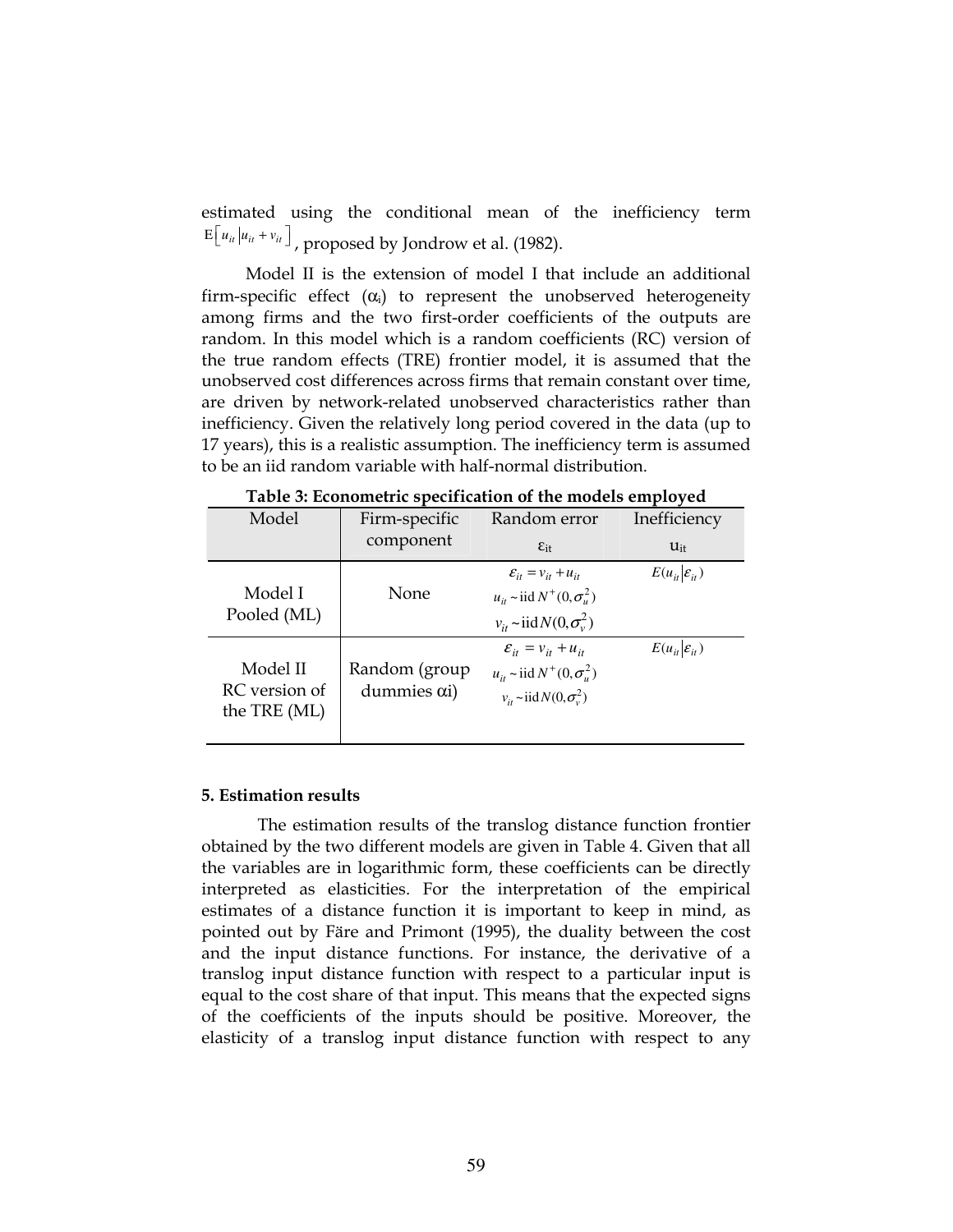output is equal to the negative value of the cost elasticity of that output. This means that the signs of the coefficients of the outputs should be negative.

The estimated coefficients of the first-order terms have the expected signs and are statistically significant across all models. Generally, the values of the coefficients of the Pooled model differ from those of the random coefficients version of the True RE model.

|                                        | Pooled   | RC version of the TRE |
|----------------------------------------|----------|-----------------------|
| $\alpha_{\text{YT}}$                   | $-0.104$ | $-0.019$              |
|                                        | (0.0000) | (0.0581)              |
| $\alpha_{\rm{YP}}$                     | $-0.501$ | $-0.163$              |
|                                        | (0.0000) | (0.0000)              |
| $\alpha_{\text{YTYT}}$                 | $-0.030$ | 0.002                 |
|                                        | (0.0907) | (0.7710)              |
| $\alpha_{\rm YPYP}$                    | $-0.173$ | $-0.111$              |
|                                        | (0.0000) | (0.0000)              |
| $\alpha_{\text{TTYP}}$                 | 0.059    | $-0.007$              |
|                                        | (0.0034) | (0.3299)              |
| $\alpha_{\text{XL}}$                   | 0.272    | 0.216                 |
|                                        | (0.0001) | (0.0000)              |
| $\alpha_{XN}$                          | 0.694    | 0.596                 |
|                                        | (0.0000) | (0.0000)              |
| $\alpha_{\text{XLXL}}$                 | 0.690    | 0.242                 |
|                                        | (0.0105) | (0.0043)              |
| $\alpha_{\text{XNXN}}$                 | $-0.133$ | 0.359                 |
|                                        | (0.5333) | (0.0000)              |
| $\alpha_{XLXN}$                        | $-0.141$ | $-0.222$              |
|                                        | (0.5143) | (0.0040)              |
| $\alpha_{\text{YTXL}}$                 | $-0.357$ | $-0.127$              |
|                                        | (0.0000) | (0.0000)              |
| $\alpha_{\text{YTXN}}$                 | 0.185    | 0.094                 |
|                                        | (0.0008) | (0.0000)              |
| $\alpha_{\text{Y} \text{P} \text{XL}}$ | 0.410    | 0.122                 |
|                                        | (0.0000) | (0.0000)              |
| <b>CLYPXN</b>                          | $-0.267$ | $-0.091$              |
|                                        | (0.0000) | (0.0000)              |
| $\alpha_T$                             | $-0.002$ | 0.012                 |
|                                        | (0.5906) | (0.0000)              |
| Constant                               | 0.268    | $-0.023$              |
|                                        | (0.0000) | (0.2395)              |
| Sigma                                  | 0.315    | 0.094                 |
|                                        | (0.000)  | (0.000)               |

Table 4: Estimated coefficients (p-values in parentheses)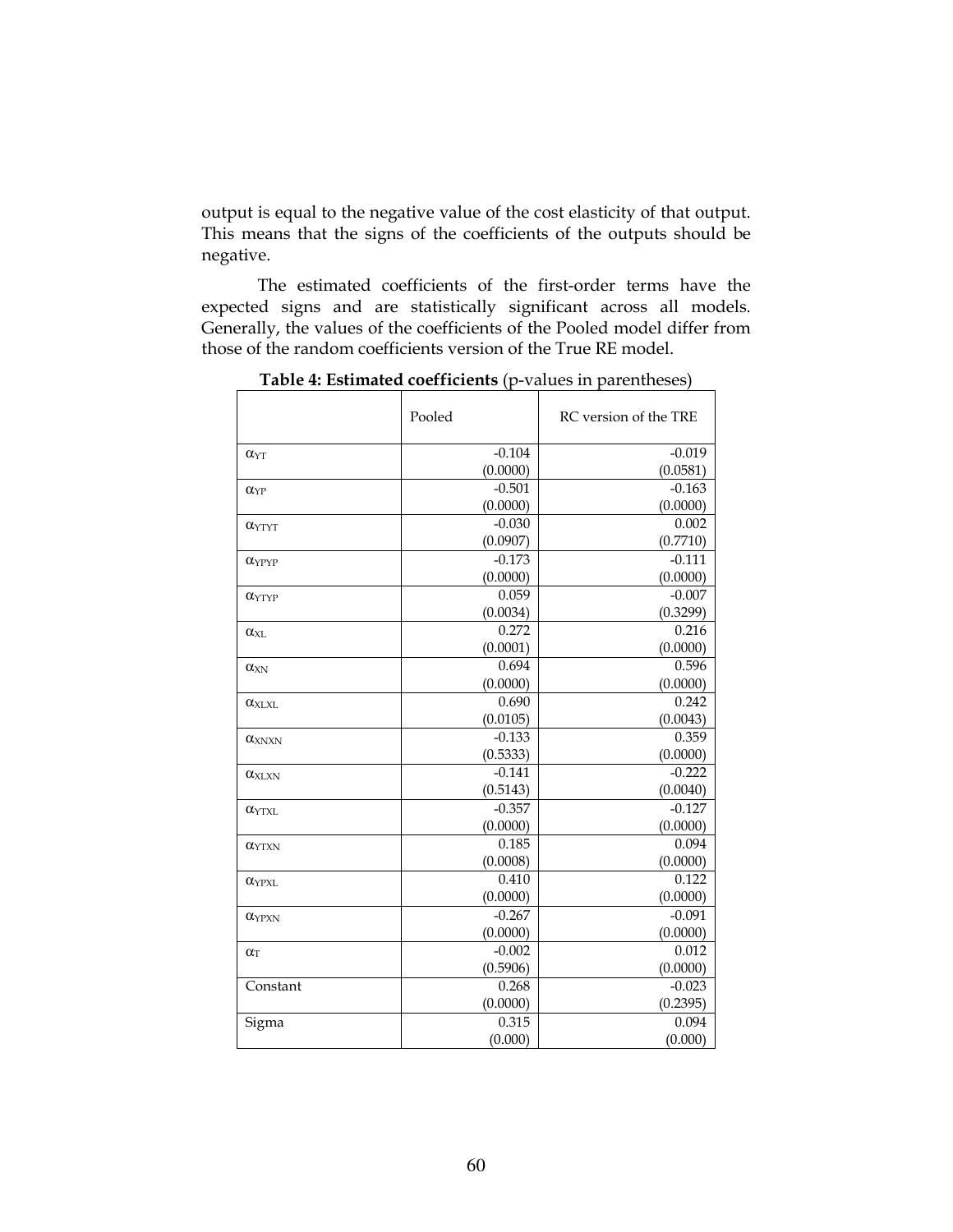| Lamda                  | 1.215   | 1.332   |
|------------------------|---------|---------|
|                        | (0.000) | (0.000) |
|                        |         |         |
| Standard Deviation for |         |         |
| random parameters (a)  |         |         |
| Costant                |         | 0.25    |
|                        |         | (0.000) |
| $\ln y_T$              |         | 0.06    |
|                        |         | (0.000) |
| $\ln y_P$              |         | 0.576   |
|                        |         | (0.000) |

The coefficients of first-order output variables represent the cost elasticities with respect to the corresponding outputs at the sample median. The sum of the coefficients of the two output variables is approximately 0.6 for Model I and 0.18 for Model II. This result suggests the presence of economies of scale, because, ceteris paribus, by increasing both outputs by 10 percent, the total costs will increase less than 10%. Moreover, a glance at the results in the right hand column of the table (and in particular at the random parameters) indicates that there is considerable variation across railways in the impacts of both outputs on costs. This result underlines the importance of the use of a random coefficients model in this context characterized by a high degree of heterogeneity of the railway companies considered in this study.

The elasticity of the input distance function with respect to time reflects the elasticity of cost reduction and provides a dual measure of the speed of technical change. This coefficient is positive (and significant) only in the RP model. This result indicates the presence of neutral technological progress.

Table 5 provides descriptive statistics on the cost inefficiency estimates of the railway companies obtained from Models I – II. We can observe some notable differences in the estimated cost inefficiency levels. By employing the pooled stochastic frontier model (Model I), the average efficiency is estimated to be 83%. By contrast, the average efficiency based on the random coefficients model (Model II) is estimated to be 94%. Moreover, the standard deviation of efficiency scores is much lower in this model than in the pooled model. Higher efficiency levels in comparison to Model I are expected since the random coefficients model is able to distinguish unobserved firmspecific effects from inefficiency and thus is able to treat the two effects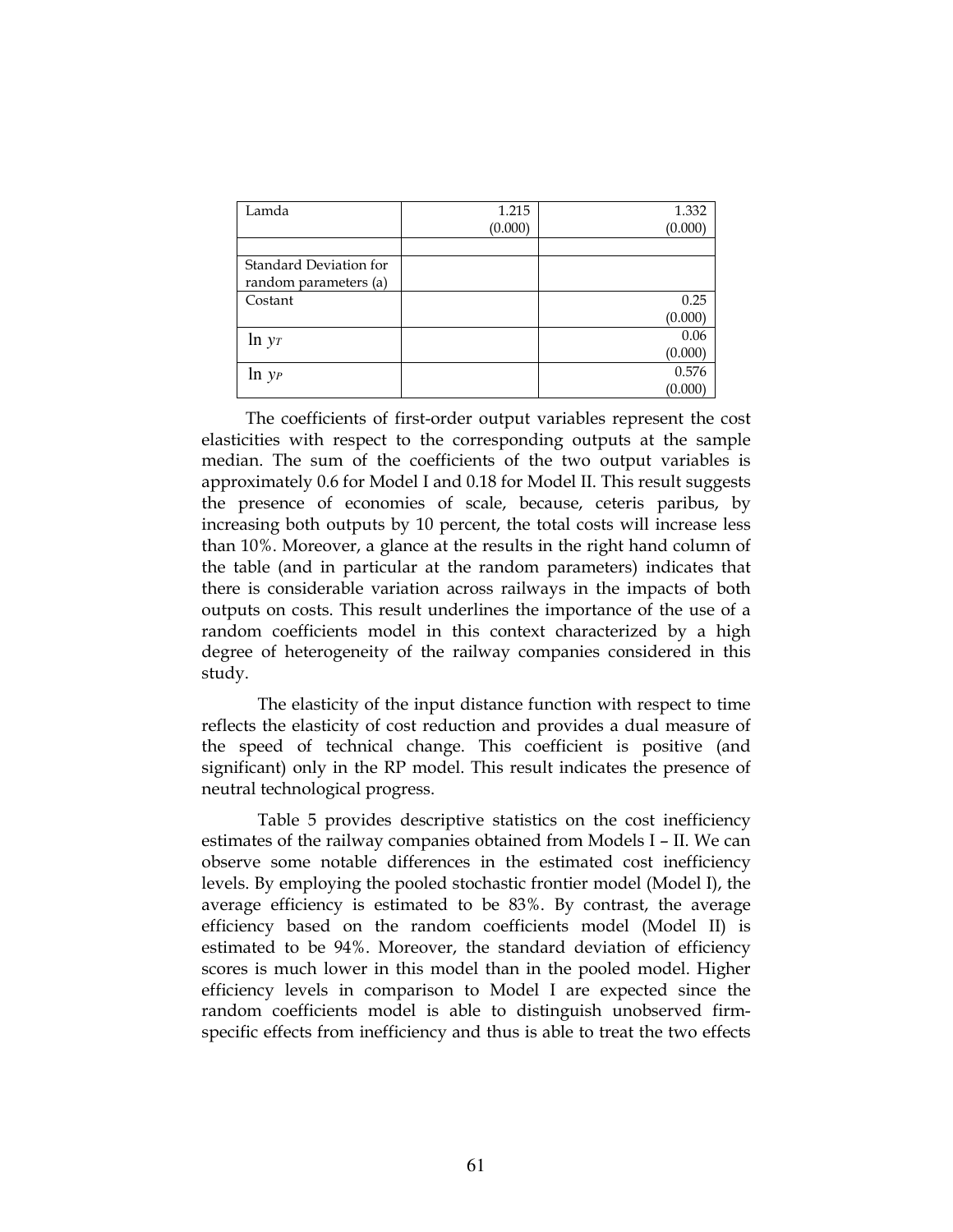separately. We therefore believe that the results obtained by the RC model can be regarded as a good approximation of the general picture of the actual efficiency of Eastern European and Former Soviet Railways.

| TUDIC 9. TULIHILUI LIIILILIILV SLOILS |        |                          |  |  |
|---------------------------------------|--------|--------------------------|--|--|
|                                       | Pooled | RC version of<br>the TRE |  |  |
| min                                   | 0.55   | 0.76                     |  |  |
| max                                   | 0.94   | 0.99                     |  |  |
| average                               | 0.83   | 0.94                     |  |  |
| median                                | 0.84   | 0.95                     |  |  |
| st.dev.                               | 0.07   | 0.03                     |  |  |

Table 5: Technical efficiency scores

Table 6 presents the average efficiency score for every railway over the period considered in the analysis.

|                 | Pooled | RC version of |
|-----------------|--------|---------------|
|                 |        | the TRE       |
| Russia          | 0.833  | 0.917         |
| Ukraine         | 0.882  | 0.943         |
| Belarus         | 0.906  | 0.938         |
| Moldova         | 0.864  | 0.955         |
| Georgia         | 0.801  | 0.949         |
| Armenia         | 0.722  | 0.939         |
| Azerbaijan      | 0.711  | 0.943         |
| Uzbekistan      | 0.722  | 0.937         |
| Tajikistan      | 0.894  | 0.923         |
| Turkmenistan    | 0.847  | 0.940         |
| Kazakhstan      | 0.791  | 0.950         |
| Kirghizstan     | 0.893  | 0.953         |
| Latvia          | 0.862  | 0.951         |
| Lithuania       | 0.845  | 0.943         |
| Estonia         | 0.881  | 0.933         |
| Czech Republic  | 0.776  | 0.949         |
| Slovak Republic | 0.808  | 0.951         |
| Hungary GYSEV   | 0.866  | 0.941         |
| Hungary MAV     | 0.825  | 0.940         |
| Poland          | 0.788  | 0.936         |
| Bulgaria        | 0.810  | 0.940         |
| Romania         | 0.861  | 0.942         |
| Albania         | 0.840  | 0.937         |

Table 6: Average technical efficiency scores over time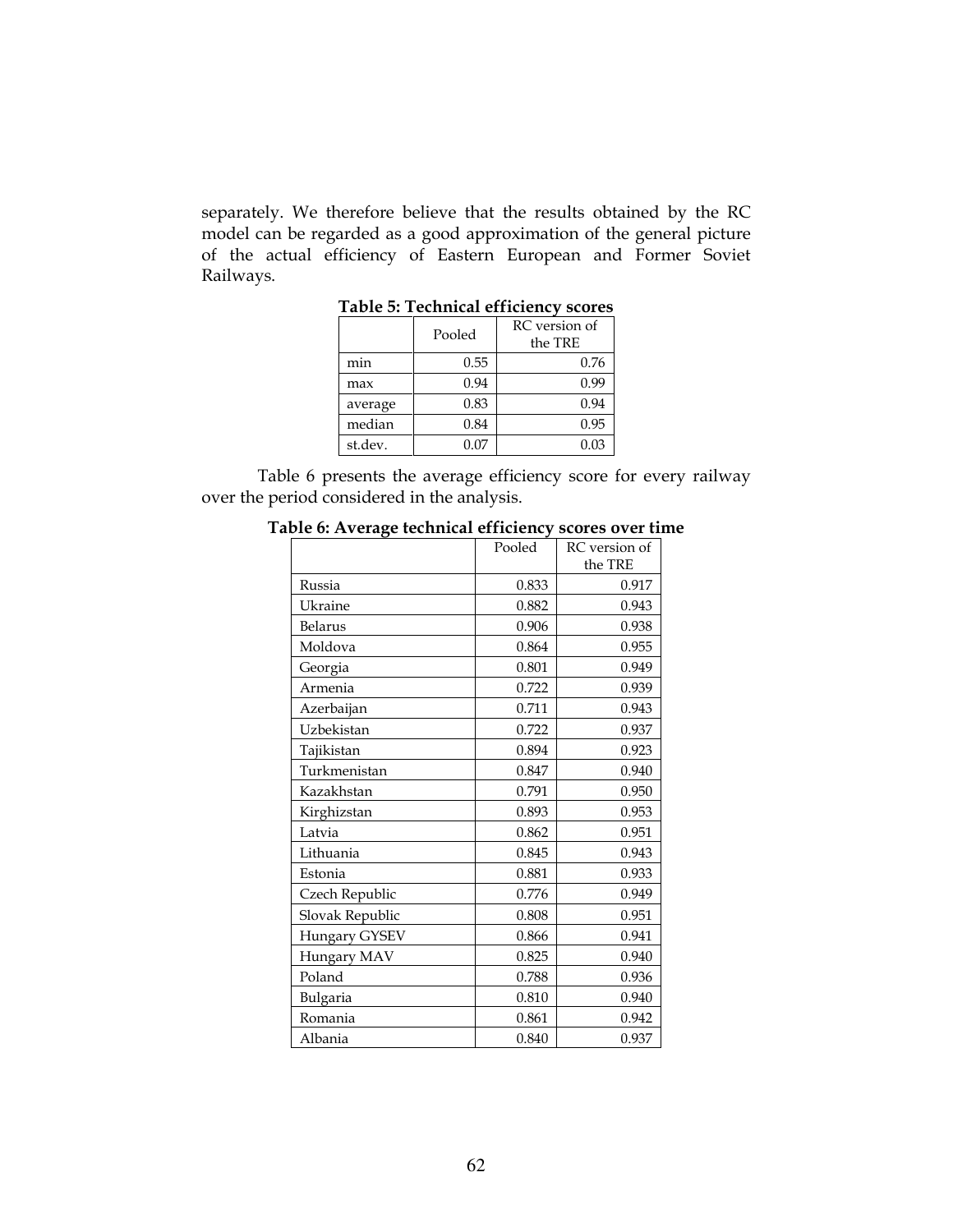| Macedonia              | 0.822 | 0.947 |
|------------------------|-------|-------|
| Croatia                | 0.763 | 0.942 |
| Slovenia               | 0.901 | 0.946 |
| Bosnia-Herzegovina ZBH | 0.719 | 0.952 |
| Bosnia-Herzegovina ZRS | 0.838 | 1949  |

# 6. Statistical testing

<u>.</u>

In the following, we conduct some statistical tests on the differences of efficiency levels among regions and among public companies with different institutional forms. To test these differences we adopt a Kruskal-Wallis rank test $10$ . The test checks the null hypothesis that p samples do not differ and is based on the ranking of data (efficiency scores in our case). However, the test does not encompass the panel structure of the data: either it should be taken as a pool or average efficiency scores for any firm (in case of time-varying efficiency) must be calculated $11$ .

The results of the Kruskal-Wallis test on the differences in inefficiency scores between different groups are given in the Table 7. Most of the results do not indicate any significant difference in the level of efficiency between companies operating in different geopolitical regions and between companies operating with different institutional forms.

The Kruskal-Wallis test is applied to both models (pooled and the RC version of the TRE). The significance of the test is evaluated on the 5% significance level.

<sup>&</sup>lt;sup>10</sup> There are two other alternative approaches that can be used to analyze the impact of the geopolitical and institutional factors on the level of efficiency. One aims at estimating the distance function including some dummies for the geopolitical and institutional forms. This method is free from the estimation errors incurred in the inefficiency estimates. These random errors may mask the transition between subsamples, thus may result in under-rejection (too few rejections) of the null hypothesis of similar cost-efficiencies across different types. The second assumes that these factors directly influence the degree of technical inefficiency, e.g. influence directly the inefficiency term. Our analysis (not reported in the paper) shows that both approaches lead to similar results obtained with the Kruskal-Wallis approach.

<sup>11</sup> Some applications of the Kruskal-Wallis test can be found, for example, in Singh, Coelli and Fleming (2001) and Farsi and Filippini (2004).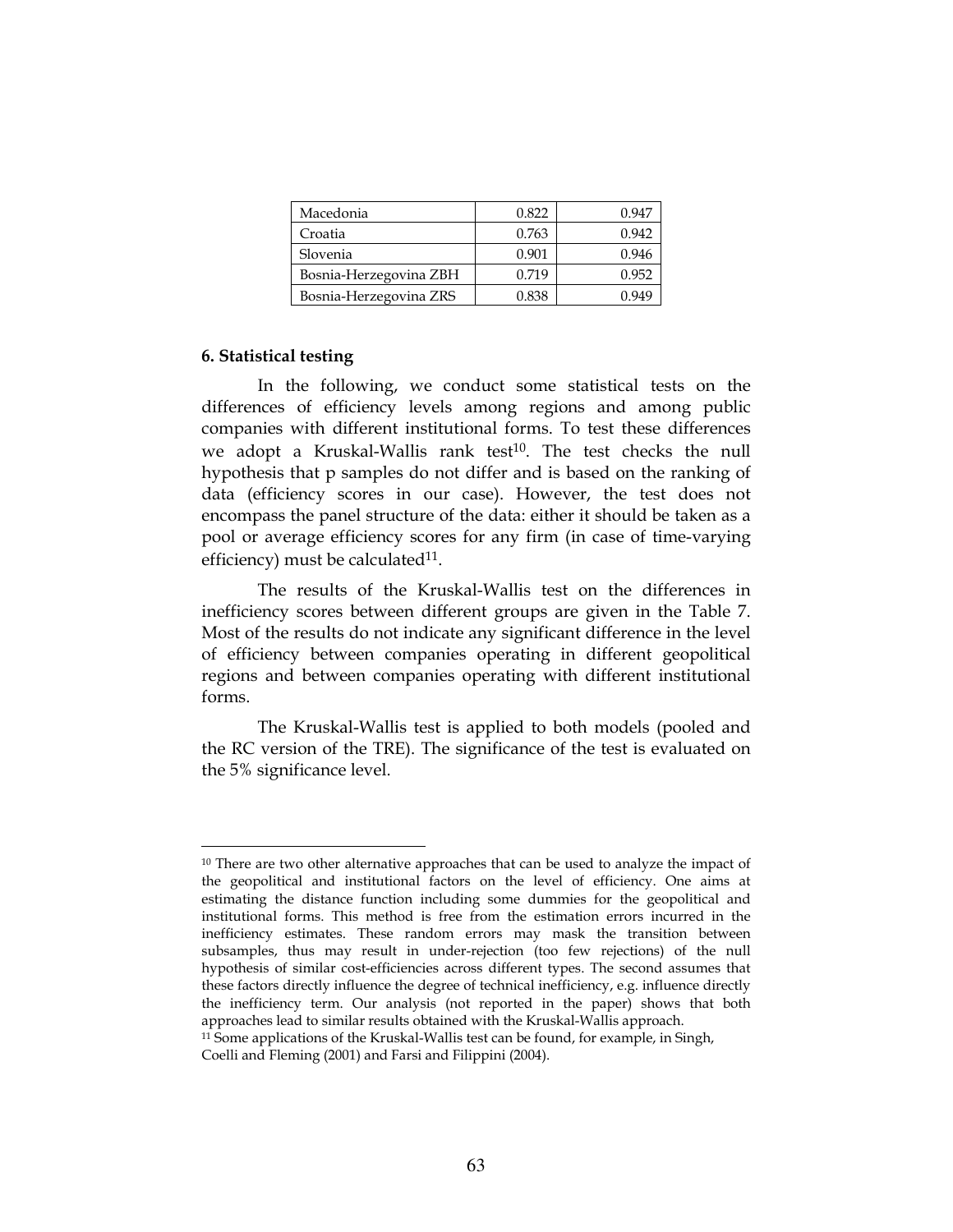|                                                                              |           |                                                      | Model I  | Model II |
|------------------------------------------------------------------------------|-----------|------------------------------------------------------|----------|----------|
| Independent state-<br>owned public<br>company<br>(288 observations)          | VS        | Administrative units<br>(80 observations)            | 0.059    | 0.043    |
| <b>Former Soviet</b><br>republics railway<br>companies<br>(172 observations) | <b>VS</b> | Companies of<br>Eastern Europe (196<br>observations) | $6.975*$ | 0,018    |

Table 7: Kruskal-Wallis test statistics

- \* statistically significant at 5% significance level.

- The statistics have a Chi-square distribution with one degree of freedom.

- The number of observations in each group is given in parantheses.

# 7. Conclusions

In this paper a translog inputs-outputs distance frontier function has been estimated for a panel of 28 railways companies operating in Eastern Europe and in the former Soviet republics over the period from 1991-2007. These railway companies are characterized by a high degree of heterogeneity in environmental and network characteristics. The efficiency estimates largely depend upon how the unobserved heterogeneity across companies is taken into account by the econometric model. For this purpose we have considered the estimation of two translog frontier input distance models. The first frontier model is based on the original production frontier model proposed by Aigner et al. (1977). The second model is a random coefficients frontier model proposed by Greene (2005b) that includes an additional firmspecific effect  $(\alpha_i)$  to represent the unobserved heterogeneity among companies. This model has proved to be able to solve, at least partially, the unobserved heterogeneity problem in measuring the technical efficiency. The random coefficients frontier model provides reasonable efficiency estimates. The results of this model suggest that the median value of the technical efficiency is relatively high at 94%. It should be noted that the random coefficients frontier model's estimates do not include any persistent inefficiencies that might remain more or less constant over time. To the extent that there are certain sources of inefficiency that result in time-invariant excess costs, the estimates of this model should provide a reasonable lower bound for the companies' efficiencies. Finally, most of the results do not indicate any significant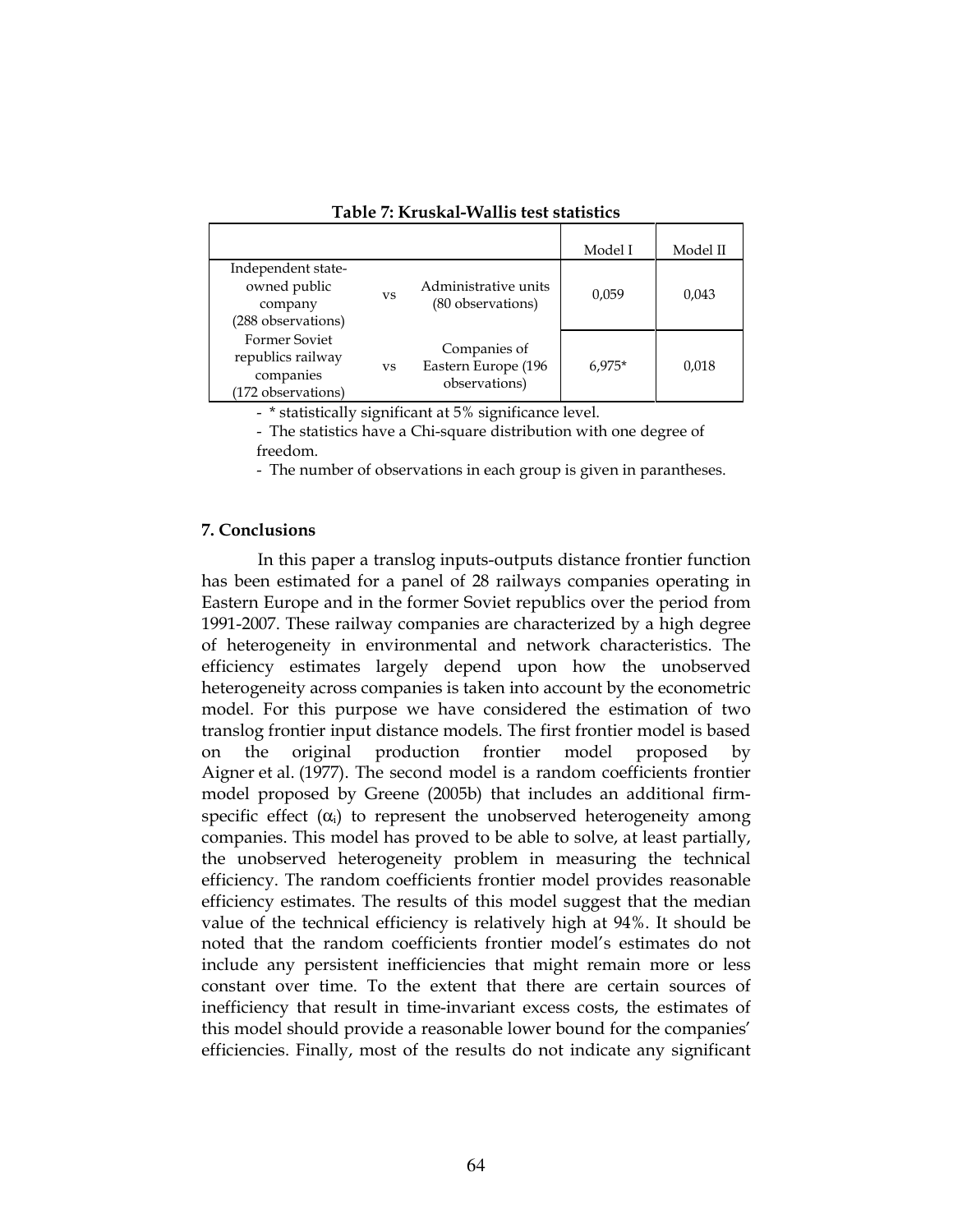difference in the level of efficiency between companies operating in different geopolitical regions and between companies operating with different institutional forms.

The latter result suggests that the reforms of the railway sectors introduced in several eastern European countries and in several former Soviet Union republics have not yet been as effective as expected. The reasons could be the following. First, in several countries we are still at the initial stage of reform. This implies that not all changes have been put in place. Second, the change from a command economy system to a market economy system not only requires a change of the institutions but also a change in the management culture. In several of these countries the political influence on the governance of the railway companies remains strong. It seems that in order to be effective a change in the institutional form of the railway companies should also be accompanied by a cultural change of the role of the politics in the management of these companies. Recent political conflicts between Russia and Estonia and the war between Russia and Georgia have demonstrated the vulnerability of railway operations to political decisions.

Finally, the similarity regarding the levels of efficiency of companies operating in different geopolitical regions could be explained by the fact that these countries form a unique economic space and are all economies in transition.

# Bibliography

- 1. Aigner, D.J., Lovell, C.A.K., Schmidt, P. (1977), Formulation and Estimation of Stochastic Frontier Production Function Models // Journal of Econometrics, 6:1 (July), pp. 21-37
- 2. Atkinson, S.E., Primont, D. (1998), Stochastic Estimation of Firm Technology, Inefficiency and Productivity Growth using Shadow Cost and Distance Functions // paper presented at the 3rd Biennial Georgia Productivity Workshop, University of Georgia, October, 1998
- 3. Battese, George E. and Tim J. Coelli (1992) "Frontier production functions, technical efficiency and panel data: with application to paddy farmers in India", Journal of Productivity Analysis, 3 (1), pp. 153-169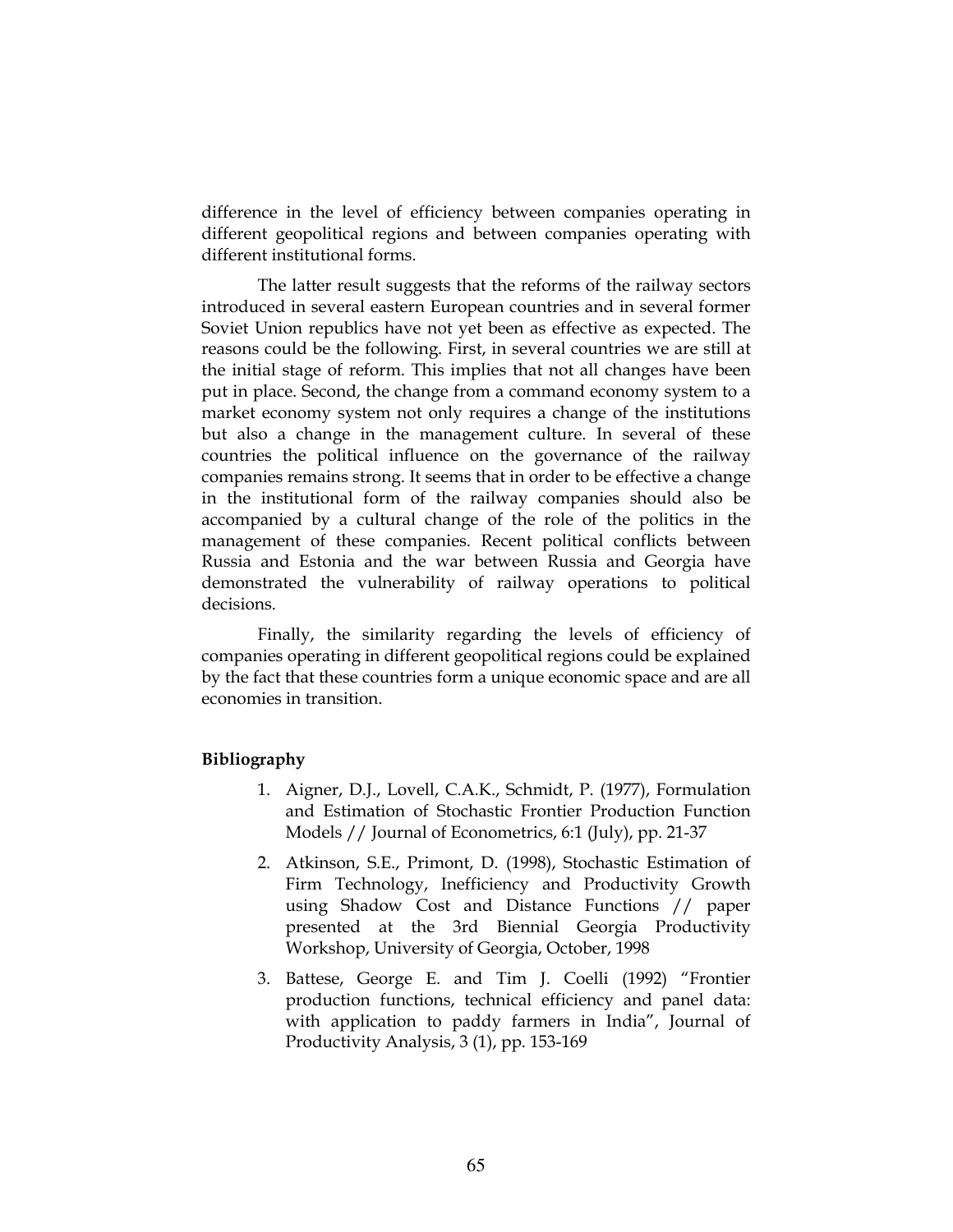- 4. Cantos, P., Maudos, J. (2001), Regulation and Efficiency: the Case of European Railways // Transportation Research, Part A, Volume 35, pp. 459-472
- 5. Caves, D.W., Christensen, L.R. (1980), The Relative Efficiency of Public and Private Firms in a Competitive Environment: the Case of Canadian Railroads // Journal of Political Economy, 80, pp. 958-976
- 6. Coelli, T. (2002) On the econometric estimation of the distance function representation of a production technology, CEPA working paper.
- 7. Coelli T.J., Perelman S. (2000), Technical Efficiency of European Railways: A Distance Function Approach // Applied Economics, 2000, 32, pp. 1967-1976
- 8. Färe, R., Primont, D. (1995), Multi-output Production and Duality: Theory and Applications // Kluwer Academic Publishers, Boston
- 9. Farsi, M., Filippini, M. (2004), An Empirical Analysis of Cost Efficiency in Nonprofit and Public Nursing Homes // Annals of Public and Cooperative Economics, 75, pp/ 339- 365
- 10. Farsi, M., Filippini, M., Greene, W. (2005), Efficiency Measurement in Network Industries: Application to the Swiss Railway Companies // Journal of Regulatory Economics, 28(1), pp. 69-90
- 11. Farsi, M., Filippini, M., Kuenzle, M. (2006), Cost Efficiency in Regional Bus Companies: An Application of Alternative Stochastic Frontier Models // Journal of Transport Economics and Policy, 40(1), pp. 95-118.
- 12. Friebel, G.D., Ivaldi, M., Vibes, C. (2004), Railway (De)Regulation: A European Efficiency Comparison // CEPR Discussion Paper No. 4319, London, Centre for Economic Policy Research
- 13. Gathon, H.-J., Perelman, S. (1992), Measuring Technical Efficiency in European Railways: A Panel Data Approach // Journal of Productivity Analysis, 3:1/2 (June), pp. 135-151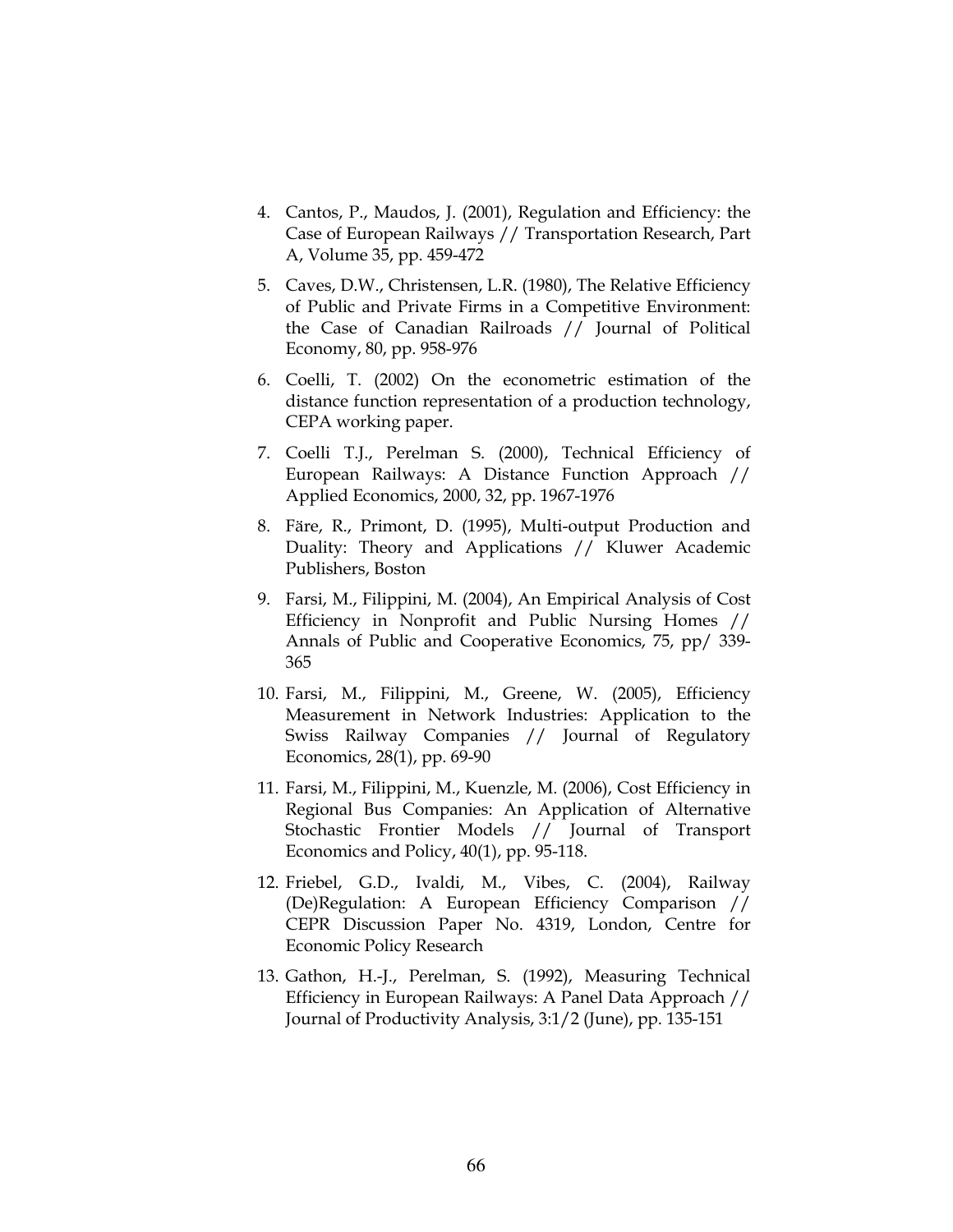- 14. Gomez-Ibanez, J.A, de Rus, G. (2006), Competition in the Railway Industry. An International Comparative Analysis // Edward Elgar Publishing Inc.
- 15. Greene, W. (2002a), Fixed and random effects in stochastic frontier models // Working paper, Stern School of Business, New York University (October 2002)
- 16. Greene, W. (2002b), Alternative panel data estimators for stochastic frontier models // Working paper, Stern School of Business, New York University (September 2002).
- 17. Greene, W. (2005a), Fixed and Random Effects in Stochastic Frontier Models // Journal of Productivity Analysis, 23, pp. 7-32
- 18. Greene, W. (2005b), Reconsidering Heterogeneity in Panel Data Estimators of the Stochastic Frontier Model // Journal of Econometrics, 126, pp. 269-303
- 19. Growitsch, C., Wetzel, H. (2007), Testing for Economies of Scope in European Railways: An Efficiency Analysis // Working Paper Series in Economics 72, University of Lüneburg, Institute of Economics
- 20. Jondrow, J., Lovell, C.A.K., Materov, I.S., Schmidt, P. (1982), On the Estimation of Technical Efficiency in the Stochastic Frontier Production Function Model // Journal of Econometrics, 19:2/3 (August), pp. 233-238
- 21. Lan, L.W., Lin, E.T.J. (2004), Measuring the Railway Efficiency, Effectiveness, Productivity and Sales Force with Adjustment of Environmental Effects, Data Noise and Slacks // unpublished paper
- 22. Lan, L.W., Lin, E.T.J. (2005), Two-stage Measurements of Railway Transport Performance with Stochastic Distance Function Approaches // Journal of Transport Economics and Policy, Vol. 40, No. 3, pp. 383-408
- 23. OECD (2001), European Conference of Ministers of Transport, What role for the railways in Eastern Europe?, Round Table 120, Paris
- 24. Oum, T.H., Yu, C. (1994), Economic Efficiency of Railways and Implications for Public Policy: A Comparative Study of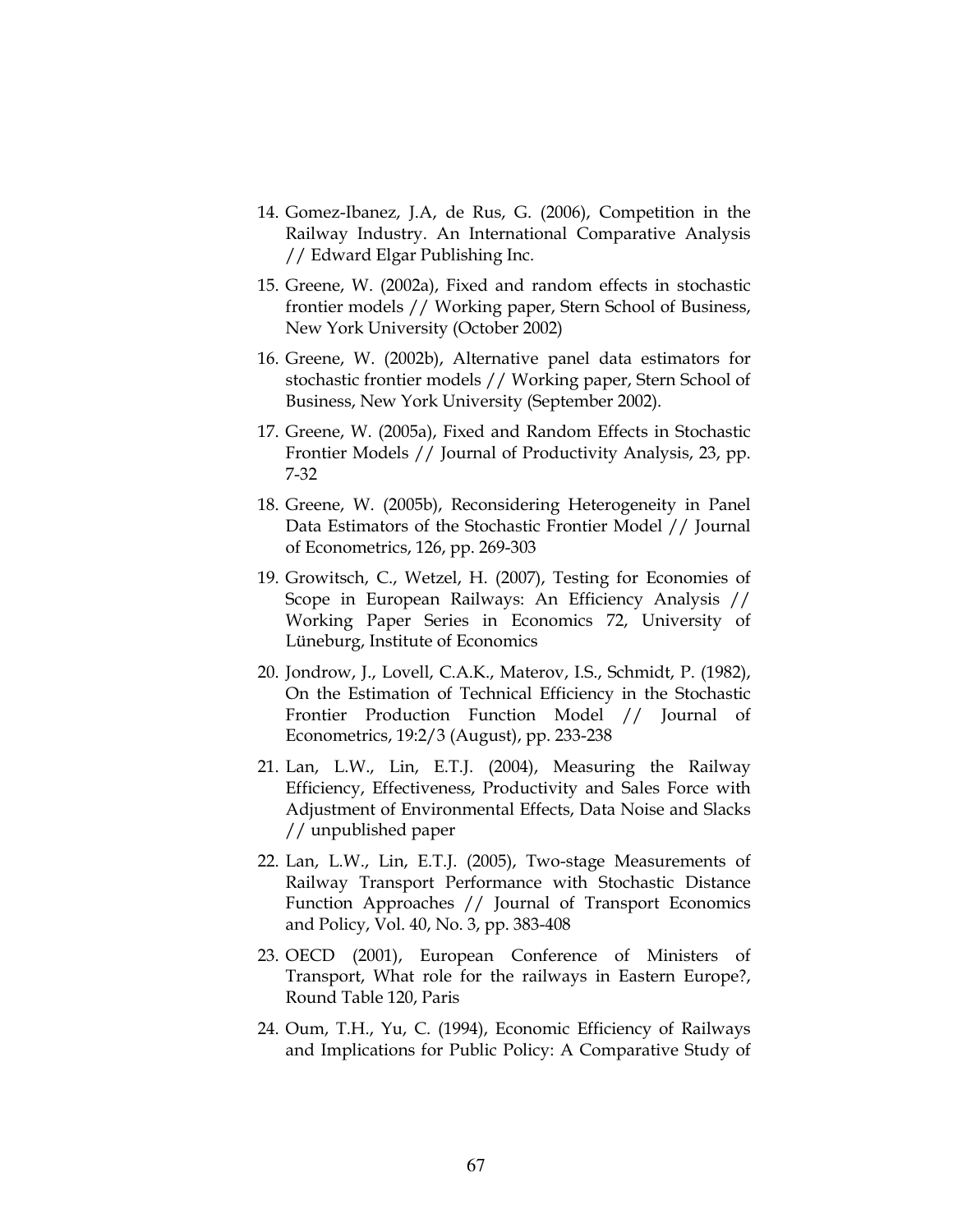the OECD Countries' Railways // Journal of Transport Economics and Policy 28(2), pp. 121-138

- 25. Perelman, S., Pestieau P. (1988), Technical Performance In Public Enterprises: A Comparative Study of Railways and Postal Services // European Economic Review, 32, pp. 432- 441
- 26. Pitt, M., Lee, L.F. (1981), The Measurement and Sources of Technical Inefficiency in the Indonesian Weaving Industry // Journal of Development Economics, 9, pp. 43-64
- 27. Schmidt, P., Sickles, R.C. (1984), Production Frontiers and Panel Data // Journal of Business and Economic Statistics, 2:4 (October), pp. 367-374
- 28. Sickles, R.C., Good, D.H., Getachew L. (1996), Specification of Distance Functions using Semi- and Non-parametric Methods with an Application to the Dynamic Performance of Eastern and Western European Air Carriers // 2nd Biennial Georgia Productivity Workshop, University of Georgia, October, 1996
- 29. Singh, S., Coelli, T., Fleming, E. (2001), Performance of Dairy Plants in the Cooperative and Private Sectors in India // Annals of Public and Cooperative Economics, 72 (4), pp. 453– 479
- 30. The Worldbank (2007), Railway performance database, The Worldbank Transportation, Water and Urban Development Department http://www.worldbank.org/transport/rail/rdb.htm
- 31. UIC, www.uic.asso.fr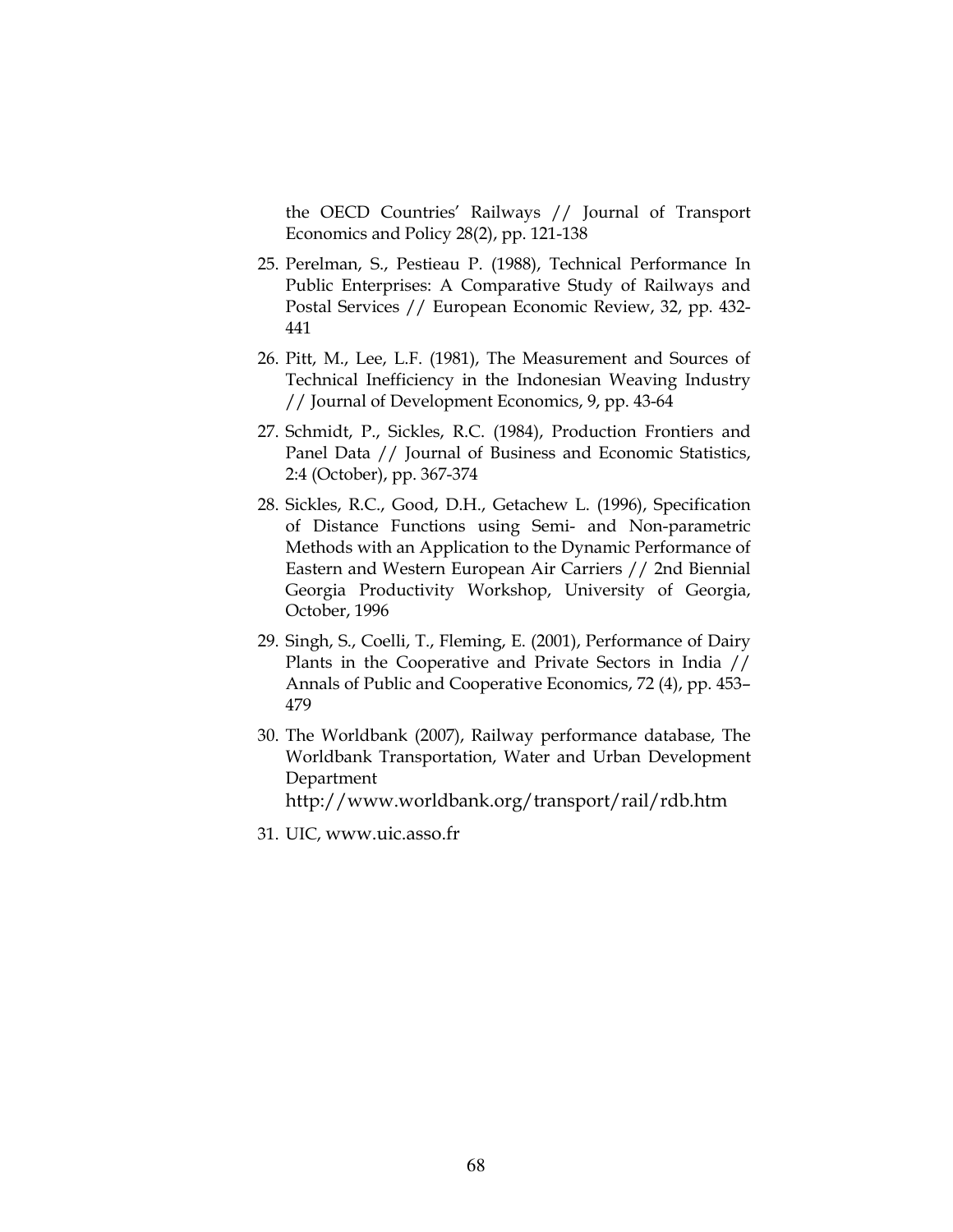## Governance Choice in Railways: Applying Empirical Transaction Costs Economics to the Railways of Easter Europe and Former USSR

Nadezda Negovelova

### Abstract

The performance of railways depends not only on technical parameters, but also on the organizational form of the railway: vertical integration or separation of operations from infrastructure management. Vertical separation was one of the main reforms implemented on Western European railways whose experience was transferred, some years later, to Eastern European and former Soviet railways. In this paper, transaction costs economics (TCE) is applied to analyze governance decisions of railway authorities of the former communist camp countries. The impact of transactions characteristics – frequency, uncertainty and assets specificity – in taken into account as well. We apply the Heckman method to an unbalanced panel which covers 28 railways and a period of 12 years. Our results show that vertically integrated railways perform better, and the role of transactions characteristics corresponds to TCE predictions.

### 1. Introduction

-

The Western European railway reform experience of the early nineties have been transferred, some years later, to the railways of former communist camp countries – members of the former USSR and Eastern European countries. However, the evidence of the reform success (in terms of railway performance) is still not obvious even in the EU member countries, and there could be serious doubts whether the application of the same reform measures will not deteriorate railways performance in countries of the Eastern Europe and the former USSR.

One of the most important reform measures (however, according to EU legislation, not compulsory in its extreme, complete form) was the vertical separation of operations from infrastructure management, i.e. the change of governance and organizational form. The governance decision – to remain integrated or to separate<sup>12</sup> – can be evaluated in

<sup>12</sup> We can distinguish 3 types of separation: (1) accounting separation, when the activities remain within the same company, but have separated accounts, (2) legal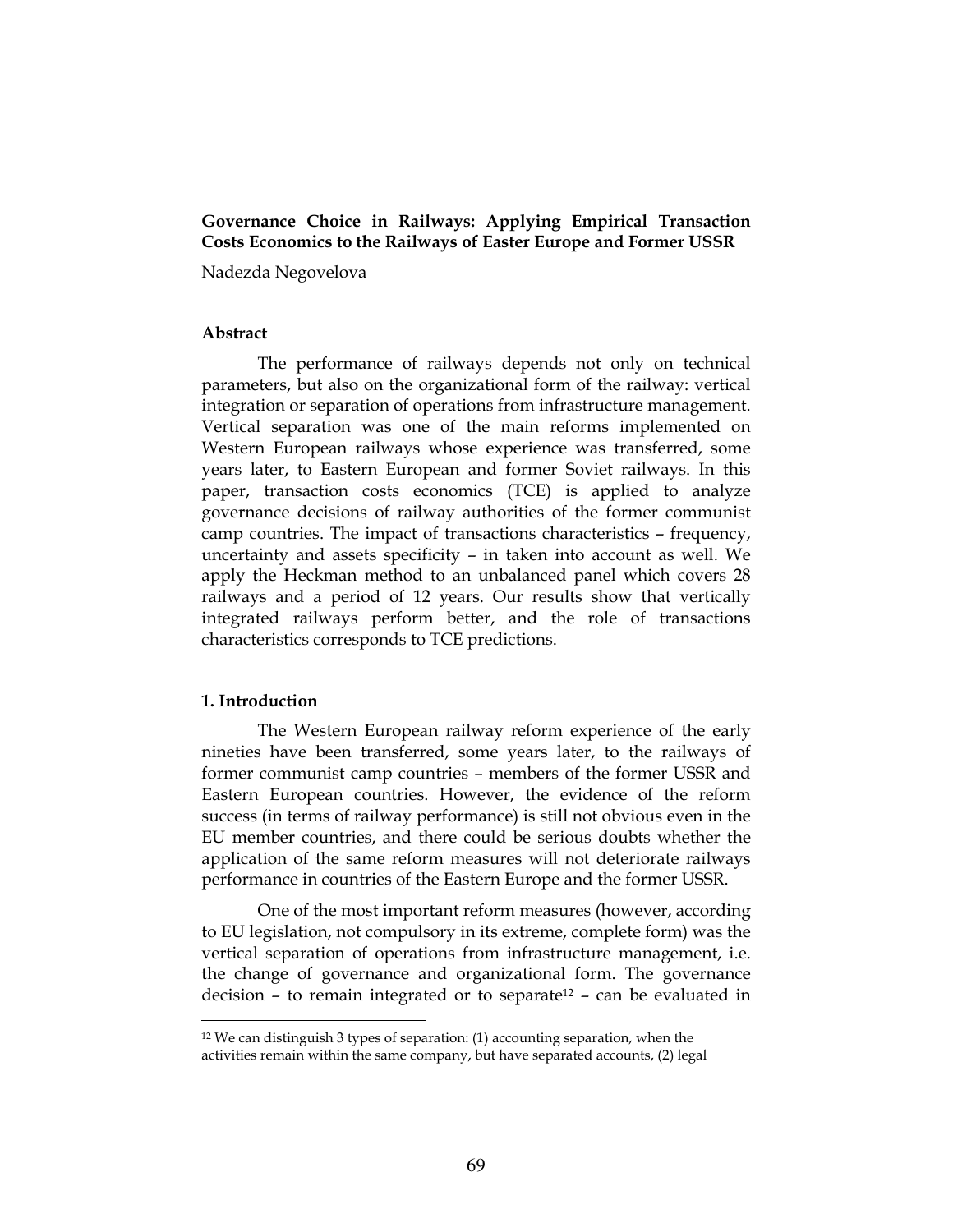several ways. We may estimate the impact of governance form on railways efficiency (e.g. Growitsch and Wetzel (2007)), we can try to analyze customers' satisfaction or contractual relationships by interviews (e.g. Palay (1984)), or we may use empirical transaction costs economics approach (TCE). The latter was rarely applied empirically to railways13 and never to Eastern European railways.

In this paper, we analyze the organizational form decision, or governance form decision in railways, using the transaction costs economics approach. Following Williamson, the governance form is determined by the environment, or transactions characteristics – frequency of transactions, uncertainty and assets specificity. We apply so called first generation empirical tests which simply analyze the governance strategy choice, and second generation tests which account for the expected performance.

The goal of the paper is to illustrate how the governance decision in Eastern European and former Soviet railways was determined by transactions environment and to observe performance implications of the strategy choice in the framework of transaction costs economics.

The paper is organized as follows. First, a brief literature review of empirical TCE is done. Then, in the third section, the theoretical basis of TCE is presented. The fourth section contains the methodology of empirical analysis in the TCE. The fifth section explains how and why TCE may illustrate governance choices in railways. In the sixth section, we proceed with the empirical analysis applied to the data on Eastern European and former Soviet railways. The final section concludes.

### 2. Review of literature

<u>.</u>

Transaction costs economics (TCE) goes back to the Coase's work "The Nature of Firm" (1937), where he argued that the neoclassical picture was incomplete and not able to explain two basic

separation, when activities are executed by separated commercial entities, and (3) ownership separation, when activities are executed by separated commercial entities which have different owners (Armstrong, Cowan and Vickers (1994)) In the present paper we deal with the stronger form of vertical separation, i.e. legal and ownership separation (the latter took place only in one case).

<sup>13</sup> Mainly by Yvrande-Billon; see next section for details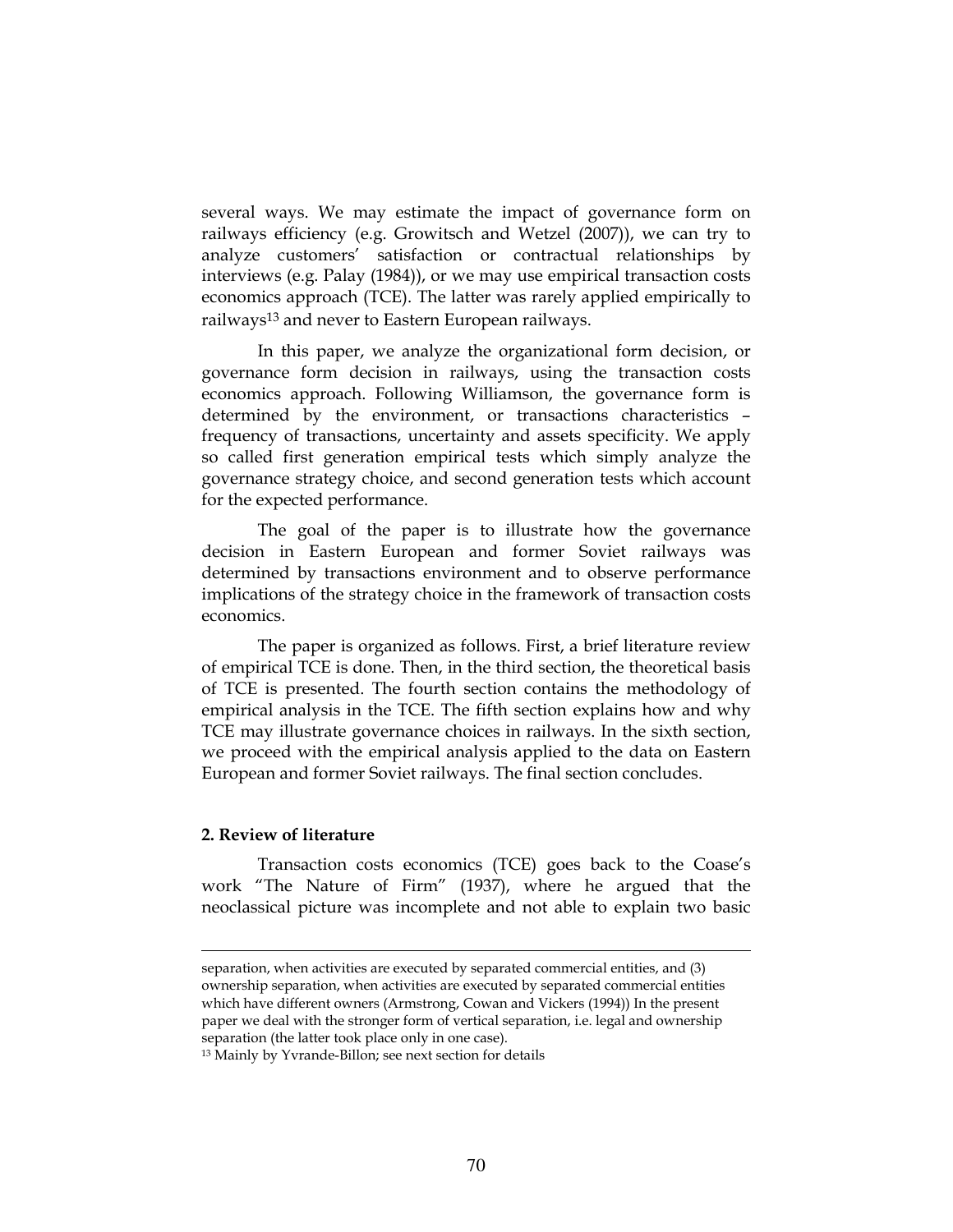questions: i) the existence of firms and ii) the determinants of firm size. He investigates why the firm emerges and emphasizes the existence of transaction costs.

For about 40 years Coase's work attracted little attention, but with the development of the New Institutional Economics during the 1960s and 1970s with works of Williamson, Alchian and other economists, it became one of the most cited articles. One important question which has not been answered by Coase (1937) is: what is the source of transaction costs and contractual difficulties. This issue has been addressed by many theoretical contributions in the late 1970s and 1980s. One of the most influential authors undoubtedly is Oliver Williamson, who developed huge parts of the transaction cost theory.

Williamson (1971) criticizes the traditional simplified view that under perfect competition market exchange does not cause any costs and asks "if the costs of operating competitive markets are zero, why integrate?" He defines the "organizational failures framework" on which further discussions of transaction costs are based upon. He argues that environmental as well as human factors determine the costs of using the market or internal organization. He developed the transaction cost model (1991, 1996) where transaction costs functionally depend on three variables: the frequency of transactions, the uncertainty surrounding their organization, and the degree of specificity in the investments involved.

Williamson describes TCE as "an empirical success story" (Williamson (1996)). However, even though there exist about 1000 empirical studies analyzing the make-or-buy or contracting decisions, most of them present econometric results which leave open the door for alternative interpretations, i.e. confirming hypotheses of competing theories – resource-based view, incentive theory, incomplete contract theory (see Hamilton and Nickerson (2003)). TCE provides a discussion of the sources of transaction costs and derives propositions; econometric tests however are not conclusive. Furthermore, we get no information about the impact of contractual choices on performance.

In the empirical TCE, a common instrument are so called indirect tests which examine only the differential effect which tells us about the impact of transaction characteristics on the change of probability that one or another governance form will be chosen (see section 4 for more details) and where transaction costs are assumed to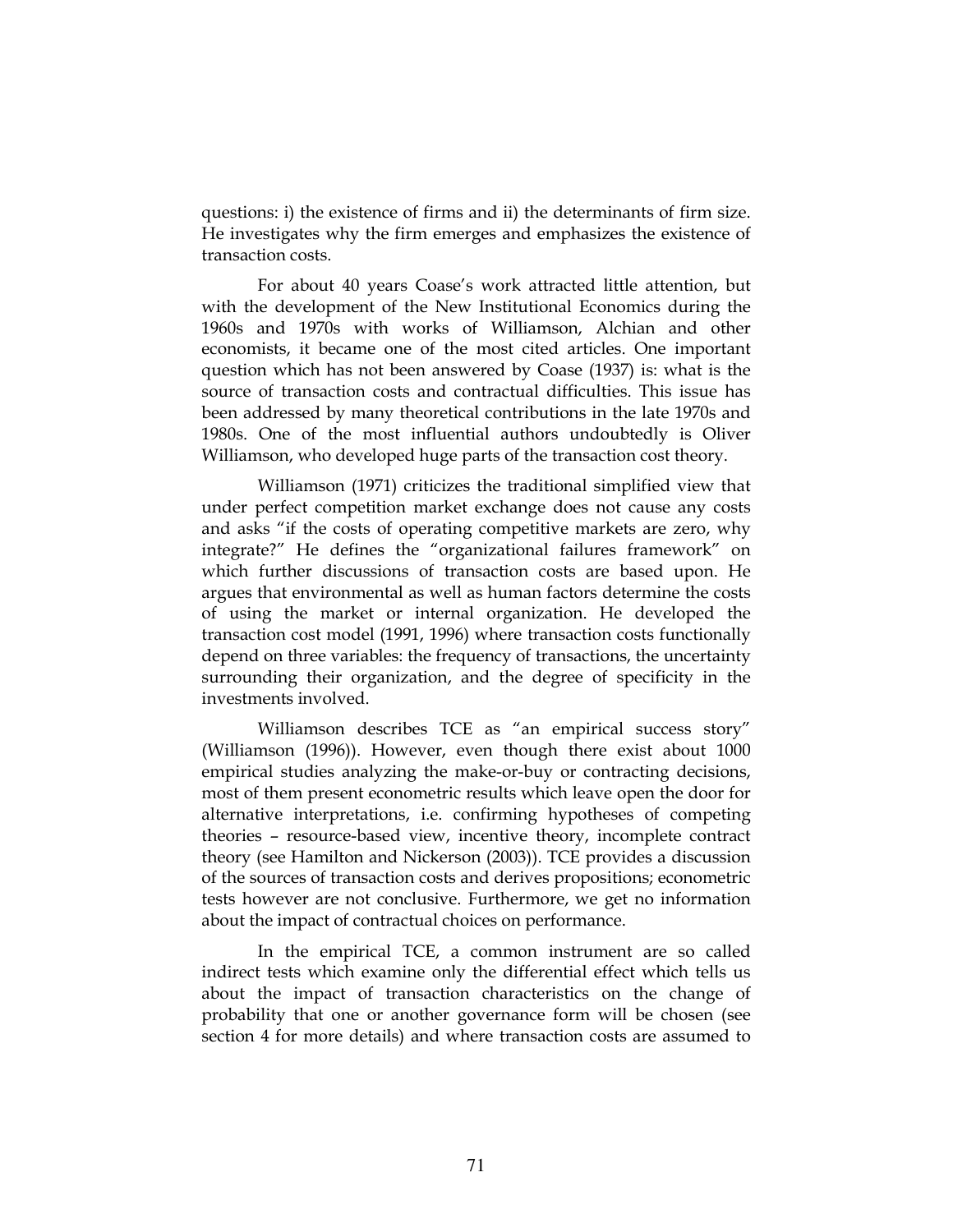be minimized. However, there are two interesting papers estimating structural form models instead of reduced form models.

Masten, Meehan, and Snyder (1991) investigate organizational choice in the US naval shipbuilding industry. They collected data by interviewing company officials. They tried to estimate directly the costs of organization (transaction costs) using data on the number of hours managers spend for the treatment of a particular component. They apply a two-stage Heckman method. Their results are consistent with some but not all TCE statements. Temporal specificity is found to be crucially important for organizational form decision. They also found that "The correlation between human capital specificity and the likelihood of integration […] is a consequence of a decrease in internal organization costs rather than the increase in the costs of market exchange" which contradicts the TCE predictions while supporting the resource based view of the firm.

Poppo and Zenger (1998) investigate organizational choice of information services. They measure performance, rather than governance costs, also by interviewing top executives, in the form of a qualitative measure and try to reveal directly the interdependence between performance and "exchange attributes" (transaction characteristics, in terms of Williamson). Several hypotheses are deduced taking into account competing theories of the firm (e.g. TCE, RBV, incentive theory). Estimation results of a maximum likelihood Heckman model support TCE hypotheses instead of the RBV concerning the influence of specificity (may be due to the high technological uncertainty, which makes rigid internal routines inefficient) amongst other results.

There are very few works applying TCE to the railway sector. Pittman (1991) investigates contracts of rail sidetrack construction and the break of these contracts on the sample of the US railroads. The contracts contain information about which party, railroad or shipper, pays (or furnishes) for any part of the construction. Pittman emphasizes the problem of contract uniformity, specific investment and opportunism (principal-agent problem and bargaining problem, both affecting the railroad more than the shipper). He concludes that "in the presence of sunk, relationship-specific investments, the form of the contractual relationship between the parties makes a difference in terms of future behavior". The paper doesn't contain any empirical work.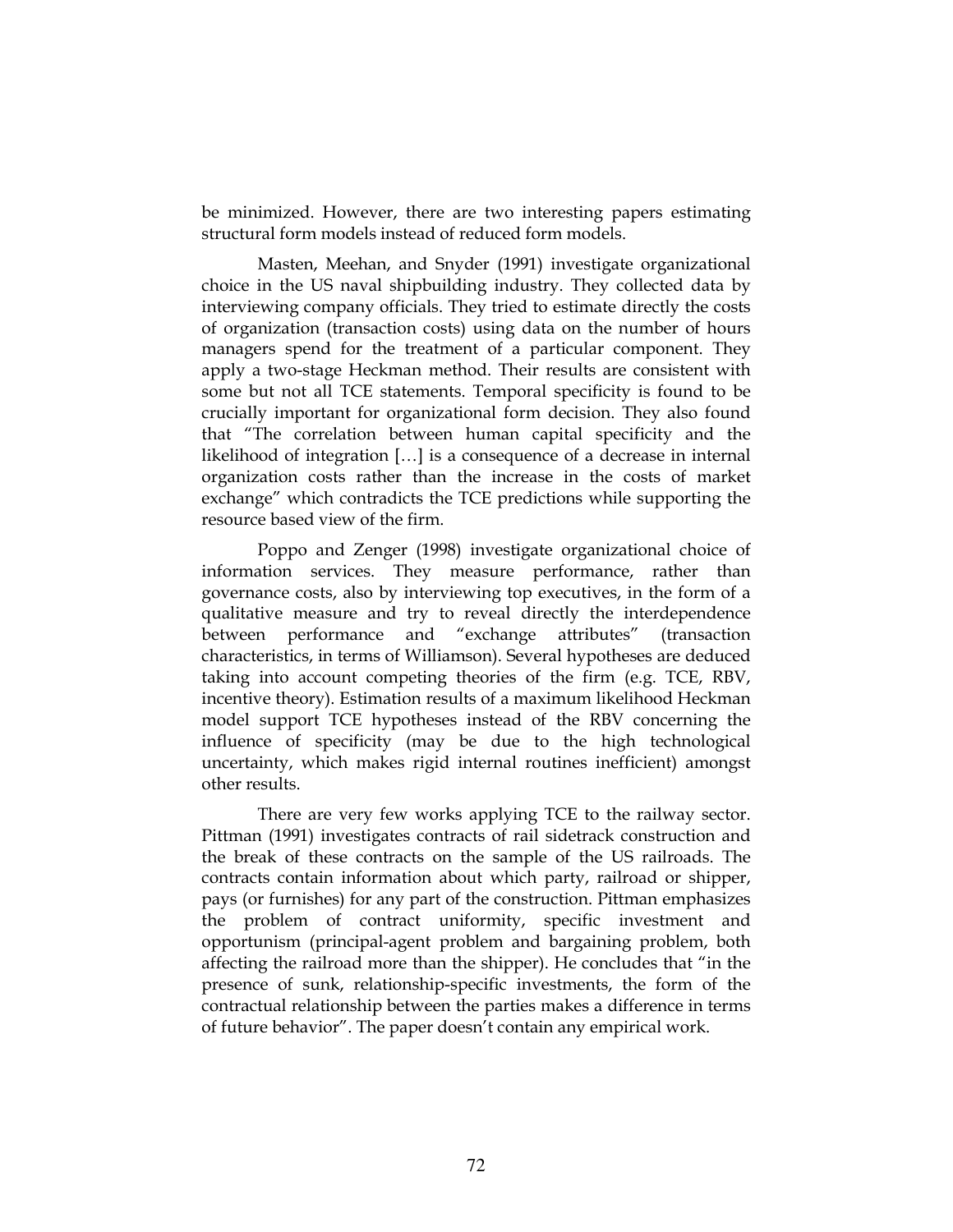One of rare studies applying the TCE to railways is the analysis of contracts between rail freight carriers and their shippers by Palay (1984). He states that, "as investment characteristics become more transaction specific, the associated institutional structure becomes increasingly unique to the parties and transactions it supports". The paper doesn't contain empirical econometric analysis, but it is an important early example of application of the TCE to the railway sector.

Menard and Yvrande-Billon (2005) analyze the British rail reform. They use rather detailed technical data on assets specificity (types of fleet units) and redeployability, but they don't apply any sophisticated econometric technique. They discover that transaction costs influence the organizational choice. They also find that "The British experience of railways' reform illustrates that if the degree of specificity of assets has a direct impact on the choice of a governance structure, as substantiated by so many tests in transaction cost economics, the choice of an organizational arrangement reciprocally influences the nature and characteristics of investments made".

The present work differs from the literature described above and its achievements. The methodology of empirical TCE, previously applied to other industries, will now be applied to railways with the purpose of supporting or rejecting the issues developed by railway economists: among others, while citing Coase, Pittman didn't formalize the TCE statements and didn't check them empirically. Actually, no comprehensive detailed empirical TCE studies were done in railway sector. The present paper will partially fill this gap applying empirical TCE to the data on Eastern European and former Soviet railways.

### 3. Theoretical background

Transaction costs economics are based on the assumption that there is a cost of using the price mechanism (market) and that there is also a cost of internal organization. The choice of a certain governance form (i.e. market, hybrid, or hierarchy) is made on a comparison of the respective sum of production and transaction costs. In a world without any transaction costs, organizational choice does not matter.

Oliver Williamson formalized TCE focusing on transaction attributes (i.e. frequency, uncertainty, assets specificity) which determine transaction costs of an organizational form. Frequency has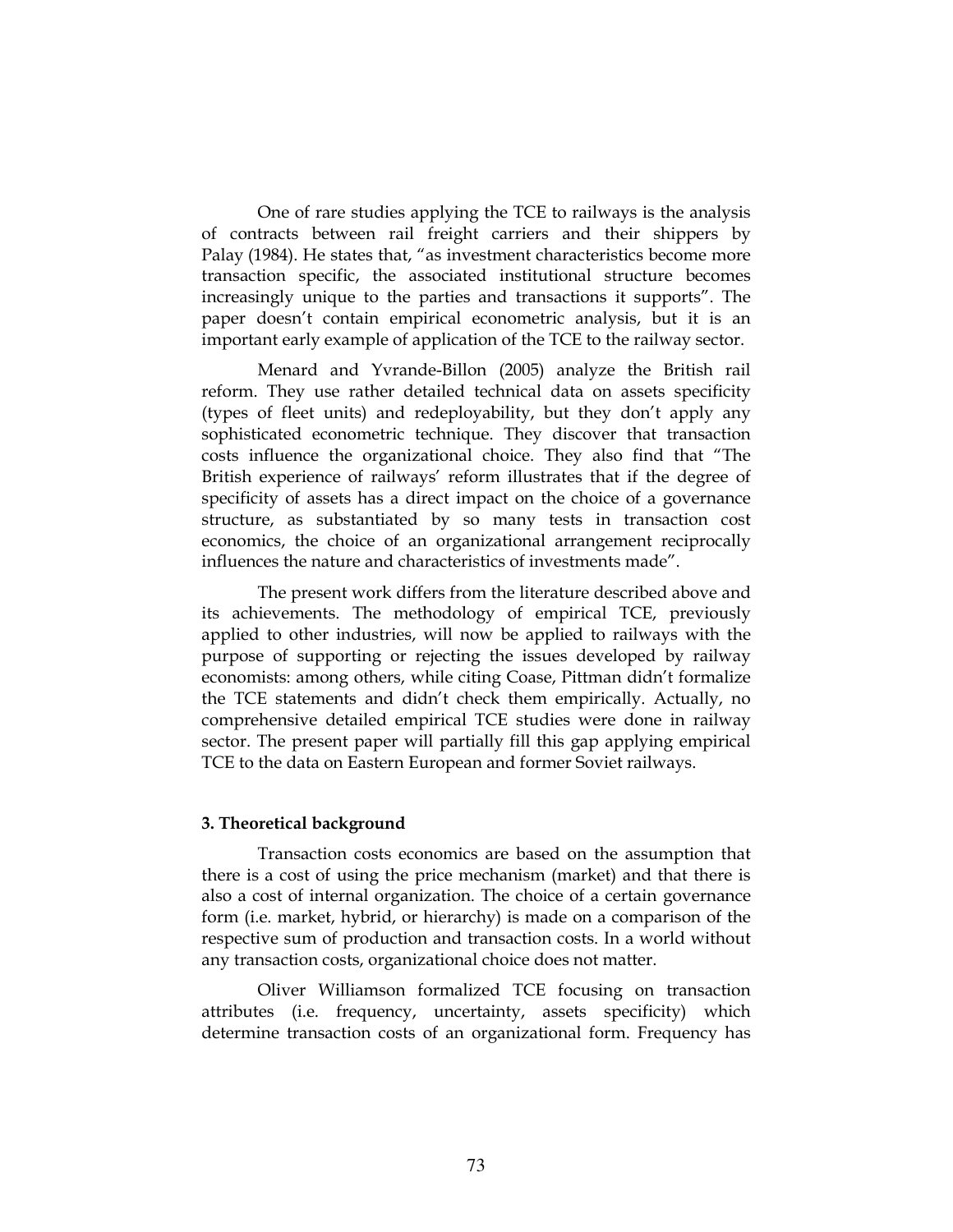ambiguous effects on contractual choices (Crocker and Masten (1996)): on the one hand, a high frequency may support the setup costs of specialized governance; on the other hand, it has better reputation effect properties that limit the interest of such a specialized governance structure (Williamson (1999)). A higher uncertainty usually brings the transaction inside the firm because market relationships are not guaranteed. Assets specificity refers to the degree to which a durable asset can be redeployed to alternative uses or to alternative users without sacrifice of productive value; higher assets specificity leads to higher transaction costs of market interaction, i.e. integration becomes more attractive.

Summarizing, the assets specificity increases transaction costs of the "buy" decision and correspondingly increases the probability to integrate; the same is true for uncertainty: a higher uncertainty leads to integration rather separation. As for frequency, the theory doesn't predict its clear impact on the governance form in terms of separation or integration.

Depending on the combination of uncertainty, frequency and assets specificity, the manager chooses the organizational form which optimizes expected benefits, i.e. minimizes costs – production costs as well as transaction costs affected by the transaction characteristics. There exist two pole organizational forms (market and hierarchy). On anonymous spot markets the price reflects the value of the good. Spot markets have the advantage that firms get to specialize in doing what they do best; innovation is generated by numerous sources. The opposite pole of governance is vertical integration. Vertical integration enables efficient responses to changing environments where coordinated adaptation is necessary. Organizing transactions within a hierarchy is efficient, if specialized investments have to be realized and contracts would be unavoidably incomplete. Between the two poles hybrid forms of governance, like complex contracts or partial ownership arrangements, are possible.

When testing the governance hypotheses, it is often left aside that management decisions are endogenous to their expected performance implications and not simply depend on transaction characteristics. Managers will usually choose a strategy for which they expect the highest performance resulting in the so called "self-selection bias". Here, the empirical TCE distinguishes between "first generation empirical tests" and "second generation empirical tests", the latter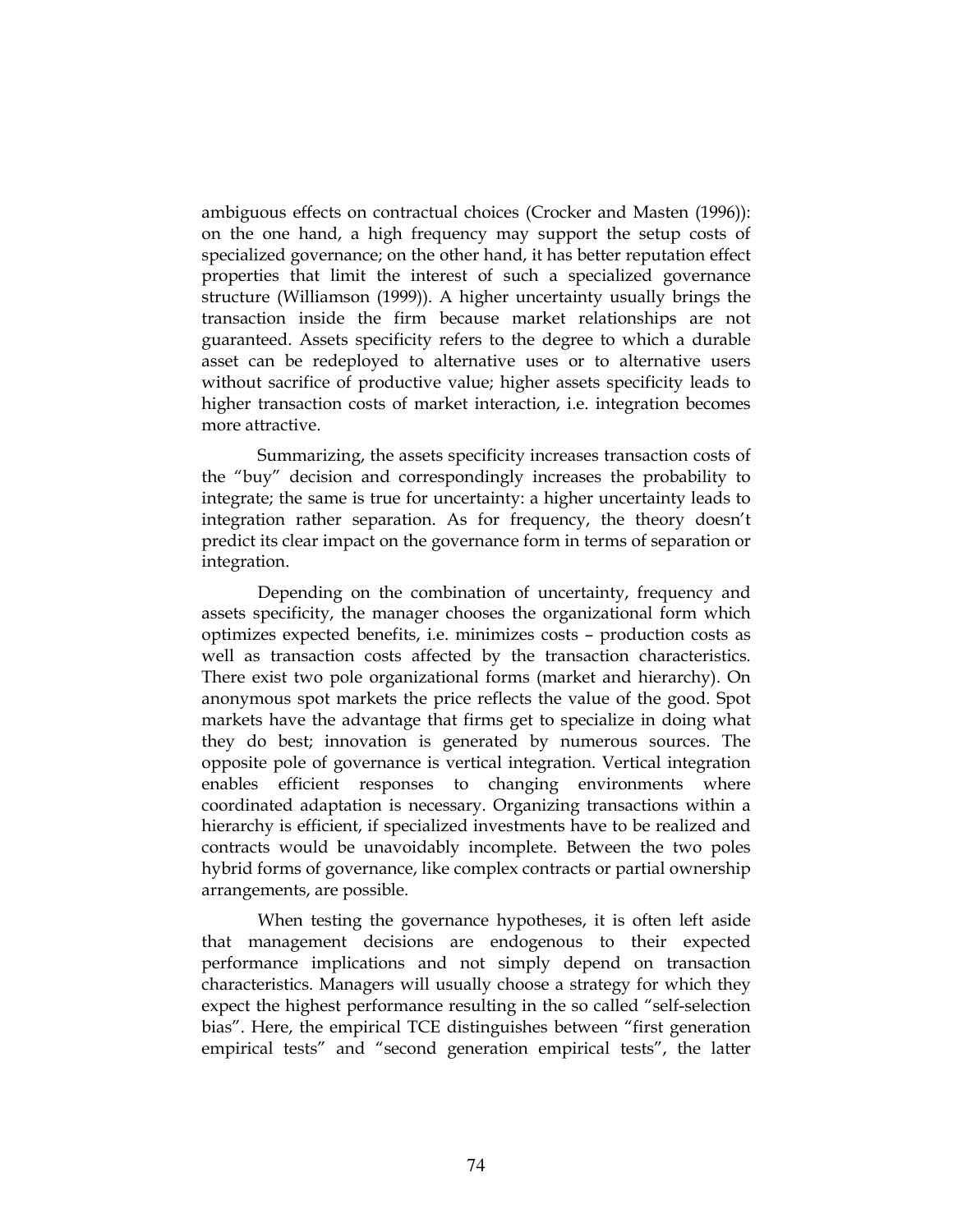attempt to correct this bias. In the next section, these two types of empirical tests are presented in details.

### 4. Methodological basis

The 'traditional' empirical approach in TCE, or the first generation tests, consists in evaluating the probability that contracting (market) will be chosen over alternative governance form (integrated firm) and then investigating whether the evidence is consistent with TCE predictions regarding, for instance, the benefits of long term contracting in the presence of relationship-specific investments (Masten and Saussier (2002)). Therefore, the usual econometric tests of the TCE propositions are indirect. They show that contractual choices correspond to what the theory advocates and then infer from this result that these choices are efficient (that transaction costs are minimized). But they rarely investigate "how much we lose by going from the best to the next best [contractual arrangement]" (Joskow (1991)).

In order to overcome the problem of indirect tests of reduced form models predicting only differential effects, it is necessary to relate performance values (mirroring transaction costs) directly to organizational choices. "Second generation" empirical works not only test the TCE hypothesis according to which firms' organizational choices depend on the features of their transactional environment, what we call the "first order hypothesis" of TCE, but also investigate whether deviation from TCE principles (i.e. choosing not the best strategy given certain transaction characteristics) leads to poorer performance, what we call the "misalignment hypothesis". These tests account for expected performance of the organizational form and for endogeneity between transaction characteristics, strategy choice and expected performance.

Putting it more formally, in the first generation empirical tests, in the most general form, the decision to choose a governance structure (firm vs. contracting on the market) represents a standard discrete choice problem. Transactors will choose one governance structure if the expected gains (net of transaction costs) from doing so are greater than those of organizing the transaction in some other way. The first generation of empirical tests – which have been employed in several hundreds of empirical studies – is based on indirect tests formulating the (often make-or-buy) decision as a dichotomous choice variable: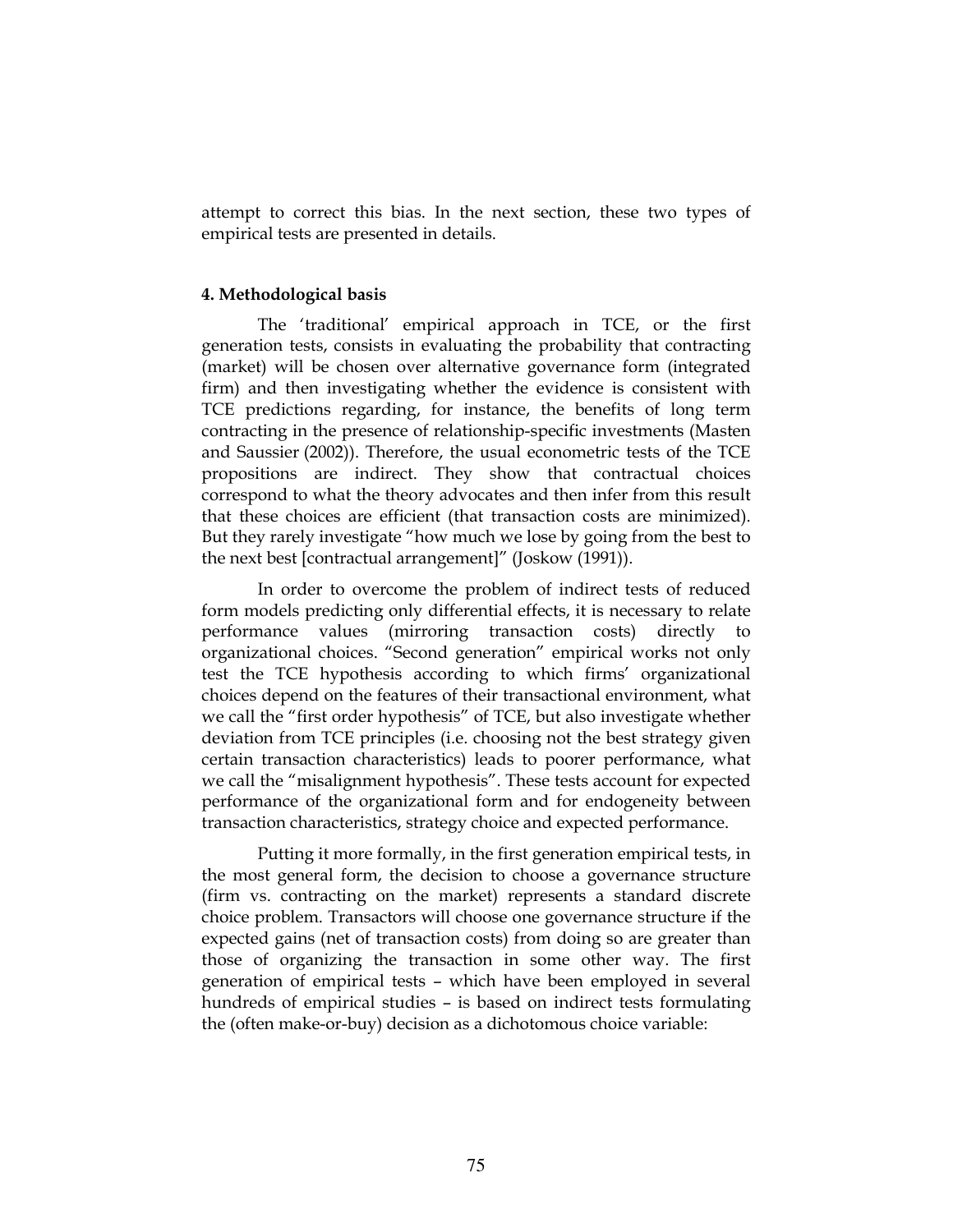$$
S^* = \begin{cases} S^C, if & \pi^C > \pi^A \\ S^A, if & \pi^C < \pi^A \end{cases}
$$

where  $G^*$  represents the chosen organizational form  $-S^c$  may represent contracting,  $S^A$  an alternative, and  $\pi^i$  is the transactor's expected performance under the respective organizational form. To test such a theory, one has to relate the expected values (i.e. benefits and costs) of alternative organizational arrangements to observable transaction attributes, which can be expressed in the form of a vector X. Hence,

$$
\pi^{C} = \pi^{C}(X, \varepsilon^{C})
$$

$$
\pi^{A} = \pi^{A}(X, \varepsilon^{A})
$$

with  $e^i$  being stochastic disturbances reflecting omitted variables or decision maker misperceptions about the true values of  $\pi^i$ . For simplicity we might assume linear relationships with  $\pi^C = \beta^C X + \varepsilon^C$ and  $\pi^A = \beta^A X + \varepsilon^A$  and we can define the probability that a certain contracting decision  $S^C$  is chosen:

$$
Pr(S^* = S^C) = Pr(\pi^C > \pi^A) = Pr(\varepsilon^A - \varepsilon^C < (\beta^A - \beta^C)X)
$$

This means that for cases where the effect on the expected value of a transaction organized under governance mode "C" (beta) is larger than the expected value under the alternative governance mode "A" (alpha), the likelihood that we will observe " $C$ " is higher. First generation empirical tests predict this differential effect (beta minus alpha) by applying qualitative economic models (e.g. probit or logit estimations with the chosen governance form as exogenous variable) and in fact can say nothing about the respective signs of these two coefficients. Here, we assume that transaction costs are minimized – the firm behaves optimally from the TCE perspective. Such binary choice models calculate coefficients in the form of  $(β<sup>C</sup> – β<sup>A</sup>)/σ$  with  $σ<sup>2</sup>$  being the variance of the difference of the error terms  $\varepsilon^i$ .

"Second generation" empirical works try to answer a more precise, from a governance choice perspective, question: "How does the performance of a firm that adopted a particular organizational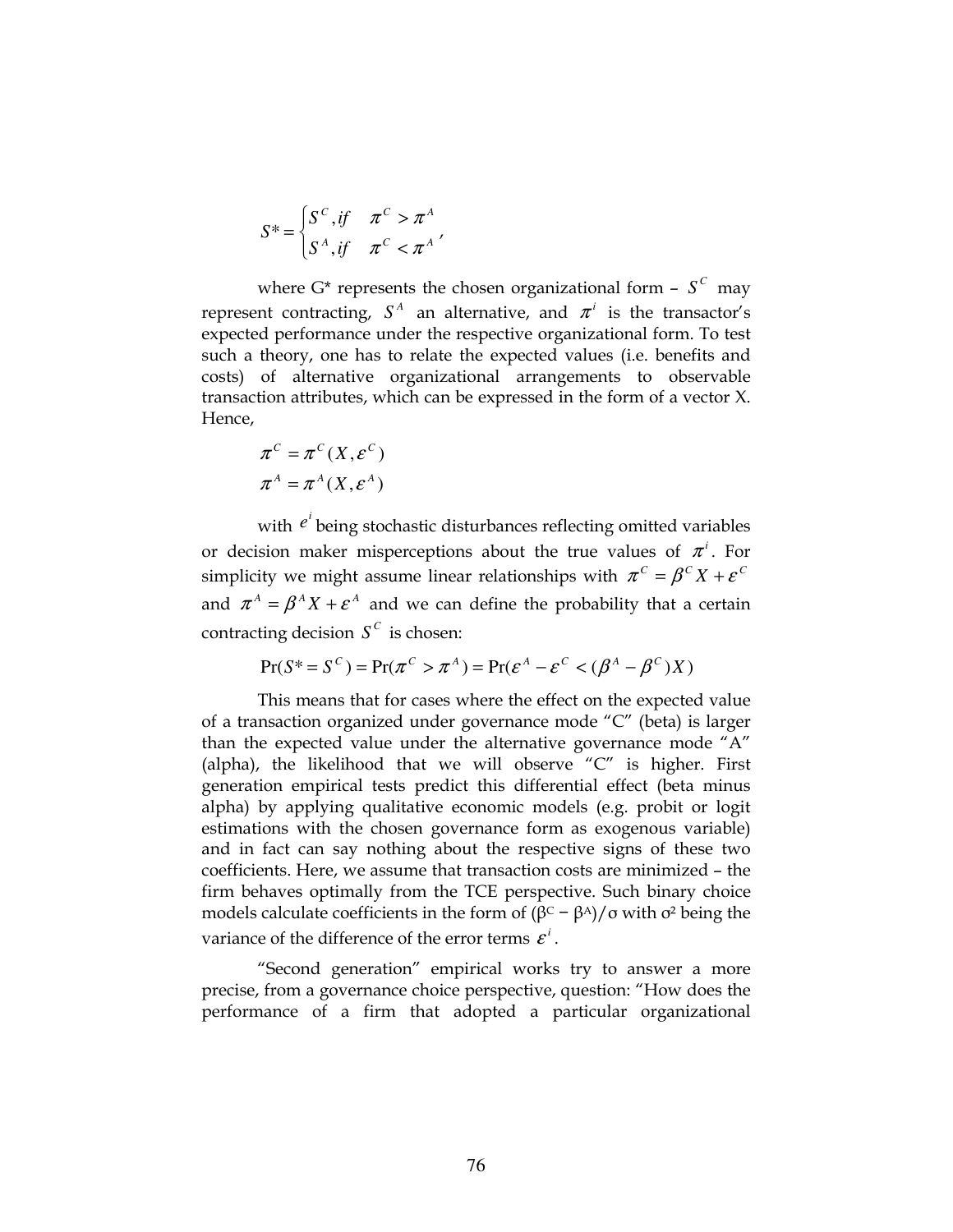arrangement compare with how that same firm would have performed had it adopted an alternative?"

As before, let's represent a binary organizational strategy set  $(S^c, S^A)$  corresponding to the "make or buy" issue and the respective performance outcome  $(\pi^c, \pi^A)$ . Let's also suppose we observe  $(S^c, \pi^c)$  and  $(S^A, \pi^A)$ . We would like to estimate what their performance might have been choosing another strategy and what is the impact of a set of exogenous variables X. That is, we want to check whether the strategy choice is "mistaken", taking into consideration the performance which could be obtained given certain transaction attributes.

We want to estimate, as before, the following equations:

$$
\pi^C = \beta^C X + \varepsilon^C \text{ and } \pi^A = \beta^A X + \varepsilon^A.
$$

These equations may be estimated by OLS, using the subsamples of firms choosing both strategies only to the extent that all exogenous relevant variables are well known by the econometrician and that the set of observations is a random sample of all observations.

Nevertheless, it is usual to suppose the existence of unobservable variables that affect performance outcomes and that are also correlated with the organizational choice. And it can be obviously assumed that a firm that chose organizational choice  $S^c$  may differ from a randomly selected firm in the population of firms; we call it "self-selection bias". Following Hamilton and Nickerson (2003), the estimation approach depends on whether such unobservable variables exist and whether organizational choices are endogenous or not. If all variables that affect both performance and organizational choices are not known or organizational choices are not exogenous, then, using OLS could lead to a potential endogeneity problem. Here, we need to control for such endogenity using sophisticated econometric techniques like the Heckman procedures (see Hamilton and Nickerson (2003)). Such procedure allows to account for the impact of the transaction characteristics on performance (on the market or in the firm) while simultaneously correcting for the sample bias in the estimates.

Applying the Heckman procedure enables us to estimate the parameter values of the structural form model (i.e. alpha and beta) as well as to account for the endogeneity of organizational choice due to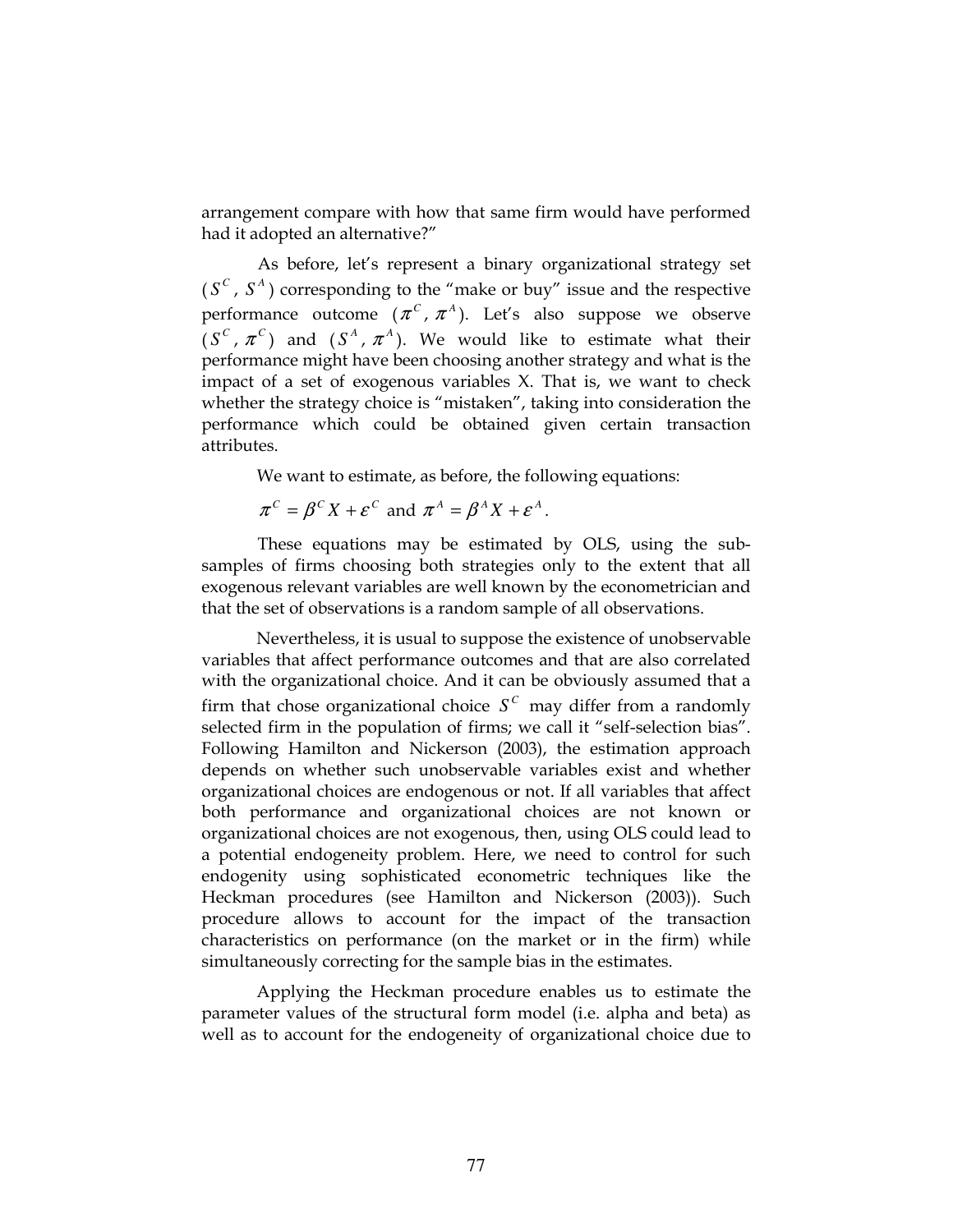self selection. At the first step, a reduced form of the organizational choice model is estimated (so called selection equation) and inverse Mills ratios are constructed. At the second step, performance equations including the inverse Mills ratio as an additional regressor are estimated using OLS. Hence, given that performance is not a strictly exogenous variable and we will have trouble with error terms which are not i.i.d. anymore, we have to construct the inverse Mills ratio for correction.

The Mills ratio is used to correct the error terms when the dependent variable (strategy choice) is a binary variable and the performance is not exogenous. It is argued that there occurs a certain "self-selection" into the strategy, where the manager expects the higher performance – like the example of a fisher and a hunter: the hunter becomes a hunter because he knows that he is better in hunting than in fishing. And this is exactly the same for a firm's decision on strategy choice (e.g. vertical integration or separation decision).

The inclusion of the inverse Mills ratio leads to expected values of the error terms equaling zero by construction; OLS estimation will result in unbiased estimates of all parameters (i.e. coefficients and sigmas). The parameter estimates of the inverse Mills ratio also have an interesting interpretation; one can discover whether positive or negative selection into the respective strategies takes place and may detect situations of comparative advantage with firms having above average performance in their chosen strategy/form of organization. We could compare the performance directly if we could observe performance of the same railway at the same time using different strategies, i.e.  $\Delta = \pi_{\text{Cit}} - \pi_{\text{Ait}}$ , S={A,C}. However, it's never possible because each productive entity applies only one strategy at a given period t.

How to construct Mills ratio? This issue is addressed by Hamilton and Nickerson (2003).

First, given that we have a binary variable for strategy choice, i.e. a kind of limited dependent variable, we model it as a continuous latent variable  $S_i^*$ , implying that  $S_1$  is chosen if  $S_i^*$  passes a certain threshold, while  $S_0$  is chosen if it doesn't. If both strategy choice and performance are continuous variables, this can be done with the use of other econometric methods, including instrumental variables, two-stage least squares, three-stage least squares (or simultaneous equations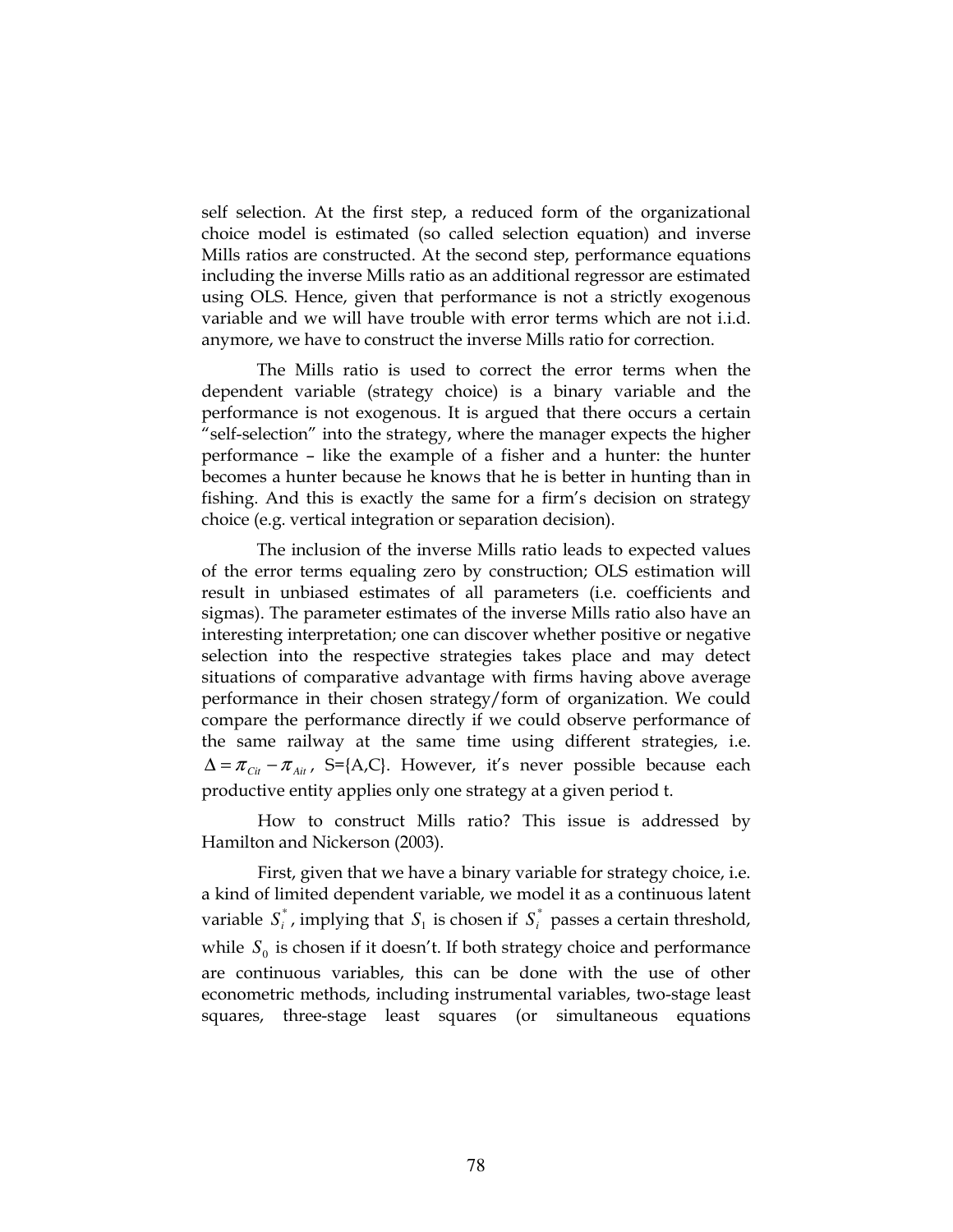techniques) which allow to model simultaneously numerous economic relationships.

Let's suppose that the strategy choice is a function of 3 factors: (1) the expected net benefit, what we call "performance," of implementing strategy  $S_1$  versus  $S_0$ , (2) covariates  $Z_i$  representing factors that affect strategy choice but don't affect outcome performance directly,  $(3)$   $\mathcal{V}_i$  which represents unobserved factors influencing the choice. Therefore the strategy choice is defined as:

$$
S_i^* = \gamma(\pi_{1i} - \pi_{0i}) + Z_i \delta + \vartheta_i
$$
  
where  $S_i = 1$  if  $S_i^* > 0$ ;  $S_i = 0$  if  $S_i^* \leq 0$ .

The parameter  $\gamma$  measures the extent to which the effect of strategy on profit directly influences strategy choice. Of course, the problem in estimating this equation is that  $\pi_{\mathfrak{u}}$  and  $\pi_{\mathfrak{0}i}$  are not observed for each firm simultaneously. Knowing that  $\pi_{1i} = X_i \beta_1 + \varepsilon_{1i}$  and  $\pi_{0i} = X_i \beta_0 + \varepsilon_{0i}$ , we come to the reduced form model of strategy choice:

$$
S_i^* = \gamma(X_i \beta_1 - X_i \beta_0) + Z_i \delta + \gamma(\varepsilon_{1i} - \varepsilon_{0i}) + \vartheta_i, \text{ or}
$$
  
\n
$$
S_i^* = X_i \beta + Z_i \delta + \theta_i
$$
  
\nwhere  $\theta_i = \gamma(\varepsilon_{1i} - \varepsilon_{0i}) + \vartheta_i$  and  $\beta = \gamma(\beta_1 - \beta_0)$ .

Heckman and Lee assumed that  $\varepsilon_{\text{1}i}$ ,  $\varepsilon_{\text{0}i}$  and  $\vartheta_{i}$  are jointly normally distributed so that expressions for  $E(E_{1i} | S_1)$  and  $E(E_{0i} | S_0)$ are tractable. Endogeneity arises if  $\sigma_{u} \neq 0$  or  $\sigma_{u0} \neq 0$ .

$$
Cov(u_i, \varepsilon_{i1}, \varepsilon_{i0}) = \begin{bmatrix} 1 & \sigma_{u1} & \sigma_{u0} \\ & \sigma_{11} & \sigma_{10} \\ & & \sigma_{00} \end{bmatrix}
$$

The model assumes that  $\sigma_{10} = 0$  as well, which implies that unobservables for  $\pi_{\mathfrak{u}}$  are uncorrelated with unobservables for  $\pi_{\mathfrak{g}_i}$ , because  $\pi_{1i}$  and  $\pi_{0i}$  cannot be simultaneously observed for firm i in cross-sectional data (neither in panel data if we assume that a firm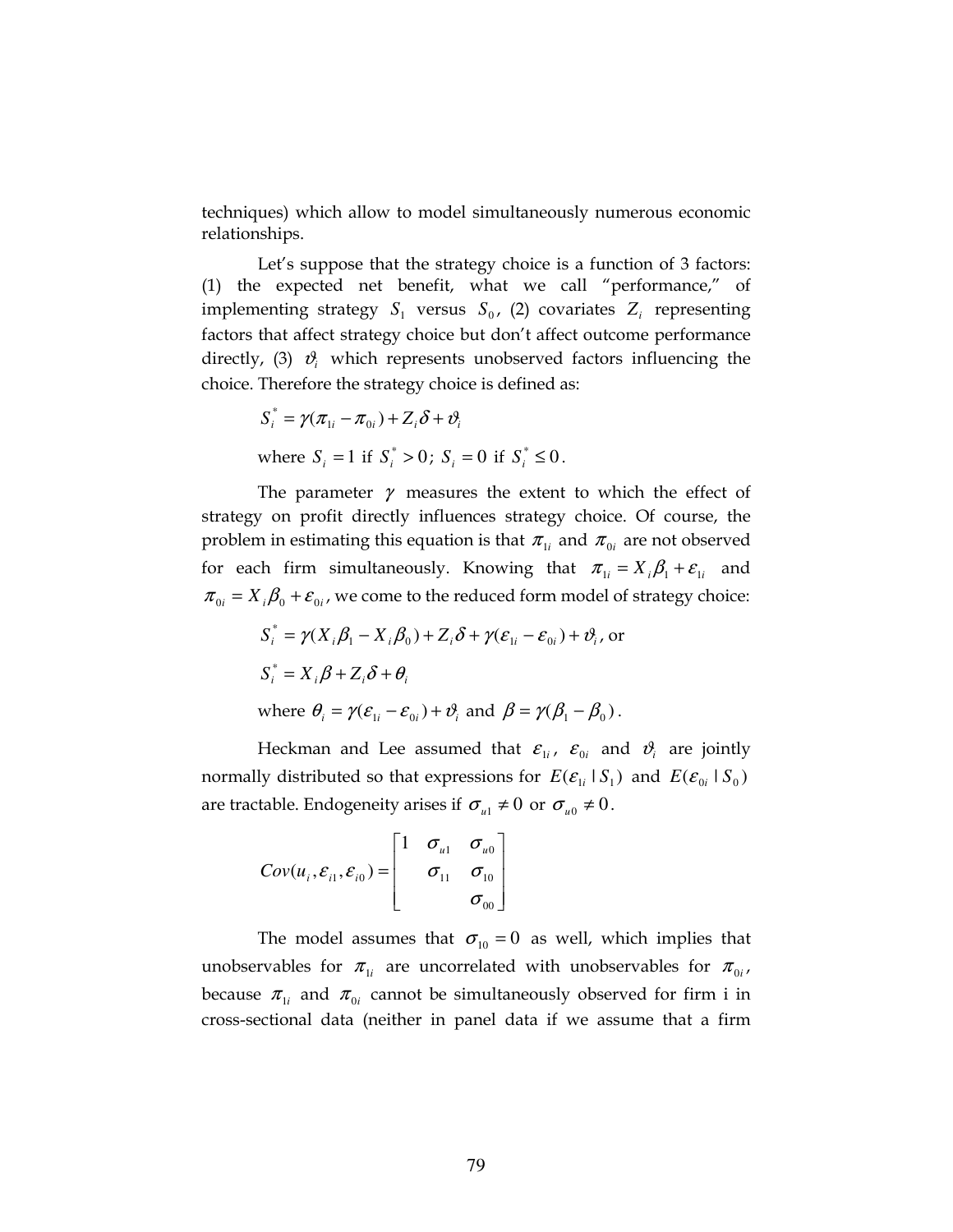applies only one strategy at one period of time). Exogenous treatment arises if  $\sigma_{u1} = \sigma_{u0} = 0$ .

Under these assumptions, the expected value of the error term when choosing  $S_1$ , conditional on choosing strategy  $S_1$ , may be written as:

$$
E(\varepsilon_{1i} \mid S_1) = E(\varepsilon_{1i} \mid S^* > 0) =
$$
  
=  $-\sigma_{u1} \phi[X_i \beta + Z_i \delta] / \Phi[X_i \beta + Z_i \delta] = -\sigma_{u1} \lambda_{1i}$ ,

where  $\phi$ [.] is the normal density and  $\Phi$ [.] is the cumulative normal distribution. The term  $\lambda = \phi(.)/\Phi(.)$  is called the inverse Mills ratio. Similarly, the expected value of the error term when choosing  $S_0$ , conditional on choosing strategy  $S_0$ , is:

$$
E(\mathcal{E}_{0i} | S_0) = E(\mathcal{E}_{0i} | S^* \le 0) =
$$
  
=  $-\sigma_{u0} \phi[X_i \beta + Z_i \delta]/(1 - \Phi[X_i \beta + Z_i \delta]) = \sigma_{u0} \lambda_{0i}$ .

If strategy choice is exogenous, so that  $\sigma_{u1} = \sigma_{u0} = 0$ , then the expected values of error terms are zero, and our estimations of the treatment effect are not biased. If strategy choice in endogenous, we must construct the inverse Mills ratios, which is problematic because β and δ are unknown. Fortunately, we can recover estimates of β and δ by estimating the reduced-form strategy choice equation via a probit regression. Having obtained these corrected estimates, sample selectioncorrected performance equations can be estimated using OLS:

$$
\pi_{1i} = X_i \beta_1 - \sigma_{u1} \phi [X_i \hat{\beta} + Z_i \hat{\delta}] / \Phi [X_i \hat{\beta} + Z_i \hat{\delta}] + e_{1i}
$$
  

$$
\pi_{0i} = X_i \beta_0 + \sigma_{u0} \phi [X_i \hat{\beta} + Z_i \hat{\delta}] / (1 - \Phi [X_i \hat{\beta} + Z_i \hat{\delta}]) + e_{0i}
$$

These equations together with  $S_i^* = \gamma(X_i \beta_1 - X_i \beta_0) + Z_i \delta + \gamma(\varepsilon_{1i} - \varepsilon_{0i}) + \vartheta_i$  are called "switching regression model" in labor econometrics. By construction, the expected values of the error terms  $e_{1i}$  and  $e_{0i}$  (conditional on  $X_i$ ) are both zero due to the inclusion of the inverse Mills ratio terms, so that OLS estimation yields unbiased estimates of all β and δ. Before adding the Mills ratio, error terms were correlated with regressors  $X_i$ , and estimations of β were biased. Introducing an additional term into the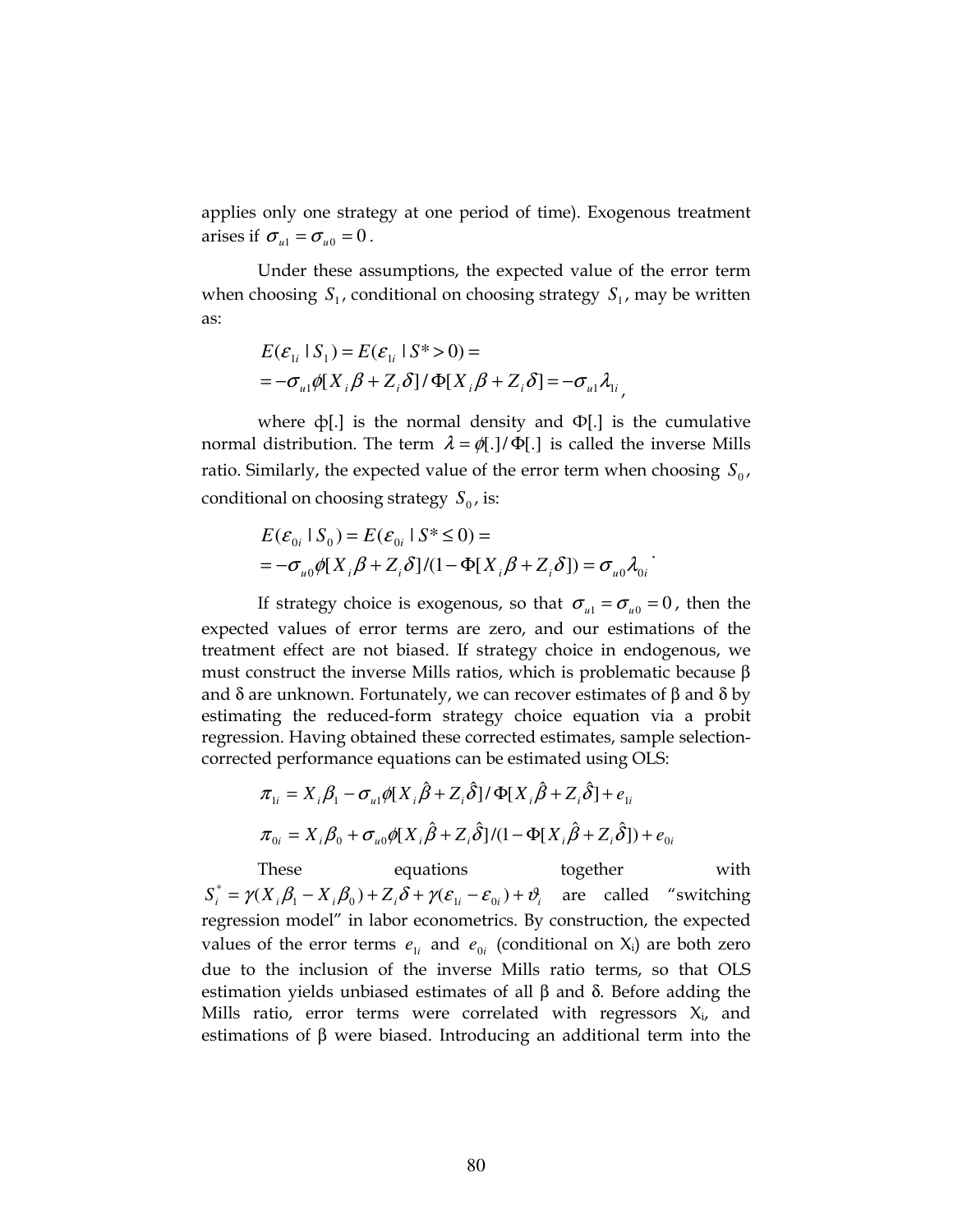regression, the Mills ratio, we eliminated correlation of error terms with regressors. That is, our estimation approach proceeds in two steps. First, we estimate the reduced form strategy choice equation via probit and construct the inverse Mills ratio terms. Second, we estimate the strategyspecific equations via OLS, including the inverse Mills ratio terms as regressors along with X in order to obtain unbiased estimates of β.

The use of panel data can partially solve the problem: it may omit the need for instrumental variables or may give better information about firm's performance under different strategy regimes. However, panel data models have their own assumptions which may make an obstacle to the purposes of strategy choice evaluation. First, the unobservables that affect performance under strategy choice  $S_1$  are assumed to be the same as those influencing performance under  $S_0$ , i.e. would have the same effect under both strategies. Second, the error term is often assumed to consist of a time-invariant, firm-specific component, and a time-varying one that is uncorrelated across periods. This can be solved by the use of fixed-effects model which allows for correlation of the firm-specific time-invariant component with control variables and strategy choices. Finally, the coefficients relating the covariates to performance for each strategy are usually restricted to be equal, i.e. the treatment effect is assumed to be homogenous across firms and the covariates have the same impact on performance for both strategies.

Even though more and more papers account for endogeneity, there are also numerous studies ignoring this issue. Hamilton and Nickerson (2003) found that "of the 421 empirical papers published in the Strategic Management Journal (out of 601) between January, 1990, and December, 2001, we identify only 27 papers that explicitly econometrically correct for potential endogeneity concerns".

### 5. TCE in railways

In railways, the problem arises when "steel meets steel" (Pittman (2005)). A track operator can make certain investments to improve efficiency and performance, but the realization of these benefits depends significantly on actions taken by the train operator. Correspondingly, a train operator can make certain investments to improve efficiency and performance, but the realization of these benefits depends significantly on actions taken by the track operator. The actions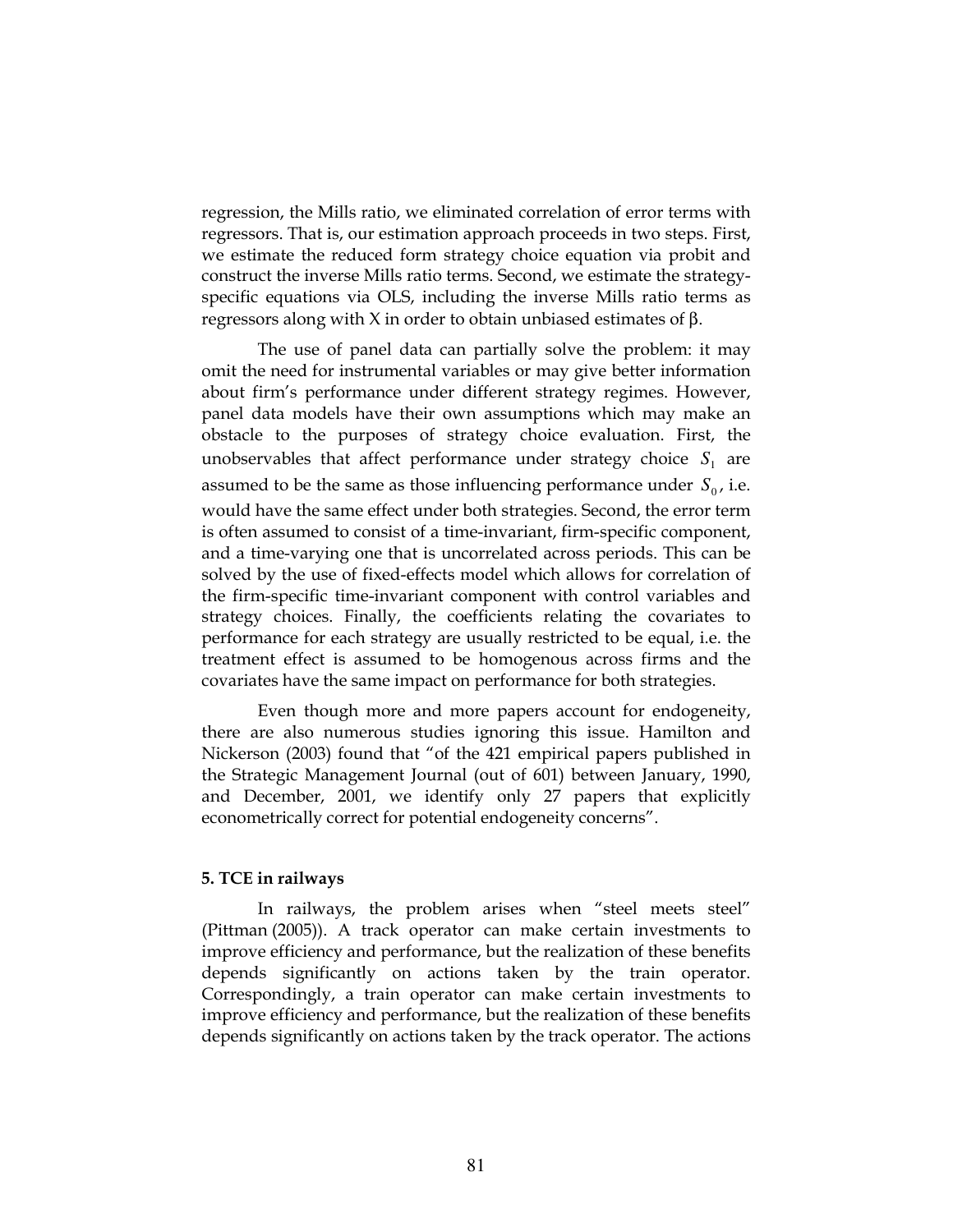in both directions are difficult to specify in a contract, difficult to observe and evaluate, and subject to shirking and opportunism. If contracting is not feasible and if the policy maker nevertheless forces the two sides to interact by contract, there is a risk of underinvestment on both sides, and economic welfare will suffer as a result. "The railways sector, then, may be a textbook example of the type of sector where the combination of relationship-specific investments, opportunistic behavior, and bounded rationality regarding a technologically complex environment would seem, under the transactions costs framework, to call for vertical integration of operations" (Pittman (2007)).

Given all this, it seems unsurprising that the worldwide experience with vertical separation and third party access in the railway sector has brought ambiguous results. There has been an increase in the transparency of operations and thus an improved ability to target infrastructure subsidies (as in Sweden), but the level of competition created on the track has not been considerably increased (as in Germany and the Netherlands) and there have been serious problems with creating the proper incentives for maintaining and improving the infrastructure. The latter created the underinvestment problems in the UK in the 2001 and finally lead to serious railways accidents. The objective of maintaining and restructuring the old infrastructure seems likely to be also especially important in Russia and CIS countries, as well as in the Eastern European countries, where infrastructure degradation over the recent past is a serious problem and where longterm government subsidies for infrastructure are generally insufficient.

It is not clear yet what is to be gained, other than transparency, from the splitting off of operations such as repair facilities, stations management and other from the main enterprise. So far there seems to be no indication that the creation of competitive conditions for these support services is a high priority (Pittman (2007)). Gomez-Ibanez and de Rus (2006) also state that there is no uncontestable evidence that vertical separation improves performance; instead, the worldwide railway reforming experience demonstrate that, in general, vertically integrated railways are found to perform better.

In this paper, we evaluate organizational decisions of Eastern European and former Soviet railways. We look at railway incumbent monopolists which were initially vertically integrated: whether they separated infrastructure management from operation or not. We don't take into consideration independent operators which own some rolling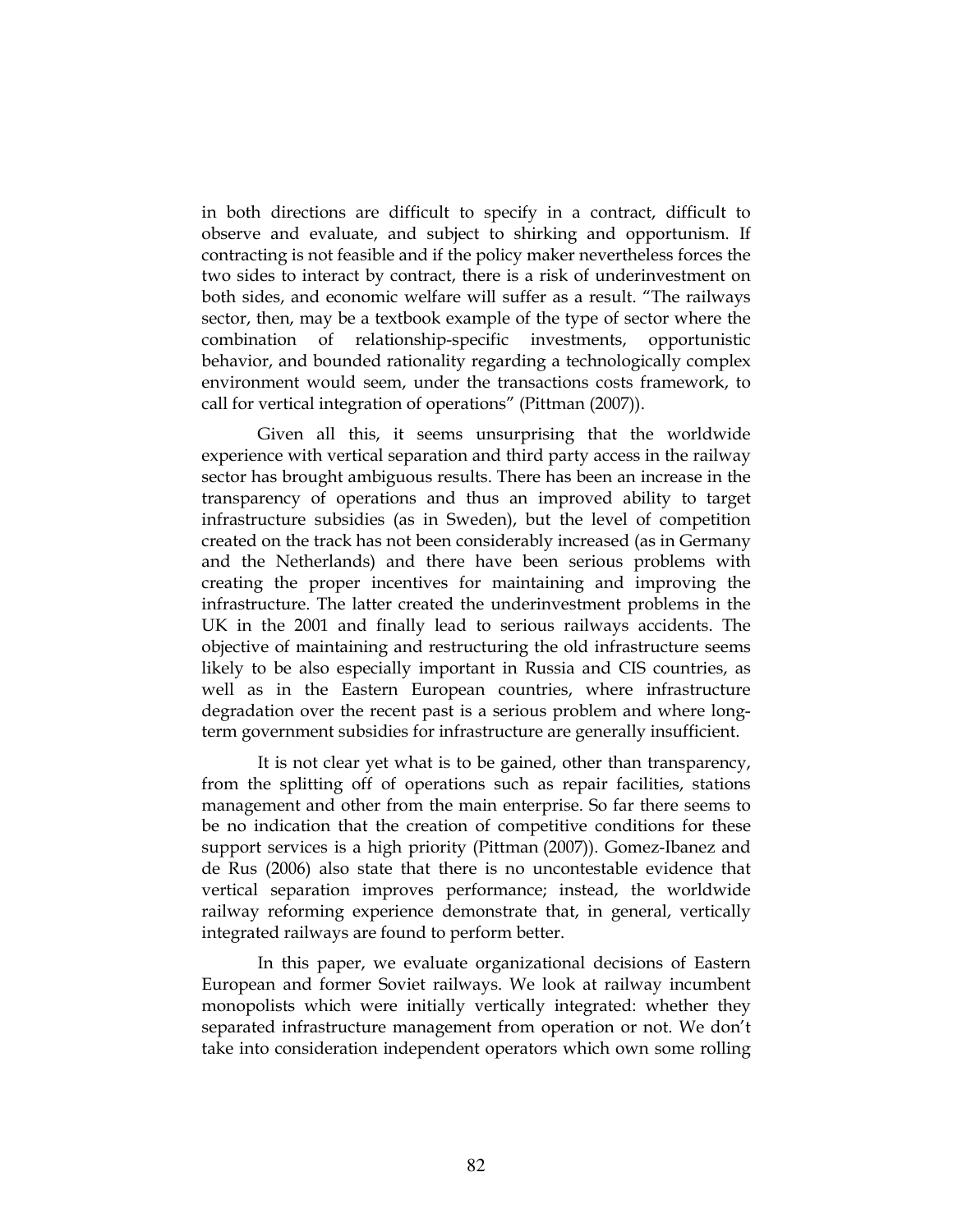stock. Instead, we are interested in strategic decisions of railways which had to decide about legal separation, given that it was the mainstream reform trend in Europe (even in a less strong form).

### 6. Empirical analysis

### 6.1. Methodology

We proceed in 2 steps. First, we apply probit estimation to the strategy choice equation in order to recover β and δ and to construct the inverse Mills ratio. Then, at the second step, using the results that we got at the first step, we estimate performance equations including Mills ratio for self-selection bias correction and finally answer the question what would have be the performance if the firms choosing some strategy  $S_i$  have chosen the strategy  $S_i$ .

1. The first step is analogous to so-called first-generation empirical tests. We estimate the impact of transactions characteristics (frequency, uncertainty, assets specificity) on the governance choice without taking into account the fact that the strategy is chosen in function of expected performance, i.e. we estimate only the differential effect of transaction attributes on the probability of a certain strategic decision.

We estimate a simple probit regression where the dependent variable is VERT\_SEP (0 if the railway is vertically integrated, 1 if legal separation took place) and where the characteristics of transactions are proxied as will be indicated below.

2. At the second step, using the results obtained at the first step, we estimate the relationship between governance choice and performance, i.e. we answer the question what would happen if the firms applying actually the strategy "integrate" have implied the strategy "separate".

We use the methodology of Heckman and Lee described above in order to cope with the problem of endogeneity: strategy choice is not exogenous since managers rarely make decisions randomly; they take into account the expected performance. At the same time, the strategy choice depends on transaction characteristics. There are also some factors (control variables) which affect both the strategy choice and the performance. But the effect of control variables may be different across firms for 2 different samples (according to 2 different governance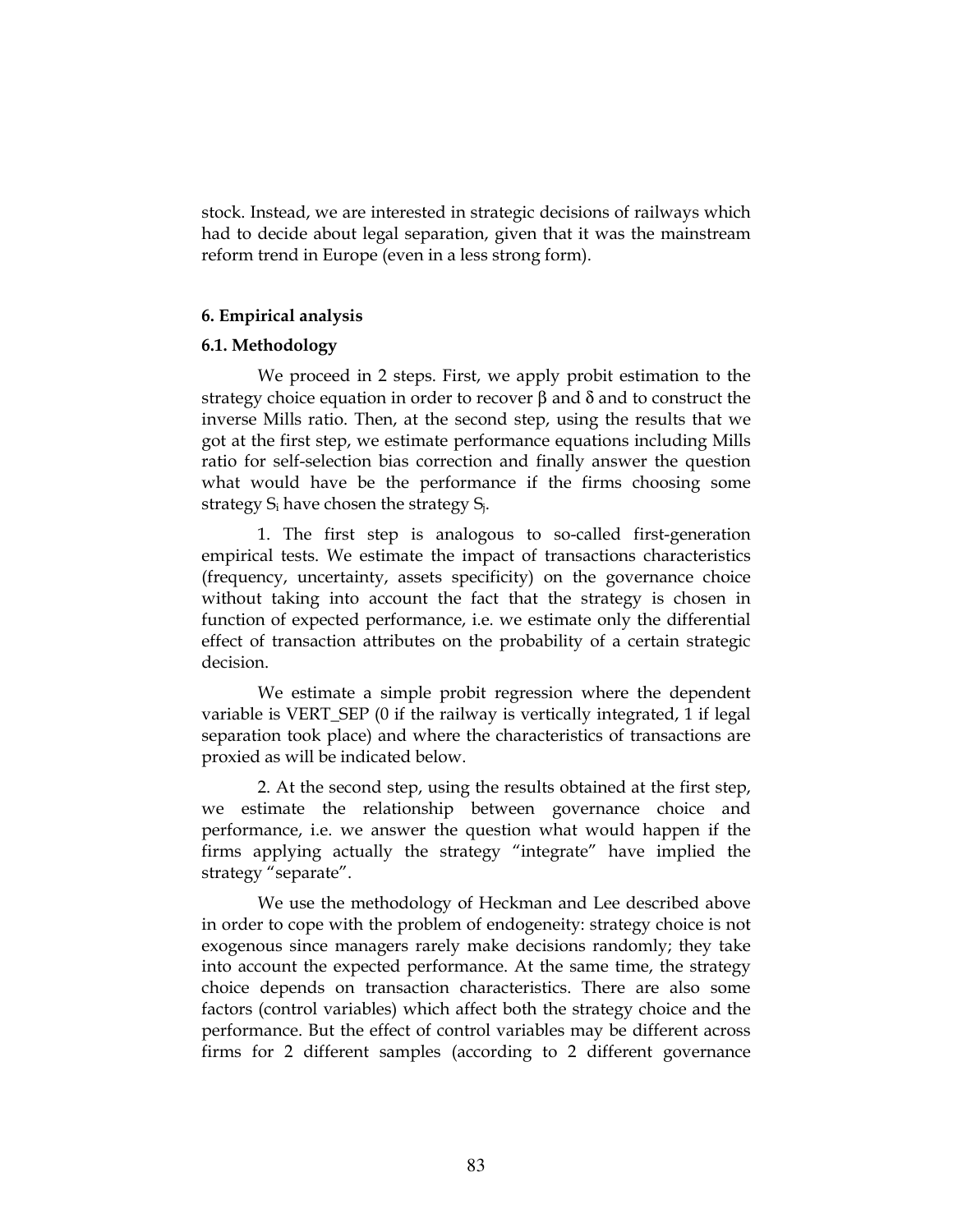choices), it is not homogenous. I.e. we assume that strategic decisions are taken taking into consideration expected benefits.

The Heckman and Lee method helps to eliminate the interdependence of error terms of the two regressions if we estimated 2 samples separately. The calculation of inverse Mills ratio and its introduction into the performance equation allows us to construct selection-corrected equations (which we will call "switching regression model") and estimate them by OLS.

### 6.2. Data

-

Our data panel covers 12 years (1996-2007) and 28 railway incumbents operating in Eastern Europe and in the former Soviet republics, 26 countries in total: Russia, Ukraine, Belarus, Moldova, Georgia, Armenia, Azerbaijan, Uzbekistan, Tajikistan, Turkmenistan, Kazakhstan, Kirghizstan, Latvia, Lithuania, Estonia, Czech Republic, Slovak Republic, Hungary (2 railway companies), Poland, Bulgaria, Romania, Albania, Macedonia, Croatia, Slovenia, Bosnia-Herzegovina (2 railway companies). The empirical analysis is performed with an unbalanced panel data, the total number of observations equals to 296.

It is worth noting that all these companies, with the exception of Estonia for a certain period of time<sup>14</sup>, are publicly owned. Any decision is thus always taken by the single owner – the government, i.e. the internal management decision, is these cases, corresponds to government decision, which would seem to be imposed from above.

The railway companies considered in this study are quite heterogeneous. This heterogeneity is due to different environmental, topographical, technological and regulatory factors as well as different institutional and legislative frameworks. Nevertheless, the common characteristic of these companies is that they operate in countries that were under Soviet influence or control. All companies included in the sample are multi-output companies which provide two services: freight and passenger transportations.

Table 1 contains some descriptive statistics.

<sup>14</sup> Estonian railway was privatized and then sold back to the state because the privatization didn't bring the expected results in terms of performance and investment.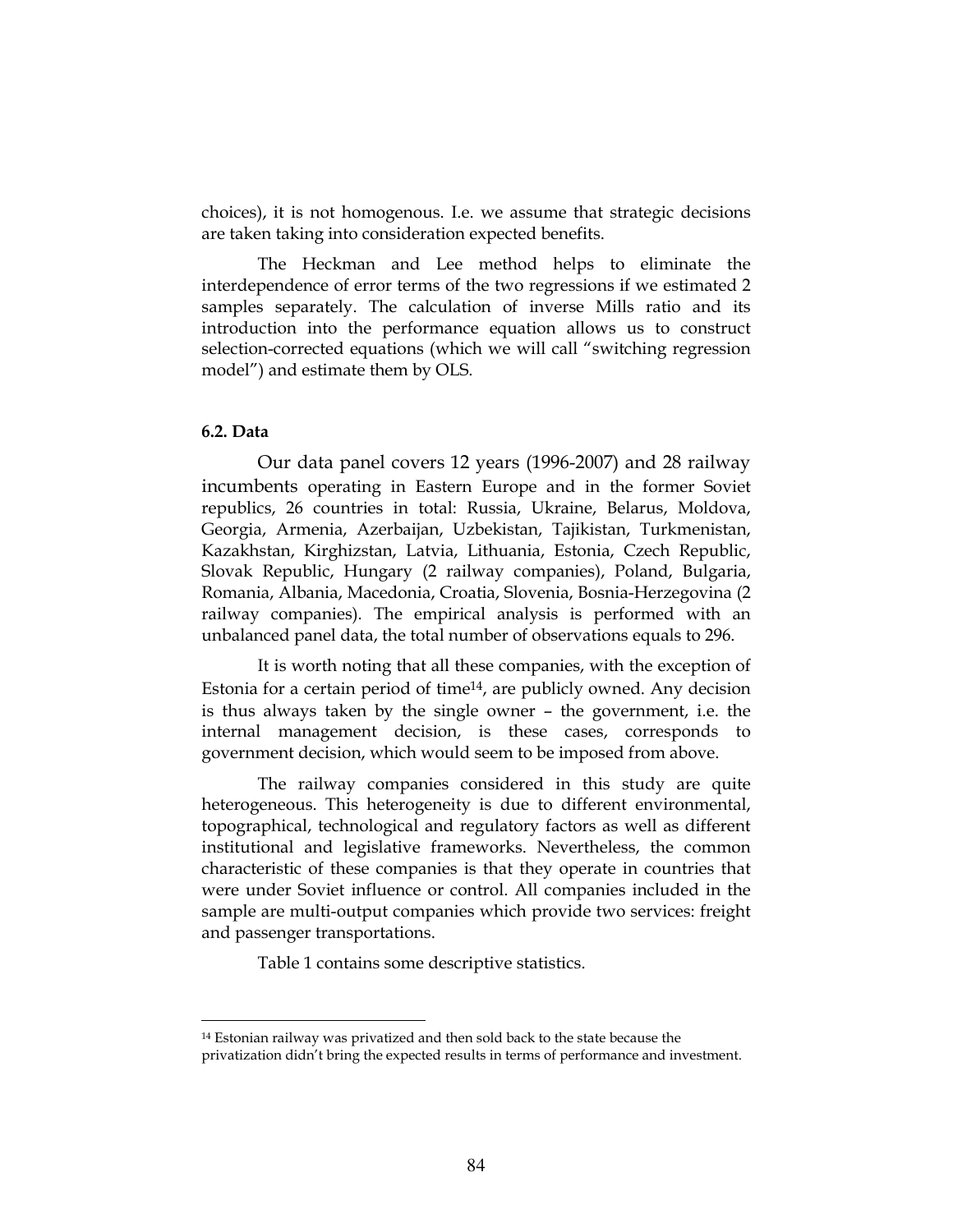|                  | Network length | Staff     | Network density | electrified<br>lines<br>$_{\rm bf}$<br>Share | number of wagons<br>divided by the<br>Virtual tkm | $\overline{\phantom{0}}$<br>per<br>ď<br>of lines<br>Number<br>employees<br>km | productivity<br>Employee | Average lead,<br>freight | Average lead,<br>passengers |
|------------------|----------------|-----------|-----------------|----------------------------------------------|---------------------------------------------------|-------------------------------------------------------------------------------|--------------------------|--------------------------|-----------------------------|
| Min              | 220            | 1794      | 2,09            | $\theta$                                     | 0,08                                              | 3,46                                                                          | 19,93                    | 0,02                     | 19,49                       |
| Max              | 92217          | 1436300   | 120,45          | $\mathbf{1}$                                 | 11,63                                             | 21,14                                                                         | 3199,70                  | 1465,90                  | 785,07                      |
| Mean             | 7558,58        | 89097,66  | 33,49           | 0,36                                         | 1,27                                              | 9,15                                                                          | 461,14                   | 299,08                   | 100,23                      |
| Median           | 2322           | 17208     | 27,18           | 0,34                                         | 0,80                                              | 8,23                                                                          | 313,63                   | 224,59                   | 69,68                       |
| St. dev.         | 15959,87       | 229808,80 | 29,02           | 0,28                                         | 1,52                                              | 3,45                                                                          | 458,99                   | 259,67                   | 107,84                      |
|                  |                |           |                 |                                              |                                                   |                                                                               |                          |                          |                             |
| Russia (RZD)     | 86451,10       | 1242204   | 5,06            | 0,48                                         | 3,41                                              | 14,38                                                                         | 1347,66                  | 1354,16                  | 119,27                      |
| Kazakhstan (KTZ) | 13738,91       | 119368    | 5,05            | 0,28                                         | 2,01                                              | 8,71                                                                          | 1235,68                  | 701,58                   | 566,85                      |
| Armenia (ARM)    | 844,40         | 4575      | 27,30           | 0,95                                         | 0,18                                              | 5,42                                                                          | 93,94                    | 221,02                   | 40,02                       |
| Estonia (EVR)    | 969,90         | 5360      | 21,48           | 0,14                                         | 2,20                                              | 5,51                                                                          | 1718,71                  | 199,71                   | 48,07                       |
| Poland (PKP)     | 21133,08       | 171014    | 66,85           | 0,56                                         | 1,12                                              | 8,00                                                                          | 446,72                   | 295,63                   | 71,44                       |
| Romania (CFR)    | 11166,17       | 92701     | 46,80           | 0,35                                         | 0,50                                              | 8,26                                                                          | 319,58                   | 248,49                   | 89,83                       |
| Albania (HSH)    | 442,42         | 2562      | 15,33           | 0,00                                         | 0,23                                              | 5,78                                                                          | 50,91                    | 70,63                    | 51,91                       |

# Table 1: Sample descriptive statistics

\* Descriptive statistics: over the whole sample

\*\* Country data: average across the period in question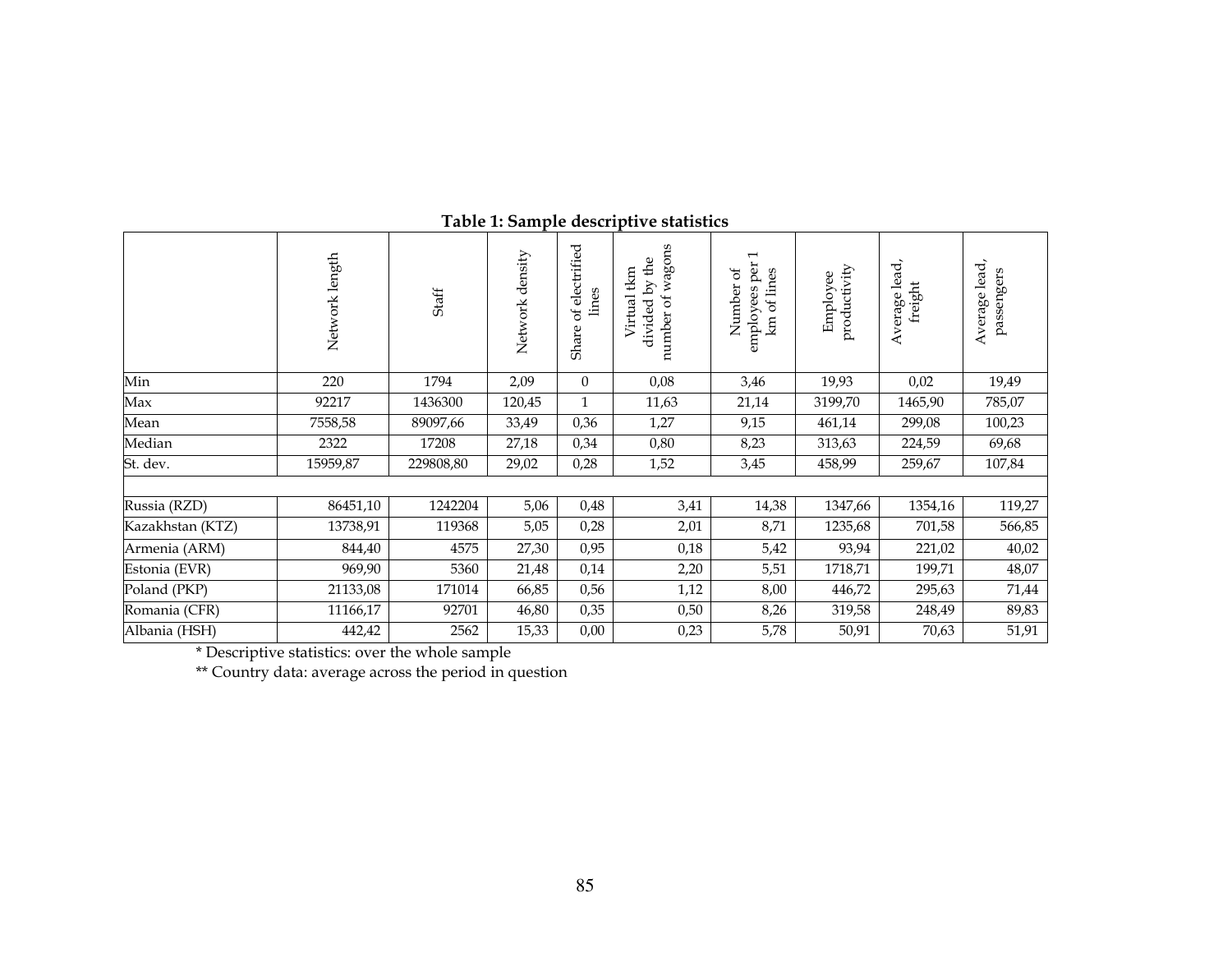The data are taken from the annual reports of the UIC (Union Internationale des Chemins de Fer), from the data published by the World Bank Railways Database and World Bank Governance Indicators Database (WGI). The WGI indicators contain missing values for some years; the gaps were filled by extrapolation of available data.

## 6.3. Variables

In order to apply so called second-generation empirical tests, we should construct 2 groups of variables:

- Transaction characteristics (frequency, uncertainty and assets specificity);
- Control variables which affect both the strategy choice and the performance.

Besides, a performance measure (dependent variable) has to be chosen.

Variables of each group are listed in the table below. Then, a discussion of the choice of variables follows.

|                                                                                            | Category and variable                | Expected result |             |  |  |
|--------------------------------------------------------------------------------------------|--------------------------------------|-----------------|-------------|--|--|
| Binary strategy variable: VERT_SEP = 1 if legal separation took place, 0 if the company is |                                      |                 |             |  |  |
| vertically integrated                                                                      |                                      |                 |             |  |  |
| Performance variable: EMPROD (employee productivity)                                       |                                      |                 |             |  |  |
|                                                                                            |                                      | The impact on   | The impact  |  |  |
|                                                                                            |                                      | the strategy    | on the      |  |  |
|                                                                                            |                                      | choice          | performance |  |  |
| Frequency                                                                                  |                                      |                 |             |  |  |
| VTKM_WAG                                                                                   | Virtual tkm divided by the aggregate | ?               |             |  |  |
|                                                                                            | wagon measure                        |                 |             |  |  |
| Uncertainty                                                                                |                                      |                 |             |  |  |
| <b>REGQUAL</b>                                                                             | Quality of regulation                | $\ddot{}$       |             |  |  |
|                                                                                            | Assets specificity                   |                 |             |  |  |
| <b>ELECTR</b>                                                                              | Share of electrified lines           |                 |             |  |  |
| <b>NETWDENS</b>                                                                            | Network density                      |                 |             |  |  |
| <b>EMPKM</b>                                                                               | Employee per km of lines             |                 |             |  |  |
| Control variables                                                                          |                                      |                 |             |  |  |
| GDP                                                                                        | Gross domestic product               |                 | $\ddot{}$   |  |  |
| <b>USSR</b>                                                                                | Dummy variable, 1 for former USSR    |                 | ?           |  |  |
|                                                                                            | members, 0 otherwise                 |                 |             |  |  |
| <b>AVLEADF</b>                                                                             | Average lead, freight                |                 |             |  |  |
| <b>AVLEADP</b>                                                                             | Average lead, passenger              |                 | $\,{}^+$    |  |  |

Table 2: Variables and their predicted signs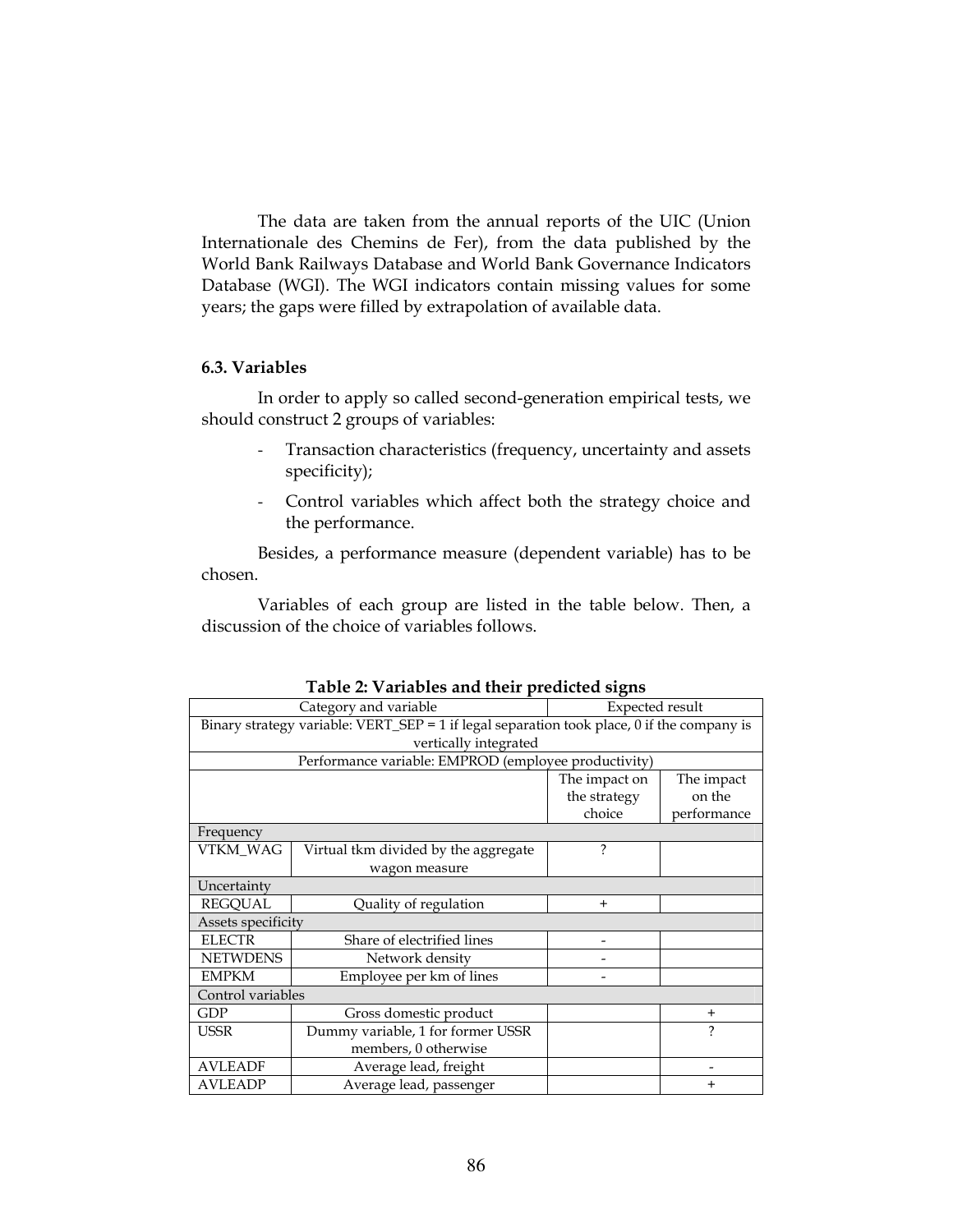### Frequency

The theory doesn't give any clear predictions concerning the frequency of transactions (Crocker and Masten (1996)). From one hand, the more frequent transactions are, the higher is the reputation effect and the lower is the need for activity internalization. From the other hand, in the case of frequent transactions, integration may be preferred because it reduces transaction costs of market interaction (the number of interactions is high).

The frequency of transactions is difficult to instrument because it's not directly correlated with the organizational form: the decision about vertical integration or separation is usually taken by government, while the intensity of railway activity depends mostly on the demand for transportations. From the other side, we can say that for such public enterprises as railways the demand, to a certain extent, is also determined by government and its universal service obligations.

Here, the frequency of transaction is reflected by the intensity of the use of railways. A relative productive measure can be taken, such as virtual tone-km, divided either by network length or by the number of wagons. Measures normalized by the number of wagons would be preferred: thus we evaluate the frequency of transactions of an isolated railway firm because we take into account only its own wagons, we create a measure of the intensity of use of company's rolling stock providing a certain amount of virtual tkm (VTKM\_WAG). In the case of open access to infrastructure, the normalization of virtual tkm of a railway by the length of total railway network in the country (used by several railway companies) doesn't make sense.

#### **Uncertainty**

The theory assumes that a more risky environment leads to a higher degree of activity internalization. Here, three of the Worldwide Governance Indicators (WGI) of the World Bank could be used: Political stability and absence of violence/terrorism, Government effectiveness and Regulatory quality.

Given that these three variables are highly correlated (pair-wise correlation more than 70%), the simultaneous inclusion of two or three of them will lead to multicollinearity, i.e. we have to choose among them the best indicator of uncertainty (or stability). We decided to use the variable "Regulatory quality" (REGQUAL) because it not only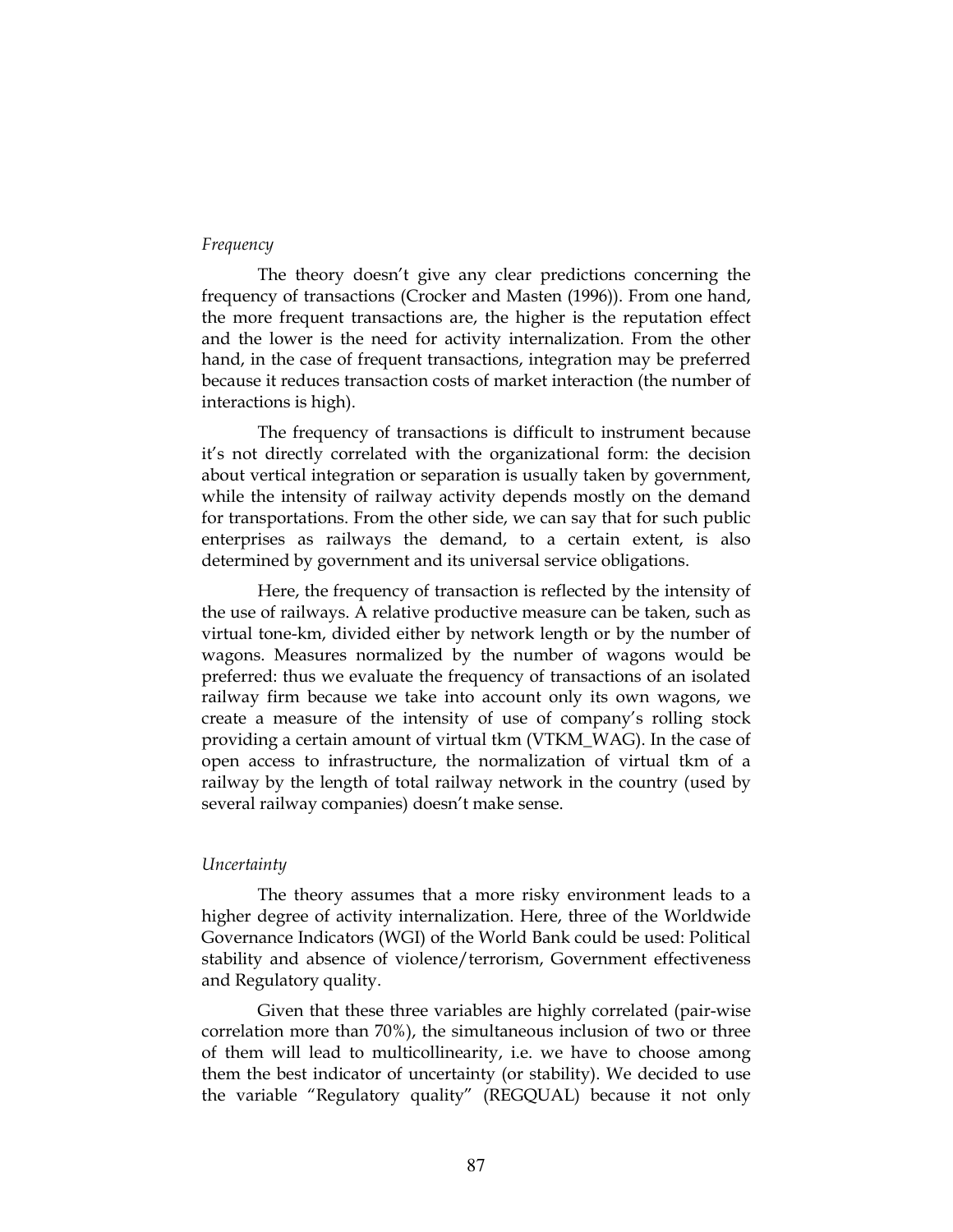reflects the political or economic stability in the country, but also covers the regulatory aspects, which is crucially important if we analyze railways reforms15.

 "Regulatory Quality" measures the ability of the government to implement regulatory measures and promote private sector development. Higher regulatory quality implies lower uncertainty and will lead to higher degree of vertical separation because market rules will be better established. That is, the sign is expected to be positive.

#### Assets specificity

<u>.</u>

Among the three transactions characteristics, asset specificity is the most difficult to measure. Investments in specific assets are defined as "durable investments that are undertaken in support of particular transactions, the opportunity cost of which investments is much lower in best alternative uses or by alternative users should the original transaction be prematurely terminated" (see Williamson (1985)). Assets specificity increases the interdependence of contracting parties. It is likely that the more specific the investments are, the more probable is the vertical integration, especially in the case of an uncertain and unstable environment.

Williamson (1983) defines five types of specificity: site specificity (assets placed in close proximity in order to minimize transportation or time costs or to benefit from complementary advantages), physical assets specificity (assets' value in alternative uses is much lower), dedicated assets (investments in assets dedicated to a certain trading partner that otherwise would not be made), human assets specificity (human capital evolving due to learning of individuals), and intangible assets (for example brands).

Among the common proxies Klein and Shelanski (1995) mention component complexity and R&D expenditure as proxies for physical asset specificity, worker-specific knowledge as a proxy for human asset specificity, and physical proximity of contracting firms as a proxy for site specificity. Other proxies, such as fixed costs or capital intensity, are rarely used. Another concern is that asset-specificity effects may be

<sup>15</sup> "Political Stability and Absence of Violence/Terrorism" measures the likelihood that the government will be destabilized or overthrown by unconstitutional or violent means.

<sup>&</sup>quot;Government Effectiveness" measures the quality of public services and their independence from political pressures, as well as the quality of public policy and the credibility of the government.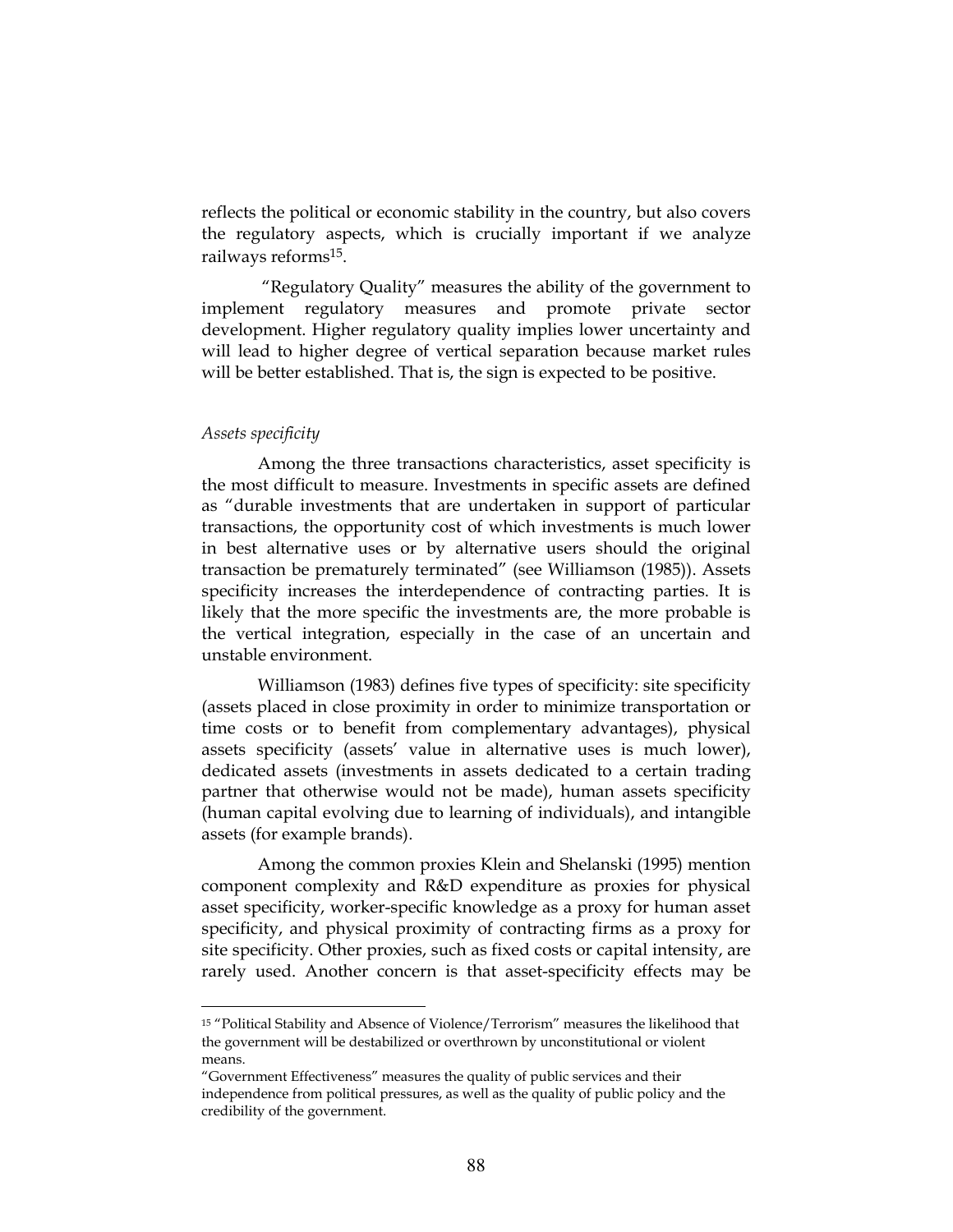confused with market power. While specific investment may lead to bilateral monopoly, the existence of a small-numbers bargaining situation is not by itself evidence of relationship-specific investment (Klein and Shelanski (1995)).

Physical assets specificity is very important on railways because the construction of new railway lines requires huge sunk investment. The investing party faces the risk to be held up by the other party in the extent of appropriable quasi rents. The lower the extent of quasi rents the more likely is a contractual solution, the higher the extent of quasi rents the more likely is integration. Specific investments under uncertainty lead to a strong incentive to internalize transactions.

The best measure for assets specificity in railways would be the degree of assets redeployability (see Menard and Yvrande-Billon (2005)), but the data on different types of freight wagons or locomotives and the diversity of their use is not available in the sample used. We have to use some other proxies reflecting the technical aspect of the production process.

The first measure of assets specificity that we use is the share of electrified lines (ELECTR). The electrification can be considered as a huge sunk investment, the electrified lines can't be used for purposes other than circulation of electric locomotives. According to the estimations of Ukrainian railways experts, the cost of electrification of 1 km of lines is about \$160 thousand. They assume that the optimal share of electrified lines is about 50-55% of total lines, while 90% of total freight transportations are made by electrified lines (RZD-Partner).

Another measure of assets specificity is the density of network (NETWDENS). The construction of the network is a sunk investment as well. This is also a measure of physical assets specificity. However, the effect may be doubtful: in the case of vertical separation and existence of several independent operators, the network may be used by all of them.

Finally, we use the indicator of the number of employees per km of lines (EMPKM). This covers the use of labor for infrastructure maintenance and rehabilitation. Low numbers indicate more intensive use of mechanical maintenance. It may be considered as a measure of assets specificity, i.e. we expect its impact on the probability of vertical separation to be negative. But from one hand, a lower number of employees per km means a higher use of mechanical inputs and sunk investment in the machinery (positive sign), while from the other hand, a higher number of employees per km means a higher investment in human assets (negative sign).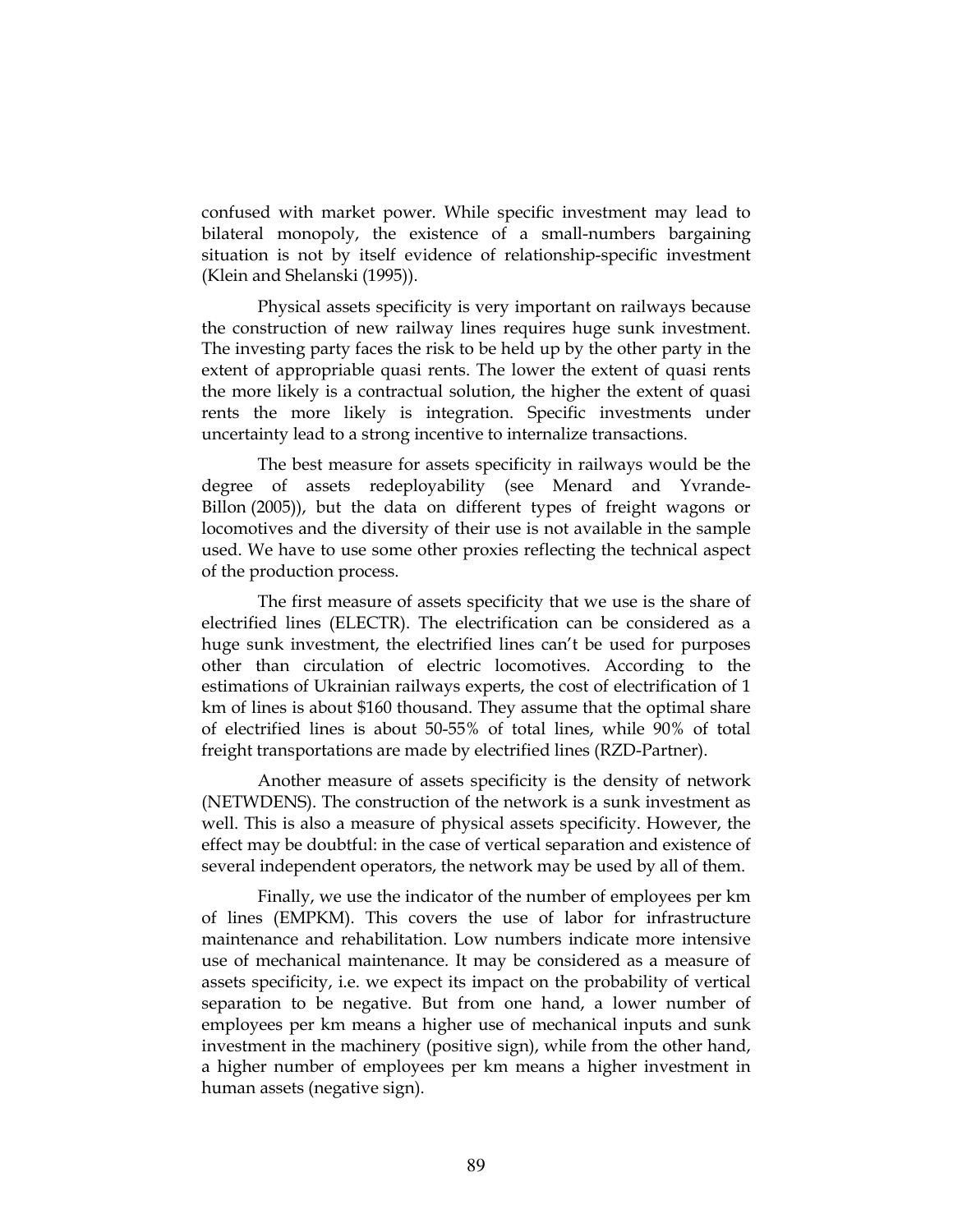Masten, Mehan and Snyder (1991) found that "integration becomes more likely in the presence of relationship-specific human capital" and the firms are "less likely to integrate engineering-intensive activities and more likely to internalize labor-intensive ones". That is, they also predict a negative sign of the human assets specificity coefficient.

### Control variables

Control variables are assumed to affect both performance and strategy choice.

GDP and USSR variables control for the importance of topographical and politico-economic situation. We may assume that countries of the former Soviet Union don't tend to implement vertical separation, instead, those of the Eastern Europe try to adjust to European rules and norms. However, we can't make definite predictions about its impact on the railway performance. As for GDP, the predicted sign is positive: the higher is the level of economic development in a country, the higher is the performance of its railway incumbent.

Freight and passenger transportations represent different markets, and different regulatory measures are applied to these different market segments. The distinction between the role of freight and passenger transportations is made by using the measures of average lead, or average journey distance (AVLEADF and AVLEADP). They are calculated as tonne-km divided by tonnes and passenger-km divided by passengers respectively, and measures the average distance that a shipment or passenger travels. This measure can significantly influence the competitive position of freight transportations by railway, as rail's competitive advantage comes into play more strongly at longer distances: organization of railway transportations in reasonable when the distance is more than ca. 500 km (Pittman (2001)) because of the time lost for loading wagons, especially in the case of intermodal transportations.

According to the president of RZD Vladimir Yakunin, the increase of AVLEADF has a negative impact on the profitability of freight transportations because it decreases the turnover of rolling stock (this means that we expect a negative impact of AVLEADF on performance), i.e. increases the need in fleet units (Yakunin, RZD-Partner). On shorter distances there is less need in rolling stock, and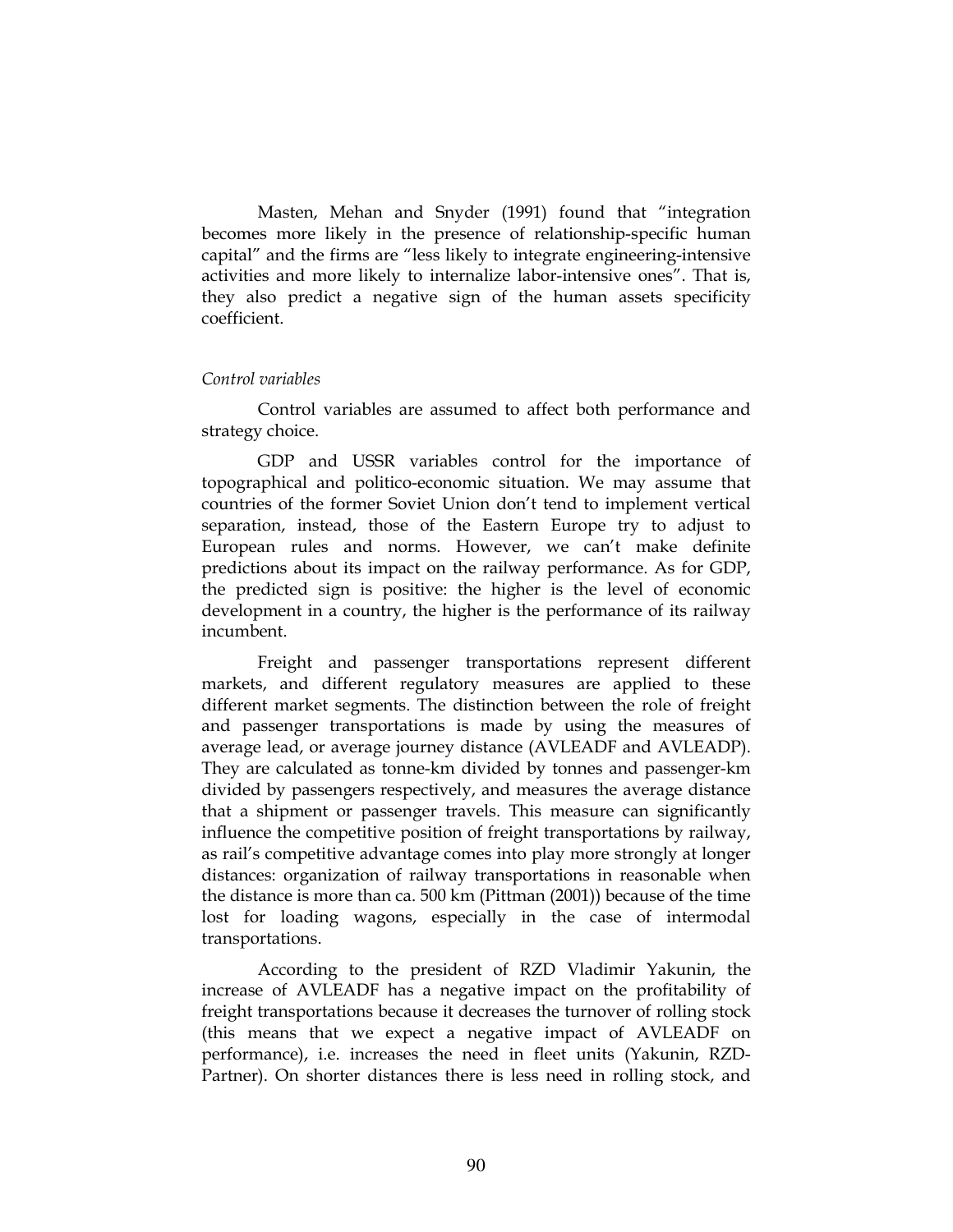even a small enterprise can operate, i.e. on shorter distances, huge incumbent railway will suffer more from competition.

For passengers, rail faces auto and bus competition for short trips and air competition at long trips. The analysis of European railway market puts in evidence that passenger railway transportations are most efficient when the travel time is about 2,5-3 hours, i.e. high-speed train services are reasonable on distances of 300 to 800 km. In such cases, railway transport is more competitive than air transport. Recent data show that, in Western Europe, about 60-85% of passengers use high-speed train services (RZD-Partner).

If the railway exhibits a relatively short length of average trip (<50 km or so), then the railway would normally be carrying a high percentage of suburban passengers. A railway with a long passenger trip length (>400 km) would typically indicate a large country in which the railway is not carrying a high proportion of suburban passengers.

Unfortunately, the data doesn't allow to distinguish between short-length commuter and regional trains (which are usually not profitable and subsidized) and long-distance trains (which are relatively more profitable). The profitability and the level of competition (intramodal, from high-speed high-class trains, and intermodal, from airlines) are different on these 2 segments. The longer is the distance, the higher is the competition, the more is the propensity to remain integrated for the incumbent in order to survive: getting high profits on long-distance segment, it can provide non-profitable short-distance transportations. At the same time, a higher average lead of passenger transportations may mean a lower share of unprofitable short-distance transportations and consequently a higher performance.

As the dependent variable which measure productivity we use the indicator of employee productivity (EMPROD) taken from the World Bank railway database. It is measures as the ratio TU/employee, where TU is the sum of passenger-km and freight tone-km. Labor costs are the largest cost item for all railways, so the output per employee is one of the fundamental measures of performance.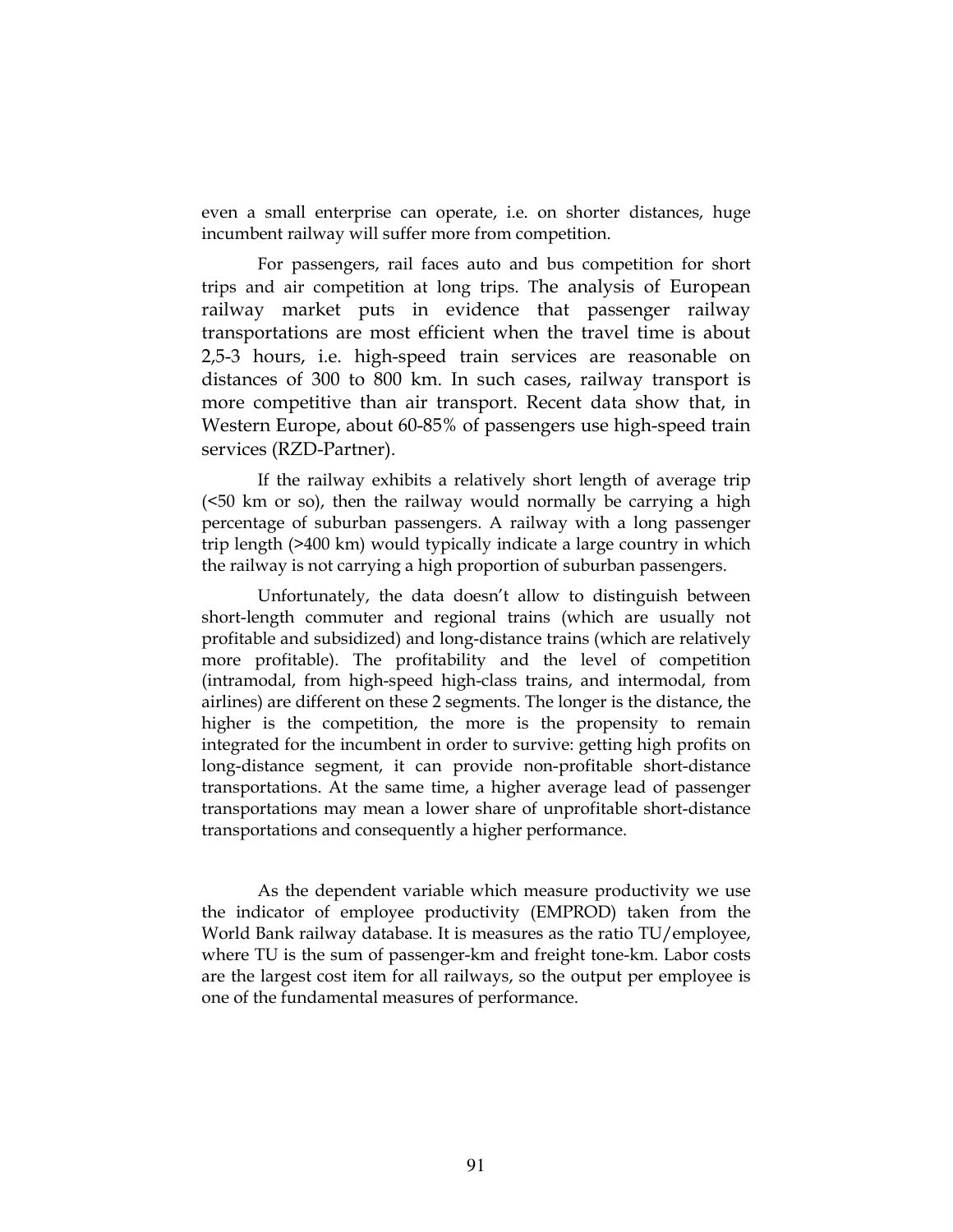#### 6.4. The model

SIMPLE PROBIT

At the first step, we estimate the equation:

Strategy = S (frequency, uncertainty, assets specificity),

The strategy in our case is a binary variable VERT\_SEP which is equal to zero if the railway is vertically integrated and 1 if legal separation took place. The frequency of transactions is proxied by the variable VTKM\_WAG. To model assets specificity, we used NETWDENS, EMPKM and ELECTR. For uncertainty (or stability in our case), we use the variable REGQUAL. I.e. we estimate the equation:

> $+ \beta_4$ NETWDENS<sub>it</sub></sub> +  $\beta_5$ VTKM  $\_{WAG_{it}} + \varepsilon_{it}$  $VERT \_\textit{S} \_\textit{E} = \beta_0 + \beta_1 REGQUAL_{it} + \beta_2 EMPKM_{it} + \beta_3 ELECTR_{it} +$

### SECOND GENERATION TESTS

Here, we relate performance values directly to organizational choices. We assume that the manager (the government in our case), when choosing a strategy, takes into account the expected performance which depends on the strategy choice. We have to estimate 2 equations:

Strategy = S (frequency, uncertainty, assets specificity),

Performance =  $\Pi$  (strategy, control variables)

Transaction characteristics (frequency, uncertainty, assets specificity) are defined as at the previous step. As for control variables, we use the following measures: AVLEADF, AVLEADP, USSR and GDP, and EMPROD as a measure of performance. We use the inverse Millsratio methodology described above. I.e. we estimate the equations:

> $+$   $\beta_{\scriptscriptstyle{4}}$ NETWDENS<sub>it</sub></sub> +  $\beta_{\scriptscriptstyle{5}}$ VTKM  $\_$ WAG<sub>it</sub> +  $\varepsilon_{\scriptscriptstyle{ii}}$  $VERT \_\textit{S} \_\textit{E} = \beta_0 + \beta_1 REGQUAL_{it} + \beta_2 EMPKM_{it} + \beta_3 ELECTR_{it} +$  $+\alpha_4 USSR_{it} + \alpha_5 GDP_{it} + \zeta_{it}$  $EMPROD_{ii} = \alpha_0 + \alpha_1 VERT \, _\textit{SEP}_{ii} + \alpha_2 AVLEADF_{ii} + \alpha_3 AVLEADP_{ii} + \alpha_4 VLEADF_{ii} + \alpha_5 VLEADF_{ii} + \alpha_6 VLEADF_{ii} + \alpha_7 VLEADF_{ii} + \alpha_8 VLEADF_{ii} + \alpha_9 VLEADF_{ii} + \alpha_9 VLEADF_{ii} + \alpha_9 VLEADF_{ii} + \alpha_9 VLEADF_{ii} + \alpha_9 VLEADF_{ii} + \alpha_9 VLEADF_{ii} + \alpha_9 VLEADF_{ii} + \alpha_9 VLEADF_{ii} + \alpha_9 VLEADF_{$

### 6.5. Results

First-step estimation results, when the performance doesn't come into play, are shown in Table 3. The table contains 3 possible specifications, they all could be acceptable, but the third one (M3) seems to be the most reasonable. However, they are persistent to these small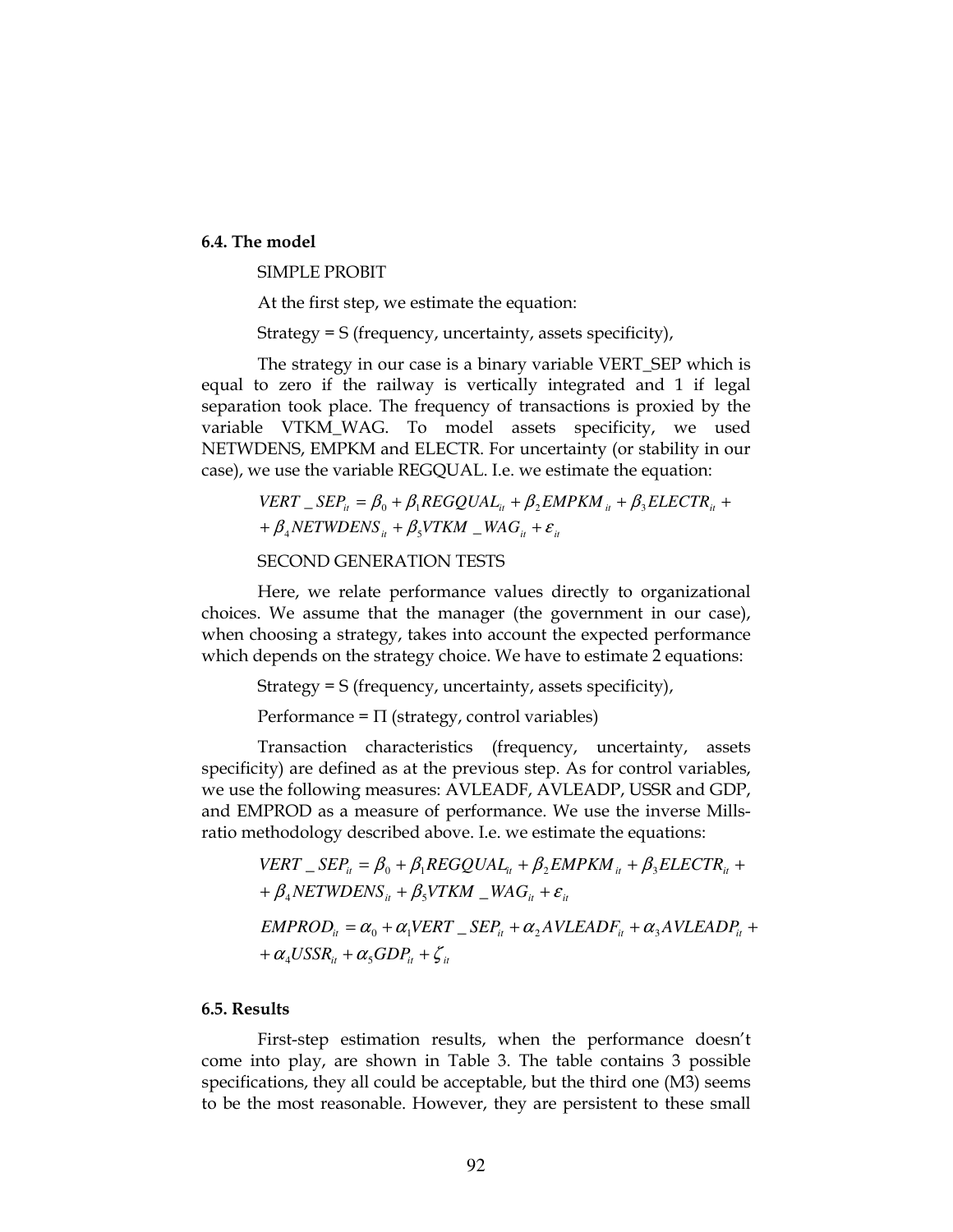modifications: the all give very similar results for coefficients and their significance.

|                       | Variables       | M1       | M <sub>2</sub> | M <sub>3</sub> |
|-----------------------|-----------------|----------|----------------|----------------|
| Uncertainty           | <b>REGOUAL</b>  | 2,805    | 3,240          | 2,734          |
|                       |                 | (0,001)  | (0,000)        | (0,000)        |
|                       | <b>EMPKM</b>    | $-0,764$ | $-0.699$       | $-0.679$       |
|                       |                 | (0,000)  | (0.000)        | (0,000)        |
| Assets specificity    | <b>ELECTR</b>   | 2,936    | 2,975          |                |
|                       |                 | (0, 137) | (0, 119)       |                |
|                       | <b>NETWDENS</b> | 0,022    |                |                |
|                       |                 | (0, 210) |                |                |
|                       | <b>VTKM WAG</b> | $-0,179$ | $-0,263$       | $-0.171$       |
| Frequency             |                 | (0,508)  | (0,310)        | (0,496)        |
| Pseudo R <sup>2</sup> |                 | 0.44     | 0.43           | 0.42           |

Table 3: Results of the first step (p-values in parentheses)

As expected, in a more certain environment (REGQUAL is an inverse measure of uncertainty) vertical separation is more probable. The frequency of transactions, instead, reduces the intention to keep a vertically integrated structure, probably because of the reputation effect and well functioning interconnections. But the variable reflecting frequency (VTKM\_WAG) didn't brought significant results in any of the three model specifications, i.e. it doesn't really matter when choosing the governance form. The sign of human assets specificity (EMPKM) also corresponds to the one predicted by the theory: the more specific are the assets, the less probable is vertical integration. However, in the case of physical assets, the data doesn't reveal any highly significant dependence, and the positive signs of the ELECTR and NETWDENS variables, even if only slightly significant, contradict to the theory.

The non-significant coefficient of the ELECTR variable reveals an interesting fact: the investment in electrification, although considerable, is not specific to some type of railway transportations; moreover, it's not specific to railway activity in general. For instance, the communications constructed for railway purposes can be later used for telephony or internet: it's much cheaper and easier to put new cables (e.g. for telecom) on the already existing ways instead of creating a new line in the middle of wood, mountains or even a city landscape.

A similar explanation can be provided for the positive coefficient of the NETWDENS variable: the denser is the network, the larger are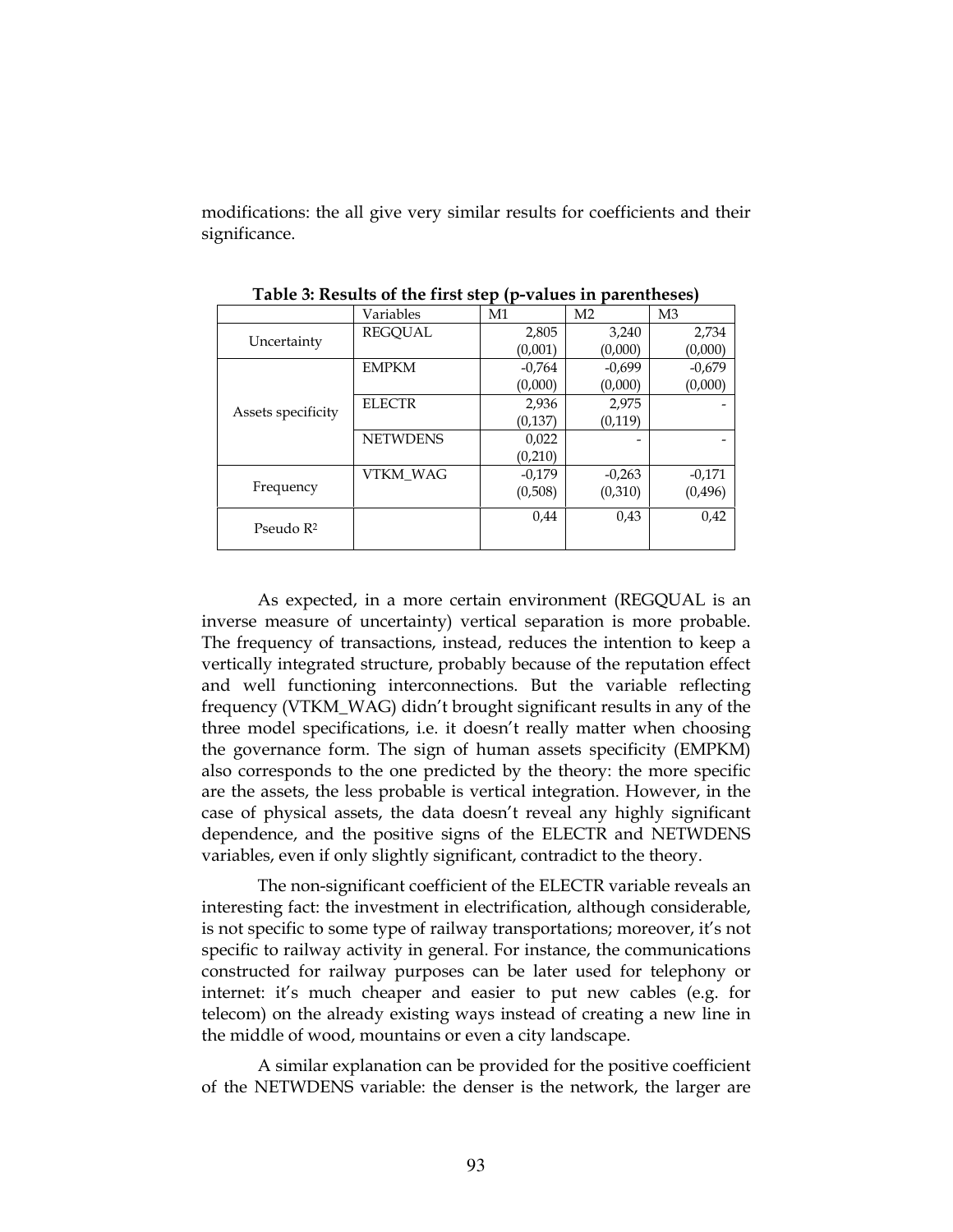the possibilities of its alternative use, that is, the less is the risk of a holdup and the less is the intention to remain integrated.

If we look at outliers (the observations for which  $|VER\hat{T}$  *\_SEP* – *VERT \_SEP* | is maximal), we discover among them the following railways: the Romanian railway, the ZBH of Bosnia-Herzegovina, the MAV of Hungary, the Estonian railway, the Latvian railway and the Slovenian railway. I.e. these are the railways which have probably adopted the "wrong" strategy from the point of view of transaction costs economics, which haven't taken into account the institutional environment in terms of uncertainty, frequency of transactions and assets specificity. In the case of Romania and Estonia it could be, as mentioned by Diaconu et al. (2007), "more catholic than the Pope": they went too far and too fast in their desire to implement legal separation.

The second step was to take into account the expected performance and, using the results of the first step, to construct the inverse Mills ratios for self-selection bias correction, to answer the questions whether there is a positive or negative self-selection among the firms choosing a certain strategy. We present here the results for all the three model specifications (M1, M2 and M3) and, again, find them persistent independently of the specification.

| Variables      | Strategy 1 (legal separation) | Strategy 0 (vertical integration) |  |  |
|----------------|-------------------------------|-----------------------------------|--|--|
| M1             |                               |                                   |  |  |
| <b>GDP</b>     | 0,053                         | 0,079                             |  |  |
|                | (0,031)                       | (0,000)                           |  |  |
| <b>USSR</b>    | 1801,227                      | 237,983                           |  |  |
|                | (0,000)                       | (0,005)                           |  |  |
| <b>AVLEADF</b> | $-1,931$                      | 0,351                             |  |  |
|                | (0, 161)                      | (0,000)                           |  |  |
| <b>AVLEADP</b> | 7,825                         | 2,288                             |  |  |
|                | (0,034)                       | (0,000)                           |  |  |
| Mills ratio    | 32,121                        | $-90,469$                         |  |  |
|                | (0,507)                       | (0,048)                           |  |  |
| $\sigma_U$     | 240,593                       | 180,713                           |  |  |
| R-squared      |                               |                                   |  |  |
| within         | 0,184                         | 0,592                             |  |  |
| between        | 0,881                         | 0,599                             |  |  |
| overall        | 0,794                         | 0,638                             |  |  |
| M <sub>2</sub> |                               |                                   |  |  |
| <b>GDP</b>     | 0,050                         | 0,082                             |  |  |

Table 4: Results of the second step (p-values in parentheses)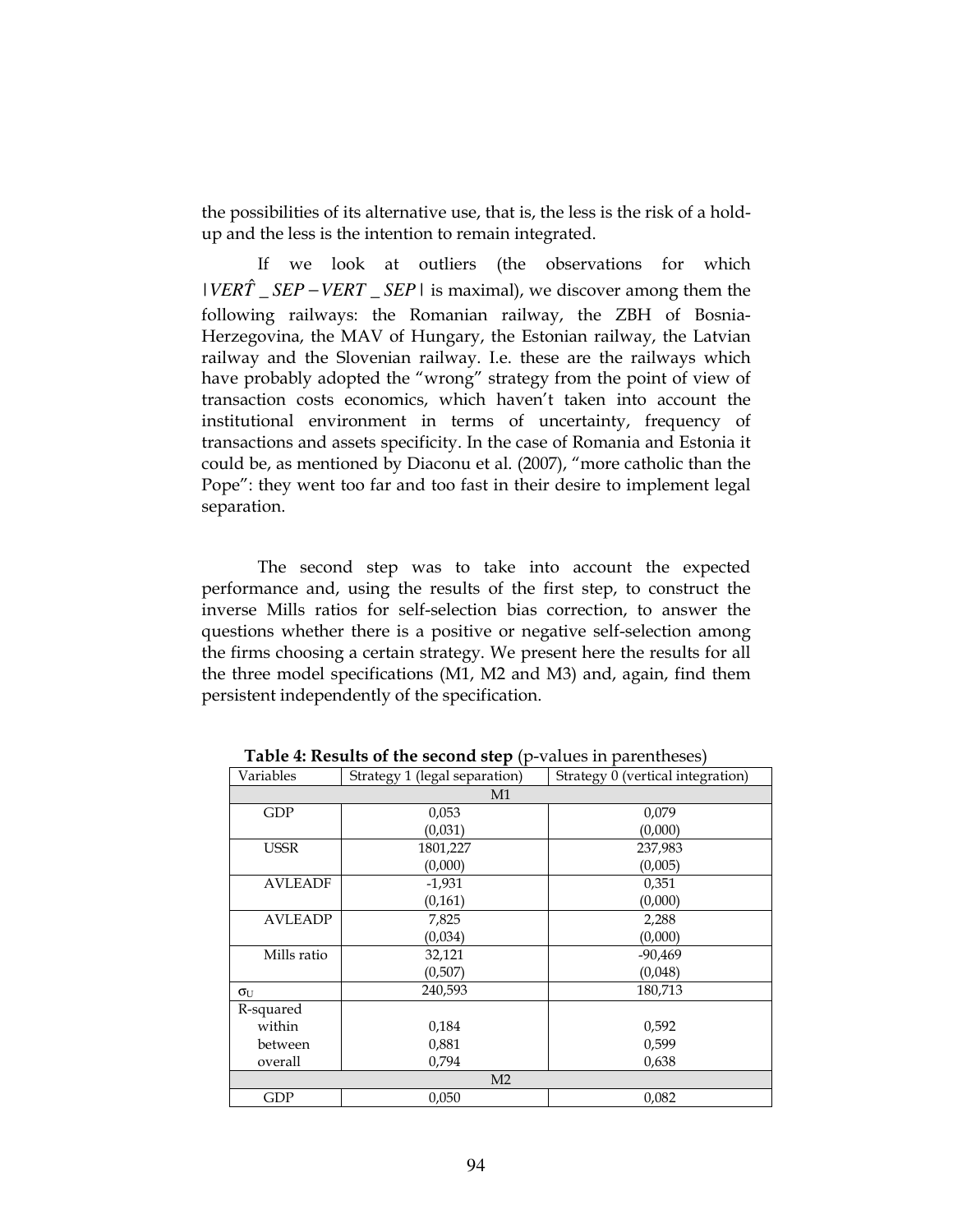|                       | (0,041)        | (0,000)   |
|-----------------------|----------------|-----------|
| <b>USSR</b>           | 1806,744       | 237,830   |
|                       | (0,000)        | (0,004)   |
| <b>AVLEADF</b>        | $-1,958$       | 0,351     |
|                       | (0, 157)       | (0,000)   |
| <b>AVLEADP</b>        | 7,967          | 2,280     |
|                       | (0,032)        | (0,000)   |
| Mills ratio           | 40,231         | $-90,469$ |
|                       | (0.412)        | (0,015)   |
| $\sigma_U$            | 242,918        | 180,537   |
| R-squared             |                |           |
| within                | 0,186          | 0,595     |
| between               | 0,883          | 0,604     |
| overall               | 0,797          | 0,642     |
|                       | M <sub>3</sub> |           |
| <b>GDP</b>            | 0,049          | 0,081     |
|                       | (0,050)        | (0,000)   |
| <b>USSR</b>           | 1808,452       | 238,185   |
|                       | (0,000)        | (0,005)   |
| <b>AVLEADF</b>        | $-2,066$       | 0,352     |
|                       | (0, 128)       | (0,000)   |
| <b>AVLEADP</b>        | 8,093          | 2,287     |
|                       | (0,027)        | (0,000)   |
| Mills ratio           | 44,639         | $-81,018$ |
|                       | (0, 394)       | (0,028)   |
| $\sigma_{\mathrm{U}}$ | 232,414        | 181,991   |
| R-squared             |                |           |
| within                | 0,184          | 0,594     |
| between               | 0,885          | 0,602     |
| overall               | 0,799          | 0,640     |

We talk about self-selection bias if the coefficients of Mills ratio are significantly different from 0. If the coefficient for  $S_0$  (vertical integration) is significantly negative, this means that firms tend to choose  $S_0$  when unobserved conditions are such that choosing this strategy brings them higher performance; instead, these unobservable characteristics would have lead to a lower performance if they have chosen  $S_1$  (legal separation). Correspondingly, firms self-select in a rational way, following unobserved conditions, when the difference of Mills ratio coefficients Mills0-Mills1<0, as we can observe in our case, whatever is the model chosen (M1, M2 or M3). I.e., if we take into consideration unobserved conditions, the firms try to choose the solution which will allow them to obtain the highest performance if this difference is negative. In our case, we have a self-selection bias, from the point of view of unobservables, in favour of  $S_0$ , i.e. vertically integrated companies.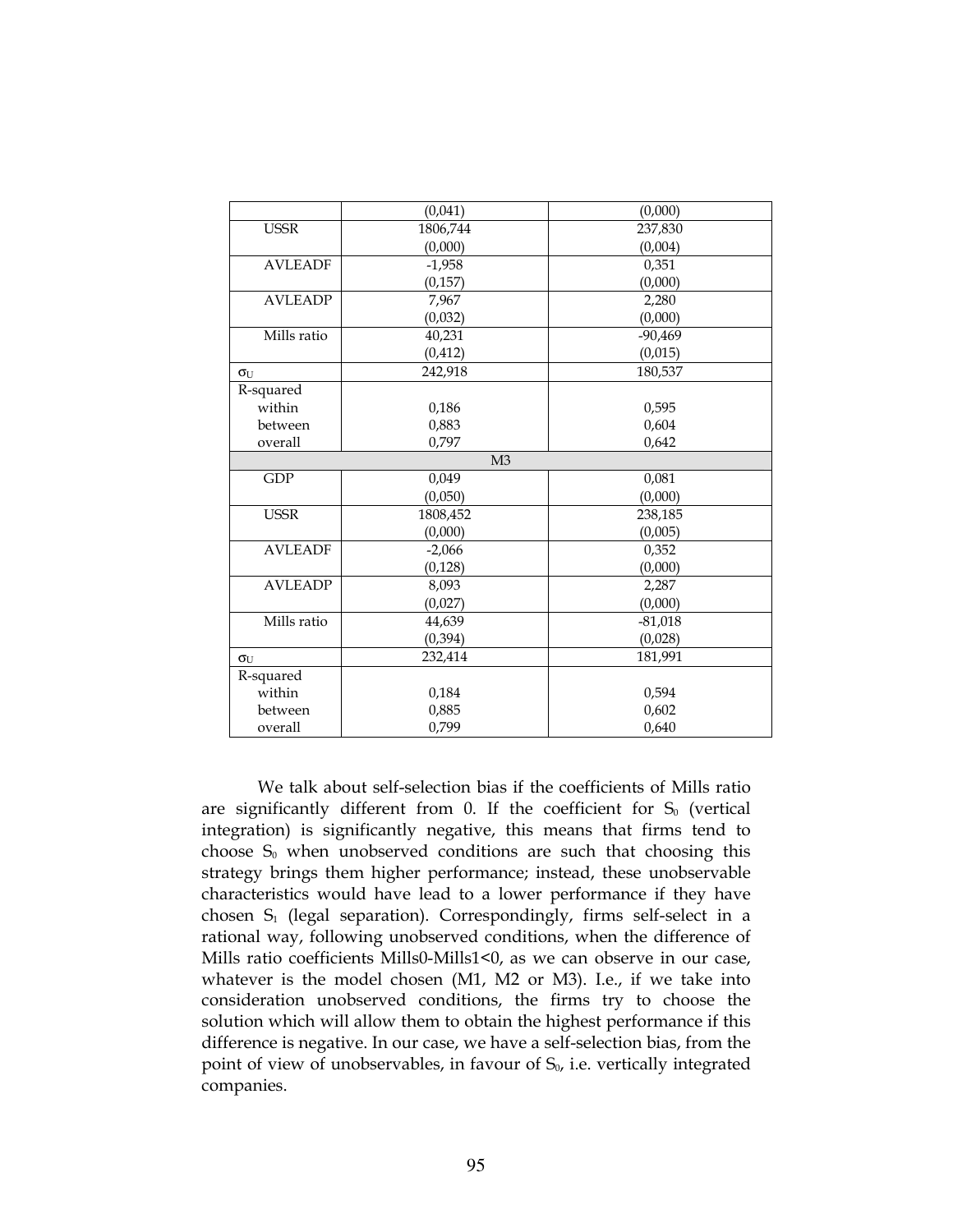The sigmas tell us about comparative advantages. In all of the three models, we have  $\sigma_{u1} > 0$  which means that there is negative selection into strategy, i.e. firms choosing S1 (legal separation) have below average performance. In the case  $\sigma_{u0} > 0$  we have positive selection into strategy  $S_0$  (vertical integration). Putting together, the  $S_0$ firms possess the absolute advantage: firms choosing  $S_0$  have above average performance regardless of the strategy chosen, i.e. even if this sub-sample of firms had chosen  $S<sub>1</sub>$ , they would still perform better.

If we now look at control variables, we can observe different signs and different levels of significance of coefficients, which proves theoretical assumptions of the TCE that strategy choices of the two groups are affected by different factors. For instance, in both samples we note a higher performance of former Soviet railways and a higher performance of more developed countries (higher GDP per capita). Average lead in freight transportations, instead, has different signs in the two samples: it is negative, as predicted, and weakly significant for separated railways and positive and significant for integrated ones, i.e. competitive advantages of railways at long distances are remarkable only for vertically integrated railways, while vertically separated railways loose their performance on longer distances. The positive sign of average lead in passenger transportations supports the statement about non-profitable short-distance (commuter or regional) transportations: when short-distance transportations prevail, the performance is relatively lower, and it's true for both sub-samples.

### 7. Conclusions

In this paper, the basic statements of transaction costs economics have been empirically tested on the sample of Eastern European and former Soviet railways. The idea was to investigate how the transactions characteristics – frequency, uncertainty and assets specificity – determine the governance form, i.e. how they impact the decision to separate or keep integrated initially vertically integrated railway incumbents. Another aspect to cover was to take into account the expected performance when taking a governance decision and detect whether there is a self-selection bias in strategy choices of vertically integrated or vertically separated railways. For this purpose, so called "second generation tests" of the transaction costs economics were applied.

The results in general correspond to theory predictions. Uncertainty and assets specificity have the predicted signs, while the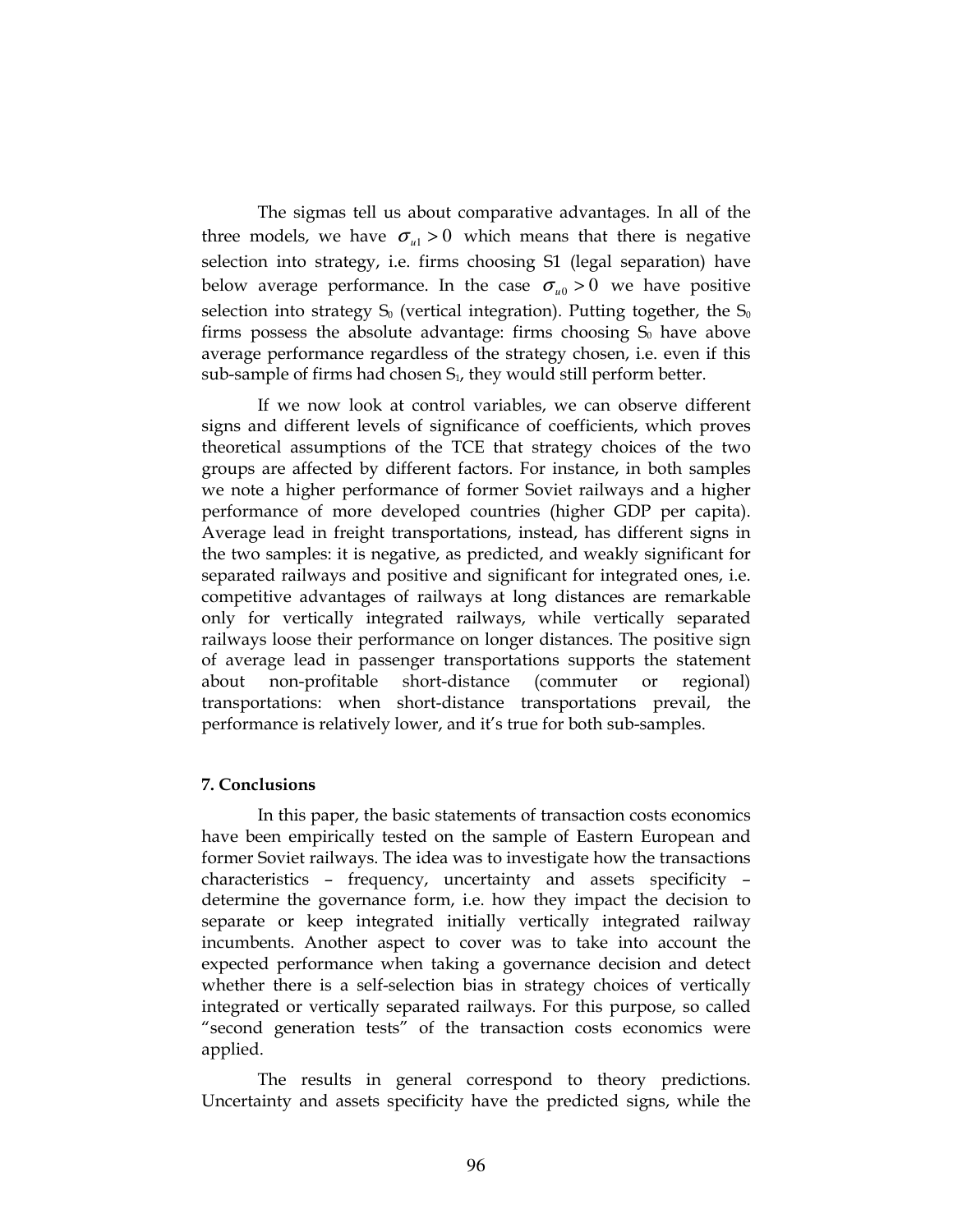frequency is found to be not significant (probably this is due to the lack of good instruments). If we take into account the expected performance depending on governance structure, we discover, first, that the results differ for two samples (vertically integrated vs. separated railways), and second, that integrated firms are absolutely advantageous: firms which were in the strategy sample "to remain integrated" have above average performance regardless anyway, even if they would have chosen the strategy "to separate".

### Bibliography

- 1. Armstrong, M., Cowan, S., Vickers, J. (1994) Regulatory Reform: Economic Analysis and British Experience // Cambridge: MIT Press
- 2. Coase, R. (1937), The Nature of Firm // Economica, New Series, Vol. 4, No. 3, pp. 386-405
- 3. Crocker, K.J., Masten, S.E. (1996), Regulation and Administered Contracts Revisited: Lessons from Transaction-Cost Economics for Public Utility Regulation // Journal of Regulatory Economics, 9, pp. 5-39
- 4. David, R.J., Han, S.-K. (2004), A Systematic Assessment of the Empirical Support for Transaction Cost Economics // Strategic Management Journal 25, pp. 39-58
- 5. Diaconu, O., Pittman, R., Sip, E., Tomova, A., Wronka, J. (2007), Competition in Freight Railways: "Above-the-rail" Operators in Central Europe and Russia // Journal of Competition Law and Economics, 3(4), pp. 673–687
- 6. Gomez-Ibanez, J.A, de Rus, G. (2006), Competition in the Railway Industry. An International Comparative Analysis // Edward Elgar Publishing Inc.
- 7. Growitsch, C., Wetzel, H. (2007), Testing for Economies of Scope in European Railways: An Efficiency Analysis // Working Paper Series in Economics 72, University of Lüneburg, Institute of Economics
- 8. Hamilton, B.H., Nickerson J.A. (2003), Correcting for Endogeneity in Strategic Management Research // Strategic Organization 1, 51
- 9. Hamilton, B.H., Nickerson, J.A., Wada, T. (2001), Market Position, Resource Profile, and Governance: Linking Porter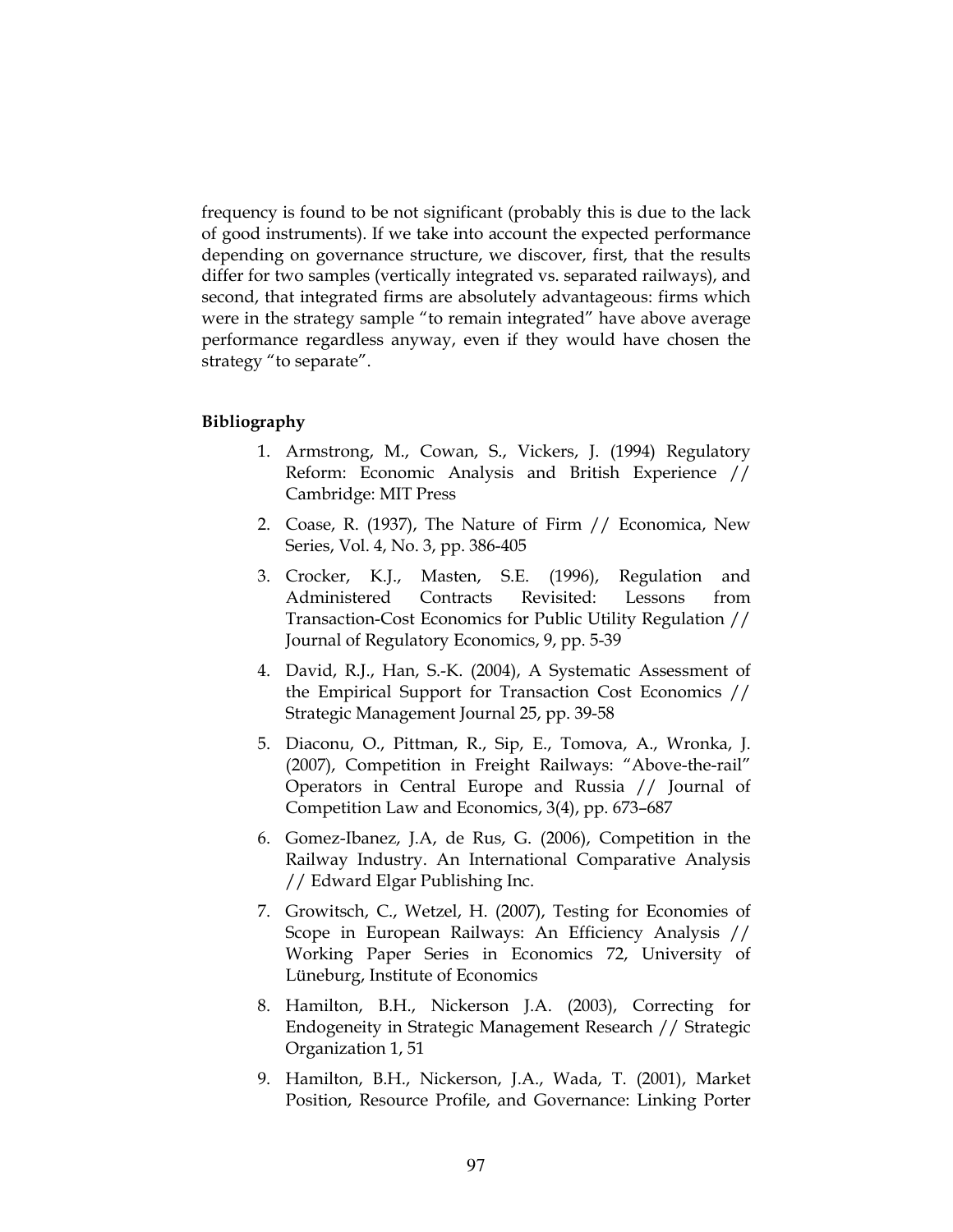and Williamson in the Context of International Courier and Small Package Services in Japan // Strategic Management Journal 22, pp. 251-273

- 10. Heckman, J. J., Tobias, J. L., Vytlacil, E. (2001), Simple Estimators for Treatment Parameters in a Latent Variable Framework // Working Paper University of Chicago
- 11. Information portal RZD-Partner (www.rzd-partner.ru)
- 12. Joskow, P.L. (1991), The Role of Transaction Cost Economics in Antitrust and Public Utility Regulatory Policies // Journal of Law, Economics, & Organization, Vol. 7, Special Issue: [Papers from the Conference on the New Science of Organization, January 1991], pp. 53-83
- 13. Klein, P.G., Shelanski, H. A. (1995), Empirical Research in Transaction Cost Economics: A Review and Assessment // Journal of Law, Economics, & Organization, Vol. 11, No. 2 (Oct., 1995), pp. 335-361
- 14. Masten, S.E., Meehan, J.W., Snyder, E.A. (1991), The Costs of Organization // The Journal of Law, Economics and Organization V7 N1
- 15. Masten, S.E., Saussier, S. (2002), Econometrics of Contracts: an Assessment of Developments in the Empirical Literature on Contracting // in Economics of Contracts: Theories and Applications, Cambridge University Press, pp. 273-293
- 16. Menard, C., Yvrande-Billon, A. (2005), Institutional Constraints and Organizational Changes: The Case of the British Rail Reform // Journal of Economic Behavior & Organization Vol. 56, pp. 675–699
- 17. Palay, T.M. (1984), Comparative Institutional Economics: The Governance of Rail-Freight Contracting // Journal of Legal Studies 13, pp. 265-287
- 18. Pittman, R. (1991), Specific Investments, Contracts, and Opportunism: The Evolution of Railroad Sidetrack Agreements // Journal of Law and Economics, Vol. 34, No. 2, Part 2, Contracts and the Activities of Firms: A Conference Sponsored by the John M. Olin Foundation and the Lynde and Harry Bradley Foundation (Oct., 1991), pp. 565-589
- 19. Pittman, R. (2001), Vertical Restructuring of the Infrastructure Sectors of Transition Economies //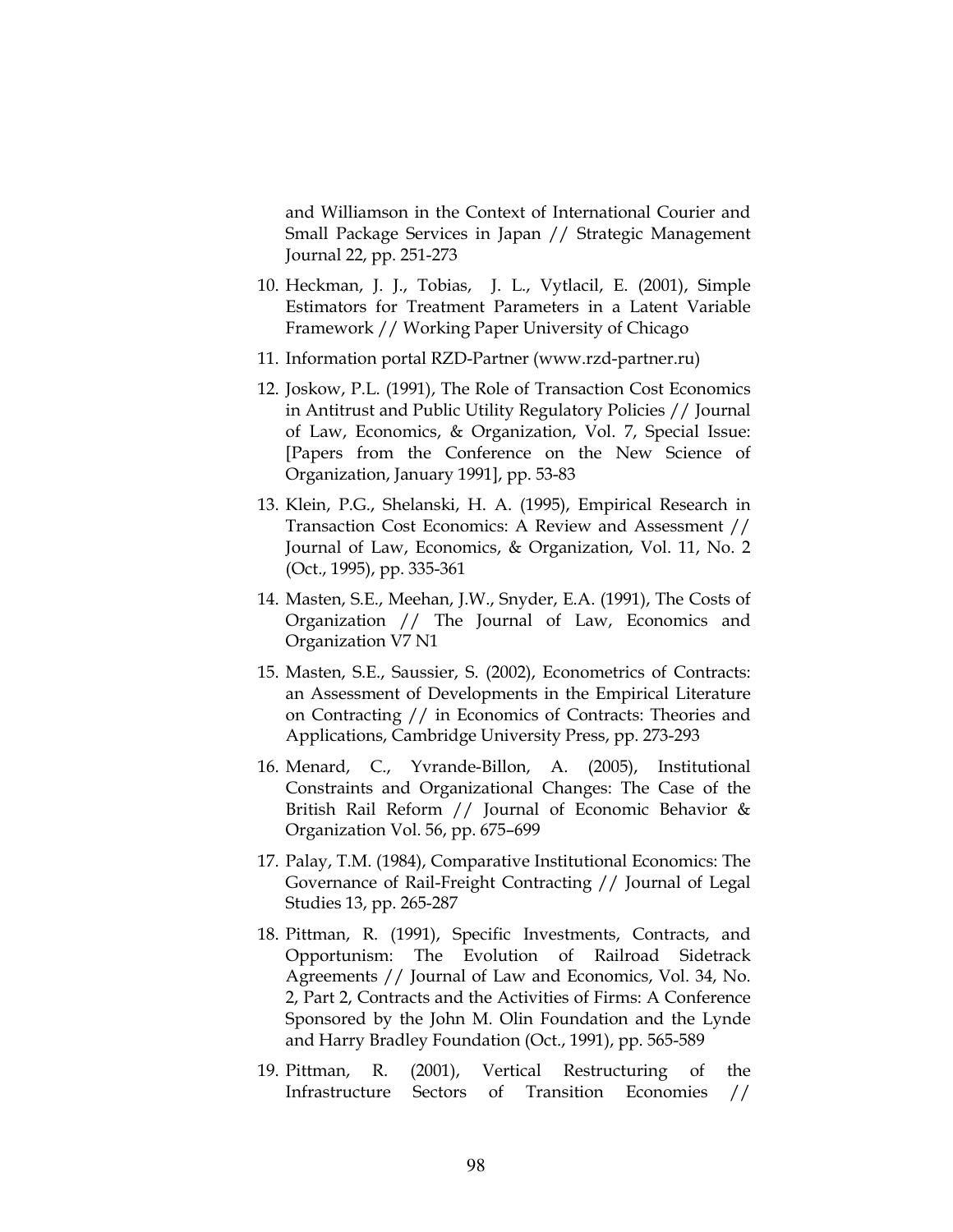Background paper, World Development Report 2002: Building Institutions for Markets. World Bank, Washington

- 20. Pittman, R. (2004), Russian Railways Reform and the Problem of Non-Discriminatory Access to Infrastructure // Annals of Public and Cooperative Economics 75, pp. 167-192
- 21. Pittman, R. (2005), Structural Separation to Create Competition? The Case of Freight Railways // Review of Network Economics, 4, pp.181–196
- 22. Pittman, R. (2007), Make or Buy on the Russian Railway? Coase, Williamson, and Tsar Nicholas II // Economic Change, 40, pp. 207–221
- 23. Poppo L., Zenger T. (1998), Testing Alternative Theories of the Firm: Transaction Cost, Knowledge-Based, and Measurement Explanations for Make-or-Buy Decisions in Information Services // Strategic Management Journal, Vol. 19, pp. 853-77
- 24. Williamson O.E. (1999), Strategic Research: Governance and Competence Perspectives // Strategic Management Journal, Vol. 20, No. 12, pp. 1087-1108
- 25. Williamson, O.E. (1971), The Vertical Integration of Production: Market Failure Considerations // American Economic Review, Vol. 61, pp. 112-23
- 26. Williamson, O.E. (1983), Credible Commitments: Using Hostages to Support Exchange // American Economic Review, 73(4), pp. 519-540
- 27. Williamson, O.E. (1985), The Economic Institutions of Capitalism // New York, The Free Press, 468 p.
- 28. Williamson, O.E. (1991), Comparative Economic Organization: The Analysis of Discrete Structures Alternatives // Administrative Science Quarterly 36, pp. 269-296
- 29. Williamson, O.E. (1996), The Mechanisms of Governance // Oxford University Press, Oxford, New York
- 30. Yvrande-Billon, A. (2000), The New British Railways Structure: A Transaction Cost Economics Analysis // DRUID Working Paper No 00-5